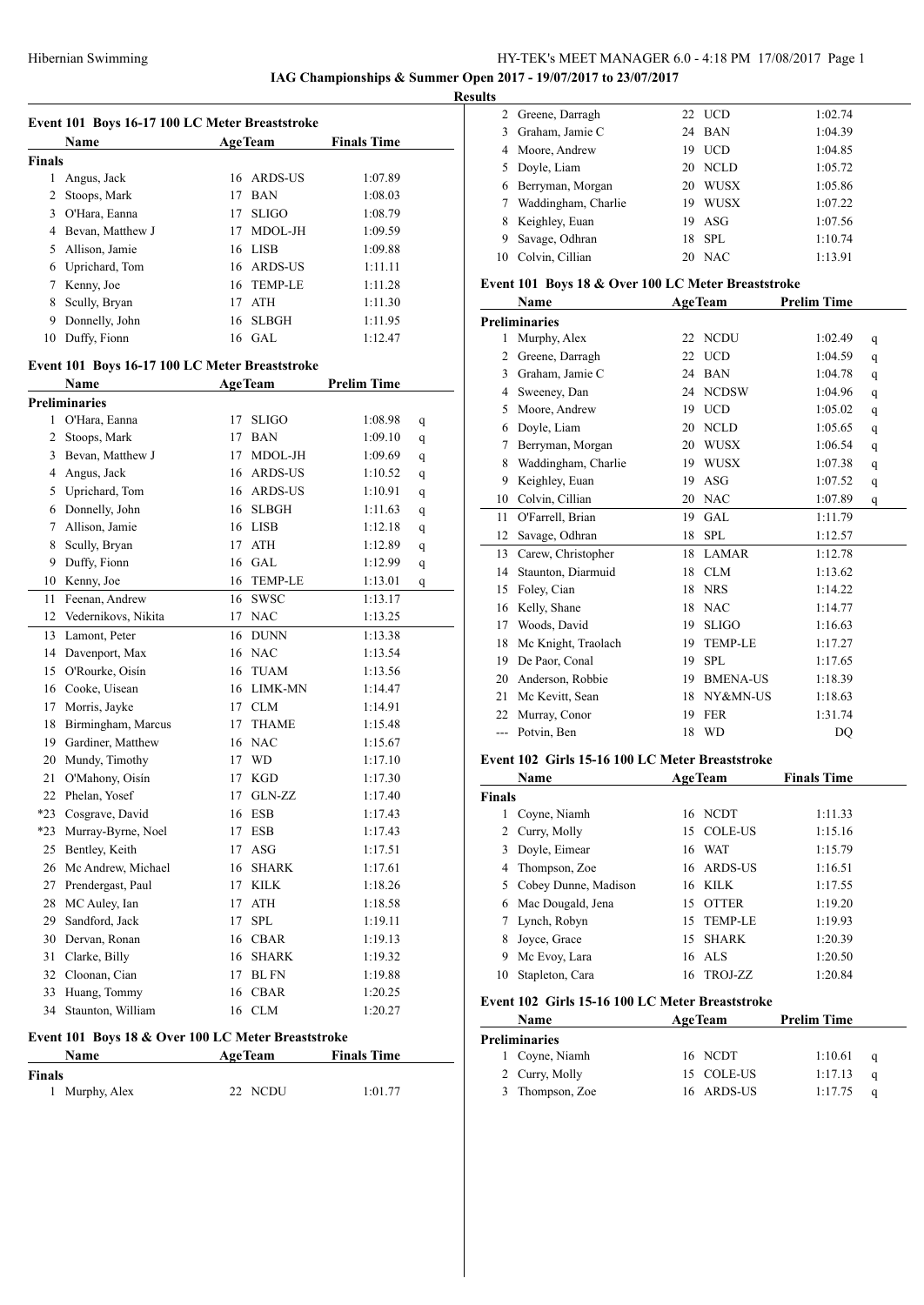# HY-TEK's MEET MANAGER 6.0 - 4:18 PM 17/08/2017 Page 2 **IAG Championships & Summer Open 2017 - 19/07/2017 to 23/07/2017**

**Resul** 

|               |                                                                  |    |                    |                    |   | 17 |
|---------------|------------------------------------------------------------------|----|--------------------|--------------------|---|----|
|               | Preliminaries  (Event 102 Girls 15-16 100 LC Meter Breaststroke) |    |                    |                    |   |    |
|               | Name                                                             |    | <b>AgeTeam</b>     | <b>Prelim Time</b> |   |    |
| 4             | Doyle, Eimear                                                    | 16 | <b>WAT</b>         | 1:17.76            | q |    |
| 5             | Cobey Dunne, Madison                                             | 16 | KILK               | 1:17.91            | q |    |
| 6             | Lynch, Robyn                                                     | 15 | <b>TEMP-LE</b>     | 1:19.16            | q |    |
| 7             | Mc Evoy, Lara                                                    | 16 | <b>ALS</b>         | 1:20.09            | q |    |
| 8             | Mac Dougald, Jena                                                | 15 | <b>OTTER</b>       | 1:20.26            | q |    |
| 9             | Stapleton, Cara                                                  | 16 | TROJ-ZZ            | 1:20.33            | q |    |
| 10            | Joyce, Grace                                                     | 15 | <b>SHARK</b>       | 1:20.40            | q |    |
| 11            | Flaherty, Ellen                                                  | 15 | ATH                | 1:20.87            |   |    |
| 12            | Downes, Sianne                                                   | 16 | MDOL-JH            | 1:21.33            |   |    |
| 13            | Bates, Aoife                                                     | 15 | <b>SHARK</b>       | 1:21.34            |   |    |
| 14            | Tinsley, Florence                                                | 15 | CY BT              | 1:21.74            |   |    |
| 15            | Malcolm, Ciara M                                                 | 16 | NY&MN-US           | 1:21.78            |   |    |
|               | 16 Boylan, Louise                                                | 16 | TROJ-ZZ            | 1:21.99            |   |    |
| 17            | Mc Daid, Carrie                                                  | 15 | <b>SLIGO</b>       | 1:22.41            |   |    |
| 18            | Nolan, Beth                                                      | 15 | SWSC               | 1:22.50            |   |    |
| 19            | Fadden, Heather                                                  | 16 | <b>CBAR</b>        | 1:23.19            |   |    |
| 20            | Mc Bride, Naoíse                                                 | 15 | TALL               | 1:23.42            |   |    |
| 21            | Montgomery, Emma                                                 |    | 15 CYBT            | 1:23.47            |   |    |
| 22            | Radford Dodd, Isobel                                             |    | 15 TITAN-ZZ        | 1:23.50            |   |    |
| 23            | Mees, Lydia                                                      |    | 15 BANB-US         | 1:23.53            |   |    |
| 24            | Carroll, Naoise M                                                | 16 | NY&MN-US           | 1:23.68            |   |    |
| 25            | Cassidy, Ellen                                                   | 16 | <b>DOL</b>         | 1:23.80            |   |    |
| 26            | Lavelle, Sorcha R                                                | 16 | ENSK               | 1:23.88            |   |    |
| 27            | Vaughan, Rachel                                                  | 15 | $\textmd{KILK}$    | 1:23.97            |   |    |
| 28            | Mc Shane, Megan                                                  | 16 | SLBGH              | 1:24.27            |   |    |
| 29            | Mc Math, Hannah                                                  | 15 | LISB               | 1:24.29            |   |    |
| 30            | Mc Feely, Christine                                              | 16 | ALS                | 1:24.67            |   |    |
| 31            | Evans, Rachel M                                                  | 16 | <b>ENSK</b>        | 1:25.04            |   |    |
|               | 32 O'Brien, Dervila                                              | 16 | <b>ESB</b>         | 1:25.92            |   |    |
| *33           | Langley, Grace                                                   | 16 | BEXL               | 1:26.26            |   |    |
| *33           | McGowan, Lily                                                    | 16 | <b>CRNW</b>        | 1:26.26            |   |    |
| 35            | Pretorius, Caryn                                                 | 15 | <b>BVRS</b>        | 1:26.90            |   |    |
| 36            | Barrett, Kate                                                    | 16 | <b>ALS</b>         | 1:27.38            |   |    |
| 37            | Pollock, Nadine                                                  | 15 | <b>LISB</b>        | 1:27.55            |   |    |
| 38            | Mc Guirk, Leagh                                                  | 15 | <b>ALS</b>         | 1:27.90            |   |    |
| 39            | Love, Caitlin N                                                  | 15 | <b>ENSK</b>        | 1:28.19            |   |    |
|               | 40 Aspen, Isobel                                                 |    | 16 CRNW            | 1:29.21            |   |    |
| 41            | Burke, Saoirse                                                   | 15 | <b>TUAM</b>        | 1:29.37            |   |    |
| 42            | Doyle, Sinead                                                    | 15 | <b>DOL</b>         | 1:30.35            |   |    |
|               | Event 102 Girls 17 & Over 100 LC Meter Breaststroke              |    |                    |                    |   |    |
|               |                                                                  |    |                    | <b>Finals Time</b> |   |    |
|               | Name                                                             |    | <b>AgeTeam</b>     |                    |   |    |
| <b>Finals</b> |                                                                  |    |                    |                    |   |    |
| 1             | Mc Sharry, Mona                                                  | 17 | MARL<br><b>ALS</b> | 1:08.65            |   |    |
| $\mathbf{2}$  | Haughey, Aisling                                                 | 22 |                    | 1:11.81            |   |    |
| 3             | Kilgallen, Niamh                                                 |    | 18 CLM             | 1:12.17            |   |    |
|               | 4 Thompson, Eve                                                  |    | 19 WUSX            | 1:13.92            |   |    |
|               | 5 Mc Namara, Dearbhail                                           |    | 19 CBAR            | 1:14.96            |   |    |
|               | 6 Szmagara, Martyna                                              | 17 | TROJ-ZZ            | 1:15.19            |   |    |
| 7             | Neamt, Nicola                                                    |    | 17 NCDTR           | 1:16.99            |   |    |
|               | 8 Mc Cracken, Sarah                                              | 18 | LISB               | 1:18.27            |   |    |
|               | 9 Cooke, Lisa                                                    | 20 | ALS                | 1:19.34            |   |    |
| 10            | Mc Menamin, Hannah                                               | 20 | <b>ALS</b>         | 1:20.27            |   |    |
|               |                                                                  |    |                    |                    |   |    |

| ults          |                                                     |    |                |                    |        |
|---------------|-----------------------------------------------------|----|----------------|--------------------|--------|
|               | Event 102 Girls 17 & Over 100 LC Meter Breaststroke |    |                |                    |        |
|               | Name                                                |    | <b>AgeTeam</b> | <b>Prelim Time</b> |        |
|               | <b>Preliminaries</b>                                |    |                |                    |        |
|               | 1 Mc Sharry, Mona                                   | 17 | MARL           | 1:09.66            | q      |
| 2             | Kilgallen, Niamh                                    | 18 | <b>CLM</b>     | 1:11.45            | q      |
|               | 3 Haughey, Aisling                                  |    | 22 ALS         | 1:12.25            | q      |
|               | 4 Szmagara, Martyna                                 |    | 17 TROJ-ZZ     | 1:15.62            | q      |
| 5             | Thompson, Eve                                       |    | 19 WUSX        | 1:15.87            | q      |
|               | 6 Burke, Jessica                                    |    | 17 NAC         | 1:16.48            | q      |
|               | 7 Mc Namara, Dearbhail                              |    | 19 CBAR        | 1:16.87            | q      |
| 8             | Neamt, Nicola                                       |    | 17 NCDTR       | 1:17.44            | q      |
|               | 9 Cooke, Lisa                                       |    | 20 ALS         | 1:19.99            | q      |
|               | 10 Mc Menamin, Hannah                               |    | 20 ALS         | 1:20.26            | q      |
| 11            | Mc Cracken, Sarah                                   |    | 18 LISB        | 1:20.55            |        |
|               | 12 Fox, Jenny                                       |    | 17 KGD         | 1:22.46            |        |
|               | 13 Reid, Charlotte                                  |    | 38 ALSM        | 1:23.15            |        |
|               | 14 Murphy, Sinead                                   |    | 17 GLN-ZZ      | 1:23.71            |        |
|               | 15 Hudy, Joyce                                      | 17 | <b>SSEAL</b>   | 1:23.97            |        |
|               | 16 Maguire, Sophie                                  | 17 | <b>NAC</b>     | 1:25.67            |        |
| 17            | Keane, Ellen                                        |    | 22 NAC         | 1:29.91            |        |
|               |                                                     |    |                |                    |        |
|               | Event 103 Boys 16-17 200 LC Meter Freestyle         |    |                |                    |        |
|               | Name                                                |    | <b>AgeTeam</b> | <b>Finals Time</b> |        |
| <b>Finals</b> |                                                     |    |                |                    |        |
|               | 1 Powell, Robert                                    |    | 17 NCDAT       | 1:53.76            |        |
| 2             | Page, Joseph D                                      | 17 | HAM            | 1:55.11            |        |
| 3             | Mc Geever, Finn                                     |    | 17 NCLL        | 1:56.37            |        |
|               | 4 O'Keeffe Tighe, Cian                              |    | 17 PORT-LE     | 1:57.73            |        |
|               | 5 Kearney, Cathal                                   |    | 16 ALS         | 1:58.22            |        |
|               | 6 Wiffen, Daniel                                    |    | 16 LISB        | 1:58.36            |        |
| 7             | Byrne, Jordan                                       |    | 17 ALS         | 1:59.18            |        |
| 8             | Mc Carthy, Cadan                                    |    | 17 NCLM        | 2:01.09            |        |
| 9             | Doyle, Connor                                       | 17 | <b>DOL</b>     | 2:01.65            |        |
| 10            | Bester, Divan                                       | 16 | MDOL-JH        | 2:03.45            |        |
|               | Event 103 Boys 16-17 200 LC Meter Freestyle         |    |                |                    |        |
|               | Name                                                |    | <b>AgeTeam</b> | <b>Prelim Time</b> |        |
|               | <b>Preliminaries</b>                                |    |                |                    |        |
| I             | Powell, Robert                                      | 17 | <b>NCDAT</b>   | 1:56.77            | q      |
| 2             | Mc Geever, Finn                                     | 17 | NCLL           | 1:56.88            | q      |
| 3             | Page, Joseph D                                      | 17 | HAM            | 1:57.38            |        |
| 4             | O'Keeffe Tighe, Cian                                | 17 | PORT-LE        | 1:59.33            | q<br>q |
| 5             | Mc Carthy, Cadan                                    | 17 | NCLM           | 1:59.42            |        |
| 6             | Byrne, Jordan                                       | 17 | ALS            | 1:59.75            | q      |
| 7             | Wiffen, Daniel                                      | 16 | LISB           | 1:59.93            | q<br>q |
| 8             | Kearney, Cathal                                     | 16 | <b>ALS</b>     | 2:01.23            |        |
| 9             | Bester, Divan                                       | 16 | MDOL-JH        | 2:01.30            | q      |
| 10            | Doyle, Connor                                       | 17 | DOL            | 2:01.46            | q<br>q |
| 11            | Uprichard, Tom                                      | 16 | ARDS-US        | 2:01.62            |        |
| 12            | Fitzmaurice, Isaac                                  | 17 | <b>NAC</b>     | 2:02.15            |        |
|               |                                                     |    |                |                    |        |

|     | TO DOVIG, COMPUT         |    | $\mathbf{1}$ $\mathbf{1}$ | 2.01.70 | ч |
|-----|--------------------------|----|---------------------------|---------|---|
|     | 11 Uprichard, Tom        |    | 16 ARDS-US                | 2:01.62 |   |
|     | 12 Fitzmaurice, Isaac    |    | 17 NAC                    | 2:02.15 |   |
|     | 13 Mc Menamin, Fionnan   | 17 | ALS                       | 2:02.62 |   |
| 14  | Burke, Ciaran            | 17 | TUAM                      | 2:02.74 |   |
|     | 15 Nolan-Whitney, Jack D |    | 16 NRS                    | 2:03.00 |   |
|     | 16 Nickerson, Judson     | 17 | <b>WD</b>                 | 2:03.09 |   |
| 17  | Juskus, Kasparas         | 17 | ALS                       | 2:03.46 |   |
| 18. | Mallon, Odhran           |    | LISB                      | 2:03.57 |   |
|     |                          |    |                           |         |   |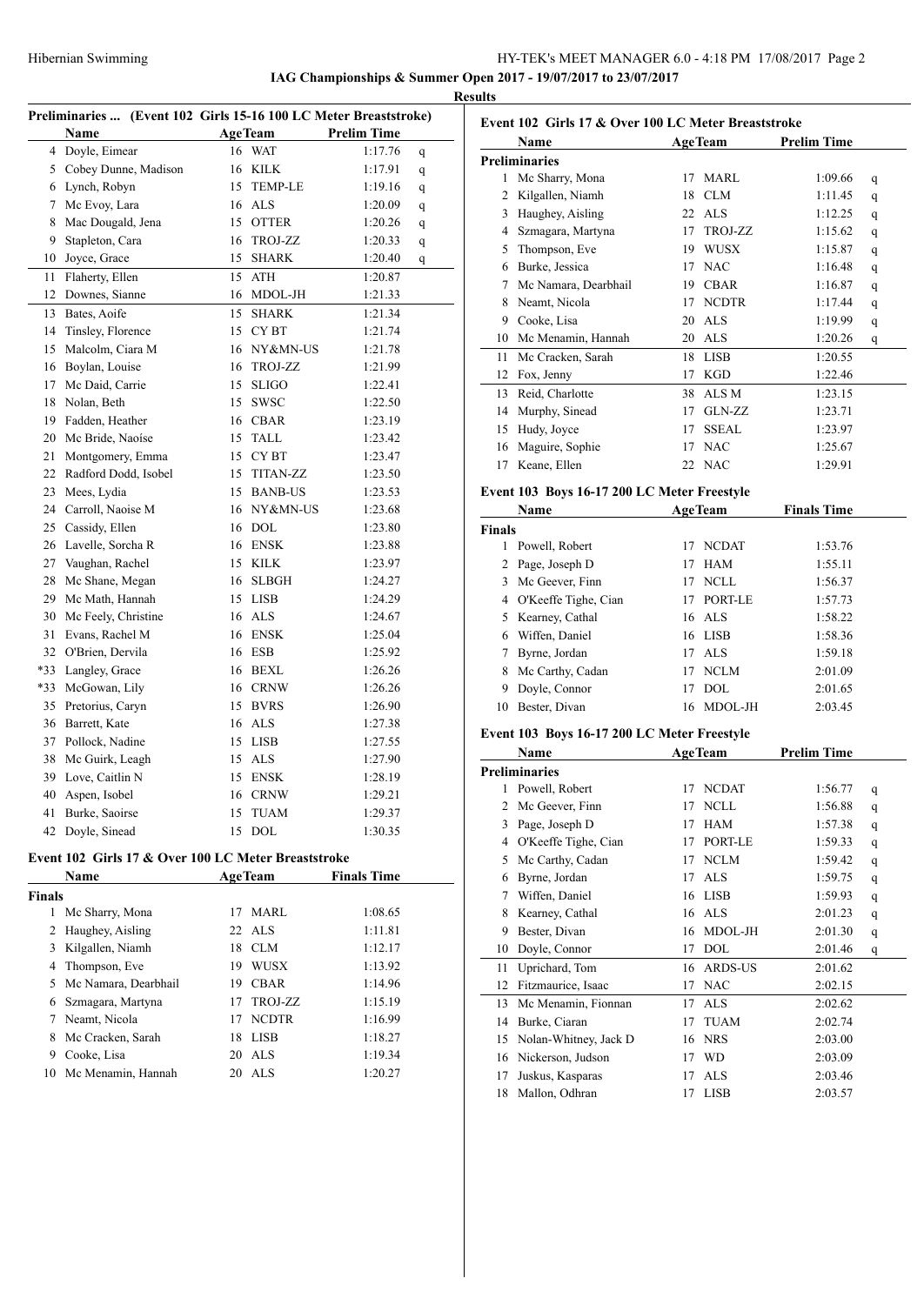**IAG Championships & Summer Open 2017 - 19/07/2017 to 23/07/2017**

**Results**

|    | Preliminaries  (Event 103 Boys 16-17 200 LC Meter Freestyle) |    |                |                    |
|----|--------------------------------------------------------------|----|----------------|--------------------|
|    | Name                                                         |    | <b>AgeTeam</b> | <b>Prelim Time</b> |
| 19 | Galland, Luc                                                 | 17 | <b>SWSC</b>    | 2:04.22            |
| 20 | Fleming, Jack                                                | 16 | <b>LISB</b>    | 2:05.17            |
| 21 | Trundle, Noah                                                | 17 | <b>WOK</b>     | 2:05.96            |
| 22 | Large, Ross                                                  | 17 | <b>NOVA</b>    | 2:05.98            |
| 23 | David, Ben R                                                 | 16 | BARRA-ZZ       | 2:06.07            |
| 24 | Lonergan, Luke                                               | 16 | WAT            | 2:06.21            |
| 25 | O'Sullivan, Luke                                             | 16 | <b>SWSC</b>    | 2:07.18            |
| 26 | Gray, Sean                                                   | 17 | <b>ARDS-US</b> | 2:07.28            |
| 27 | Wiffen, Nathan                                               | 16 | <b>LISB</b>    | 2:07.29            |
| 28 | Doorly, Joseph                                               | 17 | GAL            | 2:08.04            |
| 29 | O'Rourke, Oisín                                              | 16 | <b>TUAM</b>    | 2:08.33            |
| 30 | Bevan, Fiachra                                               | 17 | ALS            | 2:08.47            |
| 31 | Zhang, Tai Lun                                               | 16 | WD             | 2:09.38            |
| 32 | Rossiter, Evan                                               | 16 | <b>NAC</b>     | 2:10.16            |
| 33 | Finnegan, Niall                                              | 17 | <b>NAC</b>     | 2:12.20            |
| 34 | Rafferty, Shea J                                             |    | 16 NY&MN-US    | 2:14.00            |

# **Event 103 Boys 18 & Over 200 LC Meter Freestyle**

|               | <b>Name</b>          |    | AgeTeam     | <b>Finals Time</b> |  |
|---------------|----------------------|----|-------------|--------------------|--|
| <b>Finals</b> |                      |    |             |                    |  |
| 1             | Warren-Ballard, Jack | 22 | <b>WUSX</b> | 1:52.62            |  |
| 2             | Barr, Angus          | 19 | <b>WUSX</b> | 1:52.93            |  |
|               | 3 Colvin, Cillian    |    | 20 NAC      | 1:54.84            |  |
|               | 4 Melennec, Alex M   | 21 | <b>UCD</b>  | 1:55.10            |  |
|               | 5 Power, Dean        |    | 20 UCD      | 1:55.41            |  |
| 6             | Mc Evoy, Rory        |    | 19 NCLE     | 1:55.96            |  |
| 7             | Meegan, Andrew       |    | 27 ALS      | 1:56.09            |  |
| 8             | Mooney, Joseph       |    | 20 NCLL     | 1:57.14            |  |
| 9             | Jennings, Nathan     | 18 | <b>LISB</b> | 2:00.22            |  |
| 10            | Carey, Andrew        | 18 | ATH         | 2:00.85            |  |

# **Event 103 Boys 18 & Over 200 LC Meter Freestyle**

|    | Name                 |    | <b>AgeTeam</b> | <b>Prelim Time</b> |   |
|----|----------------------|----|----------------|--------------------|---|
|    | <b>Preliminaries</b> |    |                |                    |   |
| 1  | Barr, Angus          | 19 | <b>WUSX</b>    | 1:54.56            | q |
| 2  | Warren-Ballard, Jack | 22 | <b>WUSX</b>    | 1:54.67            | q |
| 3  | Melennec, Alex M     | 21 | <b>UCD</b>     | 1:54.89            | q |
| 4  | Tambling, Max        | 18 | <b>HAM</b>     | 1:55.06            | q |
| 5  | Mc Evoy, Rory        | 19 | <b>NCLE</b>    | 1:55.85            | q |
| 6  | Power, Dean          | 20 | <b>UCD</b>     | 1:55.93            | q |
| 7  | Meegan, Andrew       | 27 | <b>ALS</b>     | 1:56.50            | q |
| 8  | Colvin, Cillian      | 20 | <b>NAC</b>     | 1:57.80            | q |
| 9  | Mooney, Joseph       | 20 | <b>NCLL</b>    | 1:57.95            | q |
| 10 | Waddingham, Charlie  | 19 | <b>WUSX</b>    | 1:59.17            | q |
| 11 | Carey, Andrew        | 18 | <b>ATH</b>     | 1:59.22            |   |
| 12 | Jennings, Nathan     | 18 | <b>LISB</b>    | 1:59.83            |   |
| 13 | Walsh, Mark          | 20 | <b>NCLL</b>    | 1:59.98            |   |
| 14 | Hadlow, Michael J    | 19 | MDOL-JH        | 2:00.12            |   |
| 15 | Savage, Odhran       | 18 | SPL            | 2:00.34            |   |
| 16 | Berryman, Morgan     | 20 | <b>WUSX</b>    | 2:00.75            |   |
| 17 | Ashton, Callum       | 18 | <b>SHARK</b>   | 2:01.67            |   |
| 18 | Lennon, Fiachra      | 19 | <b>ATH</b>     | 2:01.96            |   |
| 19 | Potvin, Ben          | 18 | <b>WD</b>      | 2:02.26            |   |
| 20 | Mc Menamin, Conor    | 22 | <b>ALS</b>     | 2:04.73            |   |
| 21 | Staunton, Diarmuid   | 18 | <b>CLM</b>     | 2:10.04            |   |

|               | 22 Mc Grath, Jonathan                        |    | 24 NCLL        | 2:30.22            |  |
|---------------|----------------------------------------------|----|----------------|--------------------|--|
| 23            | Flanagan, Patrick                            |    | 20 UCD         | 2:54.69            |  |
|               | Event 104 Girls 15-16 200 LC Meter Freestyle |    |                |                    |  |
|               | Name                                         |    | <b>AgeTeam</b> | <b>Finals Time</b> |  |
| <b>Finals</b> |                                              |    |                |                    |  |
|               | Lowe, Rebecca                                |    | 15 ATH         | 2:07.49            |  |
|               | 2 Semchiy, Sharon                            |    | 16 SWSC        | 2:09.98            |  |
| 3             | Mc Loughlin, Stephanie                       |    | 16 TUAM        | 2:10.31            |  |
| 4             | Leahy, Aoife                                 | 15 | GAL.           | 2:11.46            |  |
| 5             | Quinn, Caoimhe                               |    | 15 ALS         | 2:11.74            |  |
| 6             | Cassidy, Ellen                               |    | 16 DOL         | 2:11.90            |  |
| 7             | O'Riordan, Charlotte                         | 15 | TROJ-ZZ        | 2:12.46            |  |
| 8             | Cleland, Maeve                               | 15 | <b>BANB-US</b> | 2:15.29            |  |
| 9             | Dunne, Katie                                 | 15 | KILK.          | 2:15.60            |  |
| 10            | Nolan, Aisling                               |    | 16 NAC         | 2:17.31            |  |
|               |                                              |    |                |                    |  |

# **Event 104 Girls 15-16 200 LC Meter Freestyle**

|              | Name                     | <b>AgeTeam</b>         | <b>Prelim Time</b> |   |
|--------------|--------------------------|------------------------|--------------------|---|
|              | <b>Preliminaries</b>     |                        |                    |   |
| $\mathbf{1}$ | Godden, Maria            | <b>KILK</b><br>15      | 2:06.18            | q |
| 2            | Semchiy, Sharon          | <b>SWSC</b><br>16      | 2:08.58            | q |
| 3            | Lowe, Rebecca            | <b>ATH</b><br>15       | 2:09.19            | q |
| 4            | Leahy, Aoife             | <b>GAL</b><br>15       | 2:11.67            | q |
| 5            | Mc Loughlin, Stephanie   | <b>TUAM</b><br>16      | 2:11.69            | q |
| 6            | Nolan, Aisling           | <b>NAC</b><br>16       | 2:11.97            | q |
| 7            | Cassidy, Ellen           | <b>DOL</b><br>16       | 2:12.54            | q |
| 8            | Quinn, Caoimhe           | <b>ALS</b><br>15       | 2:12.92            | q |
| 9            | Cleland, Maeve           | <b>BANB-US</b><br>15   | 2:13.47            | q |
| 10           | O'Riordan, Charlotte     | TROJ-ZZ<br>15          | 2:13.98            | q |
| $*11$        | Dunne, Katie             | <b>KILK</b><br>15      | 2:15.04            |   |
| $*11$        | Stapleton, Cara          | TROJ-ZZ<br>16          | 2:15.04            |   |
|              | <b>Swim-Off Required</b> |                        |                    |   |
| 13           | Gillic, Trudie           | <b>NCDK</b><br>15      | 2:16.02            |   |
| 14           | Hunter, Kelly            | <b>CKSTN</b><br>16     | 2:16.66            |   |
| 15           | Martin, Alie             | <b>TEMP-LE</b><br>16   | 2:17.15            |   |
| 16           | Tinsley, Florence        | CY <sub>BT</sub><br>15 | 2:17.18            |   |
| 17           | Mc Crea, Alex            | CY <sub>BT</sub><br>16 | 2:17.38            |   |
| 18           | MC Gowan, Amy            | <b>B</b> DOL<br>16     | 2:17.55            |   |
| 19           | Bramley, Aegean          | <b>CRNW</b><br>16      | 2:18.06            |   |
| 20           | Moran, Sophie            | <b>GAL</b><br>16       | 2:18.67            |   |
| 21           | Ciurleo, Isis            | <b>WNWTH</b><br>16     | 2:22.54            |   |
| 22           | Mc Daid, Carrie          | <b>SLIGO</b><br>15     | 2:22.60            |   |
| 23           | Johnson, Laura           | <b>ATH</b><br>15       | 2:23.21            |   |
| 24           | Radford Dodd, Isobel     | <b>TITAN-ZZ</b><br>15  | 2:28.47            |   |

### **Event 104 Girls 17 & Over 200 LC Meter Freestyle**

|               | Name<br><b>AgeTeam</b> |     | <b>Finals Time</b> |         |  |
|---------------|------------------------|-----|--------------------|---------|--|
| <b>Finals</b> |                        |     |                    |         |  |
|               | Flood, Clodagh         | 20  | NCDT               | 2:07.49 |  |
|               | 2 Nortje, Marine E     | 17  | SGUL-KZ            | 2:08.07 |  |
|               | 3 Cunningham, Ally     | 18  | <b>SWSC</b>        | 2:09.10 |  |
|               | 4 Kelly, Sarah         |     | $20$ GAL           | 2:10.29 |  |
| 5.            | Burke, Jessica         | 17  | <b>NAC</b>         | 2:10.59 |  |
| 6             | Baguley, Katie         | 17  | TROJ-ZZ            | 2:13.49 |  |
| 7             | Hickey, Shona          | 18. | <b>LIMK-MN</b>     | 2:14.01 |  |
|               | Doran, Ciara           | 17  | CY DY-US           | 2:14.67 |  |
|               | O'Hara, Brogán         | 19  | <b>LEA</b>         | 2:16.00 |  |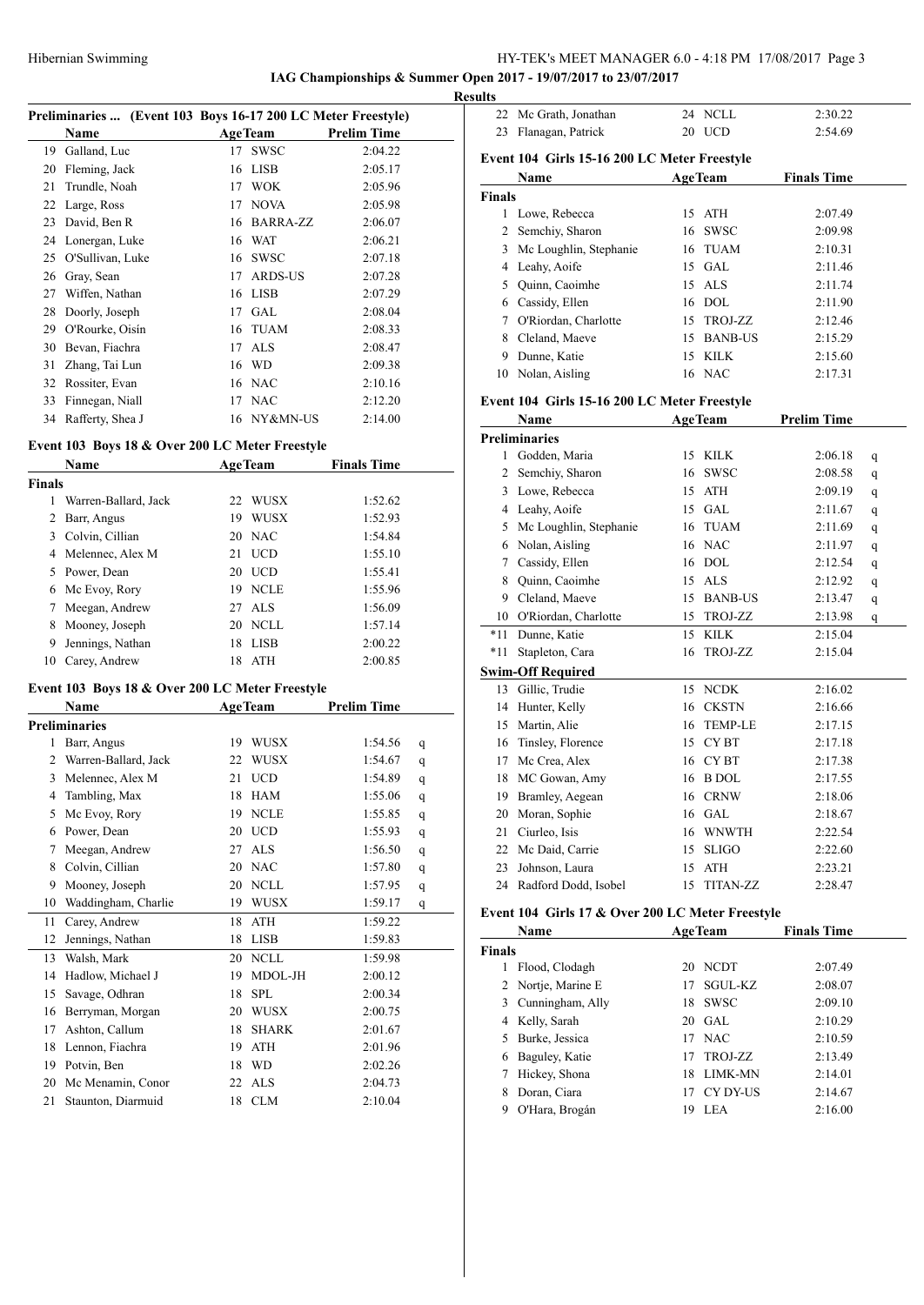Kenny, Joe 16 TEMP-LE 5:07.39

**IAG Championships & Summer Open 2017 - 19/07/2017 to 23/07/2017**

|                | Finals  (Event 104 Girls 17 & Over 200 LC Meter Freestyle) |    |                |                    |   |
|----------------|------------------------------------------------------------|----|----------------|--------------------|---|
|                | Name                                                       |    | <b>AgeTeam</b> | <b>Finals Time</b> |   |
|                | 10 Henderson, Emma                                         |    | 19 LEA         | 2:16.59            |   |
|                |                                                            |    |                |                    |   |
|                | Event 104 Girls 17 & Over 200 LC Meter Freestyle           |    |                |                    |   |
|                | Name                                                       |    | AgeTeam        | <b>Prelim Time</b> |   |
|                | <b>Preliminaries</b>                                       |    |                |                    |   |
|                | 1 Flood, Clodagh                                           |    | 20 NCDT        | 2:08.59            | q |
|                | 2 Nortje, Marine E                                         | 17 | SGUL-KZ        | 2:10.03            | q |
|                | 3 Burke, Jessica                                           |    | 17 NAC         | 2:11.43            | q |
|                | 4 Cunningham, Ally                                         | 18 | <b>SWSC</b>    | 2:11.72            | q |
|                | 5 Kelly, Sarah                                             |    | 20 GAL         | 2:12.01            | q |
|                | 6 Baguley, Katie                                           |    | 17 TROJ-ZZ     | 2:13.65            | q |
|                | 7 Doran, Ciara                                             |    | 17 CY DY-US    | 2:14.33            | q |
|                | 8 Hickey, Shona                                            |    | 18 LIMK-MN     | 2:14.54            | q |
|                | 9 Henderson, Emma                                          |    | 19 LEA         | 2:14.82            | q |
|                | 10 Hill, Danielle                                          |    | 18 LARNE-US    | 2:15.01            | q |
| 11             | O'Hara, Brogán                                             |    | 19 LEA         | 2:15.42            |   |
|                | 12 Cooke, Lisa                                             |    | 20 ALS         | 2:15.43            |   |
|                | 13 Mc Menamin, Hannah                                      |    | 20 ALS         | 2:15.75            |   |
|                | 14 Kilduff, Jenni                                          |    | 17 COM         | 2:17.07            |   |
| 15             | Taylor, Laura                                              |    | 17 GLN-ZZ      | 2:17.09            |   |
|                | 16 Kotsikava, Lizaveta                                     |    | 17 NAC         | 2:17.61            |   |
|                | 17 Blewitt, Sophie                                         |    | 18 LIMK-MN     | 2:17.73            |   |
|                | 18 Grindle, Lucy                                           |    | 17 TROJ-ZZ     | 2:18.29            |   |
|                | 19 Cruise, Deirbhile                                       |    | 17 NRS         | 2:20.64            |   |
|                | 20 Johnson, Rachel                                         |    | 17 ATH         | 2:25.74            |   |
|                |                                                            |    |                |                    |   |
|                | Event 105 Boys 16-17 400 LC Meter IM                       |    |                |                    |   |
|                | Name                                                       |    | <b>AgeTeam</b> | <b>Finals Time</b> |   |
| Finals         |                                                            |    |                |                    |   |
|                | 1 Mc Carthy, Cadan                                         |    | 17 NCLM        | 4:43.17            |   |
|                | 2 Bester, Divan                                            |    | 16 MDOL-JH     | 4:49.98            |   |
|                | 3 Wiffen, Daniel                                           |    | 16 LISB        | 4:53.14            |   |
|                | 4 Mallon, Odhran                                           |    | 17 LISB        | 4:55.64            |   |
|                | 5 Bevan, Matthew J                                         |    | 17 MDOL-JH     | 4:57.90            |   |
|                | 6 Fleming, Jack                                            |    | 16 LISB        | 4:59.23            |   |
| 7              | Angus, Jack                                                |    | 16 ARDS-US     | 5:00.43            |   |
|                | 8 Allison, Jamie                                           |    | 16 LISB        | 5:02.70            |   |
|                | 9 Wiffen, Nathan                                           |    | 16 LISB        | 5:03.19            |   |
|                | 10 Bevan, Fiachra                                          |    | 17 ALS         | 5:04.21            |   |
|                | Event 105 Boys 16-17 400 LC Meter IM                       |    |                |                    |   |
|                | Name                                                       |    | <b>AgeTeam</b> | <b>Prelim Time</b> |   |
|                | <b>Preliminaries</b>                                       |    |                |                    |   |
| 1              | Mc Carthy, Cadan                                           |    | 17 NCLM        | 4:45.34            | q |
| $\overline{2}$ | Bester, Divan                                              | 16 | MDOL-JH        | 4:48.57            | q |
| 3              | Wiffen, Daniel                                             |    | 16 LISB        | 4:54.05            | q |
| 4              | Bevan, Matthew J                                           | 17 | MDOL-JH        | 4:55.95            |   |
| 5              | Mallon, Odhran                                             | 17 | <b>LISB</b>    | 4:57.13            | q |
|                | Fleming, Jack                                              |    | 16 LISB        |                    | q |
| 6              |                                                            |    |                | 4:59.83            | q |
| 7              | Allison, Jamie                                             |    | 16 LISB        | 5:00.21            | q |
| 8              | Wiffen, Nathan                                             |    | 16 LISB        | 5:01.79            | q |
| 9              | Angus, Jack                                                | 16 | ARDS-US        | 5:03.97            | q |
| 10             | Bevan, Fiachra                                             | 17 | ALS            | 5:04.06            | q |
| 11             | Gardiner, Matthew                                          | 16 | <b>NAC</b>     | 5:06.68            |   |
| 12             | Duffy, Fionn                                               |    | 16 GAL         | 5:06.74            |   |

| 14            | Nolan, Adam                                      | TALL<br>16                        | 5:09.94            |             |
|---------------|--------------------------------------------------|-----------------------------------|--------------------|-------------|
| 15            | Anderson, Eoin                                   | 17<br><b>SLIGO</b>                | 5:13.59            |             |
|               | 16 Rossiter, Evan                                | 16 NAC                            | 5:16.77            |             |
|               | 17 Large, Ross                                   | 17 NOVA                           | 5:18.54            |             |
|               | 18 Zhang, Tai Lun                                | 16 WD                             | 5:19.85            |             |
|               |                                                  |                                   |                    |             |
|               | Event 105 Boys 18 & Over 400 LC Meter IM<br>Name | <b>AgeTeam</b>                    |                    |             |
| Finals        |                                                  |                                   | <b>Finals Time</b> |             |
|               | 1 Griffin, Ben                                   | 21<br>TROJ-ZZ                     | 4:33.82            |             |
|               | 2 Turner, Nathan                                 | <b>ALS</b><br>18                  | 4:41.19            |             |
|               | 3 Walsh, Mark                                    | 20 NCLL                           | 4:47.72            |             |
|               |                                                  |                                   |                    |             |
|               | Event 105 Boys 18 & Over 400 LC Meter IM         |                                   |                    |             |
|               | Name                                             | <b>AgeTeam</b>                    | <b>Prelim Time</b> |             |
|               | <b>Preliminaries</b>                             |                                   |                    |             |
|               | 1 Griffin, Ben                                   | 21<br>TROJ-ZZ                     | 4:40.60            | q           |
|               | 2 Turner, Nathan                                 | 18 ALS                            | 4:43.37            | q           |
|               | 3 Wilson, Dan                                    | 18 NOVA                           | 4:50.16            | q           |
|               | 4 Walsh, Mark                                    | 20 NCLL<br>20 SLIGO               | 4:53.55<br>DO      | q           |
|               | --- Anderson, Ronan                              |                                   |                    |             |
|               | Event 106 Girls 15-16 400 LC Meter IM            |                                   |                    |             |
|               | <b>Name</b>                                      | <b>AgeTeam</b>                    | <b>Finals Time</b> |             |
| <b>Finals</b> |                                                  |                                   |                    |             |
|               | 1 Walshe, Ellen                                  | 16 TEMP-LE                        | 4:59.04            |             |
|               | 2 Semchiy, Sharon                                | 16 SWSC                           | 5:12.58            |             |
|               | 3 Mc Evoy, Lara                                  | 16 ALS                            | 5:14.44            |             |
|               | 4 Mc Feely, Christine                            | 16 ALS                            | 5:17.84            |             |
|               | 5 Bates, Aoife                                   | 15 SHARK                          | 5:25.46            |             |
|               | 6 Thompson, Zoe                                  | 16 ARDS-US                        | 5:27.09            |             |
|               | 7 Vaughan, Rachel                                | 15 KILK                           | 5:30.57            |             |
| 8             | Walshe, Hannah                                   | 15 TEMP-LE                        | 5:30.59            |             |
|               | 9 Cleland, Maeve                                 | 15 BANB-US                        | 5:31.41            |             |
|               | 10 Downes, Sianne                                | 16 MDOL-JH                        | 5:41.60            |             |
|               | Event 106 Girls 15-16 400 LC Meter IM            |                                   |                    |             |
|               | Name                                             | <b>AgeTeam</b>                    | <b>Prelim Time</b> |             |
|               | Preliminaries                                    |                                   |                    |             |
|               | 1 Walshe, Ellen                                  | 16 TEMP-LE                        | 5:02.77            | q           |
|               | 2 Semchiy, Sharon                                | 16 SWSC                           | 5:17.37            | q           |
| 3             | Mc Evoy, Lara                                    | $\ensuremath{\mathbf{ALS}}$<br>16 | 5:19.39            | q           |
| 4             | Mc Feely, Christine                              | 16<br>$\mathbf{ALS}\xspace$       | 5:23.03            | q           |
| 5             | Thompson, Zoe                                    | ARDS-US<br>16                     | 5:26.56            | q           |
| 6             | Walshe, Hannah                                   | 15<br>TEMP-LE                     | 5:27.34            | q           |
| 7             | Cleland, Maeve                                   | 15 BANB-US                        | 5:29.13            | q           |
| 8             | Bates, Aoife                                     | 15<br><b>SHARK</b>                | 5:31.24            | q           |
| 9             | Campbell, Lizzie                                 | 15<br>LEA                         | 5:34.01            | $\mathbf q$ |
| 10            | Vaughan, Rachel                                  | 15<br><b>KILK</b>                 | 5:34.03            | q           |
| 11            | Downes, Sianne                                   | MDOL-JH<br>16                     | J5:34.03           |             |
| 12            | Keena, Aislinn                                   | 15<br>DOL                         | 5:35.26            |             |
| 13            | Horne, Chloe A                                   | 15<br>SGUL-KZ                     | 5:36.12            |             |
| 14            | Flaherty, Ellen                                  | ATH<br>15                         | 5:37.60            |             |
| 15            | Cross, Alice                                     | 15<br>LISB                        | 5:38.39            |             |
| 16            | Nolan, Beth                                      | SWSC<br>15                        | 5:38.83            |             |
| 17            | Henry, Lisa                                      | 16<br><b>CLM</b>                  | 5:40.59            |             |
| 18            | Pollock, Nadine                                  | 15<br>LISB                        | 5:41.10            |             |
|               |                                                  |                                   |                    |             |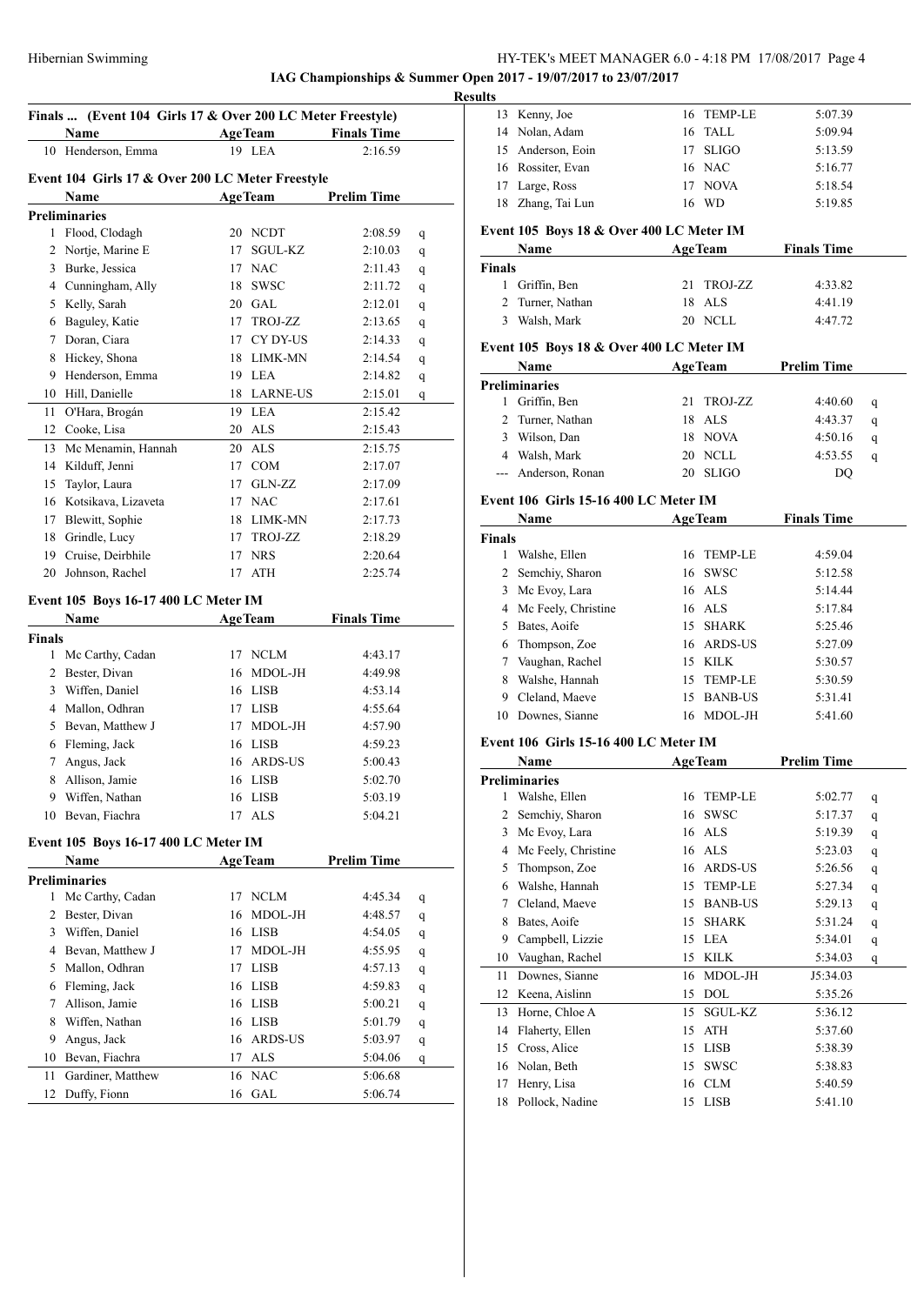# HY-TEK's MEET MANAGER 6.0 - 4:18 PM 17/08/2017 Page 5 **IAG Championships & Summer Open 2017 - 19/07/2017 to 23/07/2017**

**Results**

|                |                                           | Preliminaries  (Event 106 Girls 15-16 400 LC Meter IM)<br><b>AgeTeam</b> | <b>Prelim Time</b> |   |
|----------------|-------------------------------------------|--------------------------------------------------------------------------|--------------------|---|
|                | Name<br>19 Joyce, Grace                   | 15 SHARK                                                                 | 5:43.46            |   |
|                | 20 Cosgrove, Aoife                        | 15 NAC                                                                   |                    |   |
|                |                                           |                                                                          | 5:47.47            |   |
|                | 21 Smyth, Elise                           | 15 LISB                                                                  | 5:47.86            |   |
|                | 22 Beattie, Jenni H                       | 16 TMORE-US                                                              | 5:51.34            |   |
|                | --- Clawson, Gemma                        | 16 TMORE-US                                                              | DQ                 |   |
|                | --- Doyle, Eimear                         | 16 WAT                                                                   | DQ                 |   |
|                | Event 106 Girls 17 & Over 400 LC Meter IM |                                                                          |                    |   |
| <b>Finals</b>  | Name                                      | <b>AgeTeam</b>                                                           | <b>Finals Time</b> |   |
| 1              | Henderson, Emma                           | 19 LEA                                                                   | 5:15.56            |   |
|                | 2 Burke, Jessica                          | 17 NAC                                                                   | 5:17.64            |   |
|                | 3 Naughton, Imogen                        | 18 SHARK                                                                 | 5:18.63            |   |
|                | 4 Hudy, Joyce                             | 17 SSEAL                                                                 |                    |   |
|                | 5 Trait, Aine                             | 17 KILK                                                                  | 5:32.87<br>5:33.62 |   |
|                |                                           |                                                                          |                    |   |
|                | 6 Johnson, Rachel                         | 17 ATH                                                                   | 5:40.98            |   |
|                | Event 106 Girls 17 & Over 400 LC Meter IM |                                                                          |                    |   |
|                | Name<br><b>Preliminaries</b>              | <b>AgeTeam</b>                                                           | <b>Prelim Time</b> |   |
|                | 1 Henderson, Emma                         | 19 LEA                                                                   | 5:25.21            | q |
|                | 2 Naughton, Imogen                        | 18 SHARK                                                                 | 5:26.91            |   |
|                | 3 Burke, Jessica                          | 17 NAC                                                                   | 5:31.23            | q |
|                |                                           |                                                                          |                    | q |
|                | 4 Trait, Aine                             | 17 KILK                                                                  | 5:34.62            | q |
|                | 5 Hudy, Joyce                             | 17 SSEAL                                                                 | 5:36.37            | q |
|                | 6 Doran, Ciara                            | 17 CY DY-US                                                              | 5:40.86            | q |
| 7              | Johnson, Rachel                           | 17 ATH                                                                   | 5:45.13            | q |
|                |                                           | Event 107 Boys 16 & Over 400 LC Meter Freestyle Relay                    |                    |   |
|                | Team                                      | Relay                                                                    | <b>Finals Time</b> |   |
| 1              | <b>ARDS-US</b>                            | A                                                                        | 3:33.17            |   |
|                | 2 ATH                                     | А                                                                        | 3:35.46            |   |
|                | 3 NAC                                     | A                                                                        | 3:35.93            |   |
|                | 4 ALS                                     | A                                                                        | 3:36.27            |   |
| 5              | <b>BAN</b>                                | А                                                                        | 3:37.59            |   |
| 6              | <b>LISB</b>                               | A                                                                        | 3:42.85            |   |
| 7              | LIMK-MN                                   | А                                                                        | 3:43.42            |   |
| 8              | <b>NRS</b>                                | А                                                                        | 3:48.53            |   |
| 9              | <b>TUAM</b>                               | А                                                                        | 3:50.19            |   |
| 10             | WD                                        | А                                                                        | 3:52.28            |   |
| 11             | <b>TEMP-LE</b>                            | А                                                                        | 3:53.51            |   |
|                |                                           |                                                                          |                    |   |
| 12<br>13       | <b>SWSC</b><br><b>ESB</b>                 | А<br>А                                                                   | 3:55.63<br>4:04.27 |   |
|                |                                           |                                                                          |                    |   |
|                | Team                                      | Event 108 Girls 15 & Over 400 LC Meter Freestyle Relay<br>Relay          | <b>Finals Time</b> |   |
| $\mathbf{1}$   | $\ensuremath{\mathbf{ALS}}$               | А                                                                        | 4:02.29            |   |
| $\overline{2}$ | <b>TROJ-ZZ</b>                            | A                                                                        | 4:03.76            |   |
| 3              | <b>NAC</b>                                | А                                                                        | 4:05.42            |   |
|                |                                           |                                                                          |                    |   |
|                | 4 SWSC                                    | А                                                                        | 4:07.58            |   |
|                | 5 GAL                                     | А                                                                        | 4:07.61            |   |
|                | ATH                                       | А                                                                        | 4:12.77            |   |
| 6              |                                           |                                                                          | 4:14.39            |   |
| 7              | KILK                                      | A                                                                        |                    |   |
| 8              | <b>ENSK</b>                               | А                                                                        | 4:31.07            |   |

|        | Name               |    | <b>AgeTeam</b> | <b>Finals Time</b> |
|--------|--------------------|----|----------------|--------------------|
| Finals |                    |    |                |                    |
| 1      | El Dawy, Yousef    | 13 | <b>HAM</b>     | 1:15.68            |
| 2      | Hughes, Darragh    | 13 | <b>MULL</b>    | 1:16.30            |
| 3      | Uoka, Saulius      |    | 13 FORT        | 1:18.15            |
| 4      | Hand, Matthew J    |    | 12 BAN         | 1:19.61            |
| 5      | Fon, Bradley K     | 13 | <b>BAN</b>     | 1:20.55            |
| 6      | Coogan, Alfie      | 13 | ATH            | 1:21.04            |
| 7      | Woolfenden, Callum | 12 | BEXL           | 1:21.11            |
| 8      | Maguire, Euan      |    | 13 NAC         | 1:21.55            |
| 9      | Allen, Dominic     | 13 | ARDS-US        | 1:21.72            |
| 10     | Murphy, Stephen    | 13 | <b>TEMP-LE</b> | 1:22.25            |
|        |                    |    |                |                    |

# **Event 111 Boys 13 & Under 100 LC Meter Breaststroke**

| Name                  |                              |                | <b>Prelim Time</b>                                                                                                                                                                                                                                                                                                                                                         |   |
|-----------------------|------------------------------|----------------|----------------------------------------------------------------------------------------------------------------------------------------------------------------------------------------------------------------------------------------------------------------------------------------------------------------------------------------------------------------------------|---|
| Preliminaries         |                              |                |                                                                                                                                                                                                                                                                                                                                                                            |   |
| El Dawy, Yousef       | 13                           | <b>HAM</b>     | 1:16.83                                                                                                                                                                                                                                                                                                                                                                    | q |
| Uoka, Saulius         |                              |                | 1:19.82                                                                                                                                                                                                                                                                                                                                                                    | q |
| Fon, Bradley K        |                              |                | 1:20.38                                                                                                                                                                                                                                                                                                                                                                    | q |
| Hand, Matthew J       |                              |                | 1:20.98                                                                                                                                                                                                                                                                                                                                                                    | q |
| Woolfenden, Callum    |                              |                | 1:21.05                                                                                                                                                                                                                                                                                                                                                                    | q |
| Allen, Dominic        | 13                           |                | 1:21.27                                                                                                                                                                                                                                                                                                                                                                    | q |
| Coogan, Alfie         |                              |                | 1:21.63                                                                                                                                                                                                                                                                                                                                                                    | q |
| Hughes, Darragh       |                              |                | 1:21.73                                                                                                                                                                                                                                                                                                                                                                    | q |
| Murphy, Stephen       | 13                           | <b>TEMP-LE</b> | 1:21.91                                                                                                                                                                                                                                                                                                                                                                    | q |
| Maguire, Euan         | 13                           |                | 1:21.98                                                                                                                                                                                                                                                                                                                                                                    | q |
| Dunnion, Cody         | 13                           | <b>SSEAL</b>   | 1:22.13                                                                                                                                                                                                                                                                                                                                                                    |   |
| Farrell, Liam P       |                              | <b>JDST-FG</b> | 1:22.43                                                                                                                                                                                                                                                                                                                                                                    |   |
| Mc Glue, Cian         |                              | <b>SHARK</b>   | 1:22.44                                                                                                                                                                                                                                                                                                                                                                    |   |
| Bondarevs, Nikita     |                              |                | 1:22.64                                                                                                                                                                                                                                                                                                                                                                    |   |
| Foley, Conor          |                              |                | 1:24.00                                                                                                                                                                                                                                                                                                                                                                    |   |
| Perry, Max            |                              |                | 1:24.60                                                                                                                                                                                                                                                                                                                                                                    |   |
| Colgan, Adam          | 12                           |                | 1:25.16                                                                                                                                                                                                                                                                                                                                                                    |   |
| Feenan, Michael       | 13                           | <b>SWSC</b>    | 1:25.48                                                                                                                                                                                                                                                                                                                                                                    |   |
| Masterson, Darragh    |                              |                | 1:25.49                                                                                                                                                                                                                                                                                                                                                                    |   |
| Stafford, Jake        |                              |                | 1:25.51                                                                                                                                                                                                                                                                                                                                                                    |   |
| Mc Cormack, Cian      |                              |                | 1:26.35                                                                                                                                                                                                                                                                                                                                                                    |   |
| Mc Geown, Niall P     |                              |                | 1:26.58                                                                                                                                                                                                                                                                                                                                                                    |   |
| Stevens, Henry        |                              |                | 1:26.60                                                                                                                                                                                                                                                                                                                                                                    |   |
| Fane, Ewan            |                              |                | 1:27.46                                                                                                                                                                                                                                                                                                                                                                    |   |
| Eloraby, Aliyy        |                              |                | 1:28.37                                                                                                                                                                                                                                                                                                                                                                    |   |
| Martin, Jacob         |                              |                | 1:28.43                                                                                                                                                                                                                                                                                                                                                                    |   |
| Mc Sweeney, Richard   | 13                           |                | 1:28.47                                                                                                                                                                                                                                                                                                                                                                    |   |
| Cassidy, Charlie      |                              |                | 1:28.73                                                                                                                                                                                                                                                                                                                                                                    |   |
| Byrne, Andrew         |                              | SWSC           | 1:28.74                                                                                                                                                                                                                                                                                                                                                                    |   |
| Bailey, Evan          |                              |                | 1:29.03                                                                                                                                                                                                                                                                                                                                                                    |   |
|                       | 13                           |                | 1:29.35                                                                                                                                                                                                                                                                                                                                                                    |   |
| Phelan, Sami          |                              |                | 1:29.43                                                                                                                                                                                                                                                                                                                                                                    |   |
| Walsh Hussey, Matthew |                              |                | 1:30.08                                                                                                                                                                                                                                                                                                                                                                    |   |
|                       |                              | <b>SHARK</b>   | 1:30.11                                                                                                                                                                                                                                                                                                                                                                    |   |
| Flanagan, Sam         |                              |                | 1:30.52                                                                                                                                                                                                                                                                                                                                                                    |   |
| Gilmartin, Gero       |                              |                | 1:31.04                                                                                                                                                                                                                                                                                                                                                                    |   |
| Curry, Matthew        |                              |                | 1:31.36                                                                                                                                                                                                                                                                                                                                                                    |   |
| Fon, Matthew K        | 13                           | <b>BAN</b>     | 1:32.23                                                                                                                                                                                                                                                                                                                                                                    |   |
| Mc Kee, Ciaran E      | 12                           | BAN            | 1:33.15                                                                                                                                                                                                                                                                                                                                                                    |   |
|                       | Rusu, Robert<br>Daly, Eoghan |                | <b>AgeTeam</b><br>13 FORT<br>13 BAN<br>12 BAN<br>12 BEXL<br>ARDS-US<br>13 ATH<br>13 MULL<br><b>NAC</b><br>13<br>13<br>13 LAMAR<br>13 DOL<br>12 KILK<br>LEC<br>13 CBAR<br>13 ARDS-US<br>13 LONG<br>13 BANB-US<br>13 BARRA-ZZ<br>13 DOL<br>13 HAM<br>13 CYBT<br>DOL<br>12 DOL<br>13<br>12 NRS<br>ALS<br>12 GLN-ZZ<br>13 NAC<br>$13 -$<br>13 TEMP-LE<br>13 MARL<br>13 COLE-US |   |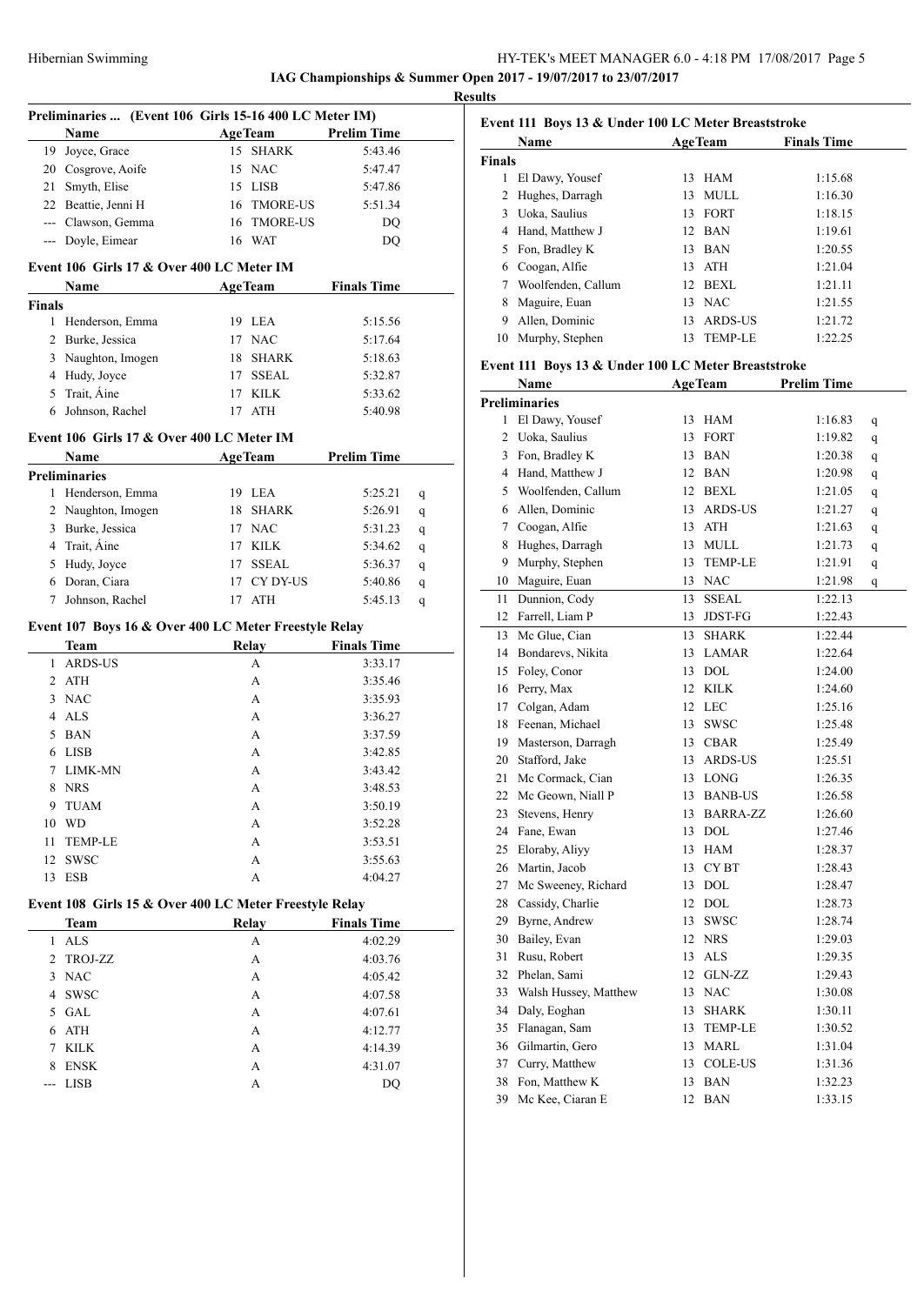### HY-TEK's MEET MANAGER 6.0 - 4:18 PM 17/08/2017 Page 6 **IAG Championships & Summer Open 2017 - 19/07/2017 to 23/07/2017**

**Results**

| Preliminaries  (Event 111 Boys 13 & Under 100 LC Meter Breaststroke |                                                |    |                 |                    |   |  |
|---------------------------------------------------------------------|------------------------------------------------|----|-----------------|--------------------|---|--|
|                                                                     | Name                                           |    | <b>AgeTeam</b>  | <b>Prelim Time</b> |   |  |
|                                                                     |                                                |    | <b>TMORE-US</b> |                    |   |  |
|                                                                     | 40 Moyo, Zach R                                | 11 |                 | 1:34.65            |   |  |
|                                                                     | --- Webster, Harry                             |    | 13 NAC          | DQ                 |   |  |
|                                                                     | Event 111 Boys 14-15 100 LC Meter Breaststroke |    |                 |                    |   |  |
|                                                                     | Name                                           |    | <b>AgeTeam</b>  | <b>Finals Time</b> |   |  |
| <b>Finals</b>                                                       |                                                |    |                 |                    |   |  |
| $\mathbf{1}$                                                        | Woodside, Ben                                  |    | 14 LARNE-US     | 1:08.51            |   |  |
|                                                                     | 2 Edwards-Pratt, Louis                         |    | 15 PLY L        | 1:10.05            |   |  |
|                                                                     | 3 Cox, Paul                                    |    | 15 LISB         | 1:11.86            |   |  |
|                                                                     | 4 Rouine, Eoin                                 |    | 15 SEA          | 1:12.23            |   |  |
|                                                                     | 5 Cervini, Tommaso                             |    | 14 HAM          | 1:12.58            |   |  |
|                                                                     | 6 Maher, Alex                                  |    | 15 KILK         | 1:12.81            |   |  |
|                                                                     | 7 Mc Sharry, Mouric                            |    | 15 MARL         | 1:13.37            |   |  |
|                                                                     | 8 Church, Sean                                 |    | 15 PORT-LE      | 1:13.70            |   |  |
|                                                                     | 9 O'Sullivan, Cillian                          |    | 15 PORT-LE      | 1:15.57            |   |  |
|                                                                     | 10 Sutton, Diarmiud                            |    | 15 TRID         | 1:16.14            |   |  |
|                                                                     |                                                |    |                 |                    |   |  |
|                                                                     | Event 111 Boys 14-15 100 LC Meter Breaststroke |    |                 |                    |   |  |
|                                                                     | <b>Name</b>                                    |    | <b>AgeTeam</b>  | <b>Prelim Time</b> |   |  |
|                                                                     | <b>Preliminaries</b>                           |    |                 |                    |   |  |
| 1                                                                   | Woodside, Ben                                  |    | 14 LARNE-US     | 1:09.32            | q |  |
|                                                                     | 2 Edwards-Pratt, Louis                         |    | 15 PLY L        | 1:10.38            | q |  |
|                                                                     | 3 Cervini, Tommaso                             |    | 14 HAM          | 1:11.07            | q |  |
|                                                                     | 4 Mc Sharry, Mouric                            |    | 15 MARL         | 1:12.18            | q |  |
|                                                                     | 5 Cox, Paul                                    |    | 15 LISB         | 1:12.47            | q |  |
|                                                                     | 6 Church, Sean                                 |    | 15 PORT-LE      | 1:12.71            | q |  |
|                                                                     | 7 Maher, Alex                                  |    | 15 KILK         | 1:12.86            | q |  |
|                                                                     | 8 Rouine, Eoin                                 |    | 15 SEA          | 1:13.45            | q |  |
|                                                                     | 9 O'Sullivan, Cillian                          |    | 15 PORT-LE      | 1:14.10            | q |  |
|                                                                     | 10 Sutton, Diarmiud                            |    | 15 TRID         | 1:14.39            | q |  |
| 11                                                                  | Mc Ilroy-Sanchez, Conor                        |    | 15 LVADY        | 1:14.45            |   |  |
|                                                                     | 12 Kenny, Sean                                 |    | 14 TEMP-LE      | 1:15.23            |   |  |
| 13                                                                  | Stinson, David                                 |    | 15 ARDS-US      | 1:15.56            |   |  |
|                                                                     | 14 O'Hara, Odhran                              |    | 14 SLIGO        | 1:16.26            |   |  |
| 15                                                                  | Bingham, Jack                                  |    | 15 BANB-US      | 1:16.76            |   |  |
| 16                                                                  | Buckley, Ben                                   |    | 15 MAL-MN       | 1:16.87            |   |  |
| 17                                                                  | Rooney, Cian                                   |    | 14 MARL         | 1:16.95            |   |  |
| 18                                                                  | Johnson, Ian                                   |    | 15 WD           | 1:16.98            |   |  |
| 19                                                                  | Grady, Rory                                    | 14 | CBAR            | 1:17.22            |   |  |
| 20                                                                  | Mc Manus, Oisin                                |    | 14 ENSK         | 1:17.45            |   |  |
|                                                                     | 21 Fitzgerld, Daragh                           |    | 14 ATH          | 1:17.69            |   |  |
|                                                                     | 22 Mc Namara, Conn                             |    | 14 CBAR         | 1:17.92            |   |  |
|                                                                     | 23 Evans, James                                | 15 | ALS             | 1:18.12            |   |  |
|                                                                     | 24 Farren, Pearse J                            |    | 14 BAN          | 1:18.63            |   |  |
|                                                                     | 25 Crean Mc Kenna, Kyle                        |    | 14 SLBGH        | 1:19.19            |   |  |
|                                                                     | 26 Waters, Fionn                               |    | 15 TUAM         | 1:19.31            |   |  |
|                                                                     | 27 Vaughan, Stuart                             |    | 15 NRS          | 1:19.33            |   |  |
|                                                                     | 28 O'Brien, Charles Thomas T                   |    | 14 KYSC         | 1:19.53            |   |  |
| 29                                                                  | Spellman, Warren                               | 15 | TALL            | 1:19.65            |   |  |
| 30                                                                  | Mulligan, Cian                                 | 15 | <b>SSEAL</b>    | 1:19.71            |   |  |
| 31                                                                  | Breslin, Ethan                                 |    | 15 CLM          | 1:19.83            |   |  |
|                                                                     | 32 Kennedy, Eidhne                             | 15 | GAL             | 1:20.49            |   |  |
|                                                                     | 33 Mc Cartney, Lewis B                         | 15 | <b>ENSK</b>     | 1:20.58            |   |  |
|                                                                     | 34 Miculescu, Denis                            | 15 | WEX             | 1:20.88            |   |  |
|                                                                     | 35 Kaczynski, Sebastian                        | 15 | <b>CLNM</b>     | 1:21.20            |   |  |

| LS |                      |    |                 |         |
|----|----------------------|----|-----------------|---------|
|    | 36 Cantwell, Brendan |    | 15 CLNM         | 1:21.38 |
|    | 37 Mahood, Adam      |    | 15 LARNE-US     | 1:21.69 |
|    | 38 Suckling, Ben     |    | 15 CRNW         | 1:21.79 |
|    | 39 Ryan, Flynn       |    | 15 LEA          | 1:22.60 |
|    | 40 Doyle, Shane      |    | 14 LIMK-MN      | 1:23.60 |
| 41 | Webb, Liam           |    | 15 BMNY         | 1:23.66 |
|    | 42 Adair, Jack       | 14 | <b>BMENA-US</b> | 1:24.09 |

# **Event 112 Girls 12 & Under 100 LC Meter Breaststroke**

|               | Name                   | <b>AgeTeam</b> | <b>Finals Time</b> |
|---------------|------------------------|----------------|--------------------|
| <b>Finals</b> |                        |                |                    |
|               | Mc Cartney, Ellie      | ENSK<br>12.    | 1:17.17            |
|               | 2 Mayne, Molly         | 12 HAM         | 1:18.75            |
|               | 3 Mc Mullen, Jodie     | 12 BANB-US     | 1:23.33            |
|               | 4 Mc Cormack, Cara     | DOL.<br>11     | 1:26.03            |
|               | 5 Lynch, Ava           | 12 WAT         | 1:27.48            |
|               | 6 Ni Riain, Roisin     | 12 LIMK-MN     | 1:27.71            |
|               | Simpson, Brooke        | 12 ARDS-US     | 1:28.34            |
| 8             | Doran, Aoife           | ALS<br>11      | 1:29.98            |
| 9             | O'Neill Campbell, Cara | LISB<br>12.    | 1:31.35            |
|               | O'Kane, Moya           | LISB           | DO                 |

### **Event 112 Girls 12 & Under 100 LC Meter Breaststroke**

| Name |                        | <b>AgeTeam</b>       | <b>Prelim Time</b> |   |
|------|------------------------|----------------------|--------------------|---|
|      | <b>Preliminaries</b>   |                      |                    |   |
| 1    | Mc Cartney, Ellie      | <b>ENSK</b><br>12    | 1:18.29            | q |
| 2    | Mayne, Molly           | <b>HAM</b><br>12     | 1:19.74            | q |
| 3    | Mc Mullen, Jodie       | <b>BANB-US</b><br>12 | 1:21.83            | q |
| 4    | Mc Cormack, Cara       | <b>DOL</b><br>11     | 1:26.75            | q |
| 5    | Lynch, Ava             | <b>WAT</b><br>12     | 1:27.10            | q |
| 6    | Simpson, Brooke        | <b>ARDS-US</b><br>12 | 1:28.25            | q |
| 7    | O'Kane, Moya           | <b>LISB</b><br>11    | 1:28.46            | q |
| 8    | Ni Riain, Roisin       | LIMK-MN<br>12        | 1:28.82            | q |
| 9    | Doran, Aoife           | ALS.<br>11           | 1:29.04            | q |
| 10   | O'Neill Campbell, Cara | <b>LISB</b><br>12    | 1:29.16            | q |
| 11   | Alzaibag, Jana         | PORT-LE<br>12        | 1:29.62            |   |
| 12   | Fane, Heather          | <b>DOL</b><br>12     | 1:29.71            |   |
| 13   | Davison, Grace         | <b>ARDS-US</b><br>10 | 1:30.33            |   |
| 14   | Dorgan, Saoirse        | <b>ESB</b><br>11     | 1:31.19            |   |
| 15   | Barrett, Ruth          | <b>ALS</b><br>12     | 1:31.21            |   |
| 16   | Boyd, Alyssa K         | <b>BAN</b><br>11     | 1:31.86            |   |
| 17   | Mc Namara, Ava         | <b>LISB</b><br>12    | 1:31.97            |   |
| 18   | Graaff, Chloe T        | SGUL-KZ<br>11        | 1:32.84            |   |
| 19   | Purcell, Isabella      | <b>ALS</b><br>12     | 1:33.13            |   |
| 20   | Zaidan, Jamila         | <b>ALS</b><br>12     | 1:33.85            |   |
| 21   | Martin, Emily          | <b>ATH</b><br>12     | 1:35.77            |   |

# **Event 112 Girls 13-14 100 LC Meter Breaststroke**

| Name   |                   |     | <b>AgeTeam</b> | <b>Finals Time</b> |  |
|--------|-------------------|-----|----------------|--------------------|--|
| Finals |                   |     |                |                    |  |
|        | Morgan, Anna      |     | 14 HAM         | 1:17.03            |  |
|        | 2 Gardiner, Beth  |     | 14 NAC         | 1:18.87            |  |
| 3.     | O'Shea, Aoife     |     | 14 MAL-MN      | 1:20.11            |  |
|        | 4 Cooke, Olwyn    |     | 14 LIMK-MN     | 1:20.17            |  |
|        | 5 Mc Fadden, Ava  | 14  | COM            | 1:20.38            |  |
| 6      | Bergeli, Victoria | 14  | HAM            | 1:21.51            |  |
|        | Gibbs, Alison     | 13. | GAL.           | 1:21.89            |  |
|        |                   |     |                |                    |  |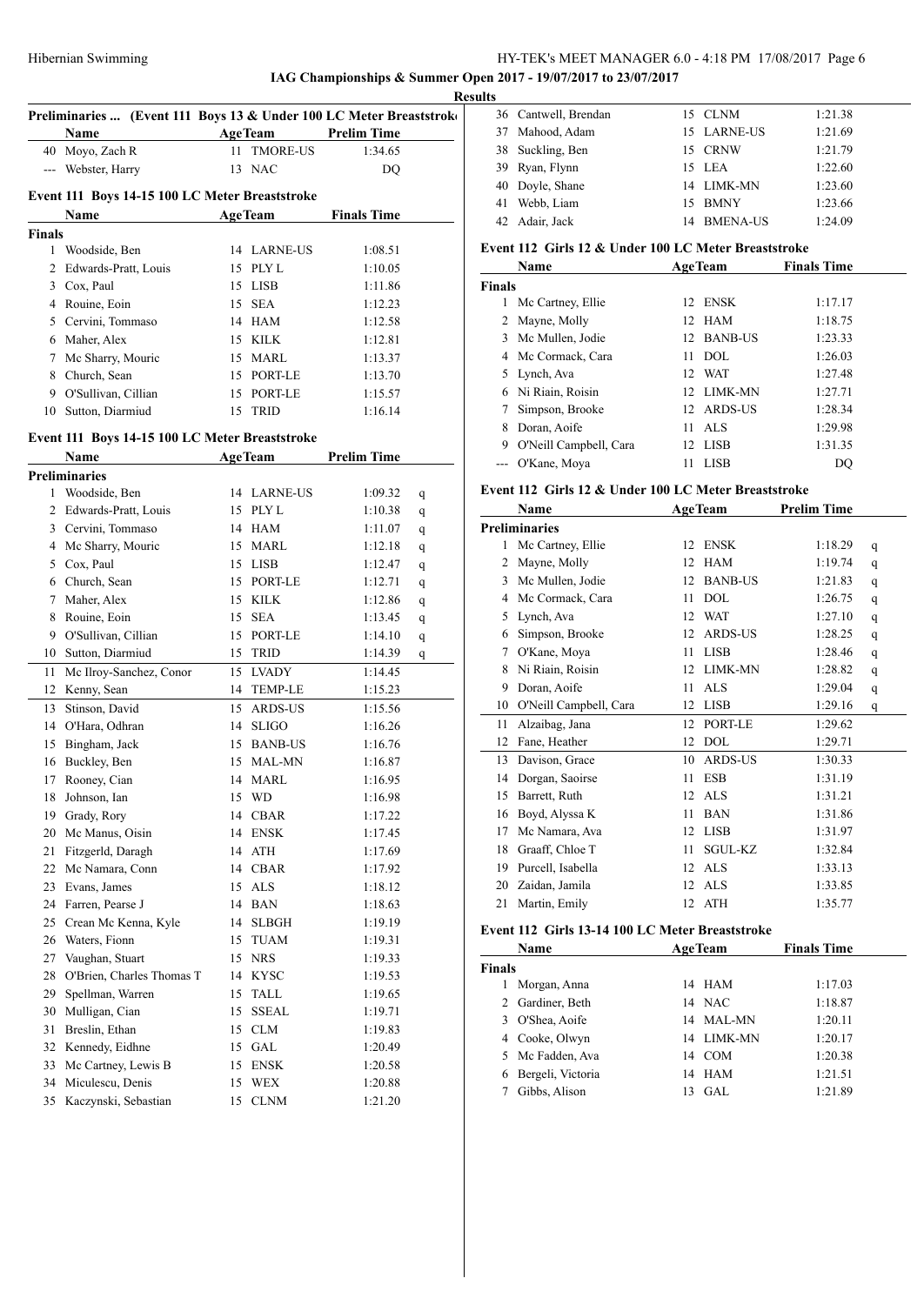# HY-TEK's MEET MANAGER 6.0 - 4:18 PM 17/08/2017 Page 7 **IAG Championships & Summer Open 2017 - 19/07/2017 to 23/07/2017**

**Results**

|                | Finals  (Event 112 Girls 13-14 100 LC Meter Breaststroke) |    |                |                    |        |
|----------------|-----------------------------------------------------------|----|----------------|--------------------|--------|
|                | Name                                                      |    | <b>AgeTeam</b> | <b>Finals Time</b> |        |
|                | 8 Lucid, Sara                                             |    | 14 KGD         | 1:22.11            |        |
|                | 9 Mc Niff, Ruby                                           |    | 14 BANB-US     | 1:23.41            |        |
|                | 10 Harford, Ella                                          |    | 13 BARRA-ZZ    | 1:23.54            |        |
|                | Event 112 Girls 13-14 100 LC Meter Breaststroke           |    |                |                    |        |
|                | Name                                                      |    | <b>AgeTeam</b> | <b>Prelim Time</b> |        |
|                | <b>Preliminaries</b>                                      |    |                |                    |        |
|                | 1 Morgan, Anna                                            |    | 14 HAM         | 1:17.01            | q      |
|                | 2 Gardiner, Beth                                          |    | 14 NAC         | 1:18.10            | q      |
|                | 3 Bergeli, Victoria                                       |    | 14 HAM         | 1:20.17            | q      |
|                | *4 Mc Fadden, Ava                                         |    | 14 COM         | 1:20.27            | q      |
|                | *4 O'Shea, Aoife                                          |    | 14 MAL-MN      | 1:20.27            |        |
|                | 6 Cooke, Olwyn                                            |    | 14 LIMK-MN     | 1:21.50            | q      |
|                | 7 Gibbs, Alison                                           |    | 13 GAL         | 1:22.09            | q      |
|                | 8 Lucid, Sara                                             |    | 14 KGD         | 1:22.24            | q      |
| 9.             | Harford, Ella                                             |    | 13 BARRA-ZZ    | 1:22.29            | q      |
|                | 10 Mc Niff, Ruby                                          |    | 14 BANB-US     | 1:22.31            | q<br>q |
| 11             | Allen, Min                                                | 14 | <b>NRS</b>     | 1:22.32            |        |
|                | 12 Campbell, McCaley                                      |    | 14 WD          | 1:22.79            |        |
| 13             | Weinert, Wiktoria                                         | 14 | <b>TRID</b>    | 1:23.12            |        |
|                | 14 Baird, Shannon                                         |    | 14 BMENA-US    | 1:24.34            |        |
| 15             | Dolan, Ruth                                               |    | 13 BSLOE-CO    | 1:24.77            |        |
|                | 16 Daniels Howard, Zoe                                    |    | 13 FER         | 1:25.02            |        |
|                | 17 Organ, Danielle                                        |    | 14 ENS         | 1:25.15            |        |
|                | 18 Brennan, Judy                                          |    | 14 ATH         | 1:25.34            |        |
|                | 19 Wall, Lillie                                           |    | 14 CLNM        | 1:25.37            |        |
| 20             | Mc Kenna, Thomasin                                        |    | 14 ESB         | 1:25.64            |        |
| 21             | Blemmings, Rachel                                         |    | 13 BANB-US     | 1:25.94            |        |
|                | 22 Nulty, Molly                                           |    | 13 SSEAL       | 1:26.01            |        |
| 23             | Daly O'Toole, Priya                                       |    | 13 ASG         | 1:26.09            |        |
|                | 24 Martin, Leah                                           |    | 14 TEMP-LE     | 1:26.31            |        |
| 25             | Ouinn, Orla                                               |    | 13 LVADY       | 1:26.40            |        |
|                | 26 Murphy, Millie                                         |    | 14 NAC         | 1:26.50            |        |
|                | 27 Lynch, Drew                                            |    | 14 SWSC        | 1:26.51            |        |
|                | 28 Moore, Julia                                           |    | 14 CURRA-LE    | 1:26.60            |        |
|                | 29 Mc Namara, Grace                                       |    | 14 LISB        | 1:26.65            |        |
| 30             | Mc Bride, Hope                                            | 14 | ARDS-US        | 1:27.24            |        |
|                | 31 O'Mahony, Mairead                                      |    | 14 LARNE-US    | 1:27.85            |        |
|                |                                                           |    |                |                    |        |
|                | Event 113 Boys 13 & Under 200 LC Meter Freestyle          |    |                |                    |        |
|                | Name                                                      |    | <b>AgeTeam</b> | <b>Finals Time</b> |        |
| Finals         |                                                           |    |                |                    |        |
|                | 1 Pillay, Leshen A                                        | 13 | SGUL-KZ        | 2:12.55            |        |
| $\overline{2}$ | Walsh Hussey, Matthew                                     | 13 | NAC            | 2:14.88            |        |
|                | 3 Cassin, Jack                                            |    | 13 DOL         | 2:15.32            |        |
|                | 4 Mallett, Mark                                           |    | 13 CY DY-US    | 2:15.98            |        |
|                | 5 Winston, Harry                                          |    | 12 ALS         | 2:16.08            |        |
|                | 6 Fiala, Martin                                           |    | 13 BMENA-US    | 2:16.59            |        |
|                | 7 Maguire, Euan                                           |    | 13 NAC         | 2:17.21            |        |
| 8              | Wootten, Finn                                             |    | 13 BEXL        | 2:21.05            |        |
|                | 9 Mc Kee, Matthew                                         |    | 13 BANB-US     | 2:22.30            |        |
|                | 10 Tebite, Oisin                                          |    | 12 NAC         | 2:22.43            |        |

|    | Event 113 Boys 13 & Under 200 LC Meter Freestyle |    |                |                    |   |
|----|--------------------------------------------------|----|----------------|--------------------|---|
|    | <b>Name</b>                                      |    | <b>AgeTeam</b> | <b>Prelim Time</b> |   |
|    | <b>Preliminaries</b>                             |    |                |                    |   |
| 1  | Pillay, Leshen A                                 | 13 | SGUL-KZ        | 2:12.37            | q |
| 2  | Cassin, Jack                                     | 13 | <b>DOL</b>     | 2:16.98            | q |
|    | 3 Winston, Harry                                 |    | 12 ALS         | 2:17.76            | q |
|    | 4 Maguire, Euan                                  | 13 | <b>NAC</b>     | 2:17.79            | q |
|    | 5 Walsh Hussey, Matthew                          |    | 13 NAC         | 2:17.99            | q |
|    | 6 Mallett, Mark                                  | 13 | CY DY-US       | 2:18.60            | q |
|    | 7 Fiala, Martin                                  |    | 13 BMENA-US    | 2:18.96            | q |
| 8  | Mc Kee, Matthew                                  |    | 13 BANB-US     | 2:19.29            | q |
| 9  | Wootten, Finn                                    |    | 13 BEXL        | 2:19.31            | q |
| 10 | Tebite, Oisin                                    |    | 12 NAC         | 2:19.81            | q |
| 11 | Coogan, Alfie                                    | 13 | <b>ATH</b>     | 2:19.92            |   |
| 12 | Gilmartin, Gero                                  | 13 | <b>MARL</b>    | 2:20.04            |   |
| 13 | Duda, Philip                                     | 12 | COM            | 2:20.11            |   |
| 14 | Morgan, Danny                                    | 13 | COOL           | 2:20.38            |   |
|    | 15 Poots, Noah                                   | 13 | <b>LISB</b>    | 2:20.61            |   |
|    | 16 Uoka, Saulius                                 | 13 | <b>FORT</b>    | 2:22.57            |   |
|    | 17 Stafford, Jake                                | 13 | ARDS-US        | 2:22.97            |   |
|    | 18 Foley, Conor                                  |    | 13 DOL         | 2:23.00            |   |
| 19 | Langley, David                                   | 12 | BEXL           | 2:23.20            |   |
| 20 | Wright, Finlay                                   | 13 | <b>BANB-US</b> | 2:23.43            |   |
| 21 | Bailey, Evan                                     | 12 | <b>NRS</b>     | 2:23.95            |   |
|    | 22 Walsh, Daniel                                 | 13 | <b>TEMP-LE</b> | 2:24.01            |   |
| 23 | Mc Glue, Cian                                    | 13 | <b>SHARK</b>   | 2:24.28            |   |
|    | 24 Flanagan, Sam                                 | 13 | <b>TEMP-LE</b> | 2:24.81            |   |
|    | 25 Zaidan, Marcus                                | 13 | ALS            | 2:25.17            |   |
|    | 26 O'Loughlin Brophy, Killian                    | 11 | COOL           | 2:26.49            |   |
| 27 | Smith, Cian                                      | 13 | <b>ATH</b>     | 2:26.99            |   |
| 28 | Eloraby, Aliyy                                   | 13 | <b>HAM</b>     | 2:28.74            |   |
| 29 | Fon, Matthew K                                   | 13 | <b>BAN</b>     | 2:29.29            |   |
| 30 | Harris, Finn                                     | 12 | GLN-ZZ         | 2:36.83            |   |

# **Event 113 Boys 14-15 200 LC Meter Freestyle**

| Name          |                  |    | <b>AgeTeam</b> | <b>Finals Time</b> |
|---------------|------------------|----|----------------|--------------------|
| <b>Finals</b> |                  |    |                |                    |
|               | O'Connor, Jermey |    | 15 LIMK-MN     | 2:01.45            |
| 2             | Page, Finn       |    | 15 HAM         | 2:01.53            |
| 3             | Griffiths, Dylan |    | 15 LISB        | 2:02.28            |
| 4             | Maseko, Felix    | 15 | WSTVL          | 2:03.67            |
| 5.            | Stafford, Finlay |    | 15 ARDS-US     | 2:05.07            |
| 6             | Cox, Paul        |    | 15 LISB        | 2:06.21            |
|               | Ryan, Flynn      |    | 15 LEA         | 2:06.64            |
| 8             | Moynihan, Riley  |    | 15 MAL-MN      | 2:06.76            |
| 9             | Winston, Sam     |    | $15$ ALS       | 2:07.06            |
| 10            | Mc Mahon, Aaron  | 15 | DOL.           | 2:07.85            |

### **Event 113 Boys 14-15 200 LC Meter Freestyle**

| Name                 | <b>AgeTeam</b> | <b>Prelim Time</b> |   |
|----------------------|----------------|--------------------|---|
| <b>Preliminaries</b> |                |                    |   |
| Page, Finn           | 15 HAM         | 2:02.13            | q |
| 2 O'Connor, Jermey   | 15 LIMK-MN     | 2:02.27            | q |
| Maseko, Felix<br>3   | 15 WSTVL       | 2:02.97            | q |
| Stafford, Finlay     | 15 ARDS-US     | 2:04.47            | q |
| Griffiths, Dylan     | LISB           | 2:05.19            | q |
|                      |                |                    |   |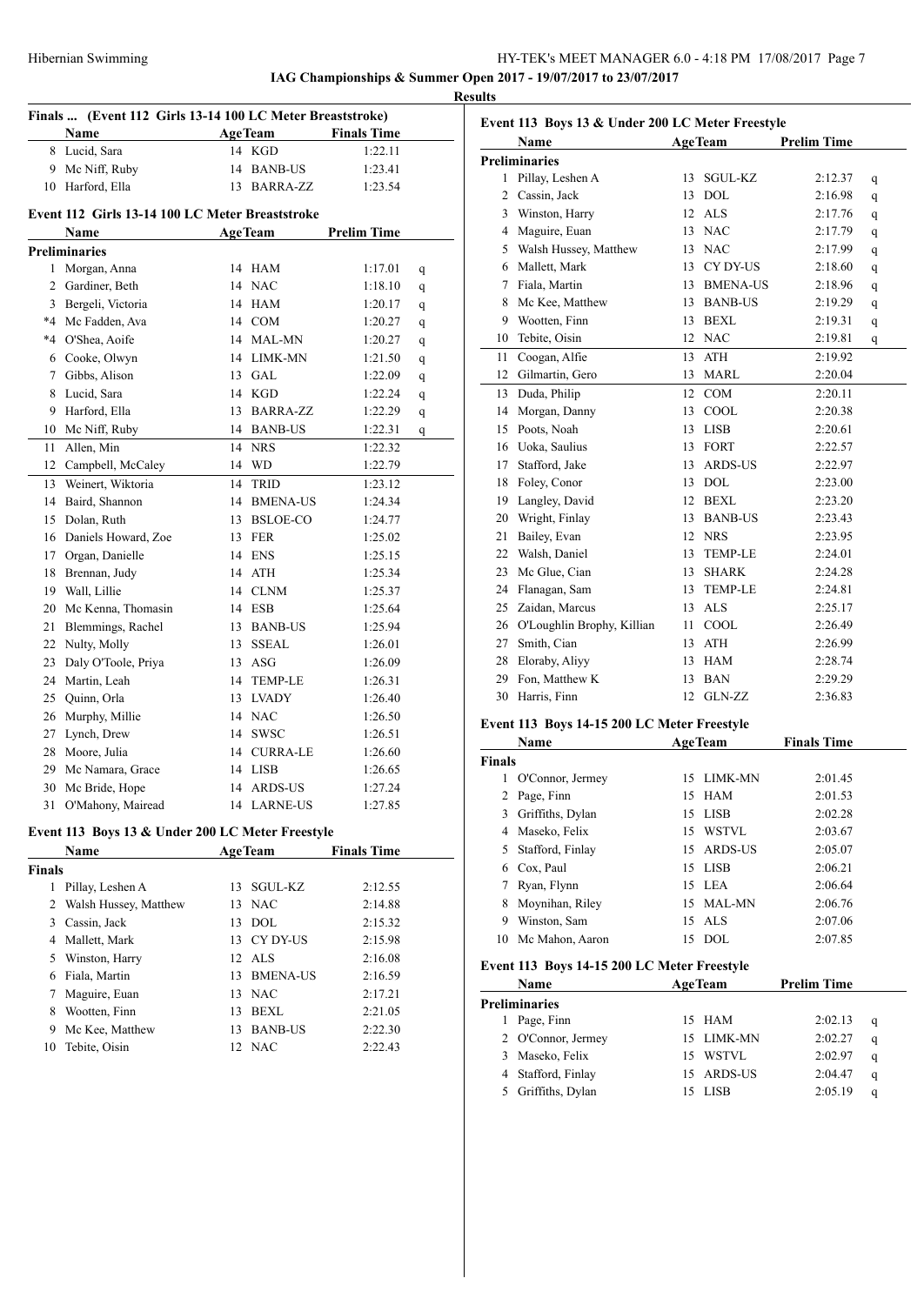**IAG Championships & Summer Open 2017 - 19/07/2017 to 23/07/2017**

| Preliminaries  (Event 113 Boys 14-15 200 LC Meter Freestyle) |                       |    |                |                    |   |  |
|--------------------------------------------------------------|-----------------------|----|----------------|--------------------|---|--|
|                                                              | Name                  |    | AgeTeam        | <b>Prelim Time</b> |   |  |
| *6                                                           | Cox, Paul             | 15 | <b>LISB</b>    | 2:06.71            | q |  |
|                                                              | *6 Mc Mahon, Aaron    | 15 | DOL            | 2:06.71            | q |  |
| 8                                                            | Ryan, Flynn           |    | 15 LEA         | 2:07.00            | q |  |
| 9                                                            | Winston, Sam          |    | 15 ALS         | 2:07.47            | q |  |
| 10                                                           | Moynihan, Riley       | 15 | <b>MAL-MN</b>  | 2:07.76            | q |  |
| 11                                                           | Cervini, Tommaso      | 14 | HAM            | 2:07.85            |   |  |
| 12                                                           | Desmond, Brian        |    | 14 KILK        | 2:08.13            |   |  |
| 13                                                           | Brady, Ethan          | 15 | <b>TEMP-LE</b> | 2:09.54            |   |  |
| 14                                                           | Higgins, Paul         | 14 | <b>SWSC</b>    | 2:09.79            |   |  |
| 15                                                           | Harris, Jake          |    | 14 HAM         | 2:09.97            |   |  |
| 16                                                           | Tambling, Marcus      |    | 14 HAM         | 2:10.01            |   |  |
| 17                                                           | Morel, Matthew        |    | 15 ALS         | 2:10.34            |   |  |
| 18                                                           | Mc Sharry, Mouric     |    | 15 MARL        | 2:10.51            |   |  |
|                                                              | 19 Church, Sean       |    | 15 PORT-LE     | 2:10.71            |   |  |
| 20                                                           | Mullan, Eoin          |    | 14 BMNY        | 2:11.19            |   |  |
| 21                                                           | O'Sullivan, Tom       |    | 14 GAL         | 2:11.29            |   |  |
| 22                                                           | Doorly, David         |    | 15 GAL         | 2:11.54            |   |  |
| 23                                                           | Remley, Breydon L     | 14 | SGUL-KZ        | 2:11.64            |   |  |
|                                                              | 24 Carroll, David     |    | 14 DOL         | 2:11.74            |   |  |
| 25                                                           | Fitzgerld, Daragh     |    | 14 ATH         | 2:11.81            |   |  |
| 26                                                           | Grady, Rory           |    | 14 CBAR        | 2:11.86            |   |  |
| 27                                                           | Bodlall, Jival        |    | 15 ASA         | 2:12.06            |   |  |
| 28                                                           | Kenny, Sean           |    | 14 TEMP-LE     | 2:12.53            |   |  |
| 29                                                           | Yamin-Ali, Ewan       |    | 15 ARDS-US     | 2:12.74            |   |  |
|                                                              | 30 Kulczynski, Sabian |    | 15 ENS         | 2:12.82            |   |  |
| 31                                                           | O'Hara, Odhran        |    | 14 SLIGO       | 2:12.86            |   |  |
| 32                                                           | O'Brien, Dylan        | 15 | <b>ENS</b>     | 2:13.08            |   |  |
| 33                                                           | Webb, Liam            | 15 | <b>BMNY</b>    | 2:13.21            |   |  |
| 34                                                           | Tan, Ronan            |    | 14 ESB         | 2:13.22            |   |  |
| 35                                                           | Maguire, Caleb        |    | 15 LISB        | 2:13.40            |   |  |
| 36                                                           | Walsh, Alex           | 15 | SWSC           | 2:13.44            |   |  |
| 37                                                           | Harris, Andrew        |    | 14 BMNY        | 2:13.71            |   |  |
| 38                                                           | Comiskey, Connor      |    | 15 BANB-US     | 2:14.18            |   |  |
| 39                                                           | Jeffery, Joseph       |    | 14 BEXL        | 2:14.59            |   |  |
| 40                                                           | Mc Cartney, Lewis B   |    | 15 ENSK        | 2:15.44            |   |  |
| 41                                                           | Coleman, Noah         |    | 15 SWSC        | 2:17.00            |   |  |
|                                                              | 42 Mc Carthy, Paddy   |    | 14 DOL         | 2:17.11            |   |  |
|                                                              | 43 Collins, Tim       |    | 15 ENS         | 2:17.19            |   |  |
| 44                                                           | O'Sullivan, Cillian   | 15 | PORT-LE        | 2:17.36            |   |  |
| 45                                                           | Ross, Cullan          | 15 | PORT-LE        | 2:17.57            |   |  |
| 46                                                           | Vaughan, Stuart       | 15 | <b>NRS</b>     | 2:17.70            |   |  |
| 47                                                           | Sutton, Diarmiud      | 15 | <b>TRID</b>    | 2:18.54            |   |  |
| 48                                                           | Corrigan, Matthew     | 14 | TROJ-ZZ        | 2:18.85            |   |  |
| 49                                                           | Lynch, Ben J          | 14 | <b>ENSK</b>    | 2:30.00            |   |  |
|                                                              |                       |    |                |                    |   |  |

### **Event 114 Girls 12 & Under 200 LC Meter Freestyle**

| <b>Name</b>   |                     |    | <b>AgeTeam</b> | <b>Finals Time</b> |  |  |
|---------------|---------------------|----|----------------|--------------------|--|--|
| <b>Finals</b> |                     |    |                |                    |  |  |
|               | Carroll, Ella       |    | 12 LIMK-MN     | 2:16.65            |  |  |
|               | 2 Gardiner, Ciara   |    | 12 DOL         | 2:21.20            |  |  |
|               | 3 Mc Alorum, Mollie |    | 12 LEA         | 2:21.78            |  |  |
|               | 4 Rowlands, Aisling |    | 12 TROJ-ZZ     | 2:21.90            |  |  |
|               | 5 Barr, Tarryn      |    | 12 ARDS-US     | 2:21.95            |  |  |
|               | Cullen, Abi M       |    | 12 NRS         | 2:22.67            |  |  |
|               | Mc Cartney, Ellie   | 12 | <b>ENSK</b>    | 2:26.28            |  |  |

| <b>Results</b> |                   |            |         |
|----------------|-------------------|------------|---------|
|                | 8 O'Kane, Moya    | 11 LISB    | 2:28.99 |
|                | 9 MC Guire, Lily  | 12 LEA     | 2:30.52 |
|                | 10 Bingham, Ellie | 12 BANB-US | 2:35.79 |

### **Event 114 Girls 12 & Under 200 LC Meter Freestyle**

| Name |                      | <b>AgeTeam</b>       | <b>Prelim Time</b> |
|------|----------------------|----------------------|--------------------|
|      | <b>Preliminaries</b> |                      |                    |
| 1    | Carroll, Ella        | LIMK-MN<br>12        | 2:19.67<br>q       |
| 2    | Cullen, Abi M        | <b>NRS</b><br>12     | 2:20.20<br>q       |
| 3    | Mc Alorum, Mollie    | LEA<br>12            | 2:20.74<br>q       |
| 4    | Gardiner, Ciara      | <b>DOL</b><br>12     | 2:21.87<br>q       |
| 5    | Barr, Tarryn         | <b>ARDS-US</b><br>12 | 2:23.61<br>q       |
| 6    | Rowlands, Aisling    | TROJ-ZZ<br>12        | 2:24.48<br>q       |
| 7    | Mc Cartney, Ellie    | <b>ENSK</b><br>12    | 2:25.23<br>q       |
| 8    | Curran, Kelis        | COM<br>12            | 2:27.01<br>q       |
| 9    | O'Kane, Moya         | LISB<br>11           | 2:27.98<br>q       |
| 10   | Bingham, Ellie       | <b>BANB-US</b><br>12 | 2:28.19<br>q       |
| 11   | MC Guire, Lily       | LEA<br>12            | 2:28.67            |
| 12   | Moran, Ellie         | <b>COM</b><br>12     | 2:28.81            |
| 13   | Cedrone, Chiara      | <b>LIMK-MN</b><br>12 | 2:28.84            |
| 14   | Ni Riain, Roisin     | <b>LIMK-MN</b><br>12 | 2:29.01            |
| 15   | Fane, Heather        | DOL<br>12            | 2:31.22            |
| 16   | Alzaibag, Jana       | PORT-LE<br>12        | 2:35.46            |
|      |                      |                      |                    |

### **Event 114 Girls 13-14 200 LC Meter Freestyle**

| <b>Name</b> |                 |    | <b>AgeTeam</b> | <b>Finals Time</b> |  |  |
|-------------|-----------------|----|----------------|--------------------|--|--|
| Finals      |                 |    |                |                    |  |  |
|             | Knox, Julia     | 14 | <b>BANB-US</b> | 2:08.01            |  |  |
| 2           | Osing, Cara     |    | 14 TEMP-LE     | 2:08.05            |  |  |
| 3           | Bethel, Leah    |    | 14 LISB        | 2:09.23            |  |  |
| 4           | Gannon, Jessica | 13 | <b>COM</b>     | 2:13.32            |  |  |
| 5           | Daly, Edel      |    | 14 NCLL        | 2:13.70            |  |  |
| 6           | Donegan, Elé    |    | 14 LEA         | 2:14.73            |  |  |
|             | Feenan, Anna    |    | 14 SWSC        | 2:16.16            |  |  |
| 8           | Dawson, Ailbhe  |    | 14 NAC         | 2:17.12            |  |  |
| 9           | May, Gracie     | 13 | HAM            | 2:19.21            |  |  |
| 10          | Williams, Ciara | 13 | <b>NAC</b>     | 2:19.35            |  |  |

### **Event 114 Girls 13-14 200 LC Meter Freestyle**

|                | Name                 | <b>AgeTeam</b> |                | <b>Prelim Time</b> |   |
|----------------|----------------------|----------------|----------------|--------------------|---|
|                | <b>Preliminaries</b> |                |                |                    |   |
| 1              | Osing, Cara          | 14             | <b>TEMP-LE</b> | 2:08.05            | q |
| $\overline{c}$ | Knox, Julia          | 14             | <b>BANB-US</b> | 2:08.62            | q |
| 3              | Bethel, Leah         | 14             | <b>LISB</b>    | 2:09.33            | q |
| 4              | Trait, Naomi         | 14             | KILK           | 2:10.46            | q |
| 5              | Gannon, Jessica      | 13             | <b>COM</b>     | 2:12.03            | q |
| 6              | Daly, Edel           | 14             | NCLL           | 2:13.70            | q |
| 7              | Donegan, Elé         | 14             | LEA            | 2:14.05            | q |
| 8              | Feenan, Anna         | 14             | <b>SWSC</b>    | 2:15.54            | q |
| 9              | Williams, Ciara      | 13             | <b>NAC</b>     | 2:16.10            | q |
| 10             | Dawson, Ailbhe       |                | 14 NAC         | 2:16.53            | q |
| 11             | May, Gracie          | 13             | <b>HAM</b>     | 2:16.92            |   |
| 12             | Hayman, Sophie       | 14             | ALS            | 2:17.15            |   |
| 13             | Tuinstra, Dara       | 14             | ASG            | 2:17.21            |   |
| 14             | Mc Niff, Ruby        | 14             | <b>BANB-US</b> | 2:18.34            |   |
| 15             | Gardiner, Beth       | 14             | <b>NAC</b>     | 2:18.88            |   |
| 16             | O'Shea, Hannah       | 13             | <b>DOL</b>     | 2:19.28            |   |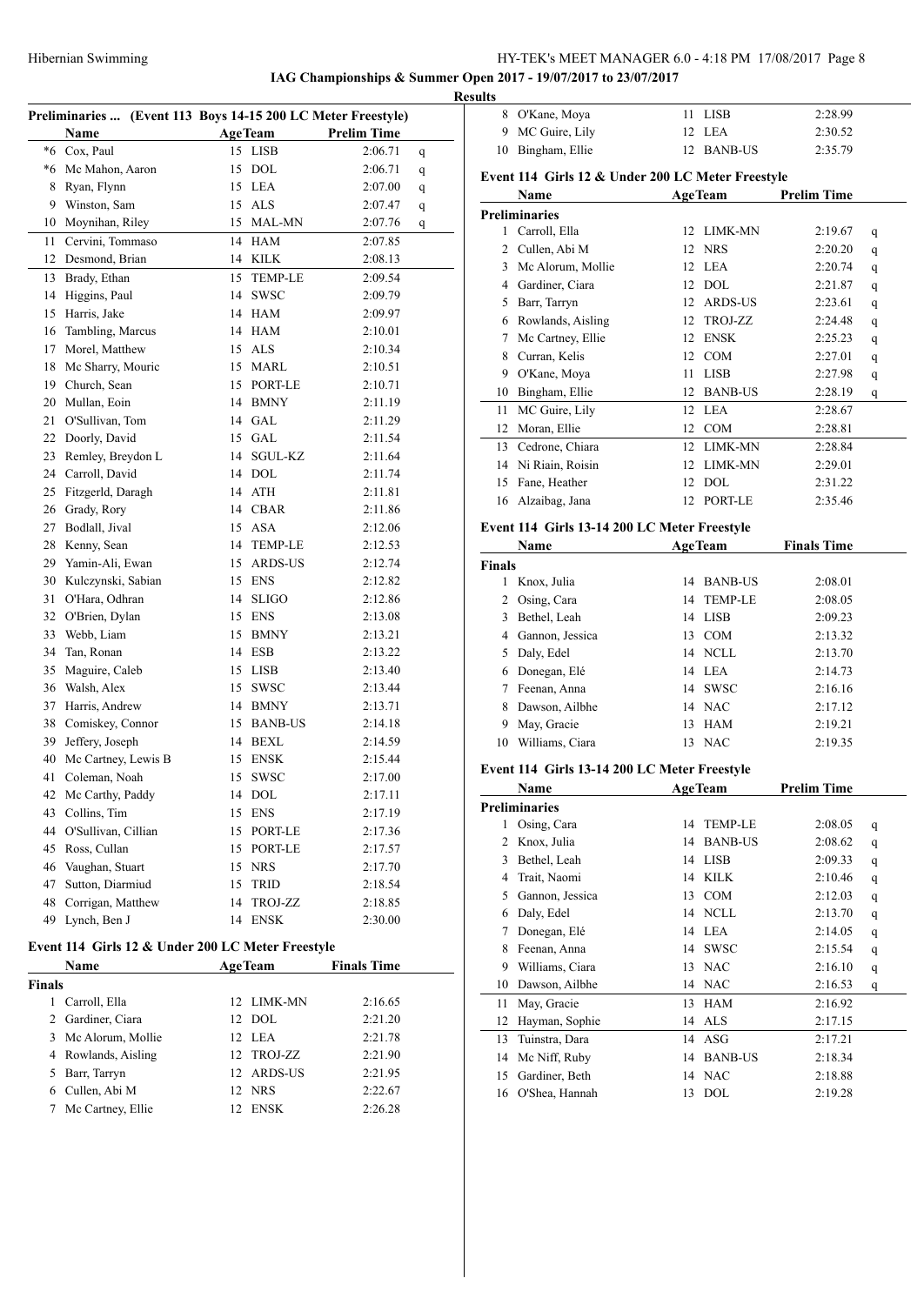# HY-TEK's MEET MANAGER 6.0 - 4:18 PM 17/08/2017 Page 9 **IAG Championships & Summer Open 2017 - 19/07/2017 to 23/07/2017**

**Results**

| Preliminaries  (Event 114 Girls 13-14 200 LC Meter Freestyle) |                                           |    |                |                    |             |  |
|---------------------------------------------------------------|-------------------------------------------|----|----------------|--------------------|-------------|--|
|                                                               | Name                                      |    | <b>AgeTeam</b> | <b>Prelim Time</b> |             |  |
|                                                               | 17 Kearney, Aoife                         | 13 | ALS            | 2:20.32            |             |  |
|                                                               | 18 Cox, Andrea                            | 14 | LISB           | 2:21.52            |             |  |
|                                                               | 19 Daly, Caoimhe                          |    | 14 NRS         | 2:21.55            |             |  |
|                                                               | 20 Martin, Leah                           |    | 14 TEMP-LE     | 2:21.67            |             |  |
|                                                               | 21 Cullen, Faye                           |    | 14 WAT         | 2:22.01            |             |  |
|                                                               | 22 Killen, Laura                          |    | 14 CLNM        | 2:22.12            |             |  |
|                                                               | 23 Bailey, Sadhbh                         |    | 13 NRS         | 2:22.76            |             |  |
|                                                               | 24 Ashton, Iona                           |    | 14 SHARK       | 2:23.22            |             |  |
|                                                               | 25 Lynch, Helen                           |    | 13 ATH         | 2:23.39            |             |  |
|                                                               | 26 Lynch, Abby                            |    | 14 SWSC        | 2:24.07            |             |  |
| 27                                                            | Lynch, Drew                               | 14 | <b>SWSC</b>    | 2:24.41            |             |  |
| 28                                                            | Mulhall, Ailbhe                           |    | 14 GAL         | 2:27.05            |             |  |
|                                                               |                                           |    |                |                    |             |  |
|                                                               | Event 115 Boys 13 & Under 400 LC Meter IM |    |                |                    |             |  |
|                                                               | Name                                      |    | <b>AgeTeam</b> | <b>Finals Time</b> |             |  |
| <b>Finals</b>                                                 |                                           |    |                |                    |             |  |
|                                                               | 1 Hughes, Darragh                         |    | 13 MULL        | 5:18.92            |             |  |
|                                                               | 2 Cassidy, Charlie                        |    | 12 DOL         | 5:21.45            |             |  |
|                                                               | 3 Mc Geown, Niall P                       |    | 13 BANB-US     | 5:32.20            |             |  |
|                                                               | 4 Mc Kee, Matthew                         |    | 13 BANB-US     | 5:32.37            |             |  |
|                                                               | 5 Hand, Matthew J                         |    | 12 BAN         | 5:32.76            |             |  |
|                                                               | 6 Woolfenden, Callum                      |    | 12 BEXL        | 5:33.28            |             |  |
| 7                                                             | Fon, Bradley K                            |    | 13 BAN         | 5:35.03            |             |  |
|                                                               | 8 Wootten, Finn                           |    | 13 BEXL        | 5:36.72            |             |  |
| 9                                                             | Dunnion, Cody                             | 13 | <b>SSEAL</b>   | 5:39.59            |             |  |
| 10                                                            | Poots, Noah                               |    | 13 LISB        | 5:46.69            |             |  |
|                                                               | Event 115 Boys 13 & Under 400 LC Meter IM |    |                |                    |             |  |
|                                                               | Name                                      |    | <b>AgeTeam</b> | <b>Prelim Time</b> |             |  |
|                                                               | <b>Preliminaries</b>                      |    |                |                    |             |  |
| 1                                                             | Hughes, Darragh                           |    | 13 MULL        | 5:22.66            | q           |  |
|                                                               | 2 Cassidy, Charlie                        |    | 12 DOL         | 5:27.11            | q           |  |
|                                                               | 3 Mc Kee, Matthew                         |    | 13 BANB-US     | 5:33.11            | q           |  |
|                                                               | 4 Fon, Bradley K                          |    | 13 BAN         | 5:35.45            | q           |  |
|                                                               | 5 Mc Geown, Niall P                       |    | 13 BANB-US     | 5:37.35            | q           |  |
|                                                               | 6 Hand, Matthew J                         |    | 12 BAN         | 5:38.76            | q           |  |
| 7                                                             | Dunnion, Cody                             |    | 13 SSEAL       | 5:39.01            | q           |  |
|                                                               | 8 Woolfenden, Callum                      |    | 12 BEXL        | 5:39.08            | $\mathbf q$ |  |
| 9                                                             | Wootten, Finn                             | 13 | <b>BEXL</b>    | 5:39.51            | q           |  |
| 10                                                            | Poots, Noah                               | 13 | LISB           | 5:42.54            | q           |  |
| 11                                                            | Cassin, Jack                              | 13 | <b>DOL</b>     | 5:44.11            |             |  |
| 12                                                            | Wright, Finlay                            | 13 | <b>BANB-US</b> | 5:49.96            |             |  |
| ---                                                           | Edgar, Daniel                             | 12 | TMORE-US       | DQ                 |             |  |
|                                                               |                                           |    |                |                    |             |  |
|                                                               | Event 115 Boys 14-15 400 LC Meter IM      |    |                |                    |             |  |
|                                                               | Name                                      |    | <b>AgeTeam</b> | <b>Finals Time</b> |             |  |
| Finals                                                        |                                           |    |                |                    |             |  |
| 1                                                             | Carroll, Aaron                            | 15 | LIMK-MN        | 4:53.90            |             |  |
| 2                                                             | Griffiths, Dylan                          | 15 | <b>LISB</b>    | 5:06.63            |             |  |
| 3                                                             | Stafford, Finlay                          | 15 | ARDS-US        | 5:07.01            |             |  |
| 4                                                             | Johnson, Ian                              | 15 | WD             | 5:16.60            |             |  |
| 5                                                             | Bingham, Jack                             | 15 | <b>BANB-US</b> | 5:19.65            |             |  |

# **Event 115 Boys 14-15 400 LC Meter IM**

|                    |    | <b>AgeTeam</b> | <b>Prelim Time</b>                                |   |
|--------------------|----|----------------|---------------------------------------------------|---|
| Preliminaries      |    |                |                                                   |   |
| Carroll, Aaron     |    |                | 4:58.89                                           | q |
| 2 Stafford, Finlay |    |                | 5:15.50                                           | q |
| Griffiths, Dylan   |    |                | 5:16.69                                           | q |
| Bingham, Jack      |    |                | 5:18.75                                           | q |
| Johnson, Ian       | 15 | - WD           | 5:22.74                                           | q |
|                    |    |                | 15 LIMK-MN<br>15 ARDS-US<br>15 LISB<br>15 BANB-US |   |

# **Event 116 Girls 12 & Under 400 LC Meter IM**

| Name                   |  |            |                                                                                                                            |                    |
|------------------------|--|------------|----------------------------------------------------------------------------------------------------------------------------|--------------------|
| <b>Finals</b>          |  |            |                                                                                                                            |                    |
| Rooney, Cora           |  |            | 5:26.07                                                                                                                    |                    |
| 2 Fane, Heather        |  |            | 5:38.45                                                                                                                    |                    |
| Mc Alorum, Mollie<br>3 |  |            | 5:39.61                                                                                                                    |                    |
| Carroll, Ella          |  |            | 5:39.71                                                                                                                    |                    |
| 5 Mc Mullen, Jodie     |  |            | 5:44.92                                                                                                                    |                    |
| 6 Curran, Kelis        |  |            | 5:51.16                                                                                                                    |                    |
| Gardiner, Ciara        |  |            | 5:56.74                                                                                                                    |                    |
| Bingham, Ellie         |  |            | 5:57.36                                                                                                                    |                    |
| O'Neill Campbell, Cara |  |            | 6:02.99                                                                                                                    |                    |
| Cullen, Abi M          |  | <b>NRS</b> | 6:03.00                                                                                                                    |                    |
|                        |  |            | <b>AgeTeam</b><br>12 MARL<br>$12$ DOL<br>12 LEA<br>12 LIMK-MN<br>12 BANB-US<br>12 COM<br>$12$ DOL<br>12 BANB-US<br>12 LISB | <b>Finals Time</b> |

### **Event 116 Girls 12 & Under 400 LC Meter IM**

|    | Name                   | <b>AgeTeam</b>       | <b>Prelim Time</b> |
|----|------------------------|----------------------|--------------------|
|    | <b>Preliminaries</b>   |                      |                    |
|    | Rooney, Cora           | MARL<br>12           | 5:27.73<br>q       |
| 2  | Mc Alorum, Mollie      | 12 LEA               | 5:37.04<br>q       |
| 3  | Fane, Heather          | DOL.<br>12           | 5:43.51<br>q       |
| 4  | Carroll, Ella          | LIMK-MN<br>12        | 5:44.16<br>q       |
| 5  | Curran, Kelis          | 12 COM               | 5:44.69<br>q       |
| 6  | Mc Mullen, Jodie       | <b>BANB-US</b><br>12 | 5:46.51<br>q       |
|    | Cullen, Abi M          | 12 NRS               | 5:50.20<br>q       |
| 8  | Bingham, Ellie         | <b>BANB-US</b><br>12 | 5:51.62<br>q       |
| 9  | Gardiner, Ciara        | DOL.<br>12           | 5:53.09<br>q       |
| 10 | O'Neill Campbell, Cara | LISB<br>12           | 5:59.73<br>q       |
| 11 | Mc Cormack, Cara       | DOL.<br>11           | 6:00.77            |
| 12 | Mac Farlane, Katie     | <b>BANB-US</b><br>10 | 6:09.17            |
| 13 | Moran, Ellie           | <b>COM</b><br>12     | 6:12.78            |
| 14 | Doran, Aoife           | ALS<br>11            | 6:15.44            |
|    |                        |                      |                    |

# **Event 116 Girls 13-14 400 LC Meter IM**

|               | Name              | <b>AgeTeam</b> |                | <b>Finals Time</b> |  |
|---------------|-------------------|----------------|----------------|--------------------|--|
| <b>Finals</b> |                   |                |                |                    |  |
| 1             | Donegan, Elé      |                | 14 LEA         | 5:20.23            |  |
| 2             | Cox, Andrea       | 14             | LISB           | 5:22.32            |  |
| 3             | Gannon, Jessica   | 13             | COM            | 5:23.81            |  |
| 4             | Gibbs, Alison     | 13             | GAL            | 5:26.29            |  |
| 5             | Daly, Caoimhe     |                | 14 NRS         | 5:33.52            |  |
| 6             | Blemmings, Rachel | 13             | <b>BANB-US</b> | 5:33.79            |  |
|               | Dawson, Ailbhe    |                | 14 NAC         | 5:35.82            |  |
| 8             | O'Shea, Hannah    | 13             | DOL            | 5:38.48            |  |
| 9             | Harford, Ella     | 13             | BARRA-ZZ       | 5:39.71            |  |
| 10            | Mc Bride, Hope    | 14             | ARDS-US        | 5:41.01            |  |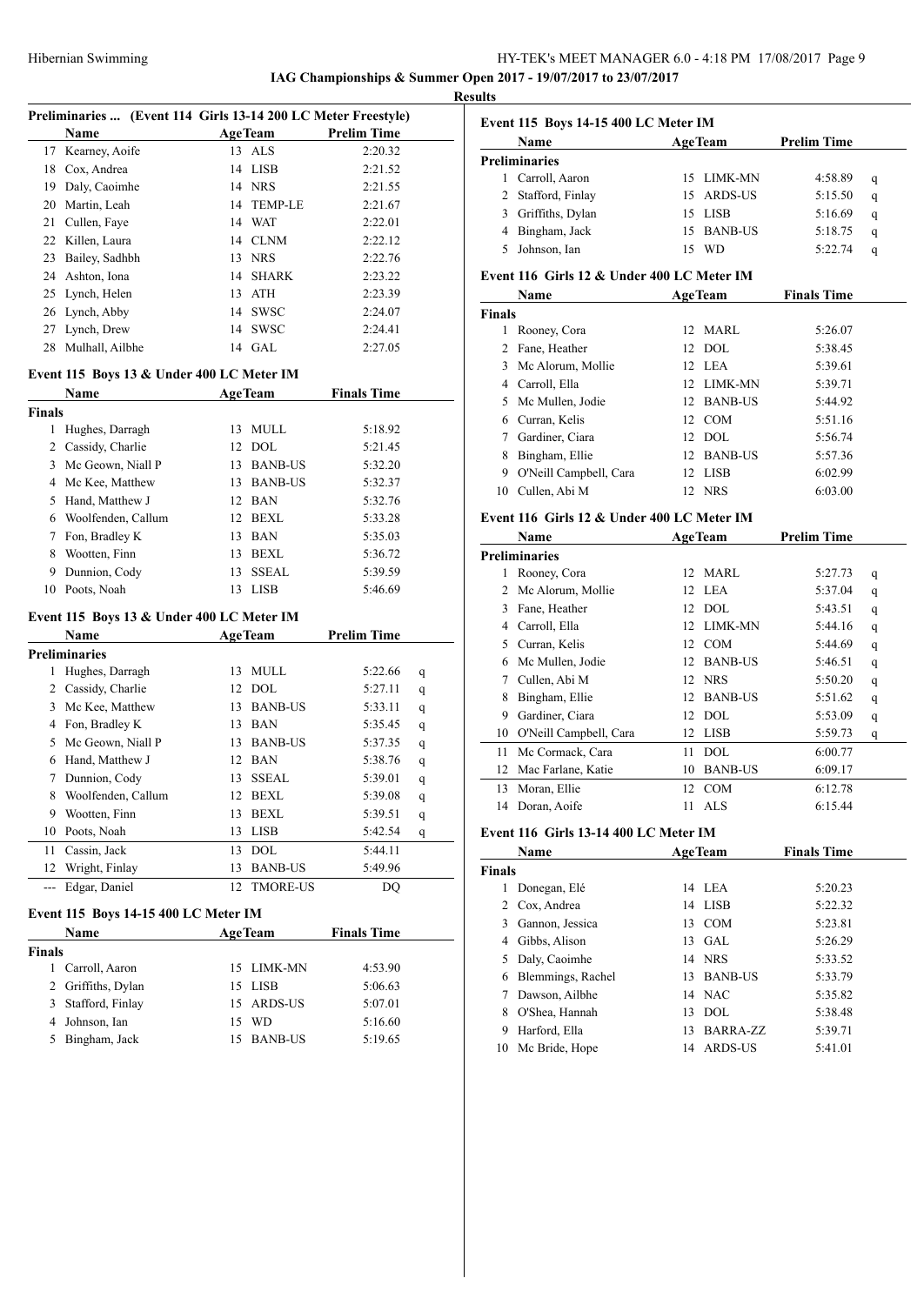# HY-TEK's MEET MANAGER 6.0 - 4:18 PM 17/08/2017 Page 10 **IAG Championships & Summer Open 2017 - 19/07/2017 to 23/07/2017**

**Results**

| Event 116 Girls 13-14 400 LC Meter IM |                                                                       |  |                |                    |   |  |
|---------------------------------------|-----------------------------------------------------------------------|--|----------------|--------------------|---|--|
|                                       | Name                                                                  |  | <b>AgeTeam</b> | <b>Prelim Time</b> |   |  |
|                                       | <b>Preliminaries</b>                                                  |  |                |                    |   |  |
|                                       | 1 Gannon, Jessica                                                     |  | 13 COM         | 5:21.48            | q |  |
|                                       | 2 Donegan, Elé                                                        |  | 14 LEA         | 5:22.69            | q |  |
|                                       | 3 Gibbs, Alison                                                       |  | 13 GAL         | 5:28.20            | q |  |
|                                       | 4 Cox, Andrea                                                         |  | 14 LISB        | 5:30.08            | q |  |
|                                       | 5 Mc Bride, Hope                                                      |  | 14 ARDS-US     | 5:35.54            | q |  |
|                                       | 6 Blemmings, Rachel                                                   |  | 13 BANB-US     | 5:37.17            | q |  |
|                                       | 7 Harford, Ella                                                       |  | 13 BARRA-ZZ    | 5:38.45            | q |  |
|                                       | 8 Dawson, Ailbhe                                                      |  | 14 NAC         | 5:38.47            | q |  |
|                                       | 9 O'Shea, Hannah                                                      |  | 13 DOL         | 5:39.35            | q |  |
|                                       | 10 Daly, Caoimhe                                                      |  | 14 NRS         | 5:39.51            | q |  |
| 11                                    | Sharkey, Lauren                                                       |  | 14 GAL         | 5:40.07            |   |  |
|                                       | 12 Falls, Ellie                                                       |  | 13 LEA         | 5:42.83            |   |  |
| 13                                    | Murray, Aoife                                                         |  | 13 GLN-ZZ      | 5:43.46            |   |  |
|                                       | 14 Somigliana, Lidia                                                  |  | 14 HAM         | 5:43.82            |   |  |
|                                       | 15 Kelly, Jessica                                                     |  | 14 4LSA        | 5:44.18            |   |  |
|                                       | 16 Nulty, Molly                                                       |  | 13 SSEAL       | 5:45.47            |   |  |
|                                       | 17 Allen, Min                                                         |  | 14 NRS         | 5:48.52            |   |  |
|                                       | 18 Childs, Rachel                                                     |  | 13 ARDS-US     | 5:48.81            |   |  |
|                                       | 19 Kelly, Aimee                                                       |  | 14 SHARK       | 5:49.07            |   |  |
|                                       | 20 Farrell, Danielle                                                  |  | 14 SLIGO       | 5:51.28            |   |  |
|                                       | 21 Lynch, Ailbhe                                                      |  | 14 MAL-MN      | 5:53.08            |   |  |
|                                       | 22 Mallett, Ellen                                                     |  | 13 CY DY-US    | 5:53.15            |   |  |
|                                       | 23 Rice, Mia L                                                        |  | 14 BAN         | 5:53.36            |   |  |
|                                       | 24 Bailey, Sadhbh                                                     |  | 13 NRS         | 5:54.13            |   |  |
|                                       | 25 Lynch, Helen                                                       |  | 13 ATH         | 6:04.25            |   |  |
|                                       | 26 Moore, Julia                                                       |  | 14 CURRA-LE    | 6:06.06            |   |  |
|                                       | 27 Wolseley, Rachel                                                   |  | 14 TMORE-US    | 6:07.01            |   |  |
|                                       | 28 Shorten, Hannah                                                    |  | 14 ESB         | 6:07.38            |   |  |
|                                       | 29 Mc Kenna, Thomasin                                                 |  | 14 ESB         | 6:10.03            |   |  |
|                                       | 30 Harris, Jessica                                                    |  | 14 MAL-MN      | 6:12.07            |   |  |
|                                       |                                                                       |  |                |                    |   |  |
|                                       | Event 117 Boys 15 & Under 400 LC Meter Freestyle Relay<br><b>Team</b> |  | Relay          | <b>Finals Time</b> |   |  |
| 1                                     | <b>HAM</b>                                                            |  | А              | 3:53.23            |   |  |
| $\overline{c}$                        | <b>ALS</b>                                                            |  | A              | 4:00.34            |   |  |
| 3                                     | <b>ENSK</b>                                                           |  | A              | 4:01.57            |   |  |
| 4                                     | <b>TEMP-LE</b>                                                        |  | A              | 4:02.11            |   |  |
| 5                                     | <b>BMNY</b>                                                           |  | A              | 4:02.56            |   |  |
| 6                                     | LIMK-MN                                                               |  | A              | 4:02.88            |   |  |
| 7                                     | <b>LISB</b>                                                           |  | A              | 4:03.87            |   |  |
| 8                                     | ARDS-US                                                               |  | A              | 4:04.88            |   |  |
| 9                                     | PORT-LE                                                               |  | A              | 4:05.97            |   |  |
| 10                                    | SWSC                                                                  |  | A              | 4:06.84            |   |  |
| 11                                    | <b>DOL</b>                                                            |  | A              | 4:08.20            |   |  |

12 ESB A 4:09.86 13 NAC A 4:11.61 14 ATH A 4:21.82 15 BAN A 4:23.43 16 GLN-ZZ A 4:27.32 17 DOL B 4:36.26 COOL A 4:40.74

| Event 118 Girls 14 & Under 400 LC Meter Freestyle Relay |                                                                                                                                                                                                                                                                                                                                             |                |                                                                                                                                                                                                                                                                                                                                                         |                                                                                                                                                       |
|---------------------------------------------------------|---------------------------------------------------------------------------------------------------------------------------------------------------------------------------------------------------------------------------------------------------------------------------------------------------------------------------------------------|----------------|---------------------------------------------------------------------------------------------------------------------------------------------------------------------------------------------------------------------------------------------------------------------------------------------------------------------------------------------------------|-------------------------------------------------------------------------------------------------------------------------------------------------------|
|                                                         |                                                                                                                                                                                                                                                                                                                                             |                |                                                                                                                                                                                                                                                                                                                                                         |                                                                                                                                                       |
|                                                         |                                                                                                                                                                                                                                                                                                                                             |                |                                                                                                                                                                                                                                                                                                                                                         |                                                                                                                                                       |
|                                                         |                                                                                                                                                                                                                                                                                                                                             |                |                                                                                                                                                                                                                                                                                                                                                         |                                                                                                                                                       |
|                                                         |                                                                                                                                                                                                                                                                                                                                             |                |                                                                                                                                                                                                                                                                                                                                                         |                                                                                                                                                       |
|                                                         |                                                                                                                                                                                                                                                                                                                                             |                |                                                                                                                                                                                                                                                                                                                                                         |                                                                                                                                                       |
|                                                         |                                                                                                                                                                                                                                                                                                                                             |                |                                                                                                                                                                                                                                                                                                                                                         |                                                                                                                                                       |
| 6 NRS                                                   |                                                                                                                                                                                                                                                                                                                                             | A              | 4:24.40                                                                                                                                                                                                                                                                                                                                                 |                                                                                                                                                       |
| <b>SWSC</b>                                             |                                                                                                                                                                                                                                                                                                                                             | A              | 4:24.96                                                                                                                                                                                                                                                                                                                                                 |                                                                                                                                                       |
| LIMK-MN                                                 |                                                                                                                                                                                                                                                                                                                                             | A              | 4:26.33                                                                                                                                                                                                                                                                                                                                                 |                                                                                                                                                       |
| ARDS-US                                                 |                                                                                                                                                                                                                                                                                                                                             | A              | 4:30.10                                                                                                                                                                                                                                                                                                                                                 |                                                                                                                                                       |
| <b>DOL</b>                                              |                                                                                                                                                                                                                                                                                                                                             | A              | 4:34.91                                                                                                                                                                                                                                                                                                                                                 |                                                                                                                                                       |
| ATH                                                     |                                                                                                                                                                                                                                                                                                                                             | A              | 4:36.85                                                                                                                                                                                                                                                                                                                                                 |                                                                                                                                                       |
| <b>ESB</b>                                              |                                                                                                                                                                                                                                                                                                                                             | А              | 4:37.73                                                                                                                                                                                                                                                                                                                                                 |                                                                                                                                                       |
|                                                         |                                                                                                                                                                                                                                                                                                                                             |                |                                                                                                                                                                                                                                                                                                                                                         |                                                                                                                                                       |
| Name                                                    |                                                                                                                                                                                                                                                                                                                                             |                | <b>Finals Time</b>                                                                                                                                                                                                                                                                                                                                      |                                                                                                                                                       |
| <b>Finals</b>                                           |                                                                                                                                                                                                                                                                                                                                             |                |                                                                                                                                                                                                                                                                                                                                                         |                                                                                                                                                       |
| 1 Powell, Robert                                        | 17                                                                                                                                                                                                                                                                                                                                          | <b>NCDAT</b>   | 24.16                                                                                                                                                                                                                                                                                                                                                   |                                                                                                                                                       |
| 2 Page, Joseph D                                        | 17                                                                                                                                                                                                                                                                                                                                          | HAM            | 24.32                                                                                                                                                                                                                                                                                                                                                   |                                                                                                                                                       |
| 3 Mc Geever, Finn                                       |                                                                                                                                                                                                                                                                                                                                             |                | 24.56                                                                                                                                                                                                                                                                                                                                                   |                                                                                                                                                       |
| 4 Fitzmaurice, Isaac                                    |                                                                                                                                                                                                                                                                                                                                             |                | 24.70                                                                                                                                                                                                                                                                                                                                                   |                                                                                                                                                       |
| 5 Scully, Bryan                                         |                                                                                                                                                                                                                                                                                                                                             |                | 25.06                                                                                                                                                                                                                                                                                                                                                   |                                                                                                                                                       |
|                                                         |                                                                                                                                                                                                                                                                                                                                             |                | 25.24                                                                                                                                                                                                                                                                                                                                                   |                                                                                                                                                       |
|                                                         |                                                                                                                                                                                                                                                                                                                                             |                | 25.56                                                                                                                                                                                                                                                                                                                                                   |                                                                                                                                                       |
|                                                         |                                                                                                                                                                                                                                                                                                                                             |                | 25.67                                                                                                                                                                                                                                                                                                                                                   |                                                                                                                                                       |
| O'Keeffe, Finn                                          |                                                                                                                                                                                                                                                                                                                                             | <b>TEMP-LE</b> | 25.75                                                                                                                                                                                                                                                                                                                                                   |                                                                                                                                                       |
| Seward, Joe                                             | 17                                                                                                                                                                                                                                                                                                                                          | TUAM           | 25.94                                                                                                                                                                                                                                                                                                                                                   |                                                                                                                                                       |
|                                                         |                                                                                                                                                                                                                                                                                                                                             |                |                                                                                                                                                                                                                                                                                                                                                         |                                                                                                                                                       |
| Name                                                    |                                                                                                                                                                                                                                                                                                                                             |                |                                                                                                                                                                                                                                                                                                                                                         |                                                                                                                                                       |
| <b>Preliminaries</b>                                    |                                                                                                                                                                                                                                                                                                                                             |                |                                                                                                                                                                                                                                                                                                                                                         |                                                                                                                                                       |
|                                                         |                                                                                                                                                                                                                                                                                                                                             |                | 24.39                                                                                                                                                                                                                                                                                                                                                   | q                                                                                                                                                     |
|                                                         | 17                                                                                                                                                                                                                                                                                                                                          | <b>NAC</b>     | 24.43                                                                                                                                                                                                                                                                                                                                                   | q                                                                                                                                                     |
|                                                         |                                                                                                                                                                                                                                                                                                                                             |                | 24.80                                                                                                                                                                                                                                                                                                                                                   | q                                                                                                                                                     |
|                                                         |                                                                                                                                                                                                                                                                                                                                             |                |                                                                                                                                                                                                                                                                                                                                                         | q                                                                                                                                                     |
|                                                         |                                                                                                                                                                                                                                                                                                                                             |                |                                                                                                                                                                                                                                                                                                                                                         | q                                                                                                                                                     |
|                                                         |                                                                                                                                                                                                                                                                                                                                             |                | 25.26                                                                                                                                                                                                                                                                                                                                                   | q                                                                                                                                                     |
|                                                         |                                                                                                                                                                                                                                                                                                                                             |                |                                                                                                                                                                                                                                                                                                                                                         | q                                                                                                                                                     |
|                                                         |                                                                                                                                                                                                                                                                                                                                             |                |                                                                                                                                                                                                                                                                                                                                                         | $\bf q$                                                                                                                                               |
|                                                         |                                                                                                                                                                                                                                                                                                                                             |                |                                                                                                                                                                                                                                                                                                                                                         | q                                                                                                                                                     |
|                                                         |                                                                                                                                                                                                                                                                                                                                             |                |                                                                                                                                                                                                                                                                                                                                                         | q                                                                                                                                                     |
| Deasy, Ciarán                                           | 17                                                                                                                                                                                                                                                                                                                                          | <b>SLBGH</b>   | 26.28                                                                                                                                                                                                                                                                                                                                                   |                                                                                                                                                       |
|                                                         | 17                                                                                                                                                                                                                                                                                                                                          | <b>TUAM</b>    | 26.33                                                                                                                                                                                                                                                                                                                                                   |                                                                                                                                                       |
|                                                         |                                                                                                                                                                                                                                                                                                                                             |                |                                                                                                                                                                                                                                                                                                                                                         |                                                                                                                                                       |
| Seward, Joe<br>Doyle, Connor                            | 17                                                                                                                                                                                                                                                                                                                                          | DOL            | 26.46                                                                                                                                                                                                                                                                                                                                                   |                                                                                                                                                       |
|                                                         | Team<br><b>NAC</b><br>HAM<br><b>TEMP-LE</b><br>4 LEA<br>LISB<br>6 Uprichard, Tom<br>7 O'Keeffe Tighe, Cian<br>8 Kearney, Cathal<br>Powell, Robert<br>2 Fitzmaurice, Isaac<br>3 Page, Joseph D<br>4 Mc Geever, Finn<br>5 O'Keeffe Tighe, Cian<br>6 Johnston, Paddy<br>Uprichard, Tom<br>8 Kearney, Cathal<br>Scully, Bryan<br>O'Keeffe, Finn | 17<br>16       | <b>Relay</b><br>А<br>А<br>А<br>A<br>A<br>Event 201 Boys 16-17 50 LC Meter Freestyle<br><b>AgeTeam</b><br>17 NCLL<br>17 NAC<br>17 ATH<br>16 ARDS-US<br>17 PORT-LE<br>16 ALS<br>16<br>Event 201 Boys 16-17 50 LC Meter Freestyle<br><b>AgeTeam</b><br>17 NCDAT<br>17 HAM<br>17 NCLL<br>17 PORT-LE<br>16 ARDS-US<br>16 ARDS-US<br>16 ALS<br>ATH<br>TEMP-LE | <b>Finals Time</b><br>4:13.25<br>4:15.24<br>4:22.72<br>4:23.64<br>4:23.92<br><b>Prelim Time</b><br>24.99<br>25.02<br>25.42<br>25.92<br>25.96<br>26.00 |

| <b>AgeTeam</b><br>Name |    |              | <b>Finals Time</b>                                                 |  |
|------------------------|----|--------------|--------------------------------------------------------------------|--|
| <b>Finals</b>          |    |              |                                                                    |  |
| Bain, Callum           |    |              | 22.93                                                              |  |
| 2 O'Sullivan, Brian E  |    |              | 23.37                                                              |  |
| Coulter, Curtis<br>3   |    |              | 23.40                                                              |  |
| 4 Thompson, David J    |    |              | 23.69                                                              |  |
| 5 Tambling, Max        |    |              | 23.94                                                              |  |
| Grace, Jack            | 19 | <b>BALLY</b> | 24.06                                                              |  |
| Munn, Conor            |    |              | 24.27                                                              |  |
| Carey, Andrew          | 18 | <b>ATH</b>   | 24.32                                                              |  |
|                        |    |              | 21 CKSTN<br>22 NAC<br>23 ARDS-US<br>24 BAN<br>18 HAM<br>22 ARDS-US |  |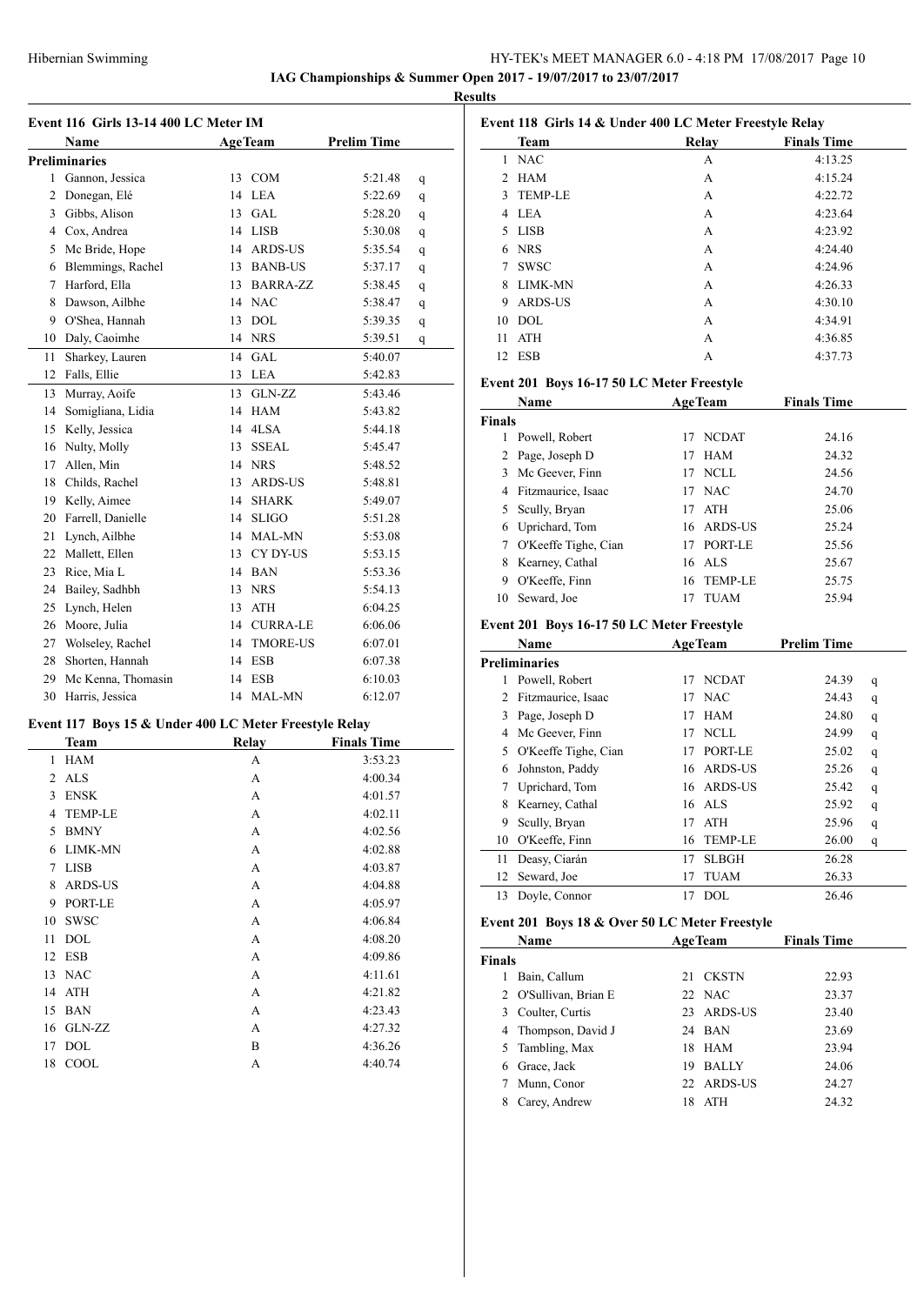# Hibernian Swimming HY-TEK's MEET MANAGER 6.0 - 4:18 PM 17/08/2017 Page 11

**IAG Championships & Summer Open 2017 - 19/07/2017 to 23/07/2017**

**Results Finals ... (Event 201 Boys 18 & Over 50 LC Meter Freestyle) Name Age Team Finals Time**  Colvin, Cillian 20 NAC 24.45 10 Power, Dean 20 UCD 24.76 **Event 201 Boys 18 & Over 50 LC Meter Freestyle Name Age Team Prelim Time Preliminaries** Bain, Callum 21 CKSTN 23.08 q 2 O'Sullivan, Brian E 22 NAC 23.43 q 3 Thompson, David J 24 BAN 23.48 q Tambling, Max 18 HAM 24.12 q Power, Dean 20 UCD 24.15 q Coulter, Curtis 23 ARDS-US 24.29 q Munn, Conor 22 ARDS-US 24.51 q Grace, Jack 19 BALLY 24.70 q Colvin, Cillian 20 NAC 24.90 q Carey, Andrew 18 ATH 25.23 q O'Riordan, Sean 18 SWSC 29.05 12 Scully, James 24 NAC 39.61 **Event 202 Girls 15-16 50 LC Meter Freestyle Name Age Team Finals Time A - Final** 1 Semchiy, Sharon 16 SWSC 26.96 2 Stapleton, Cara 16 TROJ-ZZ 27.16 Lowe, Rebecca 15 ATH 27.33 Gillic, Trudie 15 NCDK 27.41 Mc Crea, Alex 16 CY BT 27.55

# Leahy, Aoife 15 GAL 27.68 Walshe, Ellen 16 TEMP-LE 28.03 Cassidy, Ellen 16 DOL 28.45 9 Montgomery, Emma 15 CY BT 29.05 Martin, Alie 16 TEMP-LE 29.06

### **Event 202 Girls 15-16 50 LC Meter Freestyle**

|    | Name              | <b>AgeTeam</b>     |                | <b>Prelim Time</b> |   |
|----|-------------------|--------------------|----------------|--------------------|---|
|    | Preliminaries     |                    |                |                    |   |
| 1  | Mc Crea, Alex     | 16 CY BT           |                | 27.74              | q |
| 2  | Stapleton, Cara   | 16                 | TROJ-ZZ        | 27.87              | q |
| 3  | Cassidy, Ellen    | DOL<br>16          |                | 27.88              | q |
| 4  | Semchiy, Sharon   | <b>SWSC</b><br>16  |                | 28.05              | q |
| 5  | Walshe, Ellen     | 16                 | <b>TEMP-LE</b> | 28.13              | q |
| 6  | Leahy, Aoife      | <b>GAL</b><br>15   |                | 28.27              | q |
| 7  | Montgomery, Emma  | CY BT<br>15        |                | 28.32              | q |
| 8  | Gillic, Trudie    | <b>NCDK</b><br>15  |                | 28.41              | q |
| 9  | Lowe, Rebecca     | ATH<br>15          |                | 28.47              | q |
| 10 | Martin, Alie      | 16                 | <b>TEMP-LE</b> | 28.65              | q |
| 11 | Hunter, Kelly     | <b>CKSTN</b><br>16 |                | 28.73              |   |
| 12 | Flaherty, Ellen   | ATH<br>15          |                | 28.78              |   |
| 13 | Tinsley, Florence | CY BT<br>15        |                | 28.81              |   |
| 14 | Mulhall, Keela    | GAL<br>16          |                | 29.43              |   |
| 15 | Marshall, Jodie   | <b>LISB</b><br>15  |                | 29.65              |   |
| 16 | Pretorius, Caryn  | <b>BVRS</b><br>15  |                | 29.91              |   |
| 17 | Turner, Nicole    | 15 NAC             |                | 36.18              |   |

### **Event 202 Girls 17 & Over 50 LC Meter Freestyle**

|           | <b>Name</b>        | <b>AgeTeam</b> |                  | <b>Finals Time</b> |  |
|-----------|--------------------|----------------|------------------|--------------------|--|
| A - Final |                    |                |                  |                    |  |
| 1         | Hill, Danielle     |                | 18 LARNE-US      | 26.26              |  |
|           | 2 Kavanagh, Kate   | 19             | <b>UCD</b>       | 26.47              |  |
|           | 3 Cummins, Erin    | 20             | <b>WUSX</b>      | 26.74              |  |
|           | 4 Haughey, Aisling |                | $22 \text{ ALS}$ | 27.32              |  |
|           | 5 Cunningham, Ally | 18             | <b>SWSC</b>      | 27.72              |  |
|           | 6 Nortje, Marine E | 17             | SGUL-KZ          | 28.00              |  |
|           | Mc Menamin, Hannah | 20             | ALS              | 28.18              |  |
|           | Grace, Hannah      | 19             | <b>BALLY</b>     | 43.88              |  |

### **Event 202 Girls 17 & Over 50 LC Meter Freestyle**

|                | Name               | <b>AgeTeam</b> |                  | <b>Prelim Time</b> |   |
|----------------|--------------------|----------------|------------------|--------------------|---|
|                | Preliminaries      |                |                  |                    |   |
|                | Kavanagh, Kate     | 19             | <b>UCD</b>       | 26.87              | q |
| $\mathfrak{D}$ | Hill, Danielle     | 18             | LARNE-US         | 27.05              | q |
| 3              | Cummins, Erin      | 20             | WUSX             | 27.16              | q |
| 4              | Haughey, Aisling   |                | $22 \text{ ALS}$ | 27.43              | q |
| 5.             | Nortje, Marine E   | 17             | SGUL-KZ          | 27.74              | q |
| 6              | Sartain, Hayley    | 18             | <b>WD</b>        | 27.81              | q |
|                | Cunningham, Ally   | 18             | <b>SWSC</b>      | 27.83              | q |
| 8              | Mc Menamin, Hannah | 20             | ALS              | 27.89              | q |
| 9              | Grace, Hannah      | 19             | <b>BALLY</b>     | 44.71              | q |
|                |                    |                |                  |                    |   |

### **Event 203 Boys 16-17 100 LC Meter Butterfly**

| Name          |                       |    | <b>AgeTeam</b> | <b>Finals Time</b> |  |
|---------------|-----------------------|----|----------------|--------------------|--|
| <b>Finals</b> |                       |    |                |                    |  |
|               | Johnston, Paddy       |    | 16 ARDS-US     | 57.20              |  |
| 2             | Powell, Robert        | 17 | <b>NCDAT</b>   | 57.25              |  |
|               | 3 Mc Geever, Finn     | 17 | NCLL           | 57.48              |  |
|               | 4 Mc Nicholl, Sean    |    | 16 TEMP-LE     | 57.91              |  |
|               | 5 Mc Menamin, Fionnan |    | 17 ALS         | 58.23              |  |
|               | 6 Mc Carthy, Cadan    | 17 | NCLM           | 58.27              |  |
|               | Nolan-Whitney, Jack D |    | 16 NRS         | 59.80              |  |
| 8             | Birmingham, Marcus    | 17 | <b>THAME</b>   | 1:00.55            |  |
| 9             | Juskus, Kasparas      | 17 | ALS            | 1:00.72            |  |
| 10            | Rafferty, Shea J      |    | 16 NY&MN-US    | 1:01.47            |  |

### **Event 203 Boys 16-17 100 LC Meter Butterfly**

|    | Name                  | <b>AgeTeam</b> |                | <b>Prelim Time</b> |   |
|----|-----------------------|----------------|----------------|--------------------|---|
|    | Preliminaries         |                |                |                    |   |
| 1  | Mc Geever, Finn       | 17             | <b>NCLL</b>    | 58.43              | q |
| 2  | Powell, Robert        | 17             | <b>NCDAT</b>   | 58.48              | q |
| 3  | Johnston, Paddy       | 16             | ARDS-US        | 58.65              | q |
| 4  | Mc Menamin, Fionnan   | 17             | <b>ALS</b>     | 59.28              | q |
| 5  | Mc Nicholl, Sean      | 16             | <b>TEMP-LE</b> | 59.33              | q |
| 6  | Mc Carthy, Cadan      | 17             | <b>NCLM</b>    | 59.83              | q |
| 7  | Birmingham, Marcus    | 17             | <b>THAME</b>   | 1:00.10            | q |
| 8  | Nolan-Whitney, Jack D | 16             | <b>NRS</b>     | 1:00.51            | q |
| 9  | Nickerson, Judson     | 17             | WD             | 1:00.64            | q |
| 10 | Juskus, Kasparas      | 17             | <b>ALS</b>     | 1:00.69            | q |
| 11 | Gray, Sean            | 17             | <b>ARDS-US</b> | 1:00.84            |   |
| 12 | Bester, Divan         | 16             | MDOL-JH        | 1:00.97            |   |
| 13 | Rafferty, Shea J      | 16             | NY&MN-US       | 1:01.22            |   |
| 14 | Mallon, Odhran        | 17             | <b>LISB</b>    | 1:01.32            |   |
| 15 | O'Keeffe Tighe, Cian  | 17             | PORT-LE        | 1:01.39            |   |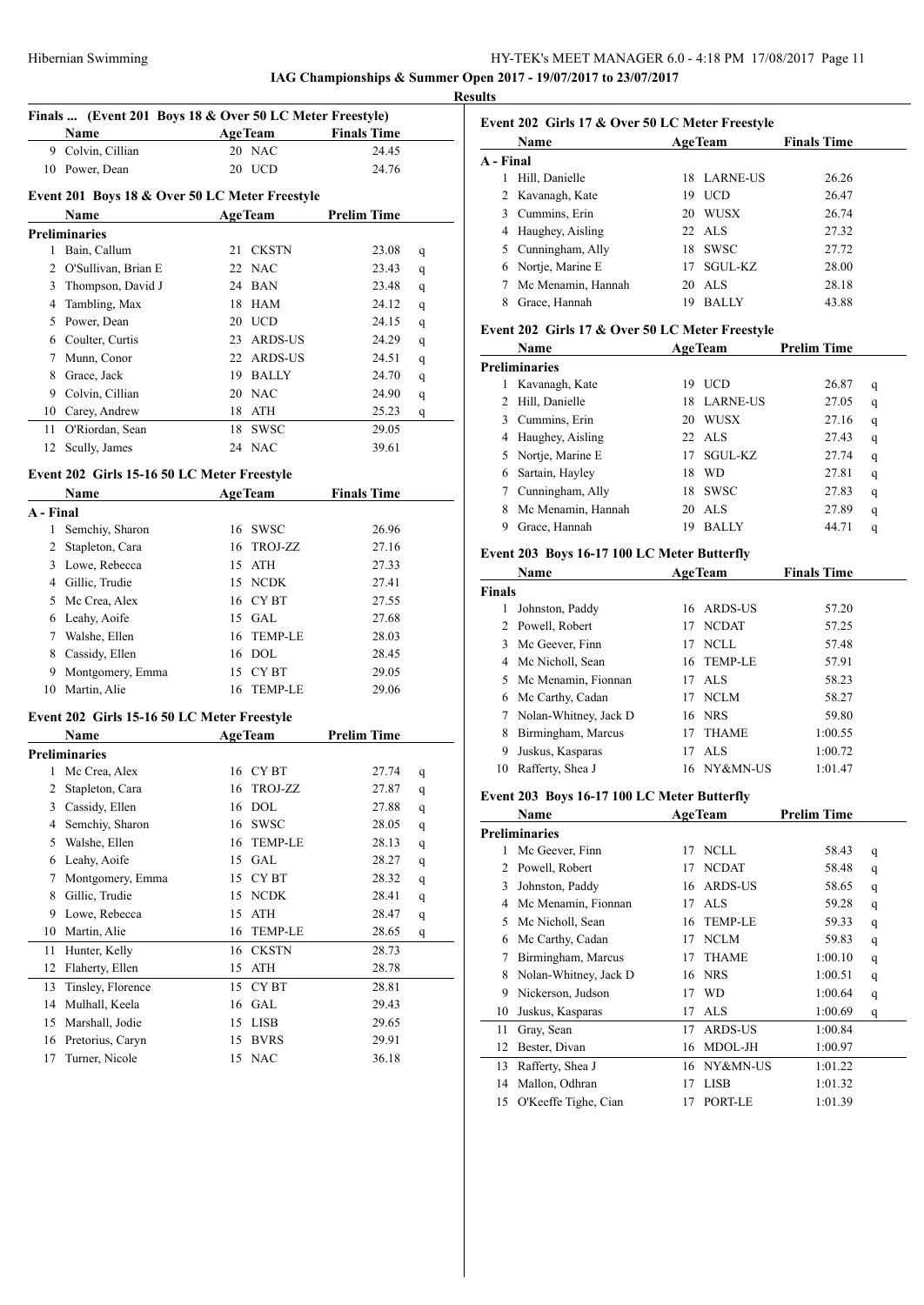**IAG Championships & Summer Open 2017 - 19/07/2017 to 23/07/2017**

|        | Preliminaries  (Event 203 Boys 16-17 100 LC Meter Butterfly) |    |                |                    |   |
|--------|--------------------------------------------------------------|----|----------------|--------------------|---|
|        | Name                                                         |    | <b>AgeTeam</b> | <b>Prelim Time</b> |   |
| 16     | Burke, Ciaran                                                | 17 | TUAM           | 1:01.58            |   |
| 17     | Duffy, Fionn                                                 | 16 | GAL            | 1:01.63            |   |
| 18     | Allison, Jamie                                               |    | 16 LISB        | 1:01.97            |   |
|        | 19 Zhang, Tai Lun                                            |    | 16 WD          | 1:02.58            |   |
| 20     | Fitzmaurice, Isaac                                           |    | 17 NAC         | 1:02.66            |   |
| 21     | Bentley, Keith                                               |    | 17 ASG         | 1:02.69            |   |
| 22     | Gardiner, Matthew                                            |    | 16 NAC         | 1:02.71            |   |
| 23     | O'Keeffe, Finn                                               |    | 16 TEMP-LE     | 1:03.20            |   |
| 24     | Huang, Tommy                                                 |    | 16 CBAR        | 1:03.22            |   |
| 25     | Kearney, Cathal                                              |    | 16 ALS         | 1:03.45            |   |
| 26     | Wiffen, Nathan                                               |    | 16 LISB        | 1:03.46            |   |
| 27     | Wiffen, Daniel                                               |    | 16 LISB        | 1:03.84            |   |
| 28     | Hewitt, Adam S                                               |    | 16 BAN         | 1:04.26            |   |
| 29     | Fortune, Joshua                                              |    | 16 SLIGO       | 1:04.55            |   |
| 30     | Balashchuk, Maxym                                            |    | 16 NAC         | 1:04.75            |   |
| 31     | Trundle, Noah                                                |    | 17 WOK         | 1:04.94            |   |
| 32     | Campbell, Leon                                               |    | 17 SLBGH       | 1:05.09            |   |
| 33     | O'Sullivan, Luke                                             |    | 16 SWSC        | 1:05.85            |   |
| 34     | Anderson, Eoin                                               | 17 | <b>SLIGO</b>   | 1:06.24            |   |
| 35     | Murray-Byrne, Noel                                           |    | 17 ESB         | 1:06.67            |   |
| 36     | Seward, Joe                                                  |    | 17 TUAM        | 1:07.02            |   |
| 37     | Neenan, Fionn                                                |    | 17 MAL-MN      | 1:07.24            |   |
| 38     | Leacy, Michael                                               |    | 17 WEX         | 1:07.27            |   |
| 39     | Flynn, Ryan                                                  |    | 17 LAMAR       | 1:07.67            |   |
| 40     | Houston, Ryan                                                | 17 | LISB           | 1:09.96            |   |
| 41     | Cooke, Uisean                                                | 16 | LIMK-MN        | 1:13.88            |   |
|        |                                                              |    |                |                    |   |
|        | Event 203 Boys 18 & Over 100 LC Meter Butterfly              |    |                |                    |   |
|        | Name                                                         |    | <b>AgeTeam</b> | <b>Finals Time</b> |   |
| Finals |                                                              |    |                |                    |   |
| 1      | Doyle, Benjamin                                              |    | 20 NCDA        | 55.97              |   |
| 2      | Mc Evoy, Rory                                                |    | 19 NCLE        | 56.97              |   |
| 3      | Jennings, Nathan                                             |    | 18 LISB        | 57.75              |   |
|        | 4 Melennec, Alex M                                           |    | 21 UCD         | 57.89              |   |
| 5      | Berryman, Morgan                                             |    | 20 WUSX        | 57.91              |   |
| 6      | Murden, William                                              | 21 | <b>WUSX</b>    | 58.00              |   |
| 7      | Lennon, Fiachra                                              | 19 | ATH            | 58.02              |   |
| 8      | Mooney, Joseph                                               | 20 | NCLL           | 58.51              |   |
| 9      | Turner, Nathan                                               | 18 | <b>ALS</b>     | 58.68              |   |
| 10     | Meegan, Andrew                                               | 27 | <b>ALS</b>     | 59.00              |   |
|        | Event 203 Boys 18 & Over 100 LC Meter Butterfly              |    |                |                    |   |
|        | Name                                                         |    | <b>AgeTeam</b> | <b>Prelim Time</b> |   |
|        |                                                              |    |                |                    |   |
| 1      | Preliminaries                                                |    |                |                    |   |
|        | Mc Evoy, Rory                                                | 19 | <b>NCLE</b>    | 57.26              | q |
| 2      | Doyle, Benjamin                                              | 20 | <b>NCDA</b>    | 57.36              | q |
| 3      | Melennec, Alex M                                             | 21 | <b>UCD</b>     | 57.78              | q |
| 4      | Murden, William                                              | 21 | <b>WUSX</b>    | 58.13              | q |
| 5      | Berryman, Morgan                                             |    | 20 WUSX        | 58.61              | q |
| 6      | Jennings, Nathan                                             | 18 | <b>LISB</b>    | 58.66              | q |
| 7      | Mooney, Joseph                                               | 20 | NCLL           | 58.79              | q |
| 8      | Lennon, Fiachra                                              | 19 | <b>ATH</b>     | 59.09              | q |
| 9      | Meegan, Andrew                                               | 27 | <b>ALS</b>     | 59.19              | q |
| 10     | Turner, Nathan                                               | 18 | ALS            | 59.40              | q |
| 11     | Anderson, Ronan                                              | 20 | <b>SLIGO</b>   | 59.79              |   |
| 12     | Cunningham, John                                             | 47 | L MAS          | 1:00.06            |   |
|        |                                                              |    |                |                    |   |

| <b>Results</b> |                                              |    |                |                    |   |
|----------------|----------------------------------------------|----|----------------|--------------------|---|
|                | 13 Symons, James                             |    | 20 GAL         | 1:00.59            |   |
|                | 14 Potvin, Ben                               |    | 18 WD          | 1:00.97            |   |
|                | 15 Colvin, Cillian                           |    | 20 NAC         | 1:01.02            |   |
|                | 16 Ashton, Callum                            |    | 18 SHARK       | 1:01.07            |   |
|                | 17 Bergin, Eoin                              |    | 22 NRS         | 1:01.91            |   |
|                | 18 Lewis, Ryan                               |    | 18 LARNE-US    | 1:02.06            |   |
|                | 19 Carey, Andrew                             |    | 18 ATH         | 1:03.63            |   |
|                | 20 Murray, Oisin                             |    | 18 GLN-ZZ      | 1:04.13            |   |
|                | 21 Anderson, Robbie                          |    | 19 BMENA-US    | 1:05.21            |   |
|                | 22 O'Riordan, Sean                           |    | 18 SWSC        | 1:20.14            |   |
|                |                                              |    |                |                    |   |
|                | Event 204 Girls 15-16 100 LC Meter Butterfly |    |                |                    |   |
|                | Name                                         |    | <b>AgeTeam</b> | <b>Finals Time</b> |   |
| <b>Finals</b>  |                                              |    |                |                    |   |
|                | 1 Walshe, Ellen                              |    | 16 TEMP-LE     | 1:01.59            |   |
|                | 2 Horne, Chloe A                             |    | 15 SGUL-KZ     | 1:04.79            |   |
|                | 3 Semchiy, Sharon                            |    | 16 SWSC        | 1:05.06            |   |
|                | 4 Lynch, Robyn                               |    | 15 TEMP-LE     | 1:05.52            |   |
|                | 5 Ouinn, Caoimhe                             |    | 15 ALS         | 1:06.27            |   |
|                | 6 Herbst, Kerryn L                           |    | 15 MDOL-JH     | 1:07.00            |   |
|                | 7 Bates, Aoife                               |    | 15 SHARK       | 1:08.86            |   |
|                | 8 Moran, Sophie                              |    | 16 GAL         | 1:09.55            |   |
|                | 9 MC Gowan, Amy                              |    | 16 B DOL       | 1:10.14            |   |
| 10             | Loftus, Zara                                 |    | 16 CLM         | 1:10.21            |   |
|                | Event 204 Girls 15-16 100 LC Meter Butterfly |    |                |                    |   |
|                | Name                                         |    | <b>AgeTeam</b> | <b>Prelim Time</b> |   |
|                | <b>Preliminaries</b>                         |    |                |                    |   |
|                | 1 Walshe, Ellen                              |    | 16 TEMP-LE     | 1:02.97            | q |
|                | 2 Horne, Chloe A                             |    | 15 SGUL-KZ     | 1:05.94            | q |
|                | 3 Lynch, Robyn                               |    | 15 TEMP-LE     | 1:07.62            | q |
|                | 4 Semchiy, Sharon                            |    | 16 SWSC        | 1:07.66            | q |
|                | 5 Quinn, Caoimhe                             |    | 15 ALS         | 1:08.01            | q |
|                | 6 Herbst, Kerryn L                           |    | 15 MDOL-JH     | 1:08.16            | q |
|                | 7 Bates, Aoife                               |    | 15 SHARK       | 1:09.71            | q |
|                | 8 Moran, Sophie                              |    | 16 GAL         | 1:10.50            | q |
|                | 9 MC Gowan, Amy                              |    | 16 B DOL       | 1:10.59            | q |
|                | 10 Loftus, Zara                              |    | 16 CLM         | 1:10.68            | q |
| 11             | O'Flynn, Hannah                              |    | 15 DOL         | 1:10.86            |   |
| 12             | Walshe, Hannah                               | 15 | TEMP-LE        | 1:11.03            |   |
| 13             | Mc Crea, Alex                                | 16 | CY BT          | 1:11.06            |   |
| 14             | Hunter, Kelly                                |    | 16 CKSTN       | 1:11.22            |   |
| 15             | Farnon, Keela                                |    | 16 COM         | 1:11.30            |   |
|                | 16 Ungureanu, Ioana                          |    | 15 NAC         | 1:11.35            |   |
| 17             | Flaherty, Ellen                              |    | 15 ATH         | 1:11.37            |   |
| 18             | Cross, Alice                                 |    | 15 LISB        | 1:11.42            |   |
| 19             | Lavelle, Sorcha R                            |    | 16 ENSK        | 1:11.47            |   |
| 20             | Malcolm, Ciara M                             |    | 16 NY&MN-US    | 1:11.50            |   |
| *21            | Stapleton, Cara                              | 16 | TROJ-ZZ        | 1:11.53            |   |
| $*21$          | Ciurleo, Isis                                |    | 16 WNWTH       | 1:11.53            |   |
| 23             | Keena, Aislinn                               |    | 15 DOL         | 1:11.71            |   |
|                | 24 Cleland, Maeve                            |    | 15 BANB-US     | 1:11.80            |   |
| 25             | Pollock, Nadine                              |    | 15 LISB        | 1:12.17            |   |
|                | 26 Niewiadomska, Wiktoria                    |    | 15 KGD         | 1:12.61            |   |
| 27             | Bramley, Aegean                              |    | 16 CRNW        | 1:12.82            |   |
| 28             | Montgomery, Emma                             |    | 15 CYBT        | 1:12.83            |   |
| 29             | Pliszka, Anastazya                           |    | 15 COM         | 1:13.14            |   |
|                |                                              |    |                |                    |   |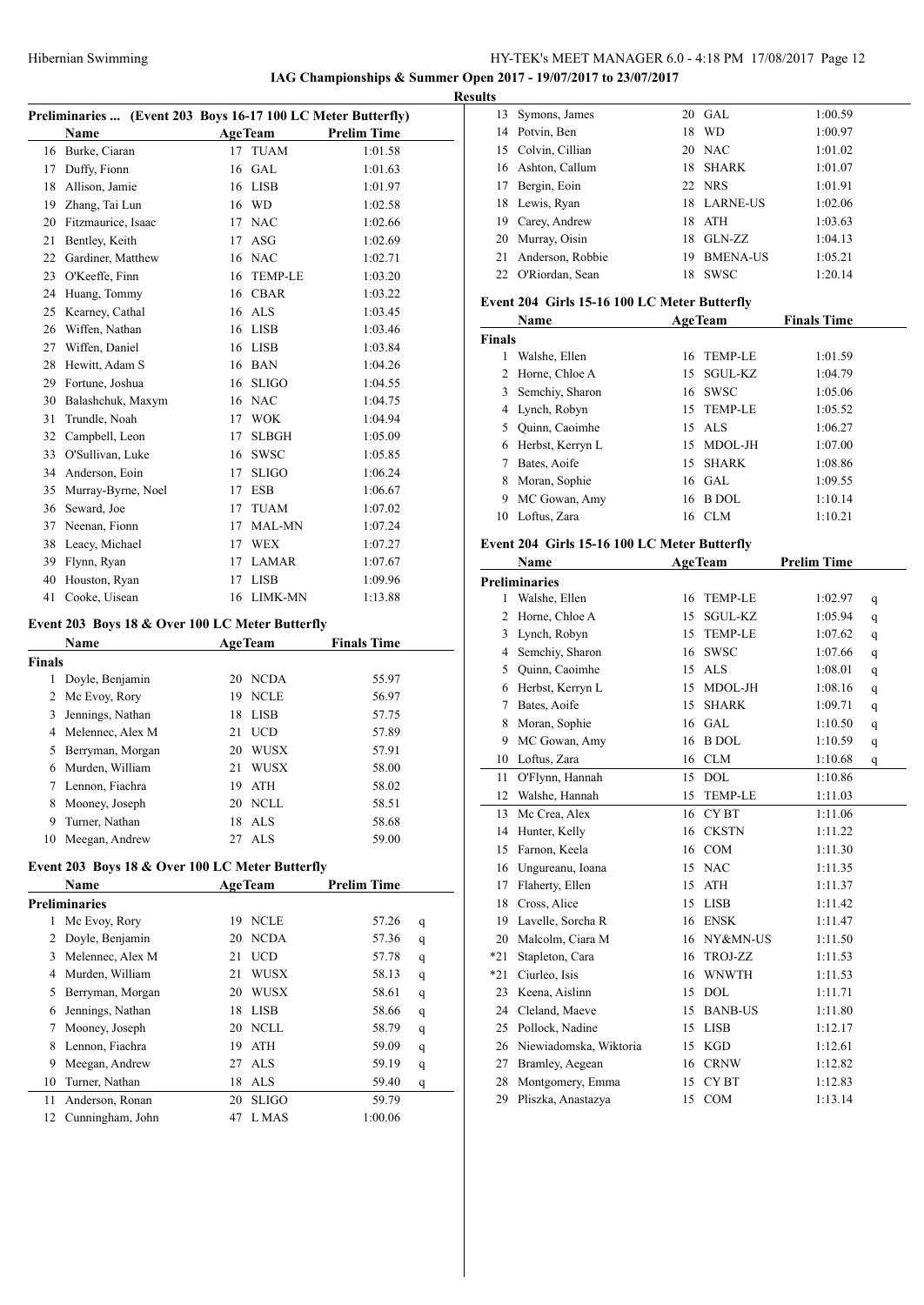**IAG Championships & Summer Open 2017 - 19/07/2017 to 23/07/2017**

|        | Preliminaries  (Event 204 Girls 15-16 100 LC Meter Butterfly) |    |                |                    |   |
|--------|---------------------------------------------------------------|----|----------------|--------------------|---|
|        | Name                                                          |    | <b>AgeTeam</b> | <b>Prelim Time</b> |   |
| 30     | Love, Caitlin N                                               |    | 15 ENSK        | 1:13.15            |   |
| 31     | Nolan, Aisling                                                |    | 16 NAC         | 1:13.27            |   |
|        | 32 Bryson, Aoibheann                                          |    | 15 ALS         | 1:13.61            |   |
|        | 33 Moore, Aoife                                               |    | 15 ECAV-US     | 1:13.70            |   |
| 34     | Jennings, Amy                                                 |    | 15 LISB        | 1:13.78            |   |
| 35     | Yu, Lily                                                      |    | 15 PORT-LE     | 1:14.27            |   |
| 36     | Marshall, Jodie                                               |    | 15 LISB        | 1:15.08            |   |
| 37     | Mulhall, Keela                                                |    | 16 GAL         | 1:15.26            |   |
| 38     | Leahy, Aoife                                                  |    | 15 GAL         | 1:15.71            |   |
| 39     | Campbell, Lizzie                                              |    | 15 LEA         | 1:15.72            |   |
| 40     | Doherty, Rachel                                               |    | 16 NAC         | 1:15.93            |   |
| 41     | Mulhall, Pippa                                                |    | 15 TROJ-ZZ     | 1:16.38            |   |
| 42     | Coffey, Niamh                                                 | 16 | KYSC           | 1:17.92            |   |
| 43     | Mees, Lydia                                                   | 15 | <b>BANB-US</b> | 1:18.71            |   |
|        |                                                               |    |                |                    |   |
|        | Event 204 Girls 17 & Over 100 LC Meter Butterfly              |    |                |                    |   |
|        | Name                                                          |    | <b>AgeTeam</b> | <b>Finals Time</b> |   |
| Finals |                                                               |    |                |                    |   |
| 1      | Reid, Emma                                                    |    | 18 ARDS-US     | 1:02.33            |   |
| 2      | Flood, Clodagh                                                |    | 20 NCDT        | 1:03.36            |   |
| 3      | Kelly, Sarah                                                  |    | 20 GAL         | 1:04.37            |   |
| 4      | Allenby, Kate D                                               |    | 17 BANB-US     | 1:04.39            |   |
| 5      | Baguley, Katie                                                |    | 17 TROJ-ZZ     | 1:04.45            |   |
| 6      | Grindle, Lucy                                                 |    | 17 TROJ-ZZ     | 1:08.25            |   |
|        | 7 Cook, Affric                                                |    | 17 NAC         | 1:08.36            |   |
| 8      | Davidson, Sarah E                                             |    | 18 BAN         | 1:08.69            |   |
| 9      | Tellechea, Miren                                              | 17 | <b>NAC</b>     | 1:09.41            |   |
| 10     | Nortje, Marine E                                              | 17 | SGUL-KZ        | 1:10.27            |   |
|        |                                                               |    |                |                    |   |
|        | Event 204 Girls 17 & Over 100 LC Meter Butterfly              |    |                |                    |   |
|        | Name                                                          |    | <b>AgeTeam</b> | <b>Prelim Time</b> |   |
|        | Preliminaries                                                 |    |                |                    |   |
| 1      | Flood, Clodagh                                                |    | 20 NCDT        | 1:03.90            | q |
|        | 2 Reid, Emma                                                  |    | 18 ARDS-US     | 1:03.91            | q |
| 3      | Allenby, Kate D                                               |    | 17 BANB-US     | 1:04.31            | q |
| 4      | Kelly, Sarah                                                  | 20 | <b>GAL</b>     | 1:05.10            | q |
| 5      | Baguley, Katie                                                | 17 | TROJ-ZZ        | 1:06.19            | q |
| 6      | Cook, Affric                                                  | 17 | <b>NAC</b>     | 1:08.45            | q |
| 7      | Grindle, Lucy                                                 | 17 | TROJ-ZZ        | 1:08.54            | q |
| 8      | Davidson, Sarah E                                             | 18 | BAN            | 1:09.59            | q |
| 9      | Nortje, Marine E                                              | 17 | SGUL-KZ        | 1:09.69            | q |
| 10     | Tellechea, Miren                                              | 17 | <b>NAC</b>     | 1:09.71            | q |
| 11     | O'Hara, Brogán                                                | 19 | LEA            | 1:10.33            |   |
| 12     | Naughton, Imogen                                              | 18 | <b>SHARK</b>   | 1:10.36            |   |
| 13     | Kilduff, Jenni                                                | 17 | <b>COM</b>     | 1:10.81            |   |
| 14     | Burke, Jessica                                                | 17 | <b>NAC</b>     | 1:10.88            |   |
| 15     | Keane, Ellen                                                  | 22 | <b>NAC</b>     | 1:11.81            |   |
|        | 16 Kelly, Sasha                                               | 17 | TROJ-ZZ        | 1:11.97            |   |
|        | Event 205 Boys 16-17 200 LC Meter Breaststroke                |    |                |                    |   |
|        | Name                                                          |    | <b>AgeTeam</b> | <b>Finals Time</b> |   |
| Finals |                                                               |    |                |                    |   |
| 1      | Angus, Jack                                                   | 16 | ARDS-US        | 2:29.97            |   |
| 2      | Kenny, Joe                                                    | 16 | <b>TEMP-LE</b> |                    |   |
| 3      | O'Hara, Eanna                                                 |    |                | 2:30.77            |   |
|        |                                                               | 17 | SLIGO          | 2:31.07            |   |
|        |                                                               |    |                |                    |   |

| <b>Results</b> |                       |                              |  |
|----------------|-----------------------|------------------------------|--|
|                | 4 Stoops, Mark        | 2:31.15<br>BAN<br>17         |  |
|                | 5 Allison, Jamie      | 16 LISB<br>2:33.60           |  |
|                | 6 Davenport, Max      | 16 NAC<br>2:34.16            |  |
|                | 7 Vedernikovs, Nikita | 17 NAC<br>2:36.04            |  |
|                | 8 Uprichard, Tom      | 2:37.70<br>16 ARDS-US        |  |
|                | 9 Duffy, Fionn        | 2:40.65<br>16 GAL            |  |
|                | Lamont, Peter         | 2:43.83<br><b>DUNN</b><br>16 |  |

### **Event 205 Boys 16-17 200 LC Meter Breaststroke**

| EVERY DOYS TO 17 200 LC MERT DI CASISII UNC<br><b>AgeTeam</b><br><b>Name</b> |                       |    |                | <b>Prelim Time</b> |   |
|------------------------------------------------------------------------------|-----------------------|----|----------------|--------------------|---|
|                                                                              | <b>Preliminaries</b>  |    |                |                    |   |
| 1                                                                            | O'Hara, Eanna         | 17 | <b>SLIGO</b>   | 2:33.05            | q |
| $\mathbf{2}$                                                                 | Stoops, Mark          | 17 | <b>BAN</b>     | 2:34.17            | q |
|                                                                              | 3 Vedernikovs, Nikita | 17 | <b>NAC</b>     | 2:35.92            | q |
|                                                                              | 4 Kenny, Joe          | 16 | <b>TEMP-LE</b> | 2:36.03            | q |
| 5                                                                            | Angus, Jack           | 16 | <b>ARDS-US</b> | 2:36.92            | q |
| 6                                                                            | Davenport, Max        | 16 | <b>NAC</b>     | 2:37.96            | q |
| 7                                                                            | Allison, Jamie        | 16 | <b>LISB</b>    | 2:38.77            | q |
| 8                                                                            | Uprichard, Tom        | 16 | <b>ARDS-US</b> | 2:39.22            | q |
| 9                                                                            | Duffy, Fionn          |    | 16 GAL         | 2:41.31            | q |
| 10                                                                           | Lamont, Peter         | 16 | <b>DUNN</b>    | 2:41.55            | q |
| 11                                                                           | Birmingham, Marcus    | 17 | <b>THAME</b>   | 2:43.35            |   |
| 12                                                                           | Donnelly, John        | 16 | <b>SLBGH</b>   | 2:43.59            |   |
|                                                                              | 13 Feenan, Andrew     | 16 | <b>SWSC</b>    | 2:43.62            |   |
|                                                                              | 14 O'Rourke, Oisín    | 16 | <b>TUAM</b>    | 2:46.33            |   |
|                                                                              | 15 Cooke, Uisean      | 16 | LIMK-MN        | 2:46.95            |   |
|                                                                              | 16 Morris, Jayke      | 17 | <b>CLM</b>     | 2:47.71            |   |
| 17                                                                           | Phelan, Yosef         | 17 | GLN-ZZ         | 2:47.88            |   |
| 18                                                                           | Doorly, Joseph        | 17 | <b>GAL</b>     | 2:48.72            |   |
|                                                                              | 19 Cosgrave, David    | 16 | <b>ESB</b>     | 2:49.49            |   |
|                                                                              | 20 Mundy, Timothy     | 17 | <b>WD</b>      | 2:49.60            |   |
| 21                                                                           | Zhang, Tai Lun        | 16 | <b>WD</b>      | 2:50.69            |   |
| 22                                                                           | Mc Andrew, Michael    | 16 | <b>SHARK</b>   | 2:51.76            |   |
| 23                                                                           | O'Mahony, Oisín       | 17 | <b>KGD</b>     | 2:52.19            |   |
| 24                                                                           | Prendergast, Paul     | 17 | <b>KILK</b>    | 2:53.07            |   |
| 25                                                                           | Anderson, Eoin        | 17 | <b>SLIGO</b>   | 2:53.37            |   |
|                                                                              | 26 Dervan, Ronan      | 16 | <b>CBAR</b>    | 2:55.93            |   |
| 27                                                                           | Staunton, William     | 16 | <b>CLM</b>     | 2:57.73            |   |
| 28                                                                           | Keogh, Timothy        | 17 | <b>GAL</b>     | 2:58.21            |   |
| 29                                                                           | Clarke, Billy         | 16 | <b>SHARK</b>   | 2:58.61            |   |
|                                                                              | 30 Sandford, Jack     | 17 | <b>SPL</b>     | 2:58.77            |   |
| 31                                                                           | Cross, Harry          | 17 | <b>LISB</b>    | 3:01.37            |   |
| 32                                                                           | Cloonan, Cian         | 17 | <b>BLFN</b>    | 3:04.43            |   |

### **Event 205 Boys 18 & Over 200 LC Meter Breaststroke**

|        | Name               |    | <b>AgeTeam</b> | <b>Finals Time</b> |  |
|--------|--------------------|----|----------------|--------------------|--|
| Finals |                    |    |                |                    |  |
|        | Sweeney, Dan       |    | 24 NCDSW       | 2:18.30            |  |
|        | 2 Doyle, Liam      |    | 20 NCLD        | 2:22.58            |  |
| 3      | Moore, Andrew      | 19 | <b>UCD</b>     | 2:23.13            |  |
| 4      | Keighley, Euan     | 19 | ASG            | 2:24.67            |  |
| 5      | Savage, Odhran     |    | 18 SPL         | 2:37.04            |  |
| 6      | Carew, Christopher |    | 18 LAMAR       | 2:38.67            |  |
|        | Kelly, Shane       |    | 18 NAC         | 2:40.42            |  |
| 8      | Staunton, Diarmuid | 18 | <b>CLM</b>     | 2:46.07            |  |
|        | Foley, Cian        | 18 | <b>NRS</b>     | DO                 |  |
|        |                    |    |                |                    |  |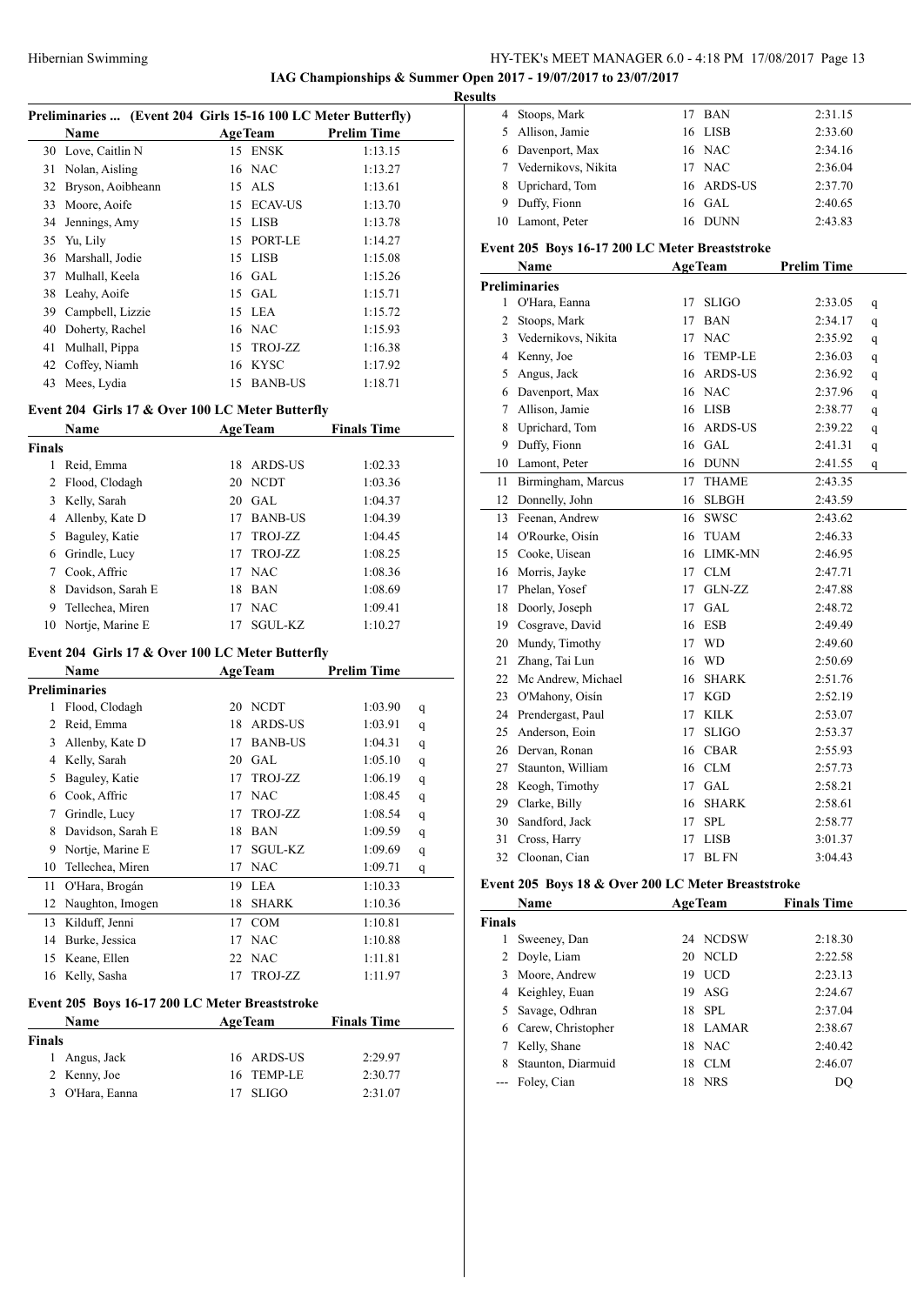# Hibernian Swimming HY-TEK's MEET MANAGER 6.0 - 4:18 PM 17/08/2017 Page 14

**IAG Championships & Summer Open 2017 - 19/07/2017 to 23/07/2017 Results**

| Event 205 Boys 18 & Over 200 LC Meter Breaststroke |                      |    |                |                    |   |  |  |
|----------------------------------------------------|----------------------|----|----------------|--------------------|---|--|--|
|                                                    | <b>Name</b>          |    | <b>AgeTeam</b> | <b>Prelim Time</b> |   |  |  |
|                                                    | <b>Preliminaries</b> |    |                |                    |   |  |  |
| 1                                                  | Doyle, Liam          | 20 | <b>NCLD</b>    | 2:22.64            | q |  |  |
| 2                                                  | Sweeney, Dan         | 24 | <b>NCDSW</b>   | 2:22.70            | q |  |  |
| 3                                                  | Moore, Andrew        | 19 | <b>UCD</b>     | 2:22.88            | q |  |  |
| 4                                                  | Griffin, Ben         | 21 | TROJ-ZZ        | 2:28.13            | q |  |  |
| 5                                                  | Keighley, Euan       | 19 | ASG            | 2:29.20            | q |  |  |
| 6                                                  | Savage, Odhran       | 18 | SPL            | 2:38.33            | q |  |  |
| 7                                                  | Carew, Christopher   | 18 | LAMAR          | 2:42.47            | q |  |  |
| 8                                                  | Kelly, Shane         | 18 | <b>NAC</b>     | 2:43.85            | q |  |  |
| 9                                                  | Foley, Cian          | 18 | <b>NRS</b>     | 2:45.38            | q |  |  |
| 10                                                 | Staunton, Diarmuid   | 18 | <b>CLM</b>     | 2:47.49            | q |  |  |
| 11                                                 | Mc Knight, Traolach  | 19 | <b>TEMP-LE</b> | 2:50.77            |   |  |  |
| 12                                                 | Mc Kevitt, Sean      | 18 | NY&MN-US       | 2:58.76            |   |  |  |
| 13                                                 | De Paor, Conal       | 19 | <b>SPL</b>     | 2:59.43            |   |  |  |

### **Event 206 Girls 15-16 200 LC Meter Breaststroke**

|        | <b>Name</b>            | <b>AgeTeam</b> | <b>Finals Time</b> |  |
|--------|------------------------|----------------|--------------------|--|
| Finals |                        |                |                    |  |
| 1      | Coyne, Niamh           | 16 NCDT        | 2:35.64            |  |
| 2      | Thompson, Zoe          | 16 ARDS-US     | 2:46.11            |  |
| 3      | Cobey Dunne, Madison   | 16 KILK        | 2:47.10            |  |
| 4      | Curry, Molly           | 15 COLE-US     | 2:47.64            |  |
| 5      | Mc Evoy, Lara          | 16 ALS         | 2:48.37            |  |
|        | 6 Lynch, Robyn         | 15 TEMP-LE     | 2:48.42            |  |
|        | Doyle, Eimear          | 16 WAT         | 2:48.51            |  |
| 8      | Mac Dougald, Jena      | 15 OTTER       | 2:51.68            |  |
| 9      | Tinsley, Florence      | 15 CYBT        | 2:52.14            |  |
|        | 10 Mc Feely, Christine | 16 ALS         | 2:53.14            |  |

# **Event 206 Girls 15-16 200 LC Meter Breaststroke**

|    | Name                 | <b>AgeTeam</b>         | <b>Prelim Time</b> |              |
|----|----------------------|------------------------|--------------------|--------------|
|    | <b>Preliminaries</b> |                        |                    |              |
| 1  | Coyne, Niamh         | 16 NCDT                | 2:38.09            | q            |
| 2  | Mc Evoy, Lara        | <b>ALS</b><br>16       | 2:49.65            | q            |
| 3  | Doyle, Eimear        | <b>WAT</b><br>16       | 2:49.87            | q            |
| 4  | Cobey Dunne, Madison | <b>KILK</b><br>16      | 2:50.06            | $\mathsf{q}$ |
| 5  | Thompson, Zoe        | <b>ARDS-US</b><br>16   | 2:50.38            | q            |
| 6  | Curry, Molly         | <b>COLE-US</b><br>15   | 2:50.46            | q            |
| 7  | Mac Dougald, Jena    | <b>OTTER</b><br>15     | 2:51.36            | q            |
| 8  | Mc Feely, Christine  | <b>ALS</b><br>16       | 2:54.05            | q            |
| 9  | Lynch, Robyn         | <b>TEMP-LE</b><br>15   | 2:54.46            | q            |
| 10 | Tinsley, Florence    | CY <sub>BT</sub><br>15 | 2:54.76            | q            |
| 11 | Downes, Sianne       | MDOL-JH<br>16          | 2:56.62            |              |
| 12 | Nolan, Beth          | <b>SWSC</b><br>15      | 2:57.34            |              |
| 13 | Bates, Aoife         | <b>SHARK</b><br>15     | 2:57.77            |              |
| 14 | Vaughan, Rachel      | <b>KILK</b><br>15      | 3:00.49            |              |
| 15 | Mc Bride, Naoíse     | <b>TALL</b><br>15      | 3:00.90            |              |
| 16 | Joyce, Grace         | <b>SHARK</b><br>15     | 3:00.98            |              |
| 17 | Kilgallen, Megan     | <b>CLM</b><br>15       | 3:01.04            |              |
| 18 | Andrews, Jennifer    | C FIN<br>15            | 3:01.20            |              |
| 19 | Campbell, Lizzie     | <b>LEA</b><br>15       | 3:01.88            |              |
| 20 | Lavelle, Sorcha R    | <b>ENSK</b><br>16      | 3:02.00            |              |
| 21 | Mc Daid, Carrie      | <b>SLIGO</b><br>15     | 3:02.15            |              |
| 22 | Mees, Lydia          | <b>BANB-US</b><br>15   | 3:02.72            |              |

| 23 | Beattie, Robyn    | 16 | <b>LISB</b>     | 3:02.91 |
|----|-------------------|----|-----------------|---------|
| 24 | Fadden, Heather   | 16 | <b>CBAR</b>     | 3:03.02 |
| 25 | McGowan, Lily     | 16 | <b>CRNW</b>     | 3:03.10 |
| 26 | Barrett, Kate     | 16 | <b>ALS</b>      | 3:03.47 |
| 27 | Cross, Alice      | 15 | <b>LISB</b>     | 3:03.85 |
| 28 | Boyle, Labhaoise  | 15 | <b>SHARK</b>    | 3:03.87 |
| 29 | Burke, Saoirse    | 15 | <b>TUAM</b>     | 3:04.70 |
| 30 | Cosgrove, Aoife   | 15 | <b>NAC</b>      | 3:05.76 |
| 31 | Henry, Lisa       | 16 | <b>CLM</b>      | 3:06.45 |
| 32 | Evans, Rachel M   | 16 | <b>ENSK</b>     | 3:06.74 |
| 33 | Mc Guirk, Leagh   | 15 | <b>ALS</b>      | 3:09.23 |
| 34 | Yu, Lily          | 15 | PORT-LE         | 3:09.33 |
| 35 | Moore, Aoife      | 15 | <b>ECAV-US</b>  | 3:09.50 |
| 36 | Aspen, Isobel     | 16 | <b>CRNW</b>     | 3:09.67 |
| 37 | Bryson, Aoibheann | 15 | <b>ALS</b>      | 3:10.26 |
| 38 | Doyle, Sinead     | 15 | <b>DOL</b>      | 3:11.32 |
| 39 | Beattie, Jenni H  | 16 | <b>TMORE-US</b> | 3:15.43 |
| 40 | Pollock, Nadine   | 15 | <b>LISB</b>     | 3:15.45 |
|    | Langley, Grace    | 16 | <b>BEXL</b>     | DQ      |

# **Event 206 Girls 17 & Over 200 LC Meter Breaststroke**

|               | Name                |    | <b>AgeTeam</b> | <b>Finals Time</b> |         |
|---------------|---------------------|----|----------------|--------------------|---------|
| <b>Finals</b> |                     |    |                |                    |         |
|               | Kilgallen, Niamh    | 18 | CLM            |                    | 2:33.88 |
| 2             | Haughey, Aisling    |    | 22 ALS         |                    | 2:34.42 |
| 3             | Burke, Jessica      | 17 | <b>NAC</b>     |                    | 2:44.72 |
|               | 4 Szmagara, Martyna | 17 | TROJ-ZZ        |                    | 2:45.35 |
|               | 5 Neamt, Nicola     | 17 | <b>NCDTR</b>   |                    | 2:50.31 |
| 6             | Cruise, Deirbhile   | 17 | <b>NRS</b>     |                    | 2:55.65 |
|               | Fox, Jenny          | 17 | <b>KGD</b>     |                    | 2:56.53 |
| 8             | Murphy, Sinead      | 17 | GLN-ZZ         |                    | 2:58.69 |
| 9             | Taylor, Laura       | 17 | GLN-ZZ         |                    | 2:58.89 |
| 10            | Hudy, Joyce         |    | <b>SSEAL</b>   |                    | 3:02.23 |

### **Event 206 Girls 17 & Over 200 LC Meter Breaststroke**

|    | Name                 |    | <b>AgeTeam</b> | <b>Prelim Time</b> |   |
|----|----------------------|----|----------------|--------------------|---|
|    | <b>Preliminaries</b> |    |                |                    |   |
|    | Kilgallen, Niamh     | 18 | CLM            | 2:37.82            | q |
|    | Haughey, Aisling     |    | $22$ ALS       | 2:38.13            | q |
| 3  | Szmagara, Martyna    | 17 | TROJ-ZZ        | 2:45.13            | q |
| 4  | Burke, Jessica       | 17 | <b>NAC</b>     | 2:49.81            | q |
| 5. | Mc Cracken, Sarah    | 18 | <b>LISB</b>    | 2:51.17            | q |
| 6. | Neamt, Nicola        | 17 | <b>NCDTR</b>   | 2:52.18            | q |
|    | Murphy, Sinead       | 17 | GLN-ZZ         | 2:58.70            | q |
| 8  | Cruise, Deirbhile    | 17 | <b>NRS</b>     | 2:59.62            | q |
| 9  | Fox, Jenny           | 17 | KGD            | 3:00.16            | q |
| 10 | Hudy, Joyce          | 17 | <b>SSEAL</b>   | 3:03.34            | q |
| 11 | Taylor, Laura        | 17 | GLN-ZZ         | 3:04.10            |   |
| 12 | Maguire, Sophie      | 17 | <b>NAC</b>     | 3:05.58            |   |

### **Event 207 Boys 16-17 1500 LC Meter Freestyle**

|   | <b>Name</b>        | <b>AgeTeam</b> | <b>Finals Time</b> |
|---|--------------------|----------------|--------------------|
| 1 | Wiffen, Daniel     | 16 LISB        | 16:39.11           |
|   | 2 Bester, Divan    | 16 MDOL-JH     | 16:40.22           |
|   | 3 Fleming, Jack    | 16 LISB        | 16:51.81           |
|   | 4 Large, Ross      | 17 NOVA        | 16:58.56           |
|   | 5 Byrne, Jordan    | 17 ALS         | 16:59.38           |
|   | 6 Bevan, Matthew J | MDOL-JH        | 17:03.28           |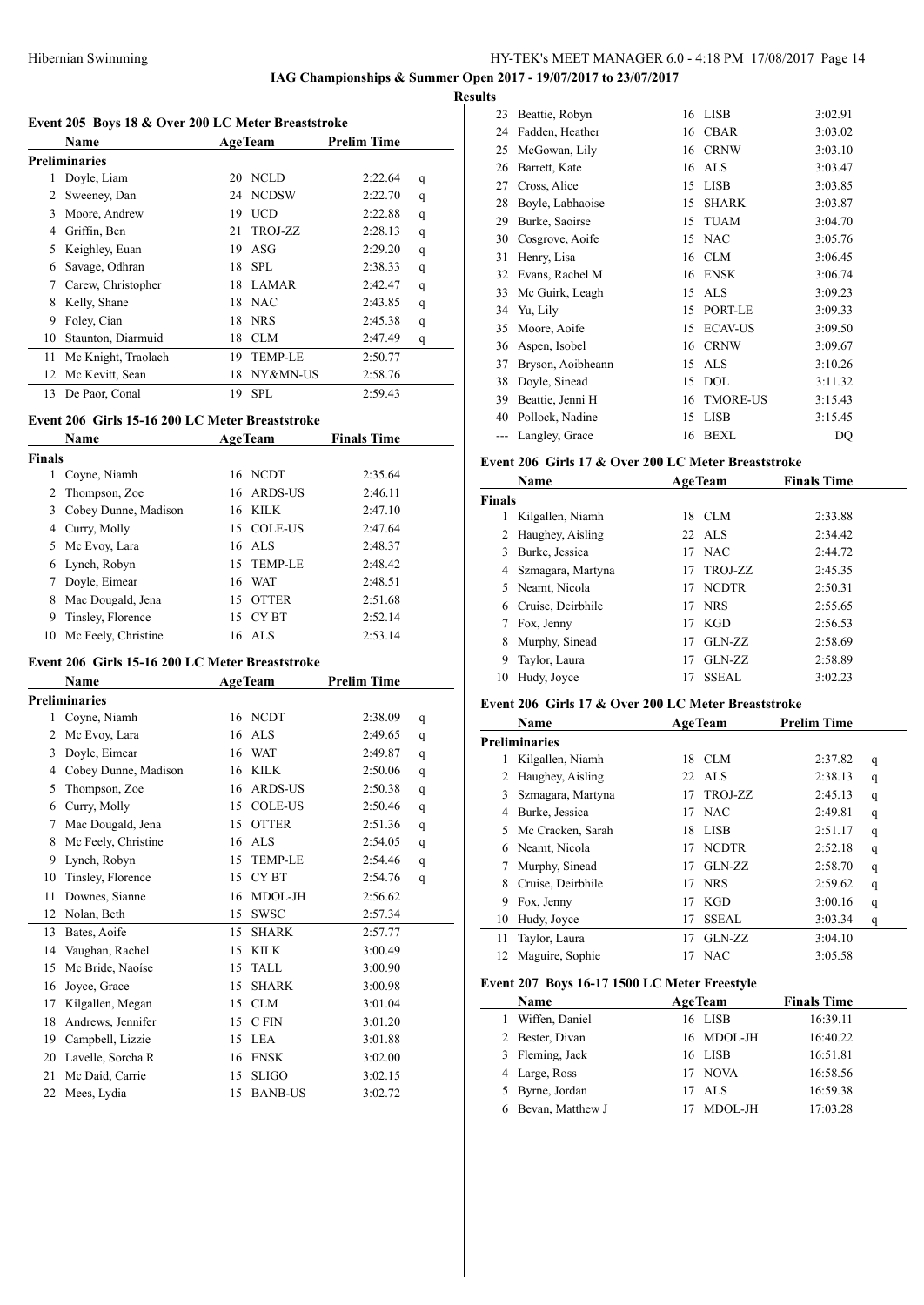# HY-TEK's MEET MANAGER 6.0 - 4:18 PM 17/08/2017 Page 15 **IAG Championships & Summer Open 2017 - 19/07/2017 to 23/07/2017**

**Results**

|                | (Event 207 Boys 16-17 1500 LC Meter Freestyle)   |    |                       |                    |             |
|----------------|--------------------------------------------------|----|-----------------------|--------------------|-------------|
|                | Name                                             |    | <b>AgeTeam</b>        | <b>Finals Time</b> |             |
|                | 7 Doyle, Connor                                  |    | 17 DOL                | 17:13.10           |             |
|                | 8 Bevan, Fiachra                                 | 17 | ALS                   | 17:26.87           |             |
| 9              | David, Ben R                                     |    | 16 BARRA-ZZ           | 17:34.64           |             |
|                | 10 Nolan-Whitney, Jack D                         |    | 16 NRS                | 17:34.65           |             |
| 11             | Wiffen, Nathan                                   |    | 16 LISB               | 17:59.87           |             |
| 12             | Spry, Jackson                                    |    | 16 CRNW               | 18:13.23           |             |
| 13             | Kelly, Niall                                     |    | 17 LIMK-MN            | 18:14.71           |             |
| 14             | Shiels, Conor                                    | 17 | <b>SPL</b>            | 19:06.09           |             |
|                |                                                  |    |                       |                    |             |
|                | Event 207 Boys 18 & Over 1500 LC Meter Freestyle |    |                       |                    |             |
|                | Name                                             |    | <b>AgeTeam</b>        | <b>Finals Time</b> |             |
| 1              | Tambling, Max                                    |    | 18 HAM                | 16:11.57           |             |
| $\overline{2}$ | Turner, Nathan                                   |    | 18 ALS                | 16:39.44           |             |
| 3              | Foley, Cian                                      |    | 18 NRS                | 17:30.59           |             |
|                | 4 Kelly, Sean                                    |    | 18 WD                 | 18:47.05           |             |
|                | Event 211 Boys 13 & Under 50 LC Meter Freestyle  |    |                       |                    |             |
|                | Name                                             |    | <b>AgeTeam</b>        | <b>Finals Time</b> |             |
| <b>Finals</b>  |                                                  |    |                       |                    |             |
| 1              | El Dawy, Yousef                                  |    | 13 HAM                | 27.21              |             |
| 2              | Mc Kendry, Gerard                                |    | 13 TITAN-ZZ           | 27.71              |             |
| 3              | Foley, Conor                                     |    | 13 DOL                | 27.82              |             |
|                | 4 Pillay, Leshen A                               |    | 13 SGUL-KZ            | 28.06              |             |
| 5              | Hughes, Darragh                                  |    | 13 MULL               | 28.21              |             |
|                | 6 Winston, Harry                                 |    | 12 ALS                | 28.52              |             |
|                | 7 Mc Glue, Cian                                  |    | 13 SHARK              | 28.53              |             |
| 8              | Walsh Hussey, Matthew                            |    | 13 NAC                | 29.04              |             |
|                | 9 O'Connor, Zac                                  |    | 13 LIMK-MN            | 29.51              |             |
|                | --- Uoka, Saulius                                |    | 13 FORT               | DQ                 |             |
|                |                                                  |    |                       |                    |             |
|                | Event 211 Boys 13 & Under 50 LC Meter Freestyle  |    |                       |                    |             |
|                | Name                                             |    | <b>AgeTeam</b>        | <b>Prelim Time</b> |             |
|                | <b>Preliminaries</b>                             |    |                       |                    |             |
| *1             | El Dawy, Yousef                                  |    | 13 HAM                | 27.93              | q           |
| $*_{1}$        | Mc Glue, Cian                                    |    | 13 SHARK              | 27.93              | q           |
| 3              | Walsh Hussey, Matthew                            |    | 13 NAC                | 28.05              | q           |
| 4              | Mc Kendry, Gerard                                |    | 13 TITAN-ZZ           | 28.24              | q           |
| 5              | Hughes, Darragh                                  | 13 | MULL                  | 28.31              | q           |
| 6              | Pillay, Leshen A                                 | 13 | SGUL-KZ               | 28.47              | q           |
| 7              | Fon, Bradley K                                   | 13 | <b>BAN</b>            | 28.70              | q           |
| 8              | Uoka, Saulius                                    | 13 | FORT                  | 28.73              | $\mathbf q$ |
| 9              | Foley, Conor                                     | 13 | <b>DOL</b>            | 28.74              | $\mathbf q$ |
| 10             | O'Connor, Zac                                    | 13 | LIMK-MN               | 28.77              | q           |
| 11             | Winston, Harry                                   | 12 | <b>ALS</b>            | 28.82              |             |
| 12             | Cassin, Jack                                     | 13 | DOL                   | 28.92              |             |
| 13             | Bailey, Evan                                     | 12 | <b>NRS</b>            | 28.93              |             |
| 14             | Fiala, Martin                                    | 13 | <b>BMENA-US</b>       | 29.05              |             |
| 15             | Tebite, Oisin                                    | 12 | <b>NAC</b>            | 29.21              |             |
| 16             | Morgan, Danny                                    | 13 | COOL                  | 29.31              |             |
| 17             | Galland, Marc                                    | 12 | SWSC                  | 29.63              |             |
| 18             | Mc Auliffe, Louis                                | 13 | L SPA                 | 29.90              |             |
| 19             | Walsh, Daniel                                    | 13 | TEMP-LE               | 30.03              |             |
| $*20$          | Wootten, Finn                                    | 13 | BEXL                  | 30.19              |             |
| $*20$          | Curley, Michael                                  | 12 | ESB                   | 30.19              |             |
| 22             | Cassidy, Charlie                                 | 12 | DOL                   | 30.20              |             |
| 23             | Zaidan, Marcus                                   | 13 | $\mathbf{ALS}\xspace$ | 30.31              |             |

|    | 24 Eloraby, Aliyy             | 13 | HAM             | 30.53 |
|----|-------------------------------|----|-----------------|-------|
|    | 25 Flanagan, Sam              | 13 | TEMP-LE         | 30.58 |
|    | 26 Bramley, Paddy             | 12 | WEX             | 30.61 |
|    | 27 Langley, David             | 12 | BEXL            | 30.72 |
|    | 28 Stevens, Henry             | 13 | <b>BARRA-ZZ</b> | 30.79 |
| 29 | Behme, Johann                 |    | 12 ECAV-US      | 30.94 |
|    | 30 O'Loughlin Brophy, Killian | 11 | COOL.           | 31.24 |
|    | 31 Mc Cormack, Cian           | 13 | LONG            | 31.30 |
|    | 32 Fon, Matthew K             | 13 | <b>BAN</b>      | 31.40 |
| 33 | Ilsley, Jake                  | 13 | <b>COLE-US</b>  | 31.97 |
|    |                               |    |                 |       |

# **Event 211 Boys 14-15 50 LC Meter Freestyle**

|               | Name                   |     | <b>AgeTeam</b> | <b>Finals Time</b> |  |
|---------------|------------------------|-----|----------------|--------------------|--|
| <b>Finals</b> |                        |     |                |                    |  |
|               | O'Connor, Jermey       |     | 15 LIMK-MN     | 25.54              |  |
|               | 2 Edwards-Pratt, Louis | 15  | PLY L          | 25.83              |  |
| 3             | Maseko, Felix          |     | 15 WSTVL       | 25.94              |  |
|               | 4 Kearney, Oisin       |     | 15 C FIN       | 26.25              |  |
| 5.            | Harris, Jake           |     | 14 HAM         | 26.26              |  |
|               | 6 Griffiths, Dylan     |     | 15 LISB        | 26.55              |  |
|               | Winston, Sam           |     | $15$ ALS       | 26.82              |  |
| 8             | O'Hara, Odhran         |     | 14 SLIGO       | 26.89              |  |
| 9             | Lovenitski, Daniil     |     | 14 VIK         | 26.94              |  |
| 10            | Sutton, Diarmiud       | 15. | <b>TRID</b>    | 27.28              |  |

# **Event 211 Boys 14-15 50 LC Meter Freestyle**

|       | Name                   | <b>AgeTeam</b>         |                | <b>Prelim Time</b> |   |  |
|-------|------------------------|------------------------|----------------|--------------------|---|--|
|       | <b>Preliminaries</b>   |                        |                |                    |   |  |
|       | 1 O'Connor, Jermey     | 15                     | <b>LIMK-MN</b> | 25.42              | q |  |
| 2     | Edwards-Pratt, Louis   | PLY <sub>L</sub><br>15 |                | 25.87              | q |  |
| 3     | Winston, Sam           | <b>ALS</b><br>15       |                | 26.00              | q |  |
| 4     | Kearney, Oisin         | C FIN<br>15            |                | 26.16              | q |  |
| 5     | Sutton, Diarmiud       | 15<br><b>TRID</b>      |                | 26.36              | q |  |
| 6     | Maseko, Felix          | 15                     | <b>WSTVL</b>   | 26.45              | q |  |
| 7     | Page, Finn             | <b>HAM</b><br>15       |                | 26.52              | q |  |
| 8     | O'Hara, Odhran         | <b>SLIGO</b><br>14     |                | 26.60              | q |  |
| 9     | Stafford, Finlay       | 15                     | <b>ARDS-US</b> | 26.85              | q |  |
| 10    | Griffiths, Dylan       | <b>LISB</b><br>15      |                | 26.90              | q |  |
| 11    | Lovenitski, Daniil     | <b>VIK</b><br>14       |                | 26.91              |   |  |
| 12    | Remley, Breydon L      | 14                     | SGUL-KZ        | 26.94              |   |  |
| 13    | Harris, Jake           | <b>HAM</b><br>14       |                | 26.96              |   |  |
| 14    | Ross, Cullan           | 15                     | PORT-LE        | J26.96             |   |  |
| 15    | Desmond, Brian         | <b>KILK</b><br>14      |                | 27.16              |   |  |
| 16    | Peckham, Greg          | <b>WD</b><br>14        |                | 27.19              |   |  |
| 17    | O'Brien, Dylan         | <b>ENS</b><br>15       |                | 27.20              |   |  |
| $*18$ | Malik, Hesham          | 15                     | LIMK-MN        | 27.23              |   |  |
| $*18$ | Brady, Ethan           | 15                     | <b>TEMP-LE</b> | 27.23              |   |  |
| 20    | Ryan, Flynn            | <b>LEA</b><br>15       |                | 27.27              |   |  |
| 21    | Camacho Lenihan, Fionn | <b>NAC</b><br>15       |                | 27.35              |   |  |
| 22    | Mc Kenzie, Connor W    | <b>ENSK</b><br>15      |                | 27.37              |   |  |
| 23    | Rouine, Eoin           | <b>SEA</b><br>15       |                | 27.63              |   |  |
| 24    | Morel, Matthew         | <b>ALS</b><br>15       |                | 27.71              |   |  |
| 25    | Higgins, Paul          | <b>SWSC</b><br>14      |                | 27.85              |   |  |
| $*26$ | Madigan, Daniel        | <b>LONG</b><br>15      |                | 28.06              |   |  |
| $*26$ | Pfeiffer, Robin        | <b>BLFN</b><br>14      |                | 28.06              |   |  |
| 28    | Bodlall, Jival         | <b>ASA</b><br>15       |                | 28.08              |   |  |
| 29    | Miculescu, Denis       | <b>WEX</b><br>15       |                | 28.22              |   |  |
|       |                        |                        |                |                    |   |  |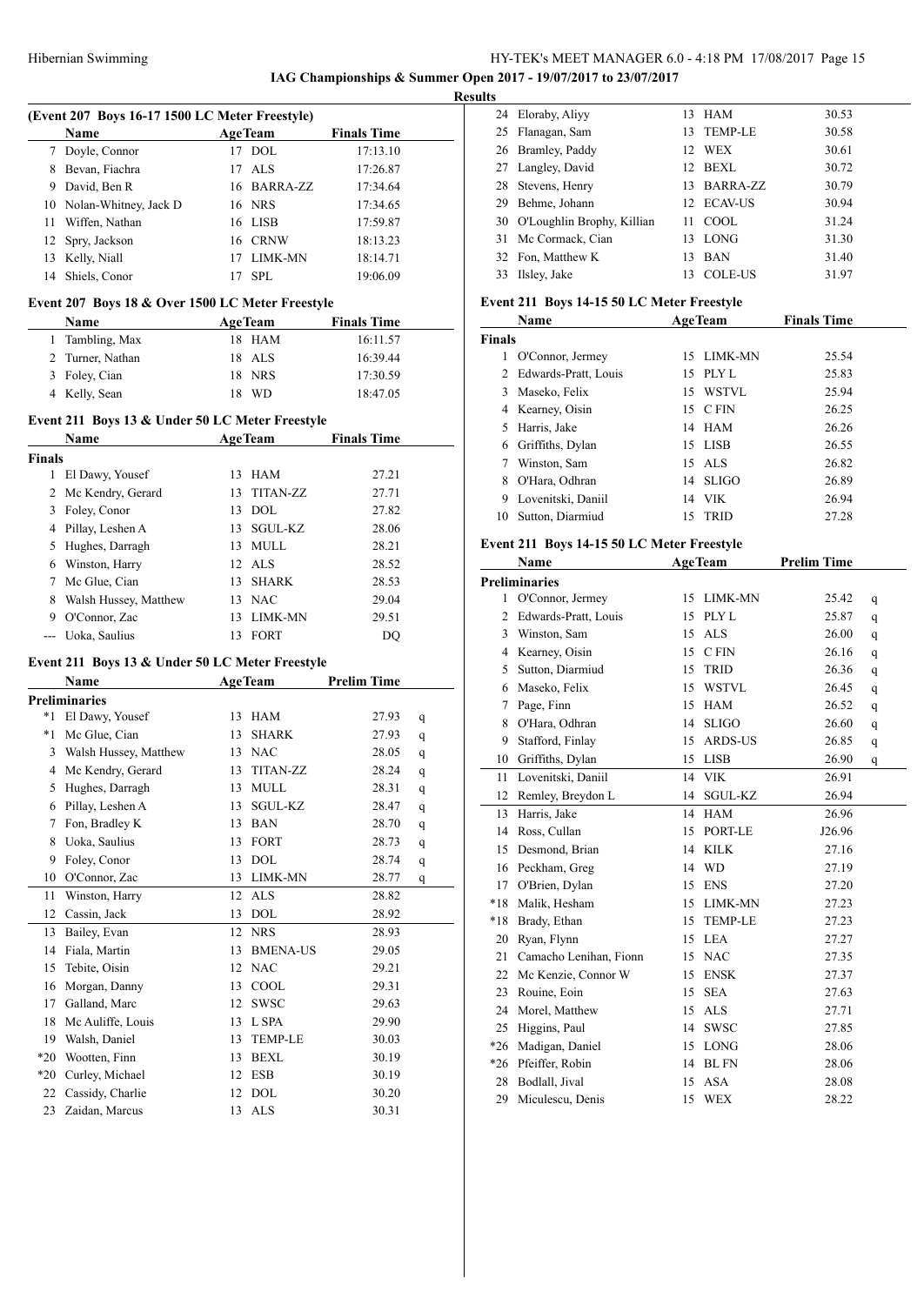### HY-TEK's MEET MANAGER 6.0 - 4:18 PM 17/08/2017 Page 16 **IAG Championships & Summer Open 2017 - 19/07/2017 to 23/07/2017**

**Results**

|                | Preliminaries  (Event 211 Boys 14-15 50 LC Meter Freestyle) |    |                 |                     |   |
|----------------|-------------------------------------------------------------|----|-----------------|---------------------|---|
|                | Name                                                        |    |                 | AgeTeam Prelim Time |   |
|                | 30 Church, Sean                                             |    | 15 PORT-LE      | 28.29               |   |
|                | 31 Stinson, David                                           |    | 15 ARDS-US      | 28.39               |   |
|                | 32 O'Reilly, Adam                                           |    | 14 TROJ-ZZ      | 28.43               |   |
|                | 33 Suckling, Ben                                            |    | 15 CRNW         | 28.55               |   |
|                | 34 Kaczynski, Sebastian                                     |    | 15 CLNM         | 28.57               |   |
| 35             | Kanyuka, Peter                                              |    | 15 ESB          | 28.64               |   |
|                | Event 212 Girls 12 & Under 50 LC Meter Freestyle            |    |                 |                     |   |
|                | Name $\qquad \qquad$                                        |    | <b>AgeTeam</b>  | <b>Finals Time</b>  |   |
| A - Final      |                                                             |    |                 |                     |   |
| 1              | Rowlands, Aisling                                           |    | 12 TROJ-ZZ      | 29.33               |   |
| $\overline{2}$ | Rooney, Cora                                                |    | 12 MARL         | 29.40               |   |
| 3              | Mc Cartney, Ellie                                           |    | 12 ENSK         | 29.63               |   |
|                | 4 Carroll, Ella                                             |    | 12 LIMK-MN      | 29.73               |   |
|                | 5 Waters, Emma                                              |    | 12 ASG          | 30.01               |   |
|                | 6 Gardiner, Ciara                                           |    | 12 DOL          | 30.09               |   |
|                | 7 Mc Alorum, Mollie                                         |    | 12 LEA          | 30.74               |   |
|                | 8 Ni Riain, Roisin                                          |    | 12 LIMK-MN      | 30.86               |   |
| 9              | Hill, Lucy L                                                |    | 12 BAN          | 31.08               |   |
|                | 10 Cedrone, Chiara                                          |    | 12 LIMK-MN      | 32.15               |   |
|                |                                                             |    |                 |                     |   |
|                | Event 212 Girls 12 & Under 50 LC Meter Freestyle            |    |                 |                     |   |
|                | <b>Name</b>                                                 |    | <b>AgeTeam</b>  | <b>Prelim Time</b>  |   |
|                | <b>Preliminaries</b>                                        |    |                 |                     |   |
| 1              | Rowlands, Aisling                                           |    | 12 TROJ-ZZ      | 29.14               | q |
|                | 2 Rooney, Cora                                              |    | 12 MARL         | 29.80               | q |
|                | 3 Gardiner, Ciara                                           |    | 12 DOL          | 30.21               | q |
|                | 4 Waters, Emma                                              |    | 12 ASG          | 30.33               | q |
|                | 5 Mc Alorum, Mollie                                         |    | 12 LEA          | 30.49               | q |
|                | 6 Carroll, Ella                                             |    | 12 LIMK-MN      | 30.78               | q |
|                | 7 Ni Riain, Roisin                                          |    | 12 LIMK-MN      | 30.80               | q |
| 8              | Mayne, Molly                                                |    | 12 HAM          | 30.82               | q |
| 9              | Mc Cartney, Ellie                                           |    | 12 ENSK         | 30.93               | q |
|                | 10 Cedrone, Chiara                                          |    | 12 LIMK-MN      | 30.98               | q |
| *11            | Hill, Lucy L                                                |    | 12 BAN          | 31.07               |   |
| *11            | O'Neill Campbell, Cara                                      |    | 12 LISB         | 31.07               |   |
|                | <b>Swim-Off Required</b>                                    |    |                 |                     |   |
|                | 13 O'Kane, Moya                                             |    | 11 LISB         | 31.30               |   |
| 14             | Moran, Ellie                                                | 12 | <b>COM</b>      | 31.45               |   |
| 15             | Rogers, Nemone                                              | 12 | TROJ-ZZ         | 31.55               |   |
| 16             | Mc Mullen, Jodie                                            | 12 | <b>BANB-US</b>  | 31.67               |   |
| 17             | Cullen, Abi M                                               | 12 | <b>NRS</b>      | 31.79               |   |
| 18             | Mc Kenna, Grace                                             | 12 | ESB             | 31.96               |   |
| 19             | Evans Garrett, Juliette                                     | 12 | <b>ALS</b>      | 31.98               |   |
|                | 20 Curran, Kelis                                            | 12 | COM             | 32.02               |   |
| 21             | Graaff, Chloe T                                             | 11 | SGUL-KZ         | 32.16               |   |
| 22             | Harford, Tia                                                | 11 | <b>BARRA-ZZ</b> | 32.33               |   |
| 23             | Mulrenan, Ellen                                             | 12 | COM             | 32.57               |   |
| 24             | Bingham, Ellie                                              | 12 | <b>BANB-US</b>  | 32.60               |   |
| 25             | Allen, Naoise                                               |    | 12 VIK          | 32.75               |   |
| 26             | Sweeney, Kate                                               | 12 | TEMP-LE         | 32.90               |   |
| 27             | Mc Namara, Ava                                              | 12 | LISB            | 33.62               |   |
| 28             | Mc Donagh, Kristina                                         | 12 | <b>BLFN</b>     | 34.31               |   |

# **Event 212 Girls 13-14 50 LC Meter Freestyle Name Age Team Finals Time A - Final** 1 Williams, Ciara 13 NAC 27.80 2 Ahearne, Niamh 14 KILK 28.16<br>
3 Donegan, Elé 14 LEA 28.41<br>
4 Daly, Edel 14 NCLL 28.45<br>
5 Harte, Lucy 14 KILK 28.79 Donegan, Elé 14 LEA 28.41 Daly, Edel 14 NCLL 28.45 Harte, Lucy 14 KILK 28.79 Murphy, Millie 14 NAC 28.82 Dawson, Ailbhe 14 NAC 28.85 Morgan, Anna 14 HAM 29.29 Baird, Shannon 14 BMENA-US 29.32 Campbell, McCaley 14 WD 30.25

### **Event 212 Girls 13-14 50 LC Meter Freestyle**

|    | Name                 | <b>AgeTeam</b> |                 | <b>Prelim Time</b> |   |
|----|----------------------|----------------|-----------------|--------------------|---|
|    | <b>Preliminaries</b> |                |                 |                    |   |
| 1  | Osing, Cara          | 14             | <b>TEMP-LE</b>  | 27.83              | q |
| 2  | Daly, Edel           | 14             | <b>NCLL</b>     | 28.31              | q |
| 3  | Ahearne, Niamh       | 14             | <b>KILK</b>     | 28.50              | q |
| 4  | Murphy, Millie       | 14             | <b>NAC</b>      | 28.52              | q |
| 5  | Donegan, Elé         | 14             | LEA             | 28.54              | q |
| 6  | Dawson, Ailbhe       | 14             | <b>NAC</b>      | 28.83              | q |
| 7  | Williams, Ciara      | 13             | <b>NAC</b>      | 29.07              | q |
| 8  | Morgan, Anna         | 14             | <b>HAM</b>      | 29.11              | q |
| 9  | Harte, Lucy          | 14             | <b>KILK</b>     | 29.19              | q |
| 10 | Campbell, McCaley    | 14             | <b>WD</b>       | 29.23              | q |
| 11 | Baird, Shannon       | 14             | <b>BMENA-US</b> | 29.24              |   |
| 12 | Lynch, Hailey        | 14             | <b>WD</b>       | 29.32              |   |
| 13 | Cullen, Faye         | 14             | <b>WAT</b>      | 29.45              |   |
| 14 | O'Gara, Claire       | 14             | <b>ESB</b>      | 29.46              |   |
| 15 | May, Gracie          | 13             | <b>HAM</b>      | 29.57              |   |
| 16 | Hayman, Sophie       | 14             | <b>ALS</b>      | 29.64              |   |
| 17 | Bailey, Sadhbh       | 13             | <b>NRS</b>      | 29.77              |   |
| 18 | Mc Kenna, Thomasin   | 14             | <b>ESB</b>      | 29.82              |   |
| 19 | Tuinstra, Dara       | 14             | <b>ASG</b>      | 29.93              |   |
| 20 | Feenan, Anna         | 14             | <b>SWSC</b>     | 30.14              |   |
| 21 | Shorten, Hannah      | 14             | <b>ESB</b>      | 30.71              |   |

### **Event 213 Boys 13 & Under 100 LC Meter Butterfly**

|               | Name             |     | <b>AgeTeam</b>  | <b>Finals Time</b> |
|---------------|------------------|-----|-----------------|--------------------|
| <b>Finals</b> |                  |     |                 |                    |
| 1             | Matterson, Simon | 13  | <b>MULST-US</b> | 1:06.55            |
| 2             | Pillay, Leshen A |     | 13 SGUL-KZ      | 1:07.68            |
| 3             | Fon, Bradley K   | 13  | <b>BAN</b>      | 1:08.05            |
| 4             | O'Connor, Zac    | 13. | LIMK-MN         | 1:08.12            |
| 5             | Randles, Oscar   |     | 13 TEMP-LE      | 1:10.58            |
| 6             | Cassidy, Charlie |     | $12$ DOL        | 1:10.72            |
|               | Hand, Matthew J  |     | 12 BAN          | 1:10.84            |
| 8             | Mc Kee, Matthew  | 13  | <b>BANB-US</b>  | 1:11.08            |
| 9             | Walsh, Daniel    | 13  | <b>TEMP-LE</b>  | 1:11.74            |
| 10            | Kenny, Conor     | 13  | TEMP-LE         | 1:14.47            |

### **Event 213 Boys 13 & Under 100 LC Meter Butterfly**

| Name                 | <b>AgeTeam</b> | <b>Prelim Time</b> |  |
|----------------------|----------------|--------------------|--|
| <b>Preliminaries</b> |                |                    |  |
| Matterson, Simon     | 13 MULST-US    | 1:08.56            |  |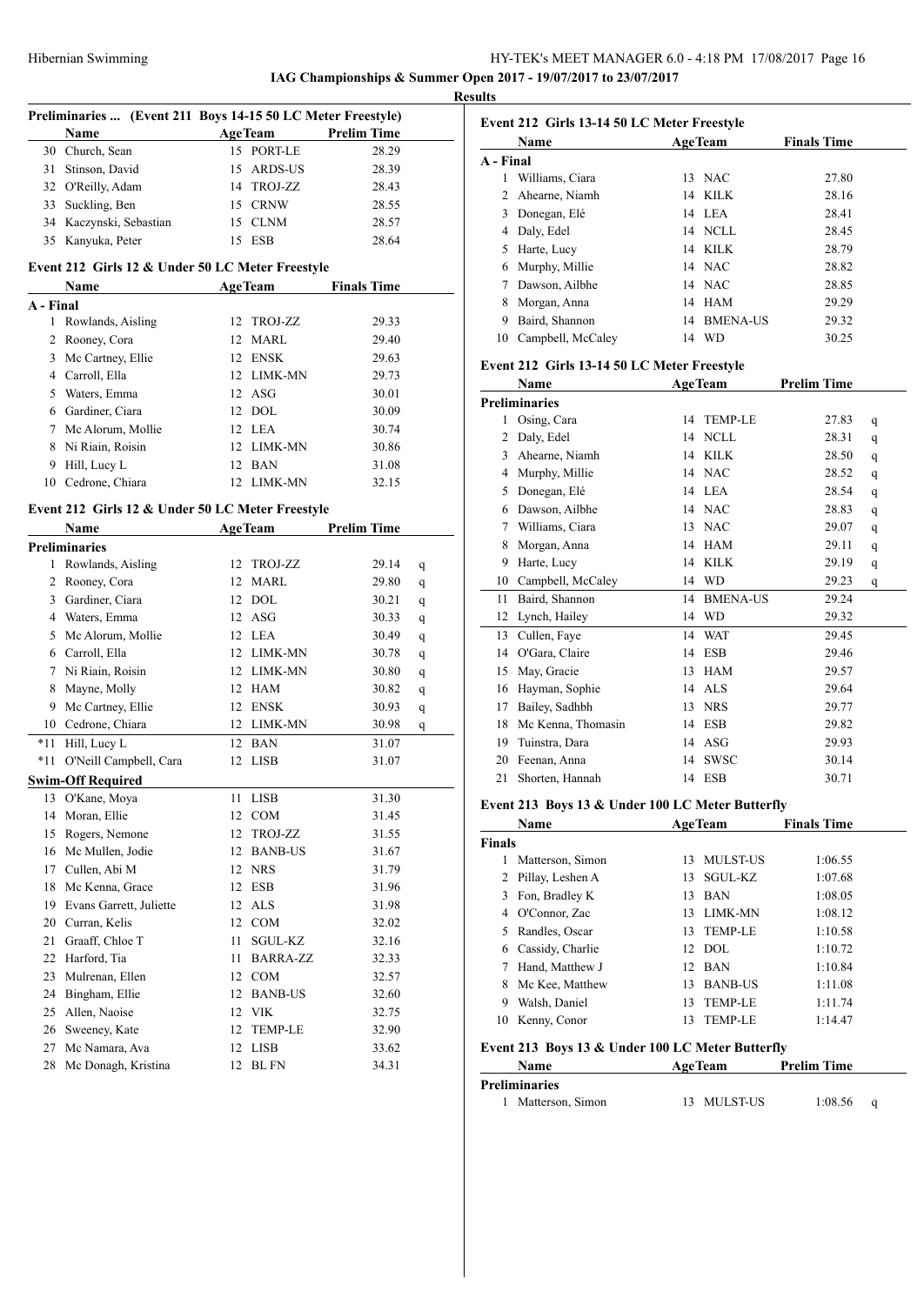# Hibernian Swimming HY-TEK's MEET MANAGER 6.0 - 4:18 PM 17/08/2017 Page 17

**IAG Championships & Summer Open 2017 - 19/07/2017 to 23/07/2017 Results**

|                | Preliminaries  (Event 213 Boys 13 & Under 100 LC Meter Butterfly) |    |                  |                    |   |
|----------------|-------------------------------------------------------------------|----|------------------|--------------------|---|
|                | Name                                                              |    | <b>AgeTeam</b>   | <b>Prelim Time</b> |   |
| $\overline{c}$ | O'Connor, Zac                                                     | 13 | LIMK-MN          | 1:08.64            | q |
| 3              | Fon, Bradley K                                                    | 13 | <b>BAN</b>       | 1:08.96            | q |
|                | 4 Pillay, Leshen A                                                | 13 | SGUL-KZ          | 1:09.26            | q |
|                | 5 Cassidy, Charlie                                                |    | 12 DOL           | 1:10.55            | q |
|                | 6 Mc Kee, Matthew                                                 |    | 13 BANB-US       | 1:10.74            | q |
| $\tau$         | Hand, Matthew J                                                   |    | 12 BAN           | 1:11.13            | q |
| 8              | Randles, Oscar                                                    | 13 | <b>TEMP-LE</b>   | 1:11.15            | q |
| 9              | Walsh, Daniel                                                     | 13 | <b>TEMP-LE</b>   | 1:11.61            | q |
| 10             | Hughes, Darragh                                                   |    | 13 MULL          | 1:11.84            | q |
| 11             | Kenny, Conor                                                      | 13 | <b>TEMP-LE</b>   | 1:12.62            |   |
| 12             | Dunnion, Cody                                                     | 13 | <b>SSEAL</b>     | 1:12.90            |   |
| 13             | Winston, Harry                                                    | 12 | ALS              | 1:13.02            |   |
| 14             | Hartney, Conor                                                    | 13 | LIMK-MN          | 1:13.04            |   |
| 15             | Edgar, Daniel                                                     | 12 | <b>TMORE-US</b>  | 1:13.46            |   |
|                | 16 Poots, Noah                                                    | 13 | LISB             | 1:13.70            |   |
| 17             | Fiala, Martin                                                     | 13 | <b>BMENA-US</b>  | 1:14.12            |   |
| 18             | Allen, Dominic                                                    | 13 | ARDS-US          | 1:14.30            |   |
| 19             | Kilcoyne, Ronan                                                   | 12 | <b>SLIGO</b>     | 1:14.56            |   |
| 20             | Eloraby, Aliyy                                                    |    | 13 HAM           | 1:14.81            |   |
| 21             | Mc Kendry, Gerard                                                 |    | 13 TITAN-ZZ      | 1:15.93            |   |
| 22             | Wright, Finlay                                                    |    | 13 BANB-US       | 1:16.59            |   |
| 23             | Walsh Hussey, Matthew                                             |    | 13 NAC           | 1:16.79            |   |
| 24             | Cooke, Aonghus                                                    |    | 12 TUAM          | 1:16.96            |   |
| 25             | Masterson, Darragh                                                |    | 13 CBAR          | 1:17.02            |   |
| 26             | Mc Glue, Cian                                                     | 13 | <b>SHARK</b>     | 1:17.06            |   |
| 27             | Flanagan, Sam                                                     | 13 | <b>TEMP-LE</b>   | 1:17.20            |   |
| 28             | Zaidan, Marcus                                                    |    | 13 ALS           | 1:17.29            |   |
|                | 29 Coulter, Evan C                                                |    | 12 BAN           | 1:18.21            |   |
| 30             | Morgan, Danny                                                     |    | 13 COOL          | 1:18.25            |   |
| 31             | Mc Mullan, Alexander J                                            |    | 13 BAN           | 1:19.30            |   |
| 32             | Fon, Matthew K                                                    |    | 13 BAN           | 1:19.36            |   |
| 33             | Byrne, Andrew                                                     | 13 | <b>SWSC</b>      | 1:19.57            |   |
| 34             | Behme, Johann                                                     |    | 12 ECAV-US       | 1:20.25            |   |
| 35             | Galland, Marc                                                     | 12 | <b>SWSC</b>      | 1:20.31            |   |
| 36             | Colgan, Adam                                                      | 12 | LEC              | 1:20.49            |   |
| 37             | Mc Kay, Dara                                                      | 13 | CY <sub>BT</sub> | 1:21.27            |   |
| 38             | Quinn, Ronan                                                      | 12 | <b>BANB-US</b>   | 1:22.46            |   |
|                |                                                                   |    |                  |                    |   |

# **Event 213 Boys 14-15 100 LC Meter Butterfly**

|               | <b>Name</b>      |    | <b>AgeTeam</b> | <b>Finals Time</b> |
|---------------|------------------|----|----------------|--------------------|
| <b>Finals</b> |                  |    |                |                    |
|               | O'Connor, Jermey |    | 15 LIMK-MN     | 59.35              |
| 2             | Stafford, Finlay | 15 | ARDS-US        | 1:00.48            |
| 3             | Maher, Alex      | 15 | KILK           | 1:00.54            |
| 4             | Carroll, Aaron   |    | 15 LIMK-MN     | 1:03.30            |
| 5.            | Bodlall, Jival   |    | 15A            | 1:03.45            |
|               | 6 Morel, Matthew |    | $15$ ALS       | 1:03.57            |
|               | Tambling, Marcus | 14 | HAM            | 1:04.57            |
| 8             | Bingham, Jack    | 15 | <b>BANB-US</b> | 1:05.00            |
| 9             | Higgins, Paul    | 14 | <b>SWSC</b>    | 1:05.30            |
| 10            | Ryan, Flynn      | 15 | <b>LEA</b>     | 1:06.94            |

|    | Event 213 Boys 14-15 100 LC Meter Butterfly |    |                |                    |   |
|----|---------------------------------------------|----|----------------|--------------------|---|
|    | Name                                        |    | <b>AgeTeam</b> | <b>Prelim Time</b> |   |
|    | <b>Preliminaries</b>                        |    |                |                    |   |
|    | 1 O'Connor, Jermey                          | 15 | LIMK-MN        | 59.21              | q |
| 2  | Maher, Alex                                 | 15 | <b>KILK</b>    | 1:00.59            | q |
| 3  | Stafford, Finlay                            |    | 15 ARDS-US     | 1:03.22            | q |
|    | 4 Bodlall, Jival                            |    | 15 ASA         | 1:03.25            | q |
| 5  | Carroll, Aaron                              |    | 15 LIMK-MN     | 1:03.81            | q |
| 6  | Tambling, Marcus                            |    | 14 HAM         | 1:04.14            | q |
| 7  | Remley, Breydon L                           | 14 | SGUL-KZ        | 1:04.23            | q |
| 8  | Maseko, Felix                               |    | 15 WSTVL       | 1:04.87            | q |
| 9  | Morel, Matthew                              | 15 | ALS            | 1:04.95            | q |
|    | 10 Bingham, Jack                            |    | 15 BANB-US     | 1:05.48            | q |
| 11 | Edwards-Pratt, Louis                        |    | 15 PLY L       | 1:05.56            |   |
| 12 | Higgins, Paul                               | 14 | <b>SWSC</b>    | 1:05.75            |   |
| 13 | Ryan, Flynn                                 | 15 | LEA            | 1:05.80            |   |
|    | 14 Brady, Ethan                             | 15 | <b>TEMP-LE</b> | 1:05.83            |   |
|    | 15 O'Sullivan, Tom                          |    | 14 GAL         | 1:06.14            |   |
|    | 16 Mahood, Adam                             |    | 15 LARNE-US    | 1:06.21            |   |
|    | 17 Millar, Michael                          |    | 14 ARMH-US     | 1:06.67            |   |
|    | 18 Mc Ilroy-Sanchez, Conor                  |    | 15 LVADY       | 1:06.80            |   |
|    | 19 Yamin-Ali, Ewan                          |    | 15 ARDS-US     | 1:06.91            |   |
|    | 20 Mc Kenzie, Connor W                      |    | 15 ENSK        | 1:06.95            |   |
|    | 21 Mullan, Eoin                             |    | 14 BMNY        | 1:07.43            |   |
|    | 22 Mc Manus, Oisin                          |    | 14 ENSK        | 1:07.46            |   |
|    | 23 O'Brien, Dylan                           | 15 | ENS            | 1:07.52            |   |
|    | 24 Griffiths, Dylan                         |    | 15 LISB        | 1:07.53            |   |
|    | 25 Kashich, Zakhar                          |    | 15 TALL        | 1:07.61            |   |
|    | 26 Malik, Hesham                            |    | 15 LIMK-MN     | 1:08.13            |   |
|    | 27 Carroll, David                           |    | 14 DOL         | 1:08.16            |   |
| 28 | Madigan, Daniel                             |    | 15 LONG        | 1:08.31            |   |
|    | 29 Rooney, Cian                             |    | 14 MARL        | 1:08.40            |   |
|    | 30 Corrigan, Matthew                        |    | 14 TROJ-ZZ     | 1:08.97            |   |
| 31 | Buckley, Ben                                |    | 15 MAL-MN      | 1:10.95            |   |
|    | 32 Evans, James                             |    | 15 ALS         | 1:11.22            |   |
| 33 | O'Reilly, Adam                              | 14 | TROJ-ZZ        | 1:11.52            |   |
| 34 | Mihaylov, Tsvetomir                         | 15 | <b>BMNY</b>    | 1:14.91            |   |

### **Event 214 Girls 12 & Under 100 LC Meter Butterfly**

|               | Name                | <b>AgeTeam</b>   | <b>Finals Time</b> |
|---------------|---------------------|------------------|--------------------|
| <b>Finals</b> |                     |                  |                    |
|               | Barr, Tarryn        | 12 ARDS-US       | 1:09.33            |
| 2             | Curran, Kelis       | 12 COM           | 1:11.62            |
| 3.            | Gardiner, Ciara     | 12 DOL           | 1:11.97            |
|               | 4 Rooney, Cora      | 12 MARL          | 1:12.24            |
|               | 5 Perez, Alexandra  | 12 KGD           | 1:15.57            |
|               | 6 Mc Alorum, Mollie | 12 LEA           | 1:15.82            |
| 7             | Alzaibag, Jana      | 12 PORT-LE       | 1:16.46            |
| 8             | Davison, Grace      | ARDS-US<br>10    | 1:16.92            |
| 9             | Carroll, Ella       | 12 LIMK-MN       | 1:18.04            |
| 10            | Hill, Lucy L        | <b>BAN</b><br>12 | 1:19.45            |

# **Event 214 Girls 12 & Under 100 LC Meter Butterfly**

| <b>Name</b>          | AgeTeam    | <b>Prelim Time</b> |
|----------------------|------------|--------------------|
| <b>Preliminaries</b> |            |                    |
| 1 Barr, Tarryn       | 12 ARDS-US | 1:09.99            |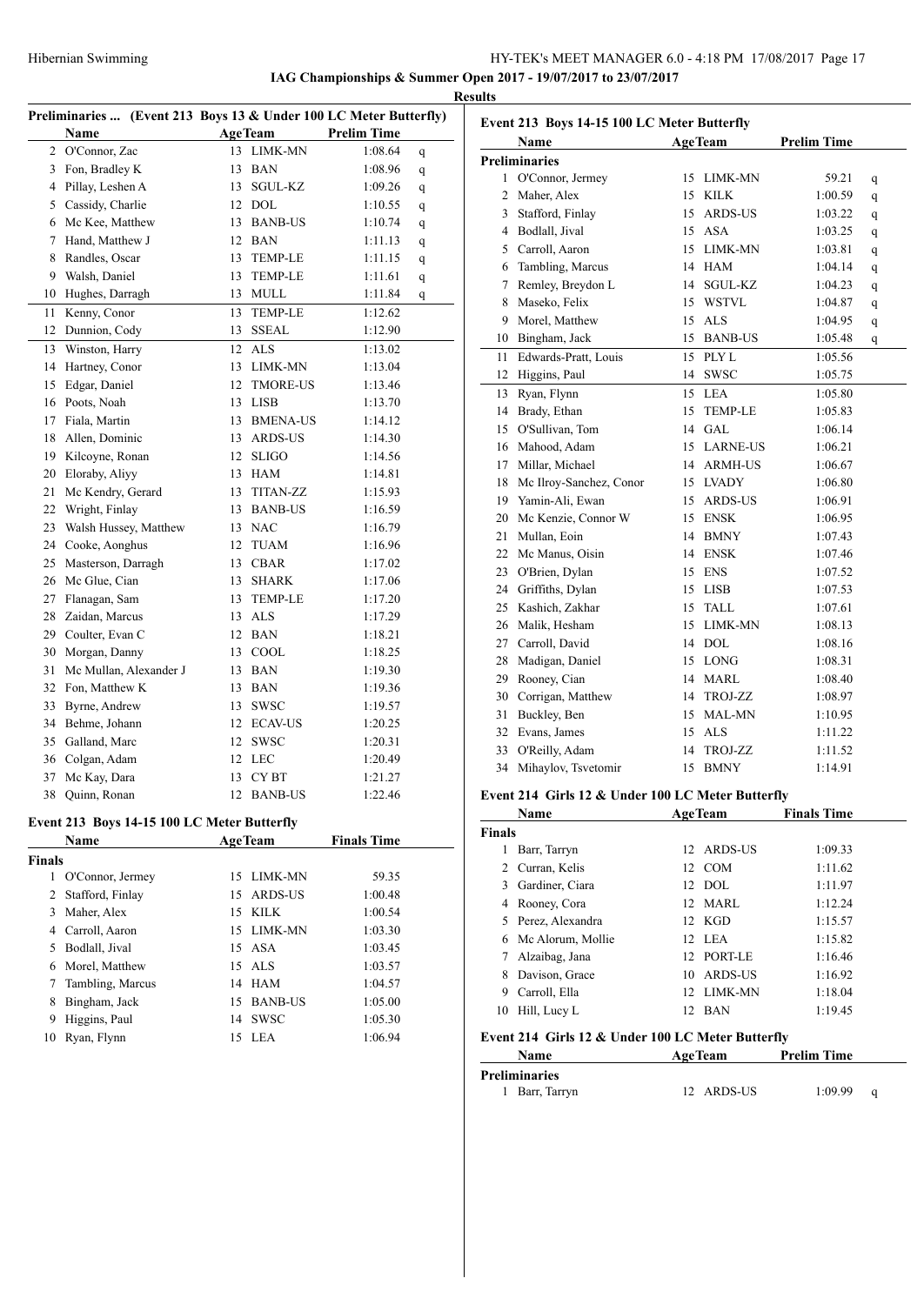# **IAG Championships & Summer Open 2017 - 19/07/2017 to 23/07/2017**

l.

 $\overline{a}$ 

|               | Preliminaries  (Event 214 Girls 12 & Under 100 LC Meter Butterfly) |    |                |                    |   |
|---------------|--------------------------------------------------------------------|----|----------------|--------------------|---|
|               | Name                                                               |    | AgeTeam        | <b>Prelim Time</b> |   |
|               | 2 Curran, Kelis                                                    |    | 12 COM         | 1:13.37            | q |
|               | 3 Gardiner, Ciara                                                  |    | 12 DOL         | 1:13.99            | q |
|               | 4 Rooney, Cora                                                     |    | 12 MARL        | 1:14.37            | q |
|               | 5 Alzaibag, Jana                                                   |    | 12 PORT-LE     | 1:15.56            | q |
|               | 6 Mc Alorum, Mollie                                                |    | 12 LEA         | 1:15.77            | q |
|               | 7 Perez, Alexandra                                                 |    | 12 KGD         | 1:16.74            | q |
|               | 8 Davison, Grace                                                   |    | 10 ARDS-US     | 1:17.14            | q |
|               | 9 Carroll, Ella                                                    |    | 12 LIMK-MN     | 1:18.46            | q |
|               | 10 Hill, Lucy L                                                    |    | 12 BAN         | 1:18.82            | q |
|               | 11 Fane, Heather                                                   |    | 12 DOL         | 1:19.29            |   |
|               | 12 Kelly, Georgia                                                  |    | 12 ESB         | 1:20.03            |   |
|               | 13 Bingham, Ellie                                                  |    | 12 BANB-US     | 1:20.09            |   |
|               | 14 Ni Riain, Roisin                                                |    | 12 LIMK-MN     | 1:21.30            |   |
|               | 15 Cullen, Abi M                                                   |    | 12 NRS         | 1:22.11            |   |
|               | 16 Delany, Kate                                                    |    | 12 ADSC        | 1:22.13            |   |
|               | 17 Mac Farlane, Katie                                              |    | 10 BANB-US     | 1:22.80            |   |
|               | 18 Cedrone, Chiara                                                 |    | 12 LIMK-MN     | 1:23.42            |   |
|               | 19 Mulrenan, Ellen                                                 |    | 12 COM         | 1:23.91            |   |
|               | 20 Moran, Ellie                                                    |    | 12 COM         | 1:24.52            |   |
|               | 21 Graaff, Chloe T                                                 |    | 11 SGUL-KZ     | 1:24.89            |   |
|               | 22 Hunter, Amy                                                     |    | 12 NY&MN-US    | 1:27.28            |   |
|               | 23 Mc Kenna, Grace                                                 |    | 12 ESB         | 1:30.62            |   |
|               |                                                                    |    |                |                    |   |
|               | Event 214 Girls 13-14 100 LC Meter Butterfly                       |    |                |                    |   |
|               | Name                                                               |    | <b>AgeTeam</b> | <b>Finals Time</b> |   |
| <b>Finals</b> |                                                                    |    |                |                    |   |
|               | 1 Bergeli, Victoria                                                |    | 14 HAM         | 1:06.84            |   |
|               | 2 Gannon, Jessica                                                  |    | 13 COM         | 1:07.74            |   |
|               | 3 Mulhall, Ailbhe                                                  |    | 14 GAL         | 1:08.16            |   |
|               | 4 Donegan, Elé                                                     |    | 14 LEA         | 1:08.54            |   |
|               | 5 Cox, Andrea                                                      |    | 14 LISB        | 1:08.57            |   |
|               | 6 Murray, Aoife                                                    |    | 13 GLN-ZZ      | 1:09.62            |   |
|               | 7 Harte, Lucy                                                      |    | 14 KILK        | 1:10.84            |   |
|               | 8 Dawson, Ailbhe                                                   |    | 14 NAC         | 1:11.27            |   |
|               | 9 Daly, Caoimhe                                                    |    | 14 NRS         | 1:12.16            |   |
|               | 10 Mc Kenna, Thomasin                                              |    | 14 ESB         | 1:13.04            |   |
|               |                                                                    |    |                |                    |   |
|               | Event 214 Girls 13-14 100 LC Meter Butterfly                       |    |                |                    |   |
|               | Name                                                               |    | <b>AgeTeam</b> | <b>Prelim Time</b> |   |
|               | <b>Preliminaries</b>                                               |    |                |                    |   |
| 1             | Bergeli, Victoria                                                  | 14 | HAM            | 1:07.40            | q |
| 2             | Mulhall, Ailbhe                                                    | 14 | GAL            | 1:08.04            | q |
| 3             | Murray, Aoife                                                      | 13 | GLN-ZZ         | 1:08.97            | q |
|               | 4 Donegan, Elé                                                     |    | 14 LEA         | 1:09.02            | q |
| 5             | Gannon, Jessica                                                    |    | 13 COM         | 1:09.11            | q |
|               | 6 Cox, Andrea                                                      |    | 14 LISB        | 1:09.38            | q |
| 7             | Harte, Lucy                                                        |    | 14 KILK        | 1:10.47            | q |
| 8             | Dawson, Ailbhe                                                     |    | 14 NAC         | 1:11.94            | q |
| 9             | Daly, Caoimhe                                                      |    | 14 NRS         | 1:12.57            | q |
| 10            | Mc Kenna, Thomasin                                                 |    | 14 ESB         | 1:12.82            | q |
| 11            | Williams, Ciara                                                    | 13 | <b>NAC</b>     | 1:12.90            |   |
| 12            | Dolan, Ruth                                                        |    | 13 BSLOE-CO    | 1:13.34            |   |
| 13            | Falls, Ellie                                                       | 13 | <b>LEA</b>     | 1:13.35            |   |
| 14            | Campbell, McCaley                                                  | 14 | <b>WD</b>      | 1:14.67            |   |
| 15            | Ahearne, Niamh                                                     | 14 | <b>KILK</b>    | 1:14.82            |   |
|               |                                                                    |    |                |                    |   |

| <b>Results</b> |                      |             |         |
|----------------|----------------------|-------------|---------|
|                | 16 Feenan, Anna      | 14 SWSC     | 1:14.88 |
|                | 17 Kilcommons, Ciara | 14 COM      | 1:15.82 |
|                | 18 Fagan, Emma       | 14 ALS      | 1:16.46 |
|                | 19 Wolseley, Rachel  | 14 TMORE-US | 1:17.30 |
|                |                      |             |         |

# **Event 215 Boys 13 & Under 200 LC Meter Breaststroke**

|               | Name               |     | <b>AgeTeam</b> | <b>Finals Time</b> |  |
|---------------|--------------------|-----|----------------|--------------------|--|
| <b>Finals</b> |                    |     |                |                    |  |
|               | Hughes, Darragh    | 13  | MULL           | 2:47.15            |  |
| 2             | El Dawy, Yousef    | 13. | HAM            | 2:47.33            |  |
| 3.            | Murphy, Stephen    | 13  | <b>TEMP-LE</b> | 2:50.71            |  |
|               | 4 Maguire, Euan    |     | 13 NAC         | 2:53.55            |  |
| 5.            | Bondarevs, Nikita  | 13. | <b>LAMAR</b>   | 2:54.12            |  |
| 6             | Allen, Dominic     | 13  | ARDS-US        | 2:54.85            |  |
|               | Woolfenden, Callum | 12  | <b>BEXL</b>    | 2:54.90            |  |
| 8             | Hand, Matthew J    | 12  | <b>BAN</b>     | 2:55.23            |  |
| 9             | Coogan, Alfie      | 13  | <b>ATH</b>     | 2:57.37            |  |
| 10            | Fon, Bradley K     | 13  | <b>BAN</b>     | 2:57.47            |  |

### **Event 215 Boys 13 & Under 200 LC Meter Breaststroke**

|                | Name                |    | <b>AgeTeam</b> | <b>Prelim Time</b> |   |
|----------------|---------------------|----|----------------|--------------------|---|
|                | Preliminaries       |    |                |                    |   |
| 1              | El Dawy, Yousef     | 13 | HAM            | 2:50.30            | q |
| 2              | Hughes, Darragh     | 13 | <b>MULL</b>    | 2:51.05            | q |
| 3              | Murphy, Stephen     | 13 | TEMP-LE        | 2:53.04            | q |
| $\overline{4}$ | Hand, Matthew J     |    | 12 BAN         | 2:54.86            | q |
| 5              | Woolfenden, Callum  |    | 12 BEXL        | 2:55.45            | q |
| 6              | Bondarevs, Nikita   |    | 13 LAMAR       | 2:55.48            | q |
| 7              | Allen, Dominic      |    | 13 ARDS-US     | 2:55.77            | q |
| 8              | Maguire, Euan       |    | 13 NAC         | 2:56.81            | q |
| 9              | Coogan, Alfie       |    | 13 ATH         | 2:57.59            | q |
| 10             | Fon, Bradley K      |    | 13 BAN         | 2:57.60            | q |
| 11             | Farrell, Liam P     | 13 | <b>JDST-FG</b> | 2:57.66            |   |
| 12             | Dunnion, Cody       | 13 | <b>SSEAL</b>   | 2:57.92            |   |
| 13             | Uoka, Saulius       | 13 | <b>FORT</b>    | 2:59.15            |   |
| 14             | Perry, Max          | 12 | KILK           | 3:03.42            |   |
| 15             | Stafford, Jake      |    | 13 ARDS-US     | 3:03.64            |   |
| 16             | Colgan, Adam        |    | 12 LEC         | 3:05.00            |   |
| 17             | Fane, Ewan          | 13 | <b>DOL</b>     | 3:05.08            |   |
| 18             | Phelan, Sami        |    | 12 GLN-ZZ      | 3:05.22            |   |
| 19             | Feenan, Michael     | 13 | <b>SWSC</b>    | 3:06.30            |   |
| 20             | Rusu, Robert        |    | 13 ALS         | 3:06.32            |   |
| 21             | Mc Geown, Niall P   |    | 13 BANB-US     | 3:06.38            |   |
| 22             | Mc Cormack, Cian    |    | 13 LONG        | 3:07.23            |   |
| 23             | Poots, Noah         |    | 13 LISB        | 3:07.66            |   |
| 24             | Bailey, Evan        |    | 12 NRS         | 3:07.96            |   |
| 25             | Webster, Harry      |    | 13 NAC         | 3:08.61            |   |
| 26             | Masterson, Darragh  |    | 13 CBAR        | 3:09.20            |   |
| 27             | Coulter, Evan C     | 12 | <b>BAN</b>     | 3:10.03            |   |
| 28             | Mc Sweeney, Richard | 13 | <b>DOL</b>     | 3:10.18            |   |
| 29             | Eloraby, Aliyy      | 13 | HAM            | 3:10.71            |   |
| 30             | Mc Glue, Cian       | 13 | <b>SHARK</b>   | 3:11.91            |   |
| 31             | Martin, Jacob       | 13 | CY BT          | 3:13.25            |   |
| 32             | Byrne, Andrew       | 13 | SWSC           | 3:14.01            |   |
| 33             | Stevens, Henry      |    | 13 BARRA-ZZ    | 3:14.05            |   |
| 34             | Gilmartin, Gero     | 13 | <b>MARL</b>    | 3:14.53            |   |
| 35             | Flanagan, Sam       | 13 | <b>TEMP-LE</b> | 3:15.35            |   |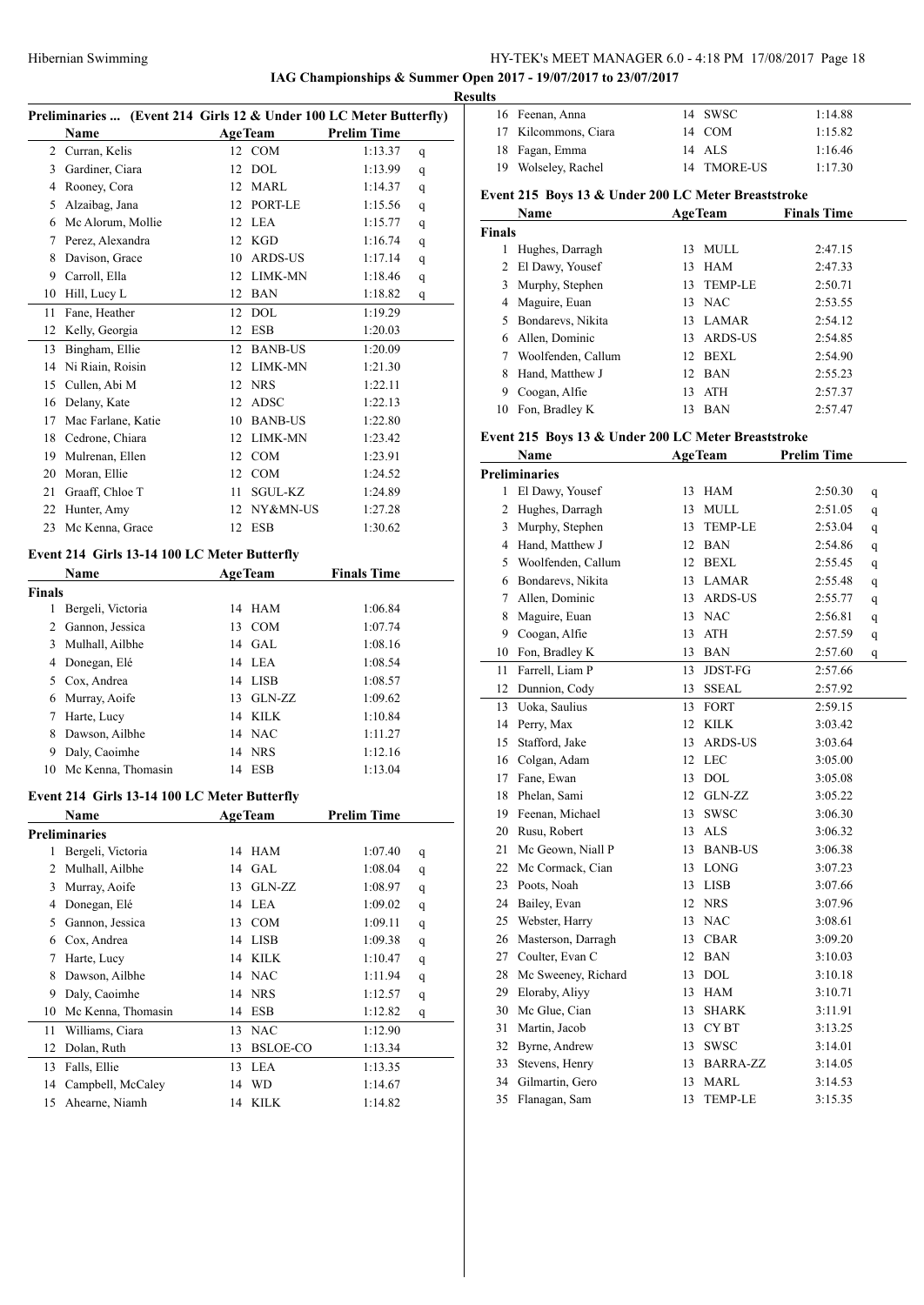**IAG Championships & Summer Open 2017 - 19/07/2017 to 23/07/2017**

|               | Preliminaries  (Event 215 Boys 13 & Under 200 LC Meter Breaststrok |          |                                |                    |   |
|---------------|--------------------------------------------------------------------|----------|--------------------------------|--------------------|---|
|               | <b>Name</b>                                                        |          | <b>AgeTeam</b>                 | <b>Prelim Time</b> |   |
|               | 36 Cooke, Aonghus                                                  | 12       | <b>TUAM</b>                    | 3:15.38            |   |
| 37            | Mc Kee, Ciaran E                                                   | 12       | BAN                            | 3:15.70            |   |
|               | 38 Flaherty, Roan                                                  |          | 12 ATH                         | 3:17.20            |   |
| 39            | Reilly, Evan                                                       |          | 13 CLM                         | 3:17.98            |   |
| 40            | Curry, Matthew                                                     |          | 13 COLE-US                     | 3:20.47            |   |
| 41            | Fon, Matthew K                                                     |          | 13 BAN                         | 3:20.66            |   |
| $---$         | Foley, Conor                                                       |          | 13 DOL                         | DQ                 |   |
|               |                                                                    |          |                                |                    |   |
|               | Event 215 Boys 14-15 200 LC Meter Breaststroke                     |          |                                |                    |   |
|               | <b>Name</b>                                                        |          | <b>AgeTeam</b>                 | <b>Finals Time</b> |   |
| <b>Finals</b> |                                                                    |          |                                |                    |   |
|               | 1 Woodside, Ben                                                    |          | 14 LARNE-US                    | 2:29.58            |   |
| 2             | Mc Sharry, Mouric                                                  | 15       | MARL                           | 2:34.77            |   |
| 3             | Cox, Paul                                                          |          | 15 LISB                        | 2:36.06            |   |
|               | 4 Cervini, Tommaso                                                 |          | 14 HAM                         | 2:36.65            |   |
|               | 5 Kenny, Sean                                                      | 14       | TEMP-LE                        | 2:40.52            |   |
|               | 6 Church, Sean                                                     |          | 15 PORT-LE                     | 2:40.85            |   |
|               | 7 O'Sullivan, Cillian                                              |          | 15 PORT-LE                     | 2:43.60            |   |
| 8             | Mc Ilroy-Sanchez, Conor                                            |          | 15 LVADY                       | 2:43.95            |   |
| 9             | Johnson, Ian                                                       | 15       | <b>WD</b>                      | 2:44.32            |   |
|               | 10 Fitzgerld, Daragh                                               |          | 14 ATH                         | 2:44.35            |   |
|               | Event 215 Boys 14-15 200 LC Meter Breaststroke                     |          |                                |                    |   |
|               | Name                                                               |          | <b>AgeTeam</b>                 | <b>Prelim Time</b> |   |
|               | <b>Preliminaries</b>                                               |          |                                |                    |   |
|               | 1 Woodside, Ben                                                    |          | 14 LARNE-US                    | 2:33.76            | q |
| 2             | Mc Sharry, Mouric                                                  | 15       | MARL                           | 2:36.97            | q |
| 3             | Kenny, Sean                                                        | 14       | TEMP-LE                        | 2:37.85            | q |
|               | 4 Cox, Paul                                                        | 15       | LISB                           | 2:39.12            | q |
|               | 5 Cervini, Tommaso                                                 |          | 14 HAM                         | 2:39.13            | q |
|               | 6 Church, Sean                                                     |          | 15 PORT-LE                     | 2:40.28            | q |
| 7             | O'Sullivan, Cillian                                                |          | 15 PORT-LE                     | 2:42.07            | q |
| 8             | Mc Ilroy-Sanchez, Conor                                            |          | 15 LVADY                       | 2:44.63            | q |
| 9             | Johnson, Ian                                                       | 15       | <b>WD</b>                      | 2:45.09            | q |
| 10            | Fitzgerld, Daragh                                                  | 14       | ATH                            | 2:45.99            |   |
| 11            | Rouine, Eoin                                                       | 15       | <b>SEA</b>                     | 2:46.35            | q |
| 12            | Farren, Pearse J                                                   |          | 14 BAN                         | 2:47.61            |   |
| 13            |                                                                    |          | 15 NRS                         | 2:48.24            |   |
| 14            | Vaughan, Stuart<br>Sutton, Diarmiud                                |          | <b>TRID</b>                    | 2:48.43            |   |
| 15            | Bingham, Jack                                                      | 15<br>15 |                                |                    |   |
|               | O'Hara, Odhran                                                     | 14       | <b>BANB-US</b><br><b>SLIGO</b> | 2:49.07            |   |
| 16            | Stinson, David                                                     |          |                                | 2:49.25            |   |
| 17            |                                                                    | 15       | ARDS-US                        | 2:49.38            |   |
| 18            | Breslin, Ethan                                                     | 15<br>15 | <b>CLM</b><br>MAL-MN           | 2:50.42            |   |
| 19            | Buckley, Ben<br>Crean Mc Kenna, Kyle                               |          |                                | 2:50.51            |   |
| 20            |                                                                    | 14       | SLBGH                          | 2:50.78            |   |
| 21            | Waters, Fionn                                                      | 15       | TUAM                           | 2:51.69            |   |
| 22            | Mulligan, Cian                                                     | 15       | <b>SSEAL</b>                   | 2:52.50            |   |
| 23            | Kennedy, Eidhne                                                    | 15       | GAL                            | 2:52.70            |   |
| 24            | Mc Cartney, Lewis B                                                | 15       | <b>ENSK</b>                    | 2:53.36            |   |
| 25            | O'Brien, Charles Thomas T                                          | 14       | KYSC                           | 2:54.52            |   |
| 26            | Evans, James                                                       | 15       | $\ensuremath{\mathbf{ALS}}$    | 2:54.65            |   |
| 27            | Spellman, Warren                                                   | 15       | TALL                           | 2:54.86            |   |
| 28            | Cantwell, Brendan                                                  | 15       | CLNM                           | 2:57.58            |   |
| 29            | Suckling, Ben                                                      | 15       | <b>CRNW</b>                    | 2:59.20            |   |
| 30            | Doyle, Shane                                                       | 14       | LIMK-MN                        | 2:59.25            |   |

|   | <b>Results</b> |                     |             |         |  |
|---|----------------|---------------------|-------------|---------|--|
| k |                | 31 Miculescu, Denis | <b>WEX</b>  | 3:00.36 |  |
|   |                | 32 Mahood, Adam     | 15 LARNE-US | 3:01.17 |  |

# **Event 216 Girls 12 & Under 200 LC Meter Breaststroke**

|               | Name                   | <b>AgeTeam</b>        | <b>Finals Time</b> |
|---------------|------------------------|-----------------------|--------------------|
| <b>Finals</b> |                        |                       |                    |
| 1             | Mc Cartney, Ellie      | ENSK<br>12            | 2:44.90            |
|               | 2 Mayne, Molly         | 12 HAM                | 2:55.55            |
| 3             | Mc Mullen, Jodie       | <b>BANB-US</b><br>12. | 2:59.76            |
| 4             | Doran, Aoife           | ALS<br>11             | 3:02.18            |
|               | 5 Mc Cormack, Cara     | DOL.<br>11            | 3:03.71            |
| 6.            | Fane, Heather          | $12$ DOL              | 3:05.00            |
| 7             | O'Neill Campbell, Cara | 12 LISB               | 3:06.33            |
| 8             | O'Kane, Moya           | <b>LISB</b><br>11     | 3:07.47            |
| 9             | Lynch, Ava             | <b>WAT</b><br>12.     | 3:10.43            |
| 10            | Mc Namara, Ava         | LISB<br>12            | 3:11.74            |

### **Event 216 Girls 12 & Under 200 LC Meter Breaststroke**

|                | Name                                            |                 | <b>AgeTeam</b>  | <b>Prelim Time</b> |   |
|----------------|-------------------------------------------------|-----------------|-----------------|--------------------|---|
|                | <b>Preliminaries</b>                            |                 |                 |                    |   |
| 1              | Mc Cartney, Ellie                               | 12              | <b>ENSK</b>     | 2:47.89            | q |
| 2              | Mayne, Molly                                    | 12              | <b>HAM</b>      | 2:55.45            | q |
|                | 3 Mc Mullen, Jodie                              | 12 <sup>2</sup> | <b>BANB-US</b>  | 3:02.18            | q |
|                | 4 Mc Cormack, Cara                              | 11              | <b>DOL</b>      | 3:05.30            | q |
|                | 5 Doran, Aoife                                  | 11              | <b>ALS</b>      | 3:06.22            | q |
| 6              | Lynch, Ava                                      | 12              | <b>WAT</b>      | 3:07.77            | q |
| 7              | O'Neill Campbell, Cara                          | 12              | <b>LISB</b>     | 3:08.72            | q |
| 8              | Fane, Heather                                   | 12              | <b>DOL</b>      | 3:08.80            | q |
| 9              | O'Kane, Moya                                    | 11              | <b>LISB</b>     | 3:09.79            | q |
|                | 10 Mc Namara, Ava                               |                 | 12 LISB         | 3:11.17            | q |
| 11             | Dorgan, Saoirse                                 | 11              | <b>ESB</b>      | 3:11.27            |   |
|                | 12 Boyd, Alyssa K                               | 11              | <b>BAN</b>      | 3:13.75            |   |
|                | 13 Simpson, Brooke                              | 12              | ARDS-US         | 3:13.97            |   |
|                | 14 Davison, Grace                               | 10              | <b>ARDS-US</b>  | 3:14.25            |   |
|                | 15 Alzaibag, Jana                               |                 | 12 PORT-LE      | 3:14.66            |   |
|                | 16 Barrett, Ruth                                | 12              | <b>ALS</b>      | 3:17.15            |   |
| 17             | Purcell, Isabella                               | 12              | <b>ALS</b>      | 3:17.72            |   |
|                | 18 Zaidan, Jamila                               | 12 <sup>2</sup> | <b>ALS</b>      | 3:21.35            |   |
|                | Event 216 Girls 13-14 200 LC Meter Breaststroke |                 |                 |                    |   |
|                | <b>Name</b>                                     |                 | <b>AgeTeam</b>  | <b>Finals Time</b> |   |
| <b>Finals</b>  |                                                 |                 |                 |                    |   |
| 1              | Morgan, Anna                                    | 14              | <b>HAM</b>      | 2:46.22            |   |
| $\mathfrak{D}$ | Gardiner, Beth                                  |                 | 14 NAC          | 2:46.35            |   |
|                | 3 Harford, Ella                                 | 13              | <b>BARRA-ZZ</b> | 2:49.71            |   |
|                | 4 Mc Fadden, Ava                                | 14              | COM             | 2:49.83            |   |
| 5              | O'Shea, Aoife                                   | 14              | MAL-MN          | 2:50.33            |   |
|                | 6 Cooke, Olwyn                                  |                 | 14 LIMK-MN      | 2:53.32            |   |
| 7              | Gibbs, Alison                                   |                 | 13 GAL          | 2:54.56            |   |
| 8              | Mc Niff, Ruby                                   |                 | 14 BANB-US      | 2:56.68            |   |
| 9              | Weinert, Wiktoria                               | 14              | <b>TRID</b>     | 2:57.50            |   |
| 10             | Daniels Howard, Zoe                             | 13              | <b>FER</b>      | 2:57.81            |   |
|                |                                                 |                 |                 |                    |   |

# **Event 216 Girls 13-14 200 LC Meter Breaststroke**

| Name                 | <b>AgeTeam</b> | <b>Prelim Time</b> |  |
|----------------------|----------------|--------------------|--|
| <b>Preliminaries</b> |                |                    |  |
| 1 Gardiner, Beth     | 14 NAC         | 2:45.34            |  |
| 2 Morgan, Anna       | 14 HAM         | 2:52.65            |  |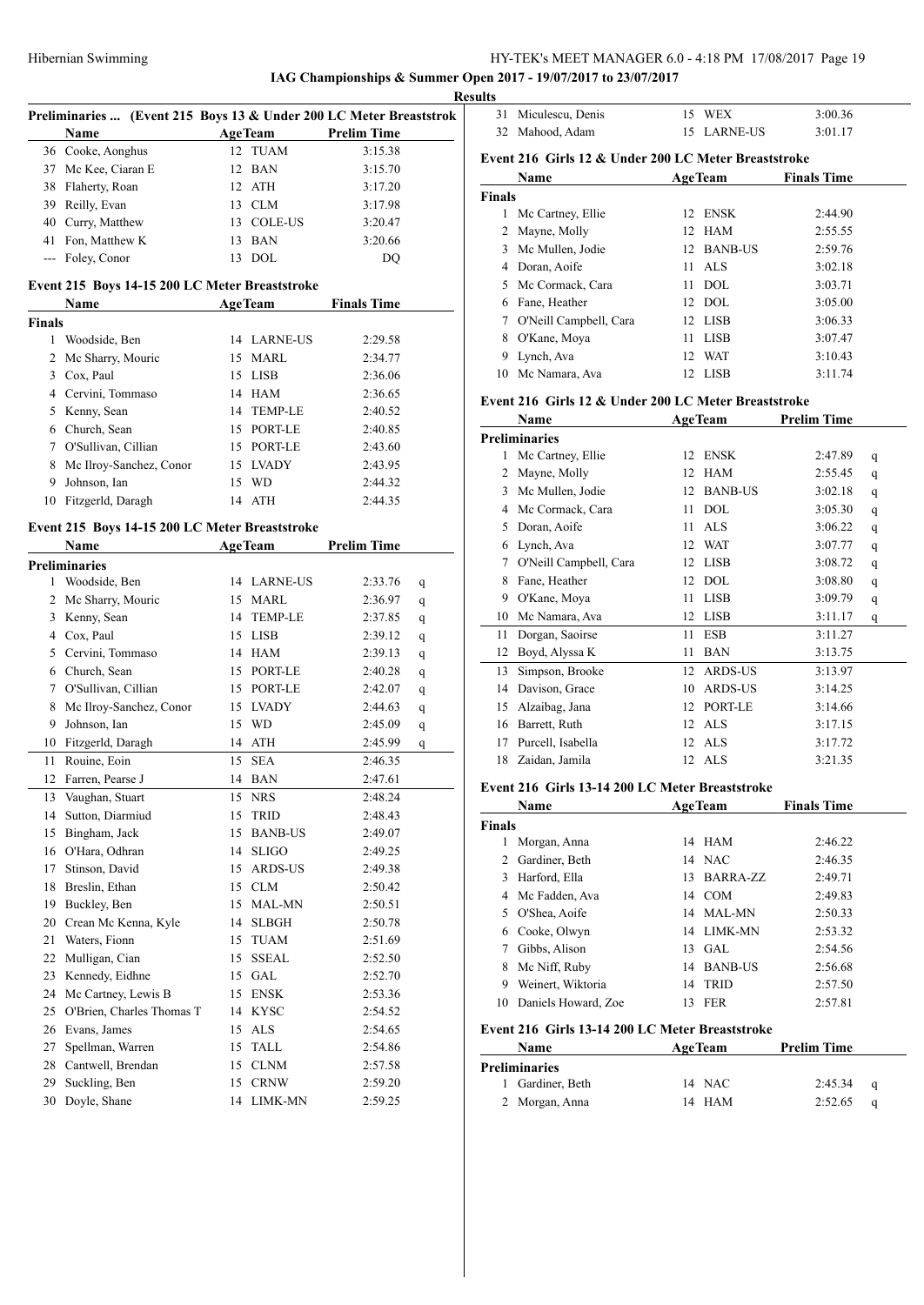20 Mc Mullan, Alexander J 13 BAN 21:20.03 Cousins, Dillon 13 WEX 21:46.75

**IAG Championships & Summer Open 2017 - 19/07/2017 to 23/07/2017**

|    | Preliminaries  (Event 216 Girls 13-14 200 LC Meter Breaststroke)                                                                                                                                      |    |                |                     |   |
|----|-------------------------------------------------------------------------------------------------------------------------------------------------------------------------------------------------------|----|----------------|---------------------|---|
|    | Name<br>$\mathcal{L}^{\mathcal{L}}(\mathcal{L}^{\mathcal{L}})$ , where $\mathcal{L}^{\mathcal{L}}(\mathcal{L}^{\mathcal{L}})$ , and the set of $\mathcal{L}^{\mathcal{L}}(\mathcal{L}^{\mathcal{L}})$ |    |                | AgeTeam Prelim Time |   |
|    | 3 Harford, Ella                                                                                                                                                                                       |    | 13 BARRA-ZZ    | 2:52.87             | q |
|    | 4 Cooke, Olwyn                                                                                                                                                                                        |    | 14 LIMK-MN     | 2:53.79             | q |
|    | 5 Gibbs, Alison                                                                                                                                                                                       |    | 13 GAL         | 2:54.34             | q |
|    | 6 Mc Fadden, Ava                                                                                                                                                                                      |    | 14 COM         | 2:54.74             | q |
|    | 7 O'Shea, Aoife                                                                                                                                                                                       |    | 14 MAL-MN      | 2:55.27             | q |
| 8  | Weinert, Wiktoria                                                                                                                                                                                     |    | 14 TRID        | 2:56.65             | q |
|    | 9 Mc Niff, Ruby                                                                                                                                                                                       |    | 14 BANB-US     | 2:57.23             | q |
|    | 10 Daniels Howard, Zoe                                                                                                                                                                                |    | 13 FER         | 2:58.78             | q |
|    | 11 Lucid, Sara                                                                                                                                                                                        |    | 14 KGD         | 2:59.09             |   |
|    | 12 Mc Kenna, Thomasin                                                                                                                                                                                 |    | 14 ESB         | 3:00.89             |   |
|    | 13 Baker, Jodie                                                                                                                                                                                       |    | 13 FER         | 3:01.18             |   |
|    | 14 Blemmings, Rachel                                                                                                                                                                                  |    | 13 BANB-US     | 3:01.30             |   |
|    | 15 Martin, Leah                                                                                                                                                                                       |    | 14 TEMP-LE     | 3:01.42             |   |
|    | 16 Nulty, Molly                                                                                                                                                                                       |    | 13 SSEAL       | 3:01.48             |   |
|    | 17 Bergeli, Victoria                                                                                                                                                                                  |    | 14 HAM         | 3:01.61             |   |
| 18 | Allen, Min                                                                                                                                                                                            |    | 14 NRS         | 3:01.86             |   |
| 19 | Daly O'Toole, Priya                                                                                                                                                                                   |    | $13$ ASG       | 3:02.01             |   |
| 20 | Somigliana, Lidia                                                                                                                                                                                     |    | 14 HAM         | 3:02.20             |   |
| 21 | May, Gracie                                                                                                                                                                                           |    | 13 HAM         | 3:02.54             |   |
|    | 22 Wall, Lillie                                                                                                                                                                                       |    | 14 CLNM        | 3:02.78             |   |
|    | 23 Baird, Shannon                                                                                                                                                                                     |    | 14 BMENA-US    | 3:02.95             |   |
|    | 24 Organ, Danielle                                                                                                                                                                                    |    | 14 ENS         | 3:03.90             |   |
|    | 25 Campbell, McCaley                                                                                                                                                                                  |    | 14 WD          | 3:04.23             |   |
|    | 26 Moore, Julia                                                                                                                                                                                       |    | 14 CURRA-LE    | 3:04.27             |   |
|    | 27 Mc Bride, Hope                                                                                                                                                                                     |    | 14 ARDS-US     | 3:04.48             |   |
|    | 28 Mallett, Ellen                                                                                                                                                                                     |    | 13 CY DY-US    | 3:04.88             |   |
|    | 29 Kelly, Jessica                                                                                                                                                                                     |    | 14 4LSA        | 3:06.44             |   |
|    | 30 Quinn, Aidin S                                                                                                                                                                                     |    | 14 BANB-US     | 3:06.79             |   |
|    | 31 Brennan, Judy                                                                                                                                                                                      |    | 14 ATH         | 3:06.92             |   |
|    | 32 Mc Namara, Grace                                                                                                                                                                                   |    | 14 LISB        | 3:10.95             |   |
|    | 33 Dolan, Ruth                                                                                                                                                                                        |    | 13 BSLOE-CO    | 3:11.09             |   |
|    | 34 Lynch, Drew                                                                                                                                                                                        |    | 14 SWSC        | 3:11.73             |   |
|    | 35 Wolseley, Rachel                                                                                                                                                                                   |    | 14 TMORE-US    | 3:13.02             |   |
|    |                                                                                                                                                                                                       |    |                |                     |   |
|    | Event 217 Boys 13 & Under 1500 LC Meter Freestyle<br>Name                                                                                                                                             |    | Age Team       | <b>Finals Time</b>  |   |
| 1  | Wootten, Finn                                                                                                                                                                                         |    | 13 BEXL        | 18:39.56            |   |
| 2  | Cassin, Jack                                                                                                                                                                                          | 13 | <b>DOL</b>     | 18:45.67            |   |
| 3  | Maguire, Euan                                                                                                                                                                                         |    | 13 NAC         | 19:02.36            |   |
| 4  | Mallett, Mark                                                                                                                                                                                         |    | 13 CY DY-US    | 19:11.43            |   |
| 5  | Mc Kee, Matthew                                                                                                                                                                                       |    | 13 BANB-US     | 19:14.01            |   |
| 6  | Mc Geown, Niall P                                                                                                                                                                                     |    | 13 BANB-US     | 19:22.12            |   |
| 7  | Langley, David                                                                                                                                                                                        |    | 12 BEXL        | 19:31.41            |   |
| 8  | Gilmartin, Gero                                                                                                                                                                                       | 13 | <b>MARL</b>    | 19:34.37            |   |
| 9  | Kenny, Conor                                                                                                                                                                                          | 13 | <b>TEMP-LE</b> | 19:41.30            |   |
| 10 | Bailey, Evan                                                                                                                                                                                          |    | 12 NRS         | 19:46.00            |   |
| 11 | Poots, Noah                                                                                                                                                                                           | 13 | <b>LISB</b>    | 19:54.48            |   |
| 12 | Semikin, Nikita                                                                                                                                                                                       | 13 | ATH            | 20:09.71            |   |
| 13 | Smith, Cian                                                                                                                                                                                           | 13 | ATH            | 20:15.83            |   |
| 14 | Murphy, Stephen                                                                                                                                                                                       | 13 | TEMP-LE        | 20:34.62            |   |
| 15 | Dzaei, Alan                                                                                                                                                                                           | 13 | LONG           | 20:44.25            |   |
|    |                                                                                                                                                                                                       |    |                |                     |   |

 Phelan, Sami 12 GLN-ZZ 20:55.16 Montgomery, Michael 13 CY BT 20:59.00 Harris, Finn 12 GLN-ZZ 21:09.13 19 Young Mc Clinton, Cal 13 LARNE-US 21:16.81

|               | Event 217 Boys 14-15 1500 LC Meter Freestyle        |                |                |                    |                  |
|---------------|-----------------------------------------------------|----------------|----------------|--------------------|------------------|
|               | Name                                                | <b>AgeTeam</b> |                | <b>Finals Time</b> |                  |
| $\mathbf{1}$  | Griffiths, Dylan                                    |                | 15 LISB        | 17:31.07           |                  |
|               | 2 Irwin, Neddie                                     |                | 14 SWSC        | 17:48.53           |                  |
|               | 3 Cox, Paul                                         |                | 15 LISB        | 17:48.89           |                  |
|               | 4 Ryan, Flynn                                       |                | 15 LEA         | 17:57.61           |                  |
|               | 5 Kulczynski, Sabian                                |                | 15 ENS         | 18:03.02           |                  |
|               | 6 Mc Manus, Oisin                                   |                | 14 ENSK        | 18:09.42           |                  |
|               | 7 Kenny, Sean                                       |                | 14 TEMP-LE     | 18:15.76           |                  |
|               | 8 Desmond, Brian                                    |                | 14 KILK        | 18:15.97           |                  |
|               | 9 O'Sullivan, Cillian                               |                | 15 PORT-LE     | 18:18.70           |                  |
|               | 10 Maguire, Caleb                                   |                | 15 LISB        | 18:19.12           |                  |
|               | 11 Wilson, Adam                                     |                | 14 BANB-US     | 18:20.59           |                  |
|               | 12 Doorly, David                                    |                | 15 GAL         | 18:23.22           |                  |
|               | 13 Carroll, David                                   |                | 14 DOL         | 18:34.25           |                  |
|               | 14 Jeffery, Joseph                                  |                | 14 BEXL        | 18:36.62           |                  |
|               | 15 Vaughan, Stuart                                  |                | 15 NRS         | 18:36.90           |                  |
|               | 16 Harris, Andrew                                   |                | 14 BMNY        | 18:46.03           |                  |
|               | 17 Mac Carthy, Evan                                 |                | 15 DOL         | 18:59.08           |                  |
|               | 18 Buckley, Ben                                     |                | 15 MAL-MN      | 18:59.71           |                  |
|               | 19 Walsh, Alex                                      |                | 15 SWSC        | 19:03.30           |                  |
|               | 20 Johnson, Ian                                     |                | 15 WD          | 19:04.88           |                  |
|               | 21 Mc Carthy, Paddy                                 |                | 14 DOL         | 19:07.53           |                  |
|               | 22 Mc Cartney, Lewis B                              |                | 15 ENSK        | 19:09.06           |                  |
|               | 23 Tan, Ronan                                       |                | 14 ESB         | 19:13.32           |                  |
|               | 24 Cregg, Michael                                   | 15             | GLN-ZZ         | 19:28.85           |                  |
| 25            | Breslin, Ethan                                      |                | 15 CLM         | 19:42.46           |                  |
|               |                                                     |                |                |                    |                  |
|               | Event 301 Boys 16-17 100 LC Meter Freestyle<br>Name |                | <b>AgeTeam</b> | <b>Finals Time</b> |                  |
| <b>Finals</b> |                                                     |                |                |                    |                  |
|               | 1 Powell, Robert                                    | 17             | <b>NCDAT</b>   | 51.93              |                  |
|               | 2 Page, Joseph D                                    |                | 17 HAM         | 53.45              |                  |
|               | 3 Mc Geever, Finn                                   |                | 17 NCLL        | 53.63              |                  |
|               | 4 O'Keeffe Tighe, Cian                              |                | 17 PORT-LE     | 53.84              |                  |
|               | 5 Johnston, Paddy                                   |                | 16 ARDS-US     | 54.18              |                  |
|               | 6 Kearney, Cathal                                   |                | 16 ALS         | 54.27              |                  |
| 7             | Fitzmaurice, Isaac                                  |                | 17 NAC         | 54.70              |                  |
| 8             | Wiffen, Daniel                                      |                | 16 LISB        | 55.29              |                  |
| 9             | Byrne, Jordan                                       | 17             | <b>ALS</b>     | 55.70              |                  |
| 10            | Uprichard, Tom                                      | 16             | <b>ARDS-US</b> | 56.37              |                  |
|               |                                                     |                |                |                    |                  |
|               | Event 301 Boys 16-17 100 LC Meter Freestyle<br>Name |                |                |                    |                  |
|               | <b>Preliminaries</b>                                |                | <b>AgeTeam</b> | <b>Prelim Time</b> |                  |
| 1             |                                                     | 17             | <b>NCDAT</b>   |                    |                  |
| 2             | Powell, Robert                                      | 17             |                | 53.19              | q                |
|               | Page, Joseph D                                      |                | HAM            | 54.07              | q                |
| 3             | Johnston, Paddy                                     | 16             | ARDS-US        | 54.15              | q                |
|               | 4 O'Keeffe Tighe, Cian                              | 17             | PORT-LE        | 54.57              | q                |
|               | Mc Geever, Finn                                     | 17             | NCLL           | 54.84              | q                |
| 5             |                                                     |                | <b>NAC</b>     | 55.16              | q                |
|               | 6 Fitzmaurice, Isaac                                | 17             |                |                    |                  |
| 7             | Wiffen, Daniel                                      | 16             | <b>LISB</b>    | 55.20              | q                |
| 8             | Kearney, Cathal                                     |                | 16 ALS         | 55.38              | q                |
| 9<br>10       | Uprichard, Tom<br>Byrne, Jordan                     | 16<br>17       | ARDS-US<br>ALS | 55.46<br>55.48     | q<br>$\mathbf q$ |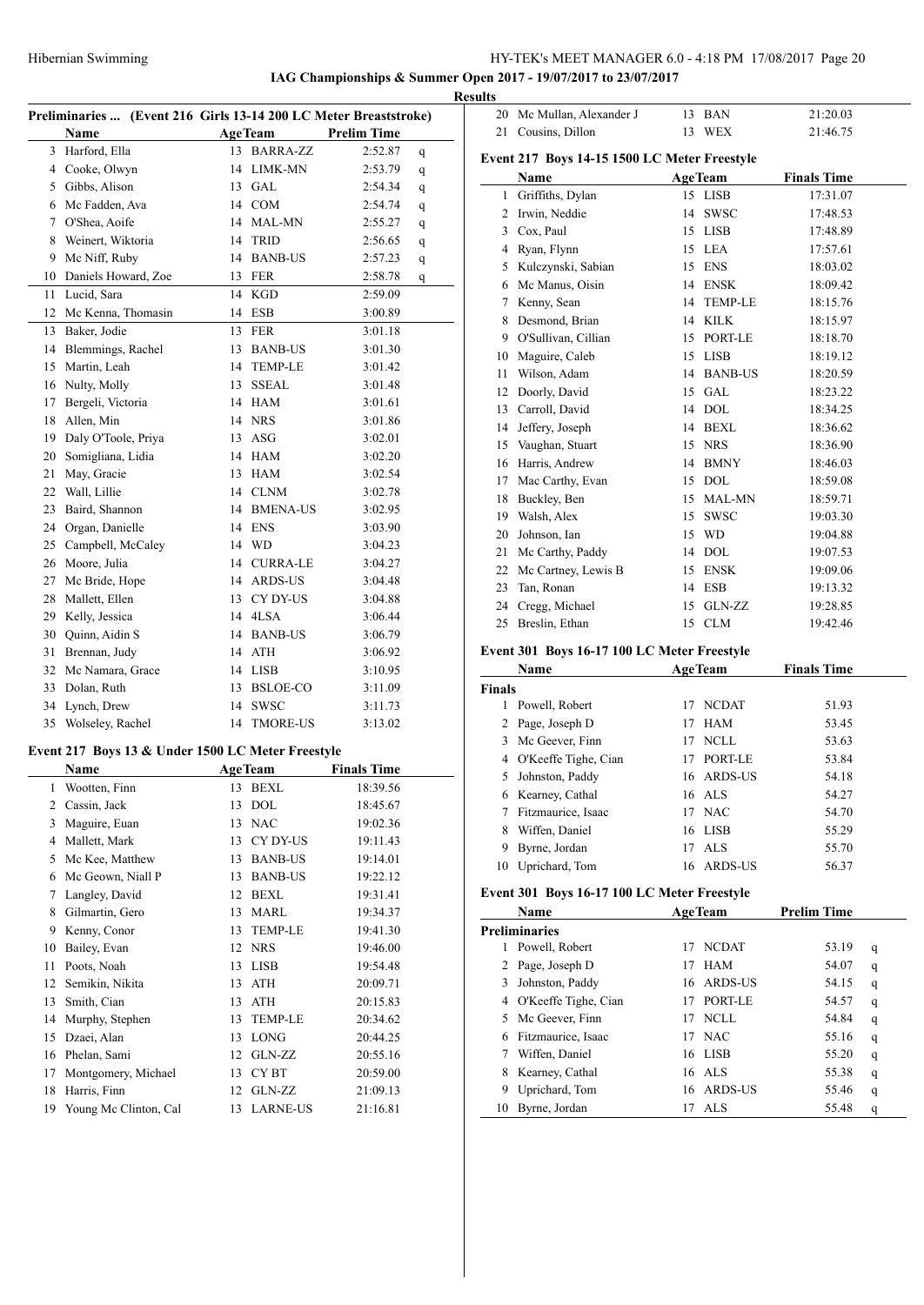**IAG Championships & Summer Open 2017 - 19/07/2017 to 23/07/2017**

|        |                                                              |                    |             |                    | <b>Results</b> |
|--------|--------------------------------------------------------------|--------------------|-------------|--------------------|----------------|
|        | Preliminaries  (Event 301 Boys 16-17 100 LC Meter Freestyle) |                    |             |                    |                |
|        | Name                                                         | <b>AgeTeam</b>     |             | <b>Prelim Time</b> |                |
| 11     | Mc Carthy, Cadan                                             | 17 NCLM            |             | 55.60              |                |
| 12     | Bevan, Matthew J                                             | 17                 | MDOL-JH     | 55.89              |                |
|        | 13 Scully, Bryan                                             | 17 ATH             |             | 55.98              |                |
|        | 14 Doyle, Connor                                             | 17 DOL             |             | 56.15              |                |
|        | 15 Burke, Ciaran                                             | 17 TUAM            |             | 56.16              |                |
|        | 16 O'Keeffe, Finn                                            | 16 TEMP-LE         |             | 56.75              |                |
|        | 17 Lonergan, Luke                                            | 16 WAT             |             | 56.97              |                |
|        | 18 Seward, Joe                                               | 17 TUAM            |             | 57.03              |                |
| 19     | Juskus, Kasparas                                             | 17 ALS             |             | 57.05              |                |
|        | 20 Galland, Luc                                              | 17<br><b>SWSC</b>  |             | 57.06              |                |
| 21     | Mc Menamin, Fionnan                                          | 17 ALS             |             | 57.20              |                |
|        | 22 O'Rourke, Oisín                                           | TUAM<br>16         |             | 57.21              |                |
|        | *23 Gardiner, Matthew                                        | 16 NAC             |             | 57.34              |                |
|        | *23 Nolan-Whitney, Jack D                                    | 16 NRS             |             | 57.34              |                |
|        | 25 Mallon, Odhran                                            | 17 LISB            |             | 57.36              |                |
|        | 26 O'Gara, Hugh                                              | 17 ALS             |             | 57.42              |                |
| 27     | Trundle, Noah                                                | 17 WOK             |             | 57.52              |                |
| 28     | Rafferty, Shea J                                             |                    | 16 NY&MN-US | 57.61              |                |
| 29     | Nickerson, Judson                                            | 17 WD              |             | 57.76              |                |
|        | 30 Balashchuk, Maxym                                         | 16 NAC             |             | 58.14              |                |
| 31     | Fleming, Jack                                                | 16 LISB            |             | 58.31              |                |
| 32     | Finnegan, Niall                                              | 17 NAC             |             | 58.56              |                |
| 33     | Large, Ross                                                  | <b>NOVA</b><br>17  |             | 58.58              |                |
|        | 34 Zhang, Tai Lun                                            | 16 WD              |             | 58.60              |                |
|        | 35 Hewitt, Adam S                                            | 16 BAN             |             | 58.83              |                |
|        | 36 Campbell, Leon                                            | <b>SLBGH</b><br>17 |             | 58.96              |                |
|        | 37 Mc Keone, David                                           | 17 NAC             |             | 58.98              |                |
|        | 38 Rossiter, Evan                                            | 16 NAC             |             | 59.05              |                |
|        | 39 Deasy, Ciarán                                             | SLBGH<br>17        |             | 59.37              |                |
| 40     | O'Riordan, Stephen                                           | <b>SWSC</b><br>17  |             | 1:01.44            |                |
| 41     | Flynn, Ryan                                                  | 17 LAMAR           |             | 1:01.70            |                |
|        | 42 Leacy, Michael                                            | 17 WEX             |             | 1:01.88            |                |
|        | 43 Houston, Ryan                                             | <b>LISB</b><br>17  |             | 1:02.17            |                |
|        | 44 Mc Clements, Barry                                        | 16 ARDS-US         |             | 1:03.03            |                |
|        |                                                              |                    |             |                    |                |
|        | Event 301 Boys 18 & Over 100 LC Meter Freestyle              |                    |             |                    |                |
|        | Name                                                         | <u>AgeTeam</u>     |             | Finals Time        |                |
| Finals |                                                              |                    |             |                    |                |
| 1      | O'Sullivan, Brian E                                          | 22 NAC             |             | 51.30              |                |
|        | 2 Coulter, Curtis                                            | 23                 | ARDS-US     | 51.31              |                |
|        | 3 Prendergast, David                                         | 23 UCD             |             | 51.67              |                |
|        | 4 Melennec, Alex M                                           | 21 UCD             |             | 52.61              |                |
|        | 5 Colvin, Cillian                                            | 20 NAC             |             | 52.89              |                |
|        | 6 Corby, Alan                                                | 20 NCLL            |             | 53.00              |                |
| $\tau$ | Grace, Jack                                                  | 19 BALLY           |             | 53.05              |                |
|        |                                                              | 20 UCD             |             | 53.07              |                |
| 8      | Power, Dean                                                  |                    |             |                    |                |
| 9      | Barr, Angus                                                  | 19 WUSX            |             | 53.54              |                |
| 10     | Tambling, Max                                                | 18 HAM             |             | 53.74              |                |
|        | Event 301 Boys 18 & Over 100 LC Meter Freestyle              |                    |             |                    |                |
|        | Name                                                         | <b>AgeTeam</b>     |             | <b>Prelim Time</b> |                |
|        | Preliminaries                                                |                    |             |                    |                |
| 1      | O'Sullivan, Brian E                                          | 22 NAC             |             | 51.29              | q              |
|        | 2 Prendergast, David                                         | 23 UCD             |             | 52.54              | q              |
|        | 3 Corby, Alan                                                | 20 NCLL            |             | 52.70              | q              |

|               | 5 Power, Dean                                |    | 20 UCD         | 53.10              | q |
|---------------|----------------------------------------------|----|----------------|--------------------|---|
|               | 6 Tambling, Max                              |    | 18 HAM         | 53.30              | q |
|               | 7 Barr, Angus                                |    | 19 WUSX        | 53.38              | q |
|               | 8 Grace, Jack                                |    | 19 BALLY       | 53.39              | q |
|               | 9 Colvin, Cillian                            |    | 20 NAC         | 53.42              | q |
|               | 10 Coulter, Curtis                           |    | 23 ARDS-US     | 53.76              | q |
|               | 11 Waddingham, Charlie                       |    | 19 WUSX        | 54.04              |   |
|               | 12 Berryman, Morgan                          |    | 20 WUSX        | 54.10              |   |
|               | 13 Mooney, Joseph                            |    | 20 NCLL        | 54.11              |   |
|               | 14 Lennon, Fiachra                           |    | 19 ATH         | 54.19              |   |
|               | 15 Walsh, Mark                               |    | 20 NCLL        | 54.23              |   |
|               | 16 Turner, Nathan                            |    | 18 ALS         | 54.53              |   |
|               | 17 Mooney, Peter                             |    | 23 SLIGO       | 54.65              |   |
|               | 18 Jennings, Nathan                          |    | 18 LISB        | 54.77              |   |
|               | 19 Carey, Andrew                             |    | 18 ATH         | 54.80              |   |
|               | 20 Hadlow, Michael J                         |    | 19 MDOL-JH     | 54.82              |   |
|               | 21 Bergin, Eoin                              |    | 22 NRS         | 55.65              |   |
|               | 22 Potvin, Ben                               |    | 18 WD          | 55.94              |   |
|               | 23 Tan, Cathal                               |    | 19 TEMP-LE     | 57.64              |   |
|               |                                              |    |                |                    |   |
|               | 24 Power, Ruairi                             |    | 18 ENS         | 58.02              |   |
|               | 25 Sinnott, Darragh                          |    | 18 WEX         | 58.12              |   |
|               | 26 Foran, Luke                               |    | 18 SPL         | 58.28              |   |
|               | 27 Anderson, Robbie                          |    | 19 BMENA-US    | 58.79              |   |
|               | 28 O'Riordan, Sean                           |    | 18 SWSC        | 1:03.53            |   |
|               | 29 Murray, Conor                             |    | 19 FER         | 1:16.02            |   |
|               | Event 302 Girls 15-16 400 LC Meter Freestyle |    |                |                    |   |
|               | Name                                         |    | <b>AgeTeam</b> | <b>Finals Time</b> |   |
| <b>Finals</b> |                                              |    |                |                    |   |
|               |                                              |    | 16 ARDS-US     |                    |   |
|               | 1 Catterson, Victoria                        |    |                | 4:27.04            |   |
|               |                                              |    | 16 TUAM        | 4:36.43            |   |
|               | 2 Mc Loughlin, Stephanie                     |    | 16 DOL         | 4:36.82            |   |
|               | 3 Cassidy, Ellen                             |    | 16 ALS         |                    |   |
|               | 4 Mc Evoy, Lara                              |    |                | 4:36.83            |   |
|               | 5 O'Riordan, Charlotte                       |    | 15 TROJ-ZZ     | 4:40.95            |   |
|               | 6 Quinn, Caoimhe                             |    | 15 ALS         | 4:41.26            |   |
|               | 7 Leahy, Aoife                               |    | 15 GAL         | 4:42.85            |   |
|               | 8 Nolan, Aisling                             |    | 16 NAC         | 4:46.36            |   |
|               | 9 Cleland, Maeve                             |    | 15 BANB-US     | 4:46.37            |   |
|               | 10 Dunne, Katie                              |    | 15 KILK        | 4:48.54            |   |
|               | Event 302 Girls 15-16 400 LC Meter Freestyle |    |                |                    |   |
|               | Name                                         |    | <b>AgeTeam</b> | <b>Prelim Time</b> |   |
|               | <b>Preliminaries</b>                         |    |                |                    |   |
|               | 1 Catterson, Victoria                        | 16 | <b>ARDS-US</b> | 4:32.49            | q |
|               | 2 Cassidy, Ellen                             |    | 16 DOL         | 4:37.31            | q |
|               | 3 Mc Loughlin, Stephanie                     | 16 | <b>TUAM</b>    | 4:39.81            | q |
|               | 4 Mc Evoy, Lara                              |    | 16 ALS         | 4:41.73            | q |
| 5             | Leahy, Aoife                                 |    | 15 GAL         | 4:42.29            | q |
|               | 6 Nolan, Aisling                             |    | 16 NAC         | 4:43.72            | q |
| 7             | O'Riordan, Charlotte                         |    | 15 TROJ-ZZ     | 4:45.82            | q |
| 8             | Quinn, Caoimhe                               |    | 15 ALS         | 4:46.63            | q |
| 9             | Cleland, Maeve                               |    | 15 BANB-US     | 4:47.00            | q |
| 10            | Dunne, Katie                                 |    | 15 KILK        | 4:50.68            | q |
| 11            | Mc Feely, Christine                          | 16 | <b>ALS</b>     | 4:52.17            |   |
| 12            | Noonan, Keri                                 |    | 15 ALS         | 4:52.46            |   |
| 13            | Bramley, Aegean                              |    | 16 CRNW        | 4:52.79            |   |
| 14            | Horne, Chloe A                               | 15 | SGUL-KZ        | 4:55.02            |   |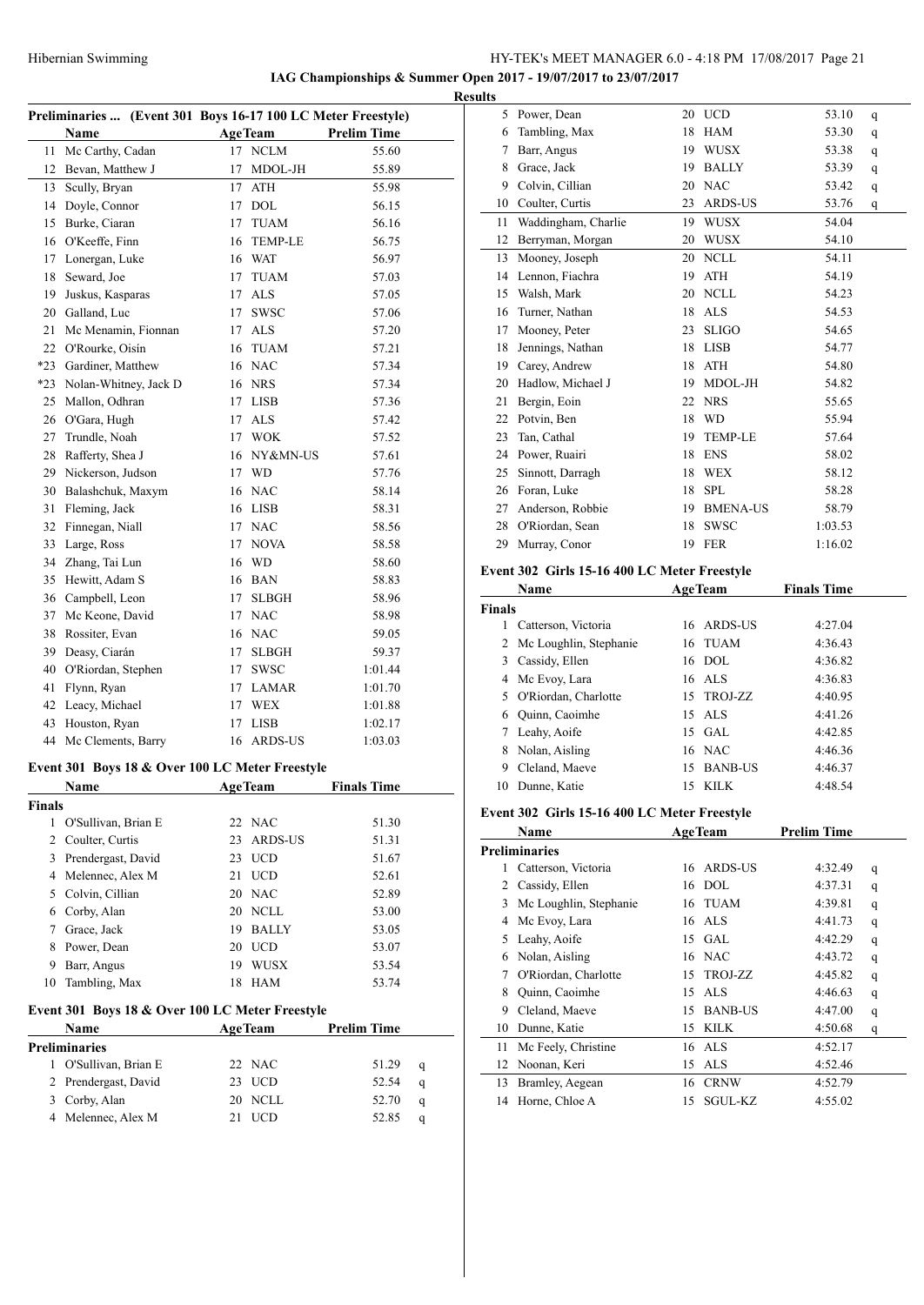### HY-TEK's MEET MANAGER 6.0 - 4:18 PM 17/08/2017 Page 22 **IAG Championships & Summer Open 2017 - 19/07/2017 to 23/07/2017**

**Results**

| Preliminaries  (Event 302 Girls 15-16 400 LC Meter Freestyle) |                  |    |                |                    |  |
|---------------------------------------------------------------|------------------|----|----------------|--------------------|--|
|                                                               | Name             |    | <b>AgeTeam</b> | <b>Prelim Time</b> |  |
|                                                               | 15 MC Gowan, Amy |    | 16 B DOL       | 4:56.19            |  |
|                                                               | 16 Hunter, Kelly |    | 16 CKSTN       | 4:56.29            |  |
| 17                                                            | Henry, Lisa      |    | 16 CLM         | 4:57.78            |  |
| 18                                                            | Gleeson, Laura   |    | 15 TEMP-LE     | 4:58.84            |  |
| 19                                                            | Grady, Hannah    |    | 16 CBAR        | 5:01.61            |  |
| 20                                                            | O'Neill, Aine    |    | 15 NAC         | 5:02.23            |  |
| 21                                                            | Montgomery, Emma |    | 15 CYBT        | 5:05.43            |  |
|                                                               | 22 Yu, Lily      | 15 | PORT-LE        | 5:05.66            |  |
| 23                                                            | Smyth, Elise     |    | 15 LISB        | 5:06.08            |  |
| 24                                                            | O'Flynn, Hannah  | 15 | DOL            | 5:06.17            |  |
| 25                                                            | Doyle, Eimear    |    | 16 WAT         | 5:09.61            |  |
| 26                                                            | Turner, Nicole   | 15 | <b>NAC</b>     | 5:57.86            |  |
|                                                               | Vaughan, Rachel  | 15 | KILK.          | DO                 |  |
|                                                               |                  |    |                |                    |  |

### **Event 302 Girls 17 & Over 400 LC Meter Freestyle**

|        | Name                |     | AgeTeam     | <b>Finals Time</b> |
|--------|---------------------|-----|-------------|--------------------|
| Finals |                     |     |             |                    |
| 1      | Kelly, Sarah        |     | $20$ GAL    | 4:30.62            |
| 2      | Burke, Jessica      |     | 17 NAC      | 4:30.89            |
| 3      | Henderson, Emma     | 19  | <b>LEA</b>  | 4:37.72            |
| 4      | Hickey, Shona       |     | 18 LIMK-MN  | 4:40.91            |
|        | 5 Cruise, Deirbhile |     | 17 NRS      | 4:44.14            |
| 6      | O'Hara, Brogán      | 19. | <b>LEA</b>  | 4:44.98            |
| 7      | Doran, Ciara        |     | 17 CY DY-US | 4:47.64            |
| 8      | Cooke, Lisa         |     | 20 ALS      | 4:48.69            |
| 9      | Taylor, Laura       | 17  | $GLN-ZZ$    | 4:50.14            |
| 10     | Cash, Fiona         | 19  | LISB        | 4:52.70            |

### **Event 302 Girls 17 & Over 400 LC Meter Freestyle**

| Name |                      |     | AgeTeam     | <b>Prelim Time</b> |   |
|------|----------------------|-----|-------------|--------------------|---|
|      | <b>Preliminaries</b> |     |             |                    |   |
| 1    | Kelly, Sarah         | 20  | GAL.        | 4:35.25            | q |
| 2    | Burke, Jessica       | 17  | <b>NAC</b>  | 4:37.21            | q |
| 3    | Hickey, Shona        | 18  | LIMK-MN     | 4:42.78            | q |
| 4    | Cruise, Deirbhile    | 17  | <b>NRS</b>  | 4:45.27            | q |
| 5    | Henderson, Emma      | 19. | <b>LEA</b>  | 4:46.31            | q |
| 6    | Cooke, Lisa          |     | 20 ALS      | 4:47.20            | q |
|      | Doran, Ciara         | 17  | CY DY-US    | 4:49.19            | q |
| 8    | O'Hara, Brogán       | 19  | LEA         | 4:49.25            | q |
| 9    | Taylor, Laura        | 17  | GLN-ZZ      | 4:51.02            | q |
| 10   | Cash, Fiona          | 19  | <b>LISB</b> | 4:56.25            | q |
| 11   | Kelly, Ailbhe        | 19  | <b>NAC</b>  | 5:47.27            |   |

### **Event 303 Boys 18 & Over 50 LC Meter Backstroke**

| Name          |                      | <b>AgeTeam</b>     | <b>Finals Time</b> |
|---------------|----------------------|--------------------|--------------------|
| <b>Finals</b> |                      |                    |                    |
|               | Mc Evoy, Rory        | <b>NCLE</b><br>19  | 26.88              |
|               | 2 Prendergast, David | 23 UCD             | 27.18              |
|               | 3 Mc Auliffe, Ross   | 18 SWSC            | 28.11              |
|               | 4 Byrne, Stephen     | 18 NCDT            | 28.23              |
|               | 5 Mooney, Joseph     | 20 NCLL            | 28.47              |
|               | Mooney, Peter        | <b>SLIGO</b><br>23 | 28.92              |
|               | Flanagan, Patrick    | <b>UCD</b><br>20   | 41.32              |

# **Event 303 Boys 18 & Over 50 LC Meter Backstroke**

|    | <b>Name</b>          | <b>AgeTeam</b> |              | <b>Prelim Time</b> |   |
|----|----------------------|----------------|--------------|--------------------|---|
|    | Preliminaries        |                |              |                    |   |
|    | O'Sullivan, Brian E  |                | 22 NAC       | 27.19              | q |
|    | 2 Prendergast, David | 23             | UCD          | 27.67              | q |
|    | 3 Mc Auliffe, Ross   | 18             | <b>SWSC</b>  | 28.13              | q |
| 4  | Mc Evoy, Rory        | 19             | <b>NCLE</b>  | 28.94              | q |
| 5. | Mooney, Peter        | 23             | <b>SLIGO</b> | 29.34              | q |
| 6  | Mooney, Joseph       | 20             | NCLL         | 29.49              | q |
|    | Byrne, Stephen       | 18             | NCDT         | 29.91              | q |
| 8  | Flanagan, Patrick    | 20             | UCD          | 40.57              | q |

### **Event 304 Girls 17 & Over 50 LC Meter Backstroke**

|               | Name               | <b>AgeTeam</b> |              | <b>Finals Time</b> |  |
|---------------|--------------------|----------------|--------------|--------------------|--|
| <b>Finals</b> |                    |                |              |                    |  |
|               | Hill, Danielle     | 18.            | LARNE-US     | 29.09              |  |
|               | 2 Cummins, Erin    | 20             | WUSX         | 30.09              |  |
|               | 3 Kavanagh, Kate   | 19             | <b>UCD</b>   | 30.25              |  |
| 4             | Grant, Emily       | 20             | <b>WUSX</b>  | 30.73              |  |
|               | 5 Cunningham, Ally | 18             | <b>SWSC</b>  | 31.11              |  |
| 6             | Grindle, Lucy      | 17             | TROJ-ZZ      | 31.85              |  |
|               | Gorman, Amy        |                | GLN-ZZ       | 32.91              |  |
|               | Keaney, Maeve      | 18             | <b>SLIGO</b> | 33.49              |  |

### **Event 304 Girls 17 & Over 50 LC Meter Backstroke**

| Name |                      |     | <b>AgeTeam</b> | <b>Prelim Time</b> |   |  |
|------|----------------------|-----|----------------|--------------------|---|--|
|      | <b>Preliminaries</b> |     |                |                    |   |  |
|      | Hill, Danielle       | 18. | LARNE-US       | 29.92              | q |  |
|      | 2 Kavanagh, Kate     | 19  | <b>UCD</b>     | 30.23              | q |  |
| 3.   | Grant, Emily         | 20  | WUSX           | 30.54              | q |  |
|      | 4 Cummins, Erin      | 20  | WUSX           | 30.62              | q |  |
|      | 5 Grindle, Lucy      |     | TROJ-ZZ        | 31.47              | q |  |
|      | 6 Cunningham, Ally   | 18  | <b>SWSC</b>    | 31.64              | q |  |
|      | Keaney, Maeve        | 18  | <b>SLIGO</b>   | 33.66              | q |  |
|      | Gorman, Amy          |     | GLN-ZZ         | 34.08              | q |  |

### **Event 305 Boys 16-17 200 LC Meter IM**

| Name          |                   |    | <b>AgeTeam</b> | <b>Finals Time</b> |
|---------------|-------------------|----|----------------|--------------------|
| <b>Finals</b> |                   |    |                |                    |
| 1             | Mc Carthy, Cadan  |    | 17 NCLM        | 2:09.41            |
| 2             | Angus, Jack       |    | 16 ARDS-US     | 2:15.07            |
| 3             | Bester, Divan     |    | 16 MDOL-JH     | 2:15.74            |
|               | 4 Mallon, Odhran  | 17 | LISB           | 2:18.24            |
|               | 5 Uprichard, Tom  |    | 16 ARDS-US     | 2:18.26            |
| 6             | Gardiner, Matthew |    | 16 NAC         | 2:18.27            |
|               | Galland, Luc      | 17 | <b>SWSC</b>    | 2:18.99            |
| 8             | Bevan, Matthew J  | 17 | MDOL-JH        | 2:20.20            |
| 9             | Anderson, Eoin    | 17 | <b>SLIGO</b>   | 2:21.49            |
| 10            | Wiffen. Daniel    | 16 | LISB           | 2:22.13            |

### **Event 305 Boys 16-17 200 LC Meter IM**

| Name               | <b>AgeTeam</b> | <b>Prelim Time</b> |   |
|--------------------|----------------|--------------------|---|
| Preliminaries      |                |                    |   |
| Mc Carthy, Cadan   | 17 NCLM        | 2:14.39            | q |
| 2 Bester, Divan    | 16 MDOL-JH     | 2:14.97            | a |
| Angus, Jack<br>3.  | 16 ARDS-US     | 2:17.09            | a |
| 4 Bevan, Matthew J | MDOL-JH        | 2:18.96            | q |
| Galland, Luc       | <b>SWSC</b>    | 2:19.12            | a |
|                    |                |                    |   |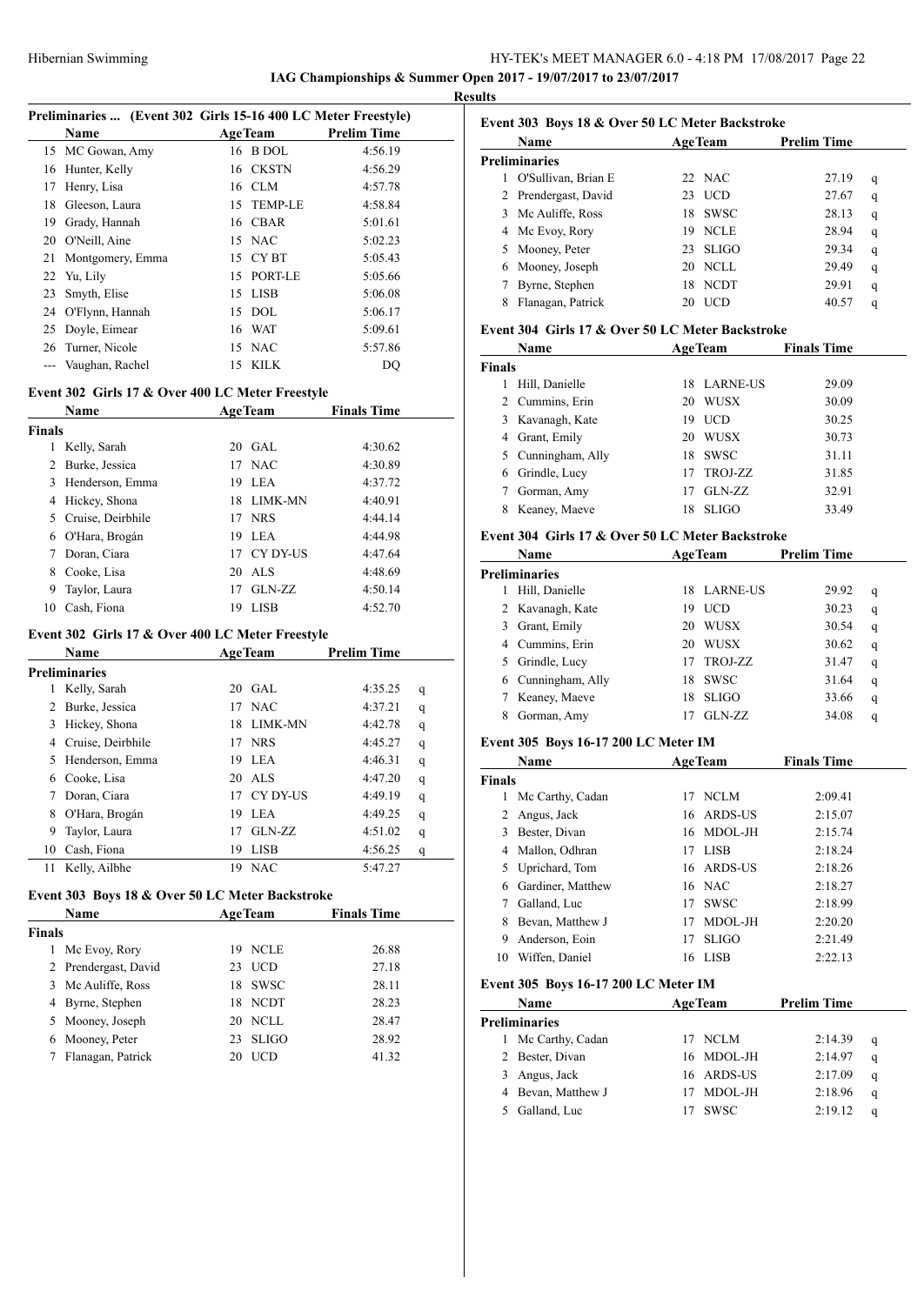**IAG Championships & Summer Open 2017 - 19/07/2017 to 23/07/2017**

|                |                                                       |    |                |                    | <b>Results</b> |
|----------------|-------------------------------------------------------|----|----------------|--------------------|----------------|
|                | Preliminaries  (Event 305 Boys 16-17 200 LC Meter IM) |    |                |                    |                |
|                | Name                                                  |    | <b>AgeTeam</b> | <b>Prelim Time</b> |                |
|                | 6 Uprichard, Tom                                      |    | 16 ARDS-US     | 2:20.04            | q              |
|                | *7 Stoops, Mark                                       | 17 | <b>BAN</b>     | 2:20.63            | q              |
|                | *7 Wiffen, Daniel                                     |    | 16 LISB        | 2:20.63            | q              |
| 9              | Kearney, Cathal                                       |    | 16 ALS         | 2:20.73            | q              |
|                | 10 Mallon, Odhran                                     | 17 | <b>LISB</b>    | 2:20.85            | q              |
| 11             | Birmingham, Marcus                                    | 17 | <b>THAME</b>   | 2:20.90            |                |
|                | 12 Nickerson, Judson                                  | 17 | <b>WD</b>      | 2:21.34            |                |
| 13             | Gardiner, Matthew                                     |    | 16 NAC         | 2:21.51            |                |
| 14             | Anderson, Eoin                                        | 17 | <b>SLIGO</b>   | 2:22.15            |                |
|                | *15 Burke, Ciaran                                     | 17 | <b>TUAM</b>    | 2:22.16            |                |
|                | *15 Fleming, Jack                                     |    | 16 LISB        | 2:22.16            |                |
| 17             | Allison, Jamie                                        |    | 16 LISB        | 2:22.91            |                |
| 18             | O'Keeffe Tighe, Cian                                  | 17 | PORT-LE        | 2:22.98            |                |
| 19             | Lonergan, Luke                                        |    | 16 WAT         | 2:23.28            |                |
|                | 20 Duffy, Fionn                                       |    | 16 GAL         | 2:23.60            | Ev             |
| 21             | Wiffen, Nathan                                        |    | 16 LISB        | 2:23.85            |                |
| 22             | Bentley, Keith                                        |    | $17$ ASG       | 2:24.26            | Fin            |
| 23             | Kenny, Joe                                            | 16 | <b>TEMP-LE</b> | 2:24.99            |                |
|                | 24 Zhang, Tai Lun                                     |    | 16 WD          | 2:25.37            |                |
|                | 25 Bevan, Fiachra                                     | 17 | ALS.           | 2:26.21            |                |
| 26             | Rossiter, Evan                                        |    | 16 NAC         | 2:27.40            |                |
| 27             | Doorly, Joseph                                        | 17 | GAL            | 2:27.74            |                |
|                | 28 Davenport, Max                                     |    | 16 NAC         | 2:27.92            |                |
| 29             | Morris, Jayke                                         | 17 | <b>CLM</b>     | 2:29.24            |                |
|                | 30 Fortune, Joshua                                    | 16 | <b>SLIGO</b>   | 2:29.71            |                |
| 31             | Cooke, Uisean                                         |    | 16 LIMK-MN     | 2:31.91            |                |
|                | 32 Deasy, Ciarán                                      | 17 | <b>SLBGH</b>   | 2:35.89            |                |
| 33             | Cross, Harry                                          |    | 17 LISB        | 2:42.97            |                |
|                | Event 305 Boys 18 & Over 200 LC Meter IM              |    |                |                    | Ev             |
|                | Name                                                  |    | <b>AgeTeam</b> | <b>Finals Time</b> |                |
| <b>Finals</b>  |                                                       |    |                |                    | Pre            |
| 1              | Griffin, Ben                                          | 21 | TROJ-ZZ        | 2:03.99            |                |
| $\overline{2}$ | Brown, James                                          | 20 | <b>ARDS-US</b> | 2:04.23            |                |
| 3              | Moore, Andrew                                         | 19 | <b>UCD</b>     | 2:09.32            |                |
|                | 4 Melly, Cillian                                      |    | 20 NCLC        | 2:10.06            |                |
| 5              | Turner, Nathan                                        |    | 18 ALS         | 2:11.63            |                |
| 6              | Mc Evoy, Rory                                         |    | 19 NCLE        | 2:12.29            |                |
| 7              | Walsh, Mark                                           | 20 | <b>NCLL</b>    | 2:13.67            |                |
| 8              | Anderson, Ronan                                       | 20 | <b>SLIGO</b>   | 2:15.43            |                |

### **Event 305 Boys 18 & Over 200 LC Meter IM**

 $\overline{a}$ 

|    | <b>Name</b>    | <b>AgeTeam</b> |             | <b>Prelim Time</b> |   |
|----|----------------|----------------|-------------|--------------------|---|
|    | Preliminaries  |                |             |                    |   |
|    | Griffin, Ben   | 21             | TROJ-ZZ     | 2:08.33            | q |
| 2  | Melly, Cillian |                | 20 NCLC     | 2:10.26            | q |
| 3  | Moore, Andrew  | 19             | <b>UCD</b>  | 2:10.74            | q |
| 4  | Mc Evoy, Rory  | 19.            | <b>NCLE</b> | 2:12.18            | q |
| 5. | Turner, Nathan |                | 18 ALS      | 2:12.58            | q |
| 6  | Corby, Alan    |                | 20 NCLL     | 2:13.58            | q |
|    | Walsh, Mark    |                | 20 NCLL     | 2:13.95            | q |
| 8  | Meegan, Andrew |                | 27 ALS      | 2:14.40            | q |
| 9  | Brown, James   | 20             | ARDS-US     | 2:14.56            | q |

 Doyle, Liam 20 NCLD 2:16.47 --- Corby, Alan 20 NCLL DQ

| 10          | Anderson, Ronan                       | 20       | <b>SLIGO</b>                | 2:15.66            | q            |
|-------------|---------------------------------------|----------|-----------------------------|--------------------|--------------|
| 11          | Doyle, Liam                           | 20       | <b>NCLD</b>                 | 2:16.58            |              |
| 12          | Ashton, Callum                        |          | 18 SHARK                    | 2:16.85            |              |
| 13          | Jennings, Nathan                      |          | 18 LISB                     | 2:19.06            |              |
|             | 14 Byrne, Stephen                     |          | 18 NCDT                     | 2:19.27            |              |
|             | 15 Mc Menamin, Conor                  | 22       | <b>ALS</b>                  | 2:19.63            |              |
|             | 16 Lewis, Ryan                        |          | 18 LARNE-US                 | 2:21.65            |              |
|             | 17 Symons, James                      |          | 20 GAL                      | 2:22.22            |              |
| 18          | Staunton, Diarmuid                    |          | 18 CLM                      | 2:22.80            |              |
|             | 19 Potvin, Ben                        |          | 18 WD                       | 2:24.03            |              |
|             | 20 Mc Auliffe, Ross                   |          | 18 SWSC                     | 2:24.11            |              |
|             | 21 Anderson, Robbie                   |          | 19 BMENA-US                 | 2:30.04            |              |
|             | 22 O'Riordan, Sean                    |          | 18 SWSC                     | 2:41.79            |              |
|             | 23 Mc Grath, Jonathan                 |          | 24 NCLL                     | 3:03.64            |              |
|             | 24 Murray, Conor                      |          | 19 FER                      |                    |              |
|             |                                       |          |                             | 3:05.76            |              |
|             | --- Moffett, Conor                    | 25       | <b>TMORE-US</b>             | DQ                 |              |
|             | Event 306 Girls 15-16 200 LC Meter IM |          |                             |                    |              |
|             | <b>Name</b>                           |          | <b>AgeTeam</b>              | <b>Finals Time</b> |              |
| Finals      |                                       |          |                             |                    |              |
| 1           | Walshe, Ellen                         |          | 16 TEMP-LE                  | 2:19.57            |              |
|             | 2 Coyne, Niamh                        |          | 16 NCDT                     | 2:24.35            |              |
| 3           | Semchiy, Sharon                       |          | 16 SWSC                     | 2:27.51            |              |
|             | 4 Ouinn, Caoimhe                      |          | 15 ALS                      | 2:30.00            |              |
|             | 5 Mc Evoy, Lara                       |          | 16 ALS                      | 2:30.15            |              |
|             | 6 Dowling, Caoimhe                    |          | 16 LASER                    | 2:30.42            |              |
| 7           | Stapleton, Cara                       |          | 16 TROJ-ZZ                  | 2:31.89            |              |
|             | 8 Cassidy, Ellen                      |          | 16 DOL                      | 2:31.99            |              |
|             | 9 Downes, Sianne                      |          | 16 MDOL-JH                  | 2:32.76            |              |
|             |                                       |          |                             |                    |              |
|             |                                       |          |                             |                    |              |
| 10          | Tinsley, Florence                     |          | 15 CYBT                     | 2:37.20            |              |
|             | Event 306 Girls 15-16 200 LC Meter IM |          |                             |                    |              |
|             | <b>Name</b>                           |          | <b>AgeTeam</b>              | <b>Prelim Time</b> |              |
|             | <b>Preliminaries</b>                  |          |                             |                    |              |
| 1           | Walshe, Ellen                         |          | 16 TEMP-LE                  | 2:23.09            | q            |
|             | 2 Coyne, Niamh                        |          | 16 NCDT                     | 2:25.66            | q            |
|             | 3 Semchiy, Sharon                     |          | 16 SWSC                     | 2:28.32            | q            |
|             | 4 Cassidy, Ellen                      |          | 16 DOL                      | 2:30.89            | q            |
|             | 5 Dowling, Caoimhe                    |          | 16 LASER                    | 2:31.52            | q            |
| *6          | Stapleton, Cara                       | 16       | TROJ-ZZ                     | 2:32.49            | q            |
| *6          | Mc Evoy, Lara                         | 16       | ALS                         | 2:32.49            | q            |
| 8           | Quinn, Caoimhe                        | 15       | $\ensuremath{\mathbf{ALS}}$ | 2:33.04            | q            |
| 9           | Downes, Sianne                        | 16       | MDOL-JH                     | 2:33.51            | $\mathbf{q}$ |
| 10          | Tinsley, Florence                     | 15       | CY BT                       | 2:33.67            | q            |
| 11          | Herbst, Kerryn L                      | 15       | MDOL-JH                     | 2:33.74            |              |
| 12          | Thompson, Zoe                         | 16       | ARDS-US                     | 2:33.86            |              |
| $*13$       | Lynch, Robyn                          | 15       | TEMP-LE                     | 2:34.20            |              |
|             |                                       |          |                             |                    |              |
| $*13$<br>15 | Moran, Sophie<br>Horne, Chloe A       | 16<br>15 | GAL<br>SGUL-KZ              | 2:34.20<br>2:34.50 |              |
|             |                                       |          |                             |                    |              |
| 16          | Malcolm, Ciara M                      | 16       | NY&MN-US                    | 2:34.56            |              |
| 17          | Flaherty, Ellen                       | 15       | ATH                         | 2:35.28            |              |
| 18          | Mc Crea, Alex                         |          | 16 CYBT                     | 2:36.32            |              |
| 19          | Nolan, Beth                           | 15       | <b>SWSC</b>                 | 2:36.40            |              |
| 20          | Leahy, Aoife                          |          | 15 GAL                      | 2:36.89            |              |
| 21          | Bates, Aoife                          | 15       | <b>SHARK</b>                | 2:36.99            |              |
| 22<br>23    | Bramley, Aegean<br>Dunne, Katie       | 16<br>15 | <b>CRNW</b><br>KILK         | 2:37.27<br>2:37.56 |              |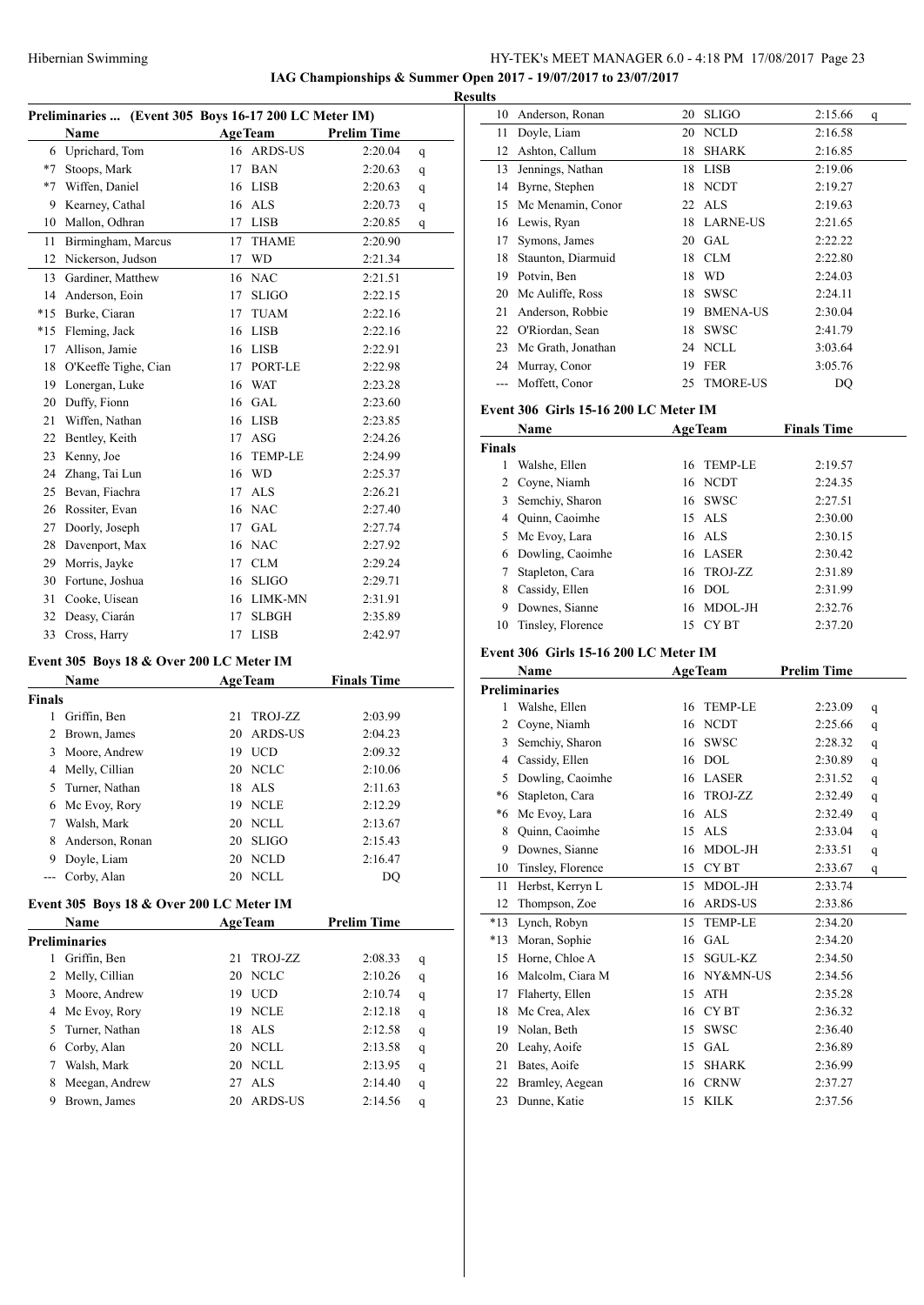# Hibernian Swimming HY-TEK's MEET MANAGER 6.0 - 4:18 PM 17/08/2017 Page 24

**IAG Championships & Summer Open 2017 - 19/07/2017 to 23/07/2017**

| Preliminaries  (Event 306 Girls 15-16 200 LC Meter IM) |                |            |                                                                             |  |  |  |
|--------------------------------------------------------|----------------|------------|-----------------------------------------------------------------------------|--|--|--|
|                                                        | <b>AgeTeam</b> |            | <b>Prelim Time</b>                                                          |  |  |  |
| Joyce, Grace                                           |                | 15 SHARK   | 2:37.72                                                                     |  |  |  |
| Vaughan, Rachel                                        |                | 15 KILK    | 2:38.35                                                                     |  |  |  |
| Mc Daid, Carrie                                        |                | 15 SLIGO   | 2:38.70                                                                     |  |  |  |
| Mc Feely, Christine                                    |                | 16 ALS     | 2:38.94                                                                     |  |  |  |
| Gibbs, Isabelle                                        |                | 15 GAL     | 2:39.44                                                                     |  |  |  |
| Lavelle, Sorcha R                                      |                | 16 ENSK    | 2:40.34                                                                     |  |  |  |
| Walshe, Hannah                                         |                | 15 TEMP-LE | 2:40.97                                                                     |  |  |  |
| Pollock, Nadine                                        |                | 15 LISB    | 2:43.88                                                                     |  |  |  |
| Harrison, Amber                                        |                | 15 WAT     | 2:45.53                                                                     |  |  |  |
| Montgomery, Emma                                       |                | 15 CYBT    | 2:48.62                                                                     |  |  |  |
| Coffey, Niamh                                          | 16             | KYSC       | 2:50.09                                                                     |  |  |  |
| Mc Bride, Naoíse                                       |                |            | DO                                                                          |  |  |  |
| Clawson, Gemma                                         | 16             |            | DQ                                                                          |  |  |  |
|                                                        |                |            | 15 TALL<br>TMORE-US<br><b>Event 306 Girls 17 &amp; Over 200 LC Meter IM</b> |  |  |  |

|               | <b>Name</b>        |    | <b>AgeTeam</b> | <b>Finals Time</b> |
|---------------|--------------------|----|----------------|--------------------|
| <b>Finals</b> |                    |    |                |                    |
|               | Kilgallen, Niamh   | 18 | CLM            | 2:18.88            |
|               | 2 Allenby, Kate D  | 17 | <b>BANB-US</b> | 2:25.27            |
| 3             | Haughey, Aisling   |    | $22$ ALS       | 2:26.18            |
| 4             | Flood, Clodagh     |    | 20 NCDT        | 2:27.19            |
| 5.            | Burke, Jessica     | 17 | <b>NAC</b>     | 2:29.78            |
|               | 6 Neamt, Nicola    | 17 | <b>NCDTR</b>   | 2:31.38            |
|               | 7 Nortje, Marine E | 17 | <b>SGUL-KZ</b> | 2:31.64            |
| 8             | Grindle, Lucy      | 17 | TROJ-ZZ        | 2:33.24            |
| 9             | Baguley, Katie     | 17 | TROJ-ZZ        | 2:33.97            |
| 10            | Naughton, Imogen   | 18 | <b>SHARK</b>   | 2:35.98            |

### **Event 306 Girls 17 & Over 200 LC Meter IM**

|                                                       | Name              |    | <b>AgeTeam</b> | <b>Prelim Time</b> |   |  |  |
|-------------------------------------------------------|-------------------|----|----------------|--------------------|---|--|--|
| <b>Preliminaries</b>                                  |                   |    |                |                    |   |  |  |
| 1                                                     | Kilgallen, Niamh  | 18 | <b>CLM</b>     | 2:24.18            | q |  |  |
| 2                                                     | Allenby, Kate D   | 17 | <b>BANB-US</b> | 2:26.46            | q |  |  |
| 3                                                     | Haughey, Aisling  | 22 | <b>ALS</b>     | 2:26.80            | q |  |  |
| 4                                                     | Flood, Clodagh    | 20 | <b>NCDT</b>    | 2:28.18            | q |  |  |
| 5                                                     | Burke, Jessica    | 17 | <b>NAC</b>     | 2:29.82            | q |  |  |
| 6                                                     | Nortje, Marine E  | 17 | SGUL-KZ        | 2:32.66            | q |  |  |
| 7                                                     | Neamt, Nicola     | 17 | <b>NCDTR</b>   | 2:33.41            | q |  |  |
| 8                                                     | Baguley, Katie    | 17 | TROJ-ZZ        | 2:33.50            | q |  |  |
| 9                                                     | Grindle, Lucy     | 17 | TROJ-ZZ        | 2:33.95            | q |  |  |
| 10                                                    | Naughton, Imogen  | 18 | <b>SHARK</b>   | 2:34.31            | q |  |  |
| 11                                                    | Kilduff, Jenni    | 17 | COM            | 2:35.40            |   |  |  |
| 12                                                    | Henderson, Emma   | 19 | <b>LEA</b>     | 2:35.45            |   |  |  |
| 13                                                    | Mc Cracken, Sarah | 18 | <b>LISB</b>    | 2:35.91            |   |  |  |
| 14                                                    | Szmagara, Martyna | 17 | TROJ-ZZ        | 2:39.20            |   |  |  |
| 15                                                    | Hudy, Joyce       | 17 | <b>SSEAL</b>   | 2:39.78            |   |  |  |
| 16                                                    | Cox, Eabha        | 17 | <b>WAT</b>     | 2:40.03            |   |  |  |
| 17                                                    | Keane, Ellen      | 22 | <b>NAC</b>     | 2:44.50            |   |  |  |
| Event 307 Boys 16 & Over 800 LC Meter Freestyle Relay |                   |    |                |                    |   |  |  |

| Team      | Relay | <b>Finals Time</b> |
|-----------|-------|--------------------|
| 1 LIMK-MN | А     | 7:52.53            |
| 2 ALS     | А     | 7:52.77            |
| 3 ATH     | А     | 7:58.11            |
| 4 LISB    | А     | 8:00.00            |
| 5 NAC     | А     | 8:18.20            |

|   | <b>Results</b> |            |   |         |  |  |
|---|----------------|------------|---|---------|--|--|
|   | 6              | <b>NRS</b> | А | 8:24.74 |  |  |
| - | ⇁              | SWSC       |   | 8:37.97 |  |  |
|   |                | <b>WD</b>  |   | 8:40.55 |  |  |

# **Event 311 Boys 13 & Under 100 LC Meter Freestyle**

|               | Name                    |    | <b>AgeTeam</b>  | <b>Finals Time</b> |  |
|---------------|-------------------------|----|-----------------|--------------------|--|
| <b>Finals</b> |                         |    |                 |                    |  |
| 1             | El Dawy, Yousef         |    | 13 HAM          | 59.78              |  |
| 2             | Hughes, Darragh         | 13 | MULL            | 1:00.33            |  |
| 3             | Pillay, Leshen A        | 13 | <b>SGUL-KZ</b>  | 1:00.70            |  |
|               | 4 Walsh Hussey, Matthew |    | 13 NAC          | 1:00.94            |  |
| 5.            | Uoka, Saulius           | 13 | <b>FORT</b>     | 1:02.16            |  |
|               | 6 Foley, Conor          |    | $13$ DOL        | 1:02.25            |  |
|               | Fiala, Martin           | 13 | <b>BMENA-US</b> | 1:02.43            |  |
| 8             | Winston, Harry          |    | $12$ ALS        | 1:02.65            |  |
| 9             | Cassin, Jack            | 13 | DOL.            | 1:03.05            |  |
| 10            | Masterson, Darragh      | 13 | <b>CBAR</b>     | 1:03.69            |  |

# **Event 311 Boys 13 & Under 100 LC Meter Freestyle**

|                      | Name                  |                 | <b>AgeTeam</b>  | <b>Prelim Time</b> |              |  |  |  |
|----------------------|-----------------------|-----------------|-----------------|--------------------|--------------|--|--|--|
| <b>Preliminaries</b> |                       |                 |                 |                    |              |  |  |  |
| 1                    | El Dawy, Yousef       | 13              | <b>HAM</b>      | 59.86              | q            |  |  |  |
| 2                    | Pillay, Leshen A      | 13              | SGUL-KZ         | 1:01.14            | q            |  |  |  |
| 3                    | Hughes, Darragh       | 13              | <b>MULL</b>     | 1:01.44            | $\mathbf{q}$ |  |  |  |
| 4                    | Uoka, Saulius         | 13              | <b>FORT</b>     | 1:01.73            | q            |  |  |  |
| 5                    | Foley, Conor          | 13              | <b>DOL</b>      | 1:01.75            | q            |  |  |  |
| 6                    | Walsh Hussey, Matthew | 13              | NAC             | 1:02.46            | $\mathbf{q}$ |  |  |  |
| 7                    | Winston, Harry        | 12              | <b>ALS</b>      | 1:02.65            | $\mathbf{q}$ |  |  |  |
| 8                    | Fiala, Martin         | 13              | <b>BMENA-US</b> | 1:02.81            | $\mathbf{q}$ |  |  |  |
| 9                    | Cassin, Jack          | 13              | $\rm DOL$       | 1:02.84            | $\mathbf{q}$ |  |  |  |
| 10                   | Masterson, Darragh    | 13              | <b>CBAR</b>     | 1:03.31            | q            |  |  |  |
| 11                   | Mc Glue, Cian         | 13              | <b>SHARK</b>    | 1:03.46            |              |  |  |  |
| 12                   | Walsh, Daniel         | 13              | <b>TEMP-LE</b>  | 1:03.58            |              |  |  |  |
| 13                   | Maguire, Euan         | 13              | <b>NAC</b>      | 1:03.93            |              |  |  |  |
| 14                   | Mallett, Mark         | 13              | CY DY-US        | 1:03.96            |              |  |  |  |
| $*15$                | Tebite, Oisin         | 12              | <b>NAC</b>      | 1:04.06            |              |  |  |  |
| $*15$                | Bailey, Evan          | 12 <sup>2</sup> | <b>NRS</b>      | 1:04.06            |              |  |  |  |
| 17                   | O'Connor, Zac         | 13              | LIMK-MN         | 1:04.17            |              |  |  |  |
| 18                   | Morgan, Danny         | 13              | COOL            | 1:04.18            |              |  |  |  |
| 19                   | Poots, Noah           | 13              | <b>LISB</b>     | 1:04.30            |              |  |  |  |
|                      | 20 Coogan, Alfie      | 13              | ATH             | 1:04.53            |              |  |  |  |
| 21                   | Galland, Marc         | 12              | SWSC            | 1:04.59            |              |  |  |  |
| 22                   | Langley, David        | 12              | <b>BEXL</b>     | 1:05.15            |              |  |  |  |
|                      | 23 Colgan, Adam       | 12              | <b>LEC</b>      | 1:05.20            |              |  |  |  |
|                      | 24 Mc Kee, Matthew    | 13              | <b>BANB-US</b>  | 1:05.22            |              |  |  |  |
| 25                   | Fon, Bradley K        | 13              | <b>BAN</b>      | 1:05.52            |              |  |  |  |
|                      | 26 Stafford, Jake     | 13              | ARDS-US         | 1:05.91            |              |  |  |  |
|                      | 27 Zaidan, Marcus     | 13              | <b>ALS</b>      | 1:05.94            |              |  |  |  |
| 28                   | Barnes, Adam          | 12              | ARDS-US         | 1:06.10            |              |  |  |  |
|                      | 29 Allen, Dominic     | 13              | ARDS-US         | 1:06.25            |              |  |  |  |
| 30                   | Hartney, Conor        | 13              | LIMK-MN         | 1:06.57            |              |  |  |  |
| 31                   | Flanagan, Sam         | 13              | <b>TEMP-LE</b>  | 1:06.79            |              |  |  |  |
|                      | 32 Gilmartin, Gero    | 13              | MARL            | 1:06.99            |              |  |  |  |
| 33                   | Edgar, Daniel         | 12              | <b>TMORE-US</b> | 1:07.12            |              |  |  |  |
|                      | 34 Fon, Matthew K     | 13              | <b>BAN</b>      | 1:07.62            |              |  |  |  |
| 35                   | Phelan, Sami          | 12              | GLN-ZZ          | 1:07.87            |              |  |  |  |
| 36                   | Curley, Michael       | 12              | <b>ESB</b>      | 1:08.12            |              |  |  |  |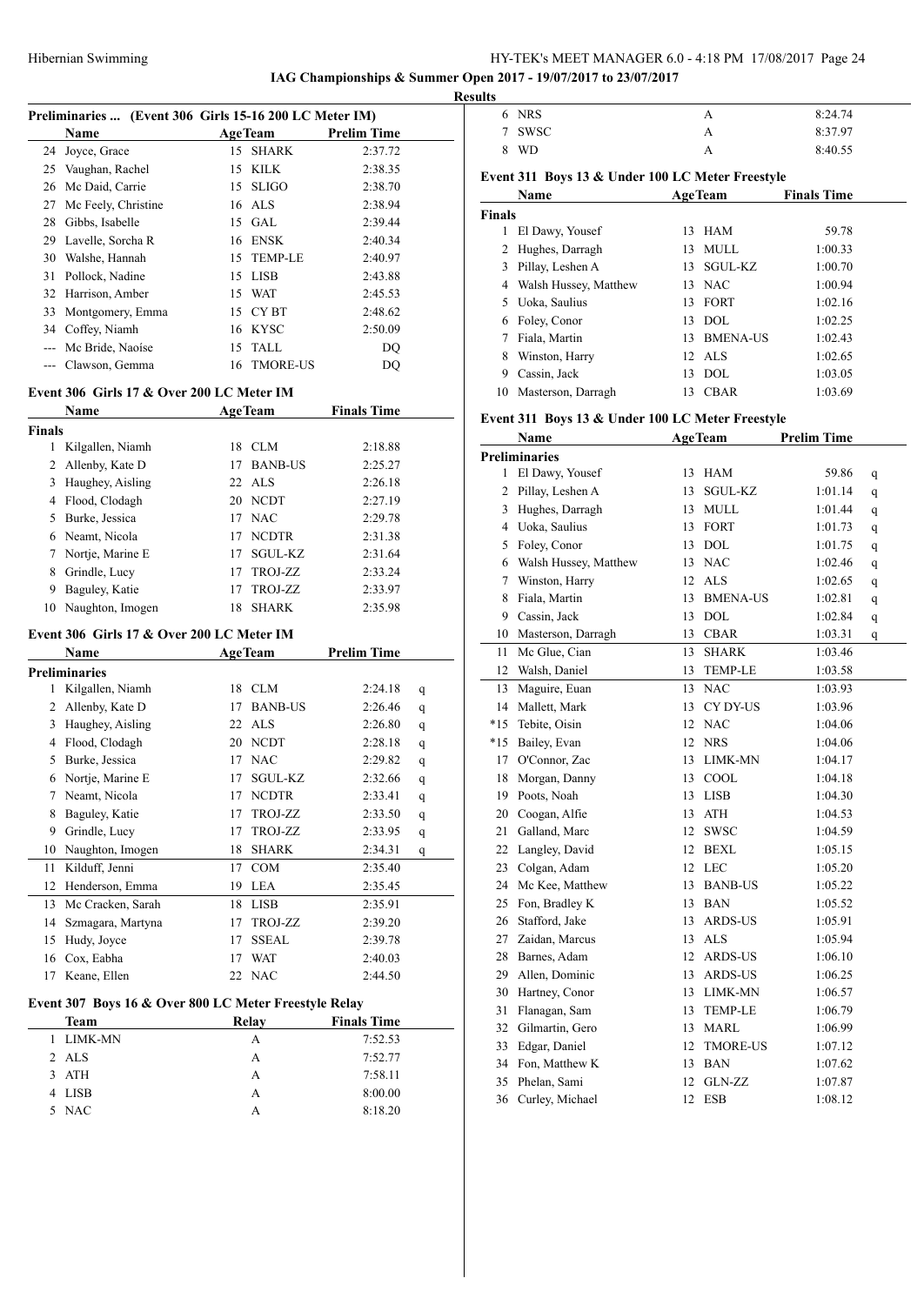**IAG Championships & Summer Open 2017 - 19/07/2017 to 23/07/2017**

|               | Preliminaries  (Event 311 Boys 13 & Under 100 LC Meter Freestyle) |    |                      |                    |   |
|---------------|-------------------------------------------------------------------|----|----------------------|--------------------|---|
|               | Name                                                              |    | <b>AgeTeam</b>       | <b>Prelim Time</b> |   |
|               | 37 Kearney, Oliver                                                |    | 11 CFIN              | 1:09.68            |   |
|               | 38 Stevens, Henry                                                 |    | 13 BARRA-ZZ          | 1:10.09            |   |
|               | 39 Young Mc Clinton, Cal                                          |    | 13 LARNE-US          | 1:13.22            |   |
|               | Event 311 Boys 14-15 100 LC Meter Freestyle                       |    |                      |                    |   |
|               | Name                                                              |    | <b>AgeTeam</b>       | <b>Finals Time</b> |   |
| <b>Finals</b> |                                                                   |    |                      |                    |   |
|               | 1 O'Connor, Jermey                                                |    | 15 LIMK-MN           | 56.34              |   |
|               | 2 Page, Finn                                                      |    | 15 HAM               | 56.56              |   |
|               | *3 Stafford, Finlay                                               |    | 15 ARDS-US           | 56.88              |   |
|               | *3 Brady, Ethan                                                   |    | 15 TEMP-LE           | 56.88              |   |
|               | 5 Maseko, Felix                                                   |    | 15 WSTVL             | 56.98              |   |
|               | 6 Winston, Sam                                                    |    | 15 ALS               | 57.60              |   |
|               | 7 Mitchell, Ben                                                   |    | 15 ESB               | 57.94              |   |
|               | 8 Moynihan, Riley                                                 |    | 15 MAL-MN            | 58.18              |   |
|               | 9 Harris, Jake                                                    |    | 14 HAM               | 58.22              |   |
| 10            | Maher, Alex                                                       |    | 15 KILK              | 59.00              |   |
|               | Event 311 Boys 14-15 100 LC Meter Freestyle                       |    |                      |                    |   |
|               | Name                                                              |    | <b>AgeTeam</b>       | <b>Prelim Time</b> |   |
|               | <b>Preliminaries</b>                                              |    |                      |                    |   |
|               | 1 Corby, Eoin                                                     |    | 15 NCLL              | 55.65              | q |
|               | 2 O'Connor, Jermey                                                |    | 15 LIMK-MN           | 56.08              | q |
|               | 3 Maseko, Felix                                                   |    | 15 WSTVL             | 56.52              | q |
|               | 4 Page, Finn                                                      |    | 15 HAM               | 56.73              | q |
|               | 5 Stafford, Finlay                                                |    | 15 ARDS-US           | 57.36              | q |
|               | 6 Brady, Ethan                                                    |    | 15 TEMP-LE           | 57.42              | q |
|               | *7 Mitchell, Ben                                                  |    | 15 ESB               | 57.74              | q |
|               | *7 Edwards-Pratt, Louis                                           |    | 15 PLY L             | 57.74              | q |
|               | 9 Winston, Sam                                                    |    | 15 ALS               | 57.90              | q |
|               | 10 Cervini, Tommaso                                               |    | 14 HAM               | 57.91              | q |
| 11            | Harris, Jake                                                      |    | 14 HAM               | 58.05              |   |
| 12            | Maher, Alex                                                       |    | 15 KILK              | 58.23              |   |
|               | 13 Moynihan, Riley                                                |    | 15 MAL-MN            | 58.25              |   |
|               | 14 Griffiths, Dylan                                               |    | 15 LISB              | 58.38              |   |
| 15            | Remley, Breydon L                                                 |    | 14 SGUL-KZ           | 58.56              |   |
| 16            | O'Brien, Dylan                                                    |    | 15 ENS               | 58.82              |   |
| 17            | Malik, Hesham                                                     | 15 | LIMK-MN              | 58.88              |   |
| 18            | Mc Mahon, Aaron                                                   | 15 | $\rm DOL$            | 59.00              |   |
| *19           | O'Hara, Odhran                                                    | 14 | <b>SLIGO</b>         | 59.16              |   |
| *19           | Higgins, Paul                                                     | 14 | SWSC                 | 59.16              |   |
| 21            | Camacho Lenihan, Fionn                                            | 15 | <b>NAC</b>           | 59.17              |   |
| 22            | Waters, Fionn                                                     | 15 | TUAM                 | 59.20              |   |
| 23            | Webb, Liam                                                        | 15 | <b>BMNY</b>          | 59.39              |   |
| 24            | Bodlall, Jival                                                    | 15 | ASA                  | 59.55              |   |
| 25            | Kashich, Zakhar                                                   | 15 | TALL                 | 59.63              |   |
| 26            | Desmond, Brian                                                    | 14 | KILK                 | 59.68              |   |
| 27            | Grady, Rory                                                       |    | 14 CBAR              | 59.74              |   |
| 28            | Yamin-Ali, Ewan                                                   | 15 | ARDS-US              | 59.91              |   |
| *29           | Donnelly, Shea                                                    |    | 15 CY DY-US          | 59.92              |   |
| *29           | Sutton, Diarmiud                                                  | 15 | TRID                 | 59.92              |   |
|               | Ross, Cullan                                                      |    |                      |                    |   |
| 31            |                                                                   | 15 | PORT-LE              | 1:00.10            |   |
| 32            | Tambling, Marcus                                                  |    | 14 HAM               | 1:00.12            |   |
| 33            | Fitzgerld, Daragh                                                 | 14 | $\operatorname{ATH}$ | 1:00.14            |   |
| 34            | Ryan, Flynn                                                       | 15 | <b>LEA</b>           | 1:00.16            |   |

| <b>Results</b> |                            |    |                |         |
|----------------|----------------------------|----|----------------|---------|
|                | 35 Morel, Matthew          |    | 15 ALS         | 1:00.18 |
|                | 36 Corrigan, Matthew       |    | 14 TROJ-ZZ     | 1:00.20 |
|                | 37 Mc Shea, Kealan         |    | 15 ENSK        | 1:00.27 |
|                | *38 Shiels, Evan           | 15 | <b>SPL</b>     | 1:00.29 |
|                | *38 Mullan, Eoin           |    | 14 BMNY        | 1:00.29 |
|                | 40 Mc Kenzie, Connor W     |    | 15 ENSK        | 1:00.30 |
|                | 41 Kearney, Oisin          |    | 15 CFIN        | 1:00.46 |
|                | 42 Church, Sean            |    | 15 PORT-LE     | 1:00.47 |
| 43             | Peckham, Greg              |    | 14 WD          | 1:00.49 |
|                | 44 Mc Ilroy-Sanchez, Conor |    | 15 LVADY       | 1:00.56 |
|                | 45 Miculescu, Denis        |    | 15 WEX         | 1:00.62 |
|                | 46 Mc Sharry, Mouric       |    | 15 MARL        | 1:00.69 |
|                | 47 Mihaylov, Tsvetomir     |    | 15 BMNY        | 1:00.72 |
|                | 48 De Lacey, Evan          | 14 | <b>TEMP-LE</b> | 1:00.75 |
|                | *49 Carroll, David         |    | 14 DOL         | 1:00.78 |
|                | *49 Doorly, David          |    | 15 GAL         | 1:00.78 |
|                | 51 Millar, Michael         |    | 14 ARMH-US     | 1:01.09 |
|                | 52 O'Reilly, Adam          | 14 | TROJ-ZZ        | 1:01.13 |
|                | *53 O'Sullivan, Tom        |    | 14 GAL         | 1:01.16 |
|                | *53 Collins, Tim           |    | 15 ENS         | 1:01.16 |
|                | 55 Harris, Andrew          |    | 14 BMNY        | 1:01.29 |
| 56             | Spellman, Warren           | 15 | TALL           | 1:01.55 |
| 57             | Jeffery, Joseph            |    | 14 BEXL        | 1:01.58 |
| 58             | Adair, Jack                |    | 14 BMENA-US    | 1:01.60 |
|                | 59 Comiskey, Connor        |    | 15 BANB-US     | 1:01.64 |
|                | 60 Coleman, Noah           |    | 15 SWSC        | 1:01.84 |
|                | 61 Mahood, Adam            |    | 15 LARNE-US    | 1:01.87 |
|                | 62 Aitken, Thomas R        |    | 15 BAN         | 1:01.91 |
| 63             | Rooney, Cian               | 14 | <b>MARL</b>    | 1:01.96 |
|                | 64 Bingham, Jack           |    | 15 BANB-US     | 1:01.98 |
|                | *65 Mc Cartney, Lewis B    |    | 15 ENSK        | 1:02.00 |
|                | *65 Campbell, Faolan       | 15 | SLBGH          | 1:02.00 |
|                | 67 Madigan, Daniel         |    | 15 LONG        | 1:02.16 |
|                | 68 Mulligan, Cian          | 15 | <b>SSEAL</b>   | 1:02.48 |
| 69             | Willmott, Ben              | 14 | SPL            | 1:02.82 |
| 70             | Suckling, Ben              |    | 15 CRNW        | 1:05.09 |
| 71             | Finnerty, Craig            |    | 15 COOL        | 1:08.05 |
| ---            | Tan, Ronan                 |    | 14 ESB         | DQ      |
|                | --- Lovenitski, Daniil     |    | 14 VIK         | DQ      |

# **Event 312 Girls 12 & Under 400 LC Meter Freestyle**

|               | <b>AgeTeam</b><br>Name                            |                | <b>Finals Time</b> |                    |
|---------------|---------------------------------------------------|----------------|--------------------|--------------------|
| <b>Finals</b> |                                                   |                |                    |                    |
| 1             | Carroll, Ella                                     |                | 12 LIMK-MN         | 4:43.45            |
| 2             | Cullen, Abi M                                     | 12 NRS         |                    | 4:53.13            |
| 3             | Mc Alorum, Mollie                                 | 12 LEA         |                    | 4:53.39            |
| 4             | Gardiner, Ciara                                   | $12$ DOL       |                    | 5:01.74            |
| 5             | Fane, Heather                                     | $12$ DOL       |                    | 5:06.07            |
| 6             | Bingham, Ellie                                    |                | 12 BANB-US         | 5:06.56            |
| 7             | O'Kane, Moya                                      | 11             | LISB               | 5:08.94            |
| 8             | Mc Mullen, Jodie                                  |                | 12 BANB-US         | 5:08.99            |
| 9             | MC Guire, Lily                                    | 12 LEA         |                    | 5:09.26            |
| 10            | Cedrone, Chiara                                   |                | 12 LIMK-MN         | 5:16.21            |
|               | Event 312 Girls 12 & Under 400 LC Meter Freestyle |                |                    |                    |
|               | Name                                              | <b>AgeTeam</b> |                    | <b>Prelim Time</b> |

**Preliminaries**

| 1 Carroll, Ella | 12 LIMK-MN | 4:51.95 |  |
|-----------------|------------|---------|--|
|                 |            |         |  |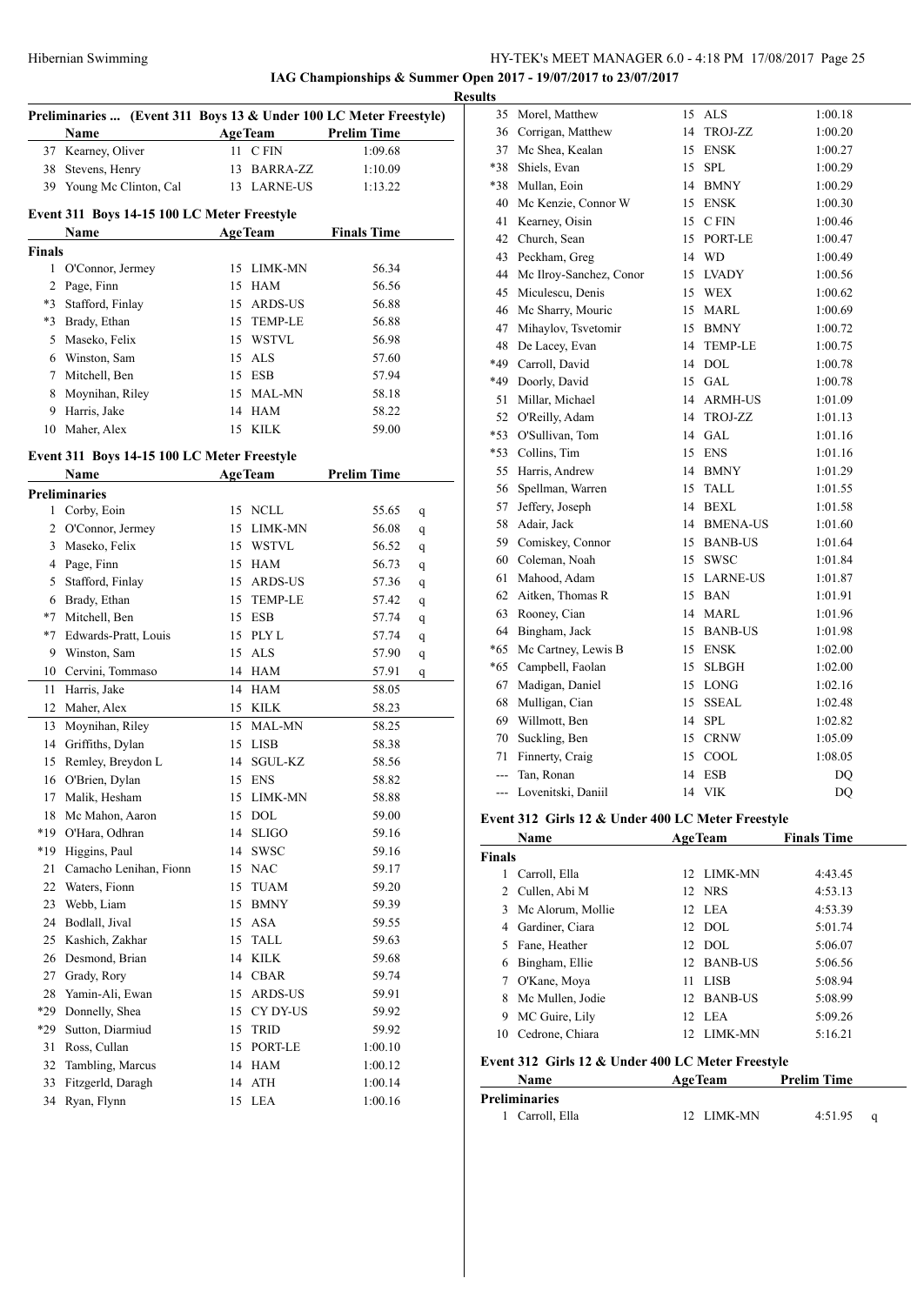# HY-TEK's MEET MANAGER 6.0 - 4:18 PM 17/08/2017 Page 26 **IAG Championships & Summer Open 2017 - 19/07/2017 to 23/07/2017**

**Results**

|    | Preliminaries  (Event 312 Girls 12 & Under 400 LC Meter Freestyle) |    |                |                    |   |
|----|--------------------------------------------------------------------|----|----------------|--------------------|---|
|    | Name                                                               |    | <b>AgeTeam</b> | <b>Prelim Time</b> |   |
| 2  | Cullen, Abi M                                                      |    | 12 NRS         | 4:56.12            | q |
| 3  | Mc Alorum, Mollie                                                  | 12 | LEA            | 4:56.18            | q |
| 4  | Mc Mullen, Jodie                                                   | 12 | <b>BANB-US</b> | 5:01.73            | q |
| 5  | Bingham, Ellie                                                     | 12 | <b>BANB-US</b> | 5:01.87            | q |
| 6  | Gardiner, Ciara                                                    | 12 | DOL            | 5:03.70            | q |
| 7  | Fane, Heather                                                      | 12 | DOL            | 5:09.38            | q |
| 8  | O'Kane, Moya                                                       | 11 | <b>LISB</b>    | 5:10.95            | q |
| 9  | Cedrone, Chiara                                                    | 12 | <b>LIMK-MN</b> | 5:12.77            | q |
| 10 | MC Guire, Lily                                                     | 12 | LEA            | 5:14.10            | q |
| 11 | Moran, Ellie                                                       | 12 | <b>COM</b>     | 5:14.25            |   |
| 12 | O'Neill Campbell, Cara                                             | 12 | <b>LISB</b>    | 5:20.10            |   |
| 13 | Sweeney, Kate                                                      | 12 | <b>TEMP-LE</b> | 5:20.48            |   |
| 14 | Kelly, Ruth                                                        | 12 | <b>NRS</b>     | 5:22.92            |   |
| 15 | Boyd, Alyssa K                                                     | 11 | <b>BAN</b>     | 5:30.07            |   |
| 16 | Mc Kenna, Grace                                                    | 12 | <b>ESB</b>     | 5:31.89            |   |

# **Event 312 Girls 13-14 400 LC Meter Freestyle**

| <b>Name</b>   |                 |    | <b>AgeTeam</b> | <b>Finals Time</b> |  |
|---------------|-----------------|----|----------------|--------------------|--|
| <b>Finals</b> |                 |    |                |                    |  |
|               | Bethel, Leah    |    | 14 LISB        | 4:32.72            |  |
| 2             | Gannon, Jessica | 13 | <b>COM</b>     | 4:33.15            |  |
| 3             | Daly, Edel      |    | 14 NCLL        | 4:34.68            |  |
| 4             | Donegan, Elé    |    | 14 LEA         | 4:43.56            |  |
| 5.            | Dawson, Ailbhe  |    | 14 NAC         | 4:46.37            |  |
| 6             | Gardiner, Beth  |    | 14 NAC         | 4:47.17            |  |
| 7             | Gibbs, Alison   | 13 | GAL            | 4:49.72            |  |
| 8             | Hayman, Sophie  |    | 14 ALS         | 4:50.17            |  |
| 9             | Cox, Andrea     | 14 | LISB           | 4:52.85            |  |
| 10            | Tuinstra, Dara  | 14 | – ASG          | 4:53.55            |  |

# **Event 312 Girls 13-14 400 LC Meter Freestyle**

|    | Name                 | <b>AgeTeam</b> |                | <b>Prelim Time</b> |   |
|----|----------------------|----------------|----------------|--------------------|---|
|    | <b>Preliminaries</b> |                |                |                    |   |
| 1  | Kane, Amelia         | 14             | <b>ARDS-US</b> | 4:33.91            | q |
| 2  | Bethel, Leah         | 14             | <b>LISB</b>    | 4:37.38            | q |
| 3  | Gannon, Jessica      | 13             | <b>COM</b>     | 4:37.56            | q |
| 4  | Daly, Edel           | 14             | <b>NCLL</b>    | 4:41.63            | q |
| 5  | Donegan, Elé         | 14             | <b>LEA</b>     | 4:43.15            | q |
| 6  | Gibbs, Alison        | 13             | <b>GAL</b>     | 4:49.26            | q |
| 7  | Gardiner, Beth       |                | 14 NAC         | 4:50.31            | q |
| 8  | Dawson, Ailbhe       |                | 14 NAC         | 4:50.48            | q |
| 9  | Tuinstra, Dara       | 14             | ASG            | 4:51.53            | q |
| 10 | Hayman, Sophie       | 14             | <b>ALS</b>     | 4:52.10            | q |
| 11 | Cox, Andrea          | 14             | <b>LISB</b>    | 4:52.21            |   |
| 12 | Mulhall, Ailbhe      | 14             | <b>GAL</b>     | 4:53.28            |   |
| 13 | Mc Niff, Ruby        | 14             | <b>BANB-US</b> | 4:53.32            |   |
| 14 | Bailey, Sadhbh       | 13             | <b>NRS</b>     | 4:53.71            |   |
| 15 | Kearney, Aoife       | 13             | <b>ALS</b>     | 4:53.98            |   |
| 16 | Daly, Caoimhe        | 14             | <b>NRS</b>     | 4:55.03            |   |
| 17 | Farrell, Danielle    | 14             | <b>SLIGO</b>   | 4:55.15            |   |
| 18 | O'Shea, Hannah       | 13             | <b>DOL</b>     | 4:55.80            |   |
| 19 | Somigliana, Lidia    | 14             | <b>HAM</b>     | 4:55.81            |   |
| 20 | Blemmings, Rachel    | 13             | <b>BANB-US</b> | 4:56.22            |   |
| 21 | Allen, Min           | 14             | <b>NRS</b>     | 4:56.29            |   |
| 22 | Murray, Aoife        | 13             | GLN-ZZ         | 4:57.58            |   |

| 23    | Mc Bride, Hope    |    | 14 ARDS-US      | 4:58.42 |
|-------|-------------------|----|-----------------|---------|
| 24    | Falls, Ellie      | 13 | LEA             | 4:59.19 |
| $*25$ | Harte, Lucy       |    | 14 KILK         | 5:00.58 |
| $*25$ | Williams, Ciara   | 13 | <b>NAC</b>      | 5:00.58 |
| 27    | Ashton, Iona      | 14 | SHARK           | 5:01.20 |
| 28    | Childs, Rachel    | 13 | <b>ARDS-US</b>  | 5:01.60 |
| 29    | Lynch, Helen      | 13 | <b>ATH</b>      | 5:02.48 |
| 30    | Lynch, Hailey     | 14 | <b>WD</b>       | 5:04.18 |
| 31    | Lynch, Abby       | 14 | <b>SWSC</b>     | 5:04.35 |
| 32    | Harford, Ella     | 13 | <b>BARRA-ZZ</b> | 5:05.24 |
| 33    | Kelly, Jessica    |    | 14 4LSA         | 5:06.71 |
| 34    | Cullen, Faye      |    | 14 WAT          | 5:07.06 |
| 35    | Campbell, McCaley | 14 | - WD            | 5:08.48 |
| 36    | Murphy, Millie    |    | 14 NAC          | 5:09.20 |
| 37    | Lynch, Ailbhe     |    | 14 MAL-MN       | 5:10.36 |
| 38    | Harris, Jessica   | 14 | MAL-MN          | 5:15.89 |

### **Event 315 Boys 13 & Under 200 LC Meter IM**

|                | Name                                      |    | <b>AgeTeam</b>  | <b>Finals Time</b> |   |
|----------------|-------------------------------------------|----|-----------------|--------------------|---|
| <b>Finals</b>  |                                           |    |                 |                    |   |
| $\mathbf{1}$   | Hughes, Darragh                           | 13 | <b>MULL</b>     | 2:29.68            |   |
| 2              | Cassidy, Charlie                          | 12 | <b>DOL</b>      | 2:32.87            |   |
| 3              | Fon, Bradley K                            | 13 | <b>BAN</b>      | 2:33.49            |   |
| 4              | Walsh Hussey, Matthew                     | 13 | <b>NAC</b>      | 2:35.00            |   |
| 5              | Maguire, Euan                             | 13 | <b>NAC</b>      | 2:35.98            |   |
| 6              | Winston, Harry                            | 12 | <b>ALS</b>      | 2:36.59            |   |
| 7              | Hand, Matthew J                           | 12 | <b>BAN</b>      | 2:38.40            |   |
| 8              | Allen, Dominic                            | 13 | ARDS-US         | 2:39.04            |   |
|                | 9 Poots, Noah                             | 13 | <b>LISB</b>     | 2:39.26            |   |
| $\overline{a}$ | Pillay, Leshen A                          | 13 | SGUL-KZ         | DO                 |   |
|                | Event 315 Boys 13 & Under 200 LC Meter IM |    |                 |                    |   |
|                | Name                                      |    | <b>AgeTeam</b>  | <b>Prelim Time</b> |   |
|                | <b>Preliminaries</b>                      |    |                 |                    |   |
| 1              | Hughes, Darragh                           | 13 | <b>MULL</b>     | 2:32.30            | q |
| 2              | Cassidy, Charlie                          | 12 | <b>DOL</b>      | 2:34.45            | q |
| 3              | Fon, Bradley K                            | 13 | <b>BAN</b>      | 2:35.13            | q |
| 4              | Maguire, Euan                             | 13 | <b>NAC</b>      | 2:35.28            | q |
| 5              | Pillay, Leshen A                          | 13 | SGUL-KZ         | 2:36.11            | q |
|                | 6 Hand, Matthew J                         |    | 12 BAN          | 2:37.65            | q |
| 7              | Winston, Harry                            |    | 12 ALS          | 2:37.66            | q |
| 8              | Poots, Noah                               | 13 | <b>LISB</b>     | 2:38.45            | q |
| 9              | Walsh Hussey, Matthew                     | 13 | <b>NAC</b>      | 2:38.46            | q |
| 10             | Allen, Dominic                            |    | 13 ARDS-US      | 2:38.54            | q |
| 11             | Dunnion, Cody                             | 13 | <b>SSEAL</b>    | 2:38.71            |   |
| 12             | Woolfenden, Callum                        | 12 | <b>BEXL</b>     | 2:38.79            |   |
| 13             | Matterson, Simon                          | 13 | MULST-US        | 2:39.36            |   |
| 14             | Colgan, Adam                              | 12 | <b>LEC</b>      | 2:39.64            |   |
| 15             | Wootten, Finn                             | 13 | <b>BEXL</b>     | 2:40.08            |   |
| 16             | Stafford, Jake                            | 13 | <b>ARDS-US</b>  | 2:40.12            |   |
| 17             | Edgar, Daniel                             | 12 | <b>TMORE-US</b> | 2:40.25            |   |
| 18             | Coogan, Alfie                             | 13 | ATH             | 2:40.43            |   |
| *19            | Hartney, Conor                            | 13 | LIMK-MN         | 2:40.50            |   |
| $*19$          | Mc Geown, Niall P                         | 13 | <b>BANB-US</b>  | 2:40.50            |   |
| 21             | Foley, Conor                              | 13 | <b>DOL</b>      | 2:41.37            |   |
| 22             | Kilcoyne, Ronan                           | 12 | <b>SLIGO</b>    | 2:42.39            |   |
| 23             | Mc Kee, Matthew                           | 13 | <b>BANB-US</b>  | 2:42.48            |   |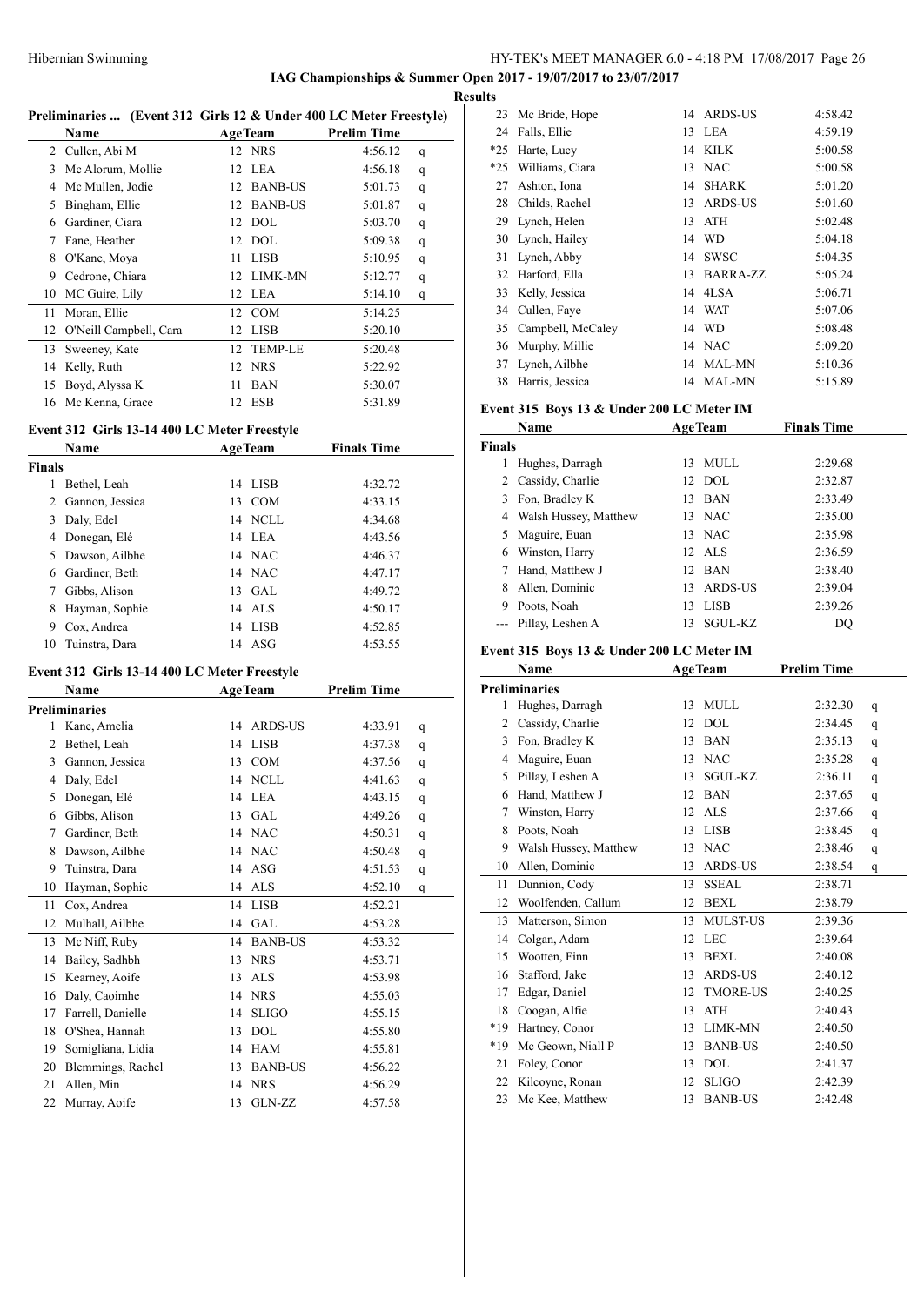# Hibernian Swimming HY-TEK's MEET MANAGER 6.0 - 4:18 PM 17/08/2017 Page 27

**IAG Championships & Summer Open 2017 - 19/07/2017 to 23/07/2017**

|     | Preliminaries  (Event 315 Boys 13 & Under 200 LC Meter IM) |    |                 |                    |  |
|-----|------------------------------------------------------------|----|-----------------|--------------------|--|
|     | Name                                                       |    | AgeTeam         | <b>Prelim Time</b> |  |
| 24  | Masterson, Darragh                                         | 13 | <b>CBAR</b>     | 2:42.63            |  |
| 25  | Kenny, Conor                                               | 13 | <b>TEMP-LE</b>  | 2:42.74            |  |
| 26  | Fon, Matthew K                                             | 13 | <b>BAN</b>      | 2:43.25            |  |
| 27  | Walsh, Daniel                                              | 13 | TEMP-LE         | 2:43.30            |  |
| 28  | Mc Kendry, Gerard                                          | 13 | <b>TITAN-ZZ</b> | 2:43.35            |  |
| 29  | Coulter, Evan C                                            | 12 | <b>BAN</b>      | 2:43.71            |  |
| 30  | Randles, Oscar                                             | 13 | TEMP-LE         | 2:43.76            |  |
| 31  | Barnes, Adam                                               | 12 | ARDS-US         | 2:43.99            |  |
| 32  | Cassin, Jack                                               | 13 | <b>DOL</b>      | 2:44.44            |  |
| 33  | Mc Glue, Cian                                              | 13 | <b>SHARK</b>    | 2:44.99            |  |
| 34  | Flanagan, Sam                                              | 13 | TEMP-LE         | 2:45.08            |  |
| 35  | Wright, Finlay                                             | 13 | <b>BANB-US</b>  | 2:45.12            |  |
| 36  | Mc Sweeney, Richard                                        | 13 | <b>DOL</b>      | 2:45.57            |  |
| 37  | Bailey, Evan                                               | 12 | <b>NRS</b>      | 2:46.23            |  |
| 38  | Uoka, Saulius                                              | 13 | FORT            | 2:46.88            |  |
| 39  | Galland, Marc                                              | 12 | <b>SWSC</b>     | 2:47.31            |  |
| 40  | Morgan, Danny                                              | 13 | COOL            | 2:48.06            |  |
| 41  | Zaidan, Marcus                                             | 13 | <b>ALS</b>      | 2:48.24            |  |
| 42  | Webster, Harry                                             | 13 | <b>NAC</b>      | 2:49.58            |  |
| 43  | Eloraby, Aliyy                                             | 13 | HAM             | 2:50.48            |  |
| 44  | Phelan, Sami                                               | 12 | GLN-ZZ          | 2:51.62            |  |
| 45  | Mc Kee, Ciaran E                                           | 12 | <b>BAN</b>      | 2:51.85            |  |
| 46  | Mc Cormack, Cian                                           | 13 | LONG            | 2:52.63            |  |
| 47  | Byrne, Andrew                                              | 13 | SWSC            | 2:53.42            |  |
| 48  | Mc Kay, Dara                                               | 13 | CY BT           | 2:54.35            |  |
| 49  | Behme, Johann                                              | 12 | <b>ECAV-US</b>  | 2:54.36            |  |
| 50  | Flaherty, Roan                                             | 12 | <b>ATH</b>      | 2:58.76            |  |
| --- | El Dawy, Yousef                                            | 13 | <b>HAM</b>      | DO                 |  |

# **Event 315 Boys 14-15 200 LC Meter IM**

|        | <b>Name</b>         | <b>AgeTeam</b> |                | <b>Finals Time</b> |
|--------|---------------------|----------------|----------------|--------------------|
| Finals |                     |                |                |                    |
|        | Cox, Paul           | 15             | LISB           | 2:20.50            |
|        | 2 Mc Sharry, Mouric |                | 15 MARL        | 2:21.68            |
| 3      | Winston, Sam        |                | 15 ALS         | 2:21.88            |
| 4      | Maher, Alex         |                | 15 KILK        | 2:22.29            |
| 5.     | Cervini, Tommaso    |                | 14 HAM         | 2:22.41            |
| 6      | Woodside, Ben       |                | 14 LARNE-US    | 2:24.55            |
|        | Morel, Matthew      |                | 15 ALS         | 2:25.85            |
| 8      | Bingham, Jack       | 15             | <b>BANB-US</b> | 2:26.04            |
| 9      | Mc Manus, Oisin     | 14             | <b>ENSK</b>    | 2:26.53            |
| 10     | O'Sullivan, Cillian | 15.            | PORT-LE        | 2:29.65            |

# **Event 315 Boys 14-15 200 LC Meter IM**

|    | <b>Name</b>       | <b>AgeTeam</b> |                | <b>Prelim Time</b> |   |
|----|-------------------|----------------|----------------|--------------------|---|
|    | Preliminaries     |                |                |                    |   |
|    | Corby, Eoin       |                | 15 NCLL        | 2:15.20            | q |
|    | Cox, Paul         |                | 15 LISB        | 2:22.16            | q |
| 3  | Cervini, Tommaso  |                | 14 HAM         | 2:22.29            | q |
| 4  | Mc Sharry, Mouric |                | 15 MARL        | 2:23.71            | q |
| 5. | Maher, Alex       |                | 15 KILK        | 2:25.00            | q |
| 6  | Winston, Sam      |                | $15$ ALS       | 2:25.10            | q |
|    | Woodside, Ben     | 14             | LARNE-US       | 2:25.50            | q |
| 8  | Bingham, Jack     | 15.            | <b>BANB-US</b> | 2:26.73            | q |
| 9  | Mc Manus, Oisin   | 14             | <b>ENSK</b>    | 2:27.12            | q |
| 10 | Morel, Matthew    | 15             | – ALS          | 2:27.31            | q |

| <b>Results</b> |                                            |    |                |                    |   |
|----------------|--------------------------------------------|----|----------------|--------------------|---|
|                | 11 O'Sullivan, Cillian                     |    | 15 PORT-LE     | 2:27.89            |   |
| 12             | Mc Ilroy-Sanchez, Conor                    |    | 15 LVADY       | 2:28.20            |   |
|                | 13 Harris, Jake                            |    | 14 HAM         | 2:28.42            |   |
|                | *14 Sutton, Diarmiud                       | 15 | TRID           | 2:28.57            |   |
|                | *14 O'Hara, Odhran                         |    | 14 SLIGO       | 2:28.57            |   |
|                | 16 Griffiths, Dylan                        |    | 15 LISB        | 2:28.78            |   |
|                | 17 Miculescu, Denis                        |    | 15 WEX         | 2:29.11            |   |
|                | *18 Keating, Aran                          |    | 15 PORT-LE     | 2:29.35            |   |
|                | *18 Stafford, Finlay                       |    | 15 ARDS-US     | 2:29.35            |   |
|                | 20 Fitzgerld, Daragh                       |    | 14 ATH         | 2:29.36            |   |
|                | 21 Rooney, Cian                            |    | 14 MARL        | 2:29.43            |   |
|                | 22 Johnson, Ian                            |    | 15 WD          | 2:30.09            |   |
|                | 23 Mc Namara, Conn                         |    | 14 CBAR        | 2:30.36            |   |
|                | 24 Mullan, Eoin                            |    | 14 BMNY        | 2:31.55            |   |
|                | 25 Vaughan, Stuart                         |    | 15 NRS         | 2:31.64            |   |
|                | 26 Webb, Liam                              |    | 15 BMNY        | 2:31.72            |   |
|                | 27 Remley, Breydon L                       |    | 14 SGUL-KZ     | 2:32.21            |   |
|                | 28 Maguire, Caleb                          |    | 15 LISB        | 2:32.48            |   |
|                | 29 Mc Shea, Kealan                         |    | 15 ENSK        | 2:32.68            |   |
|                | 30 Mahood, Adam                            |    | 15 LARNE-US    | 2:34.70            |   |
|                | 31 Tan, Ronan                              |    | 14 ESB         | 2:38.25            |   |
|                | 32 Church, Sean                            |    | 15 PORT-LE     | 2:40.06            |   |
|                | 33 Kashich, Zakhar                         |    | 15 TALL        | 2:41.33            |   |
|                | --- Carroll, Aaron                         |    | 15 LIMK-MN     | DQ                 |   |
|                | --- Camacho Lenihan, Fionn                 |    | 15 NAC         | DQ                 |   |
|                | Event 316 Girls 12 & Under 200 LC Meter IM |    |                |                    |   |
|                | Name                                       |    | <b>AgeTeam</b> | <b>Finals Time</b> |   |
| Finals         |                                            |    |                |                    |   |
|                | 1 Mc Cartney, Ellie                        |    | 12 ENSK        | 2:32.22            |   |
|                |                                            |    |                |                    |   |
|                | 2 Rooney, Cora                             |    | 12 MARL        | 2:34.61            |   |
|                | 3 Fane, Heather                            |    | 12 DOL         | 2:39.33            |   |
|                | 4 Barr, Tarryn                             |    | 12 ARDS-US     | 2:39.52            |   |
|                | 5 Carroll, Ella                            |    | 12 LIMK-MN     | 2:41.59            |   |
|                | 6 Mc Alorum, Mollie                        |    | 12 LEA         | 2:42.59            |   |
|                | 7 Gardiner, Ciara                          |    | 12 DOL         | 2:42.60            |   |
|                | 8 Ni Riain, Roisin                         |    | 12 LIMK-MN     | 2:45.92            |   |
|                | 9 Bingham, Ellie                           |    | 12 BANB-US     | 2:47.38            |   |
|                | 10 Mayne, Molly                            |    | 12 HAM         | 2:50.19            |   |
|                | Event 316 Girls 12 & Under 200 LC Meter IM |    |                |                    |   |
|                | Name                                       |    | <b>AgeTeam</b> | <b>Prelim Time</b> |   |
|                | <b>Preliminaries</b>                       |    |                |                    |   |
| $\mathbf{1}$   | Mc Cartney, Ellie                          |    | 12 ENSK        | 2:36.09            | q |
|                | 2 Rooney, Cora                             |    | 12 MARL        | 2:36.83            | q |
|                | 3 Barr, Tarryn                             |    | 12 ARDS-US     | 2:37.62            | q |
|                | 4 Fane, Heather                            |    | 12 DOL         | 2:41.82            | q |
|                | 5 Gardiner, Ciara                          |    | 12 DOL         | 2:43.68            | q |
|                | 6 Bingham, Ellie                           |    | 12 BANB-US     | 2:44.07            | q |
|                | 7 Mc Alorum, Mollie                        |    | 12 LEA         | 2:44.83            | q |
|                | 8 Rowlands, Aisling                        |    | 12 TROJ-ZZ     | 2:46.62            | q |
|                | 9 Carroll, Ella                            |    | 12 LIMK-MN     | 2:46.73            | q |
|                | 10 Mayne, Molly                            |    | 12 HAM         | 2:46.74            | q |
| 11             | Ni Riain, Roisin                           |    | 12 LIMK-MN     | 2:46.75            |   |
|                | 12 Alzaibag, Jana                          |    | 12 PORT-LE     | 2:47.29            |   |
|                | *13 Curran, Kelis                          |    | 12 COM         | 2:48.01            |   |
| *13            | Mc Mullen, Jodie                           |    | 12 BANB-US     | 2:48.01            |   |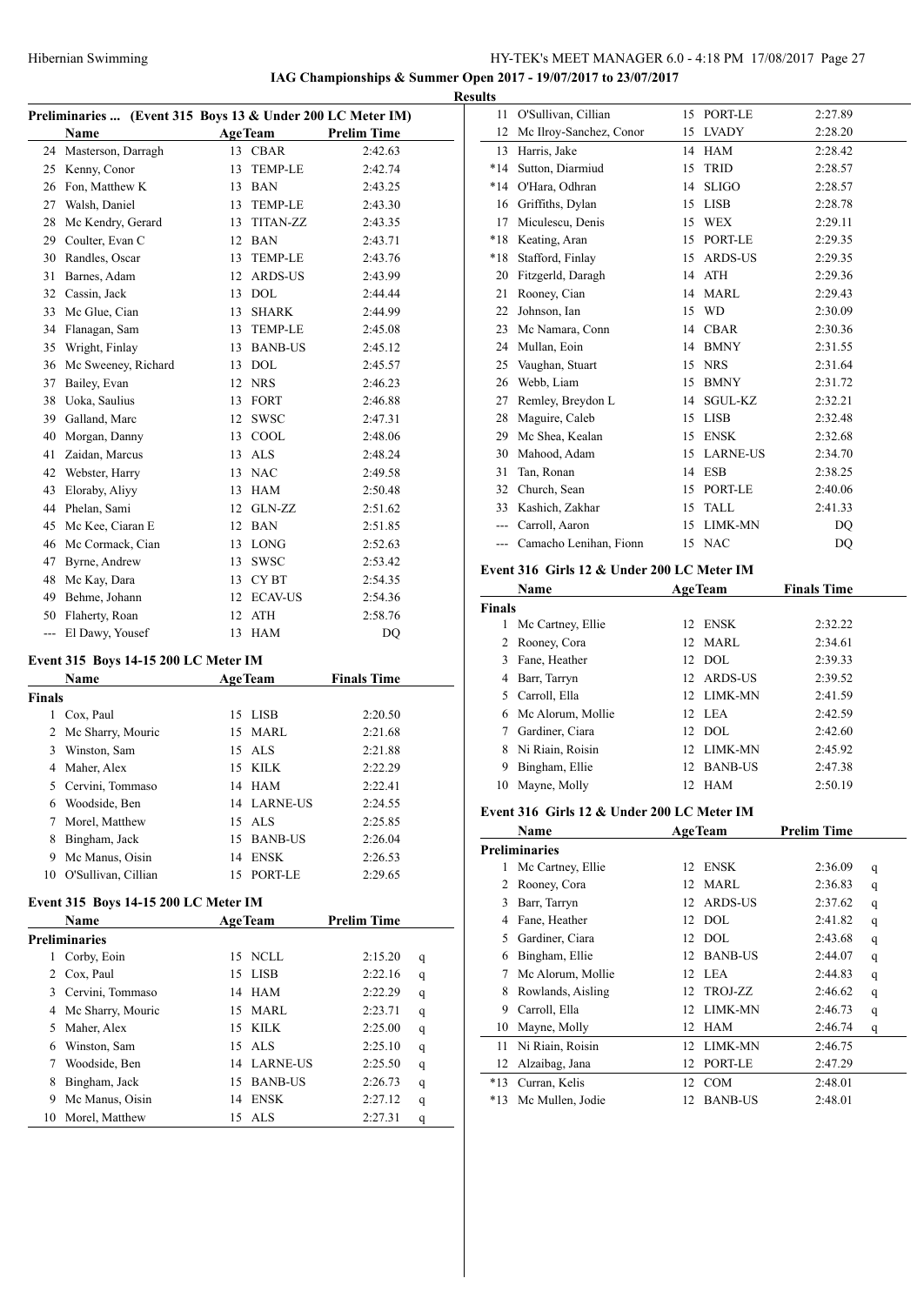# HY-TEK's MEET MANAGER 6.0 - 4:18 PM 17/08/2017 Page 28 **IAG Championships & Summer Open 2017 - 19/07/2017 to 23/07/2017**

**Results**

| Preliminaries  (Event 316 Girls 12 & Under 200 LC Meter IM) |                                       |          |                         |                    |              |  |
|-------------------------------------------------------------|---------------------------------------|----------|-------------------------|--------------------|--------------|--|
|                                                             | Name                                  |          | <b>AgeTeam</b>          | <b>Prelim Time</b> |              |  |
|                                                             | 15 O'Kane, Moya                       | 11       | LISB                    | 2:48.07            |              |  |
|                                                             | 16 Davison, Grace                     |          | 10 ARDS-US              | 2:48.22            |              |  |
| 17                                                          | Simpson, Brooke                       |          | 12 ARDS-US              | 2:48.89            |              |  |
|                                                             | 18 O'Neill Campbell, Cara             |          | 12 LISB                 | 2:49.84            |              |  |
|                                                             | 19 Cullen, Abi M                      |          | 12 NRS                  | 2:51.00            |              |  |
|                                                             | 20 Mc Cormack, Cara                   |          | $11$ DOL                | 2:52.24            |              |  |
|                                                             | 21 Cedrone, Chiara                    |          | 12 LIMK-MN              | 2:54.89            |              |  |
|                                                             | 22 Mac Farlane, Katie                 |          | 10 BANB-US              | 2:55.37            |              |  |
|                                                             | 23 Doran, Aoife                       |          | 11 ALS                  | 2:56.17            |              |  |
|                                                             | 24 Delany, Kate                       |          | 12 ADSC                 | 2:57.56            |              |  |
| 25                                                          | Rogers, Nemone                        | 12       | TROJ-ZZ                 | 3:06.31            |              |  |
|                                                             |                                       |          |                         |                    |              |  |
|                                                             | Event 316 Girls 13-14 200 LC Meter IM |          |                         |                    |              |  |
|                                                             | Name                                  |          | AgeTeam                 | <b>Finals Time</b> |              |  |
| <b>Finals</b>                                               |                                       |          |                         |                    |              |  |
|                                                             | 1 Donegan, Elé                        |          | 14 LEA                  | 2:31.39            |              |  |
|                                                             | 2 Ahearne, Niamh                      |          | 14 KILK                 | 2:31.90            |              |  |
|                                                             | 3 Bergeli, Victoria                   |          | 14 HAM                  | 2:32.39            |              |  |
|                                                             | 4 Martin, Leah                        |          | 14 TEMP-LE              | 2:34.85            |              |  |
|                                                             | 5 Gibbs, Alison                       |          | 13 GAL                  | 2:35.26            |              |  |
|                                                             | 6 Bethel, Leah                        |          | 14 LISB                 | 2:35.73            |              |  |
|                                                             | 7 May, Gracie                         |          | 13 HAM                  | 2:36.58            |              |  |
|                                                             | 8 Gardiner, Beth                      |          | 14 NAC                  | 2:36.75            |              |  |
|                                                             | 9 Cox, Andrea                         |          | 14 LISB                 | 2:37.03            |              |  |
|                                                             | Williams, Ciara                       |          | 13 NAC                  | DQ                 |              |  |
|                                                             | Event 316 Girls 13-14 200 LC Meter IM |          |                         |                    |              |  |
|                                                             | Name                                  |          | AgeTeam                 | <b>Prelim Time</b> |              |  |
|                                                             | <b>Preliminaries</b>                  |          |                         |                    |              |  |
| 1                                                           | Davison, Mia                          |          | 14 ARDS-US              | 2:28.37            | q            |  |
|                                                             | 2 Ahearne, Niamh                      |          | 14 KILK                 | 2:32.29            | q            |  |
|                                                             | 3 Bergeli, Victoria                   |          | 14 HAM                  | 2:32.58            | q            |  |
|                                                             | 4 Bethel, Leah                        |          | 14 LISB                 | 2:33.42            | q            |  |
|                                                             | 5 Donegan, Elé                        |          | 14 LEA                  | 2:33.73            | q            |  |
|                                                             | 6 Armstrong, Scarlett                 |          | 14 ARDS-US              | 2:34.74            | q            |  |
|                                                             | 7 May, Gracie                         |          | 13 HAM                  | 2:35.39            | q            |  |
|                                                             | 8 Gardiner, Beth                      |          | 14 NAC                  | 2:36.09            | $\mathbf{q}$ |  |
|                                                             | 9 Gibbs, Alison                       |          | 13 GAL                  | 2:37.05            | q            |  |
| 10                                                          | Cox, Andrea                           | 14       | LISB                    | 2:37.36            | q            |  |
| 11                                                          | Williams, Ciara                       | 13       | NAC                     | 2:37.62            |              |  |
| 12                                                          | Martin, Leah                          | 14       | TEMP-LE                 | 2:37.79            |              |  |
| 13                                                          | Dawson, Ailbhe                        | 14       | <b>NAC</b>              | 2:37.85            |              |  |
| 14                                                          | Mulhall, Ailbhe                       | 14       | $\operatorname{GAL}$    | 2:39.17            |              |  |
| 15                                                          | Tuinstra, Dara                        | 14       | ASG                     | 2:40.32            |              |  |
| 16                                                          | Kelly, Aimee                          | 14       | <b>SHARK</b>            | 2:40.79            |              |  |
| 17                                                          | Mc Bride, Hope                        | 14       | ARDS-US                 |                    |              |  |
| 18                                                          | Weinert, Wiktoria                     | 14       | <b>TRID</b>             | 2:41.47<br>2:41.50 |              |  |
| 19                                                          | Feenan, Anna                          | 14       | SWSC                    | 2:41.57            |              |  |
|                                                             | Daly, Caoimhe                         |          |                         | 2:43.74            |              |  |
| 20<br>21                                                    |                                       | 14       | <b>NRS</b>              |                    |              |  |
|                                                             |                                       |          |                         |                    |              |  |
|                                                             | Campbell, McCaley                     | 14       | WD                      | 2:43.84            |              |  |
| 22                                                          | Harford, Ella                         | 13       | BARRA-ZZ                | 2:44.28            |              |  |
| 23                                                          | Fagan, Emma                           | 14       | ALS                     | 2:44.74            |              |  |
| 24<br>25                                                    | Wolseley, Rachel<br>Kelly, Jessica    | 14<br>14 | <b>TMORE-US</b><br>4LSA | 2:46.40<br>2:47.78 |              |  |

|    | <b>Team</b>    | Relay | <b>Finals Time</b> |
|----|----------------|-------|--------------------|
| 1  | <b>LIMK-MN</b> | А     | 8:38.76            |
|    | 2 LISB         | А     | 8:46.83            |
| 3  | <b>SWSC</b>    | А     | 8:55.28            |
| 4  | <b>ENSK</b>    | А     | 9:00.82            |
| 5. | DOL.           | А     | 9:01.74            |
| 6  | ARDS-US        | А     | 9:02.66            |
| 7  | <b>ESB</b>     | А     | 9:18.50            |
| 8  | <b>BAN</b>     | А     | 9:37.86            |
| 9  | $GLN-ZZ$       | А     | 9:54.36            |
| 10 | COOL.          | А     | 10:22.15           |

### **Event 401 Girls 15-16 100 LC Meter Freestyle**

|               | Name                     |     | <b>AgeTeam</b> | <b>Finals Time</b> |  |
|---------------|--------------------------|-----|----------------|--------------------|--|
| <b>Finals</b> |                          |     |                |                    |  |
|               | Semchiy, Sharon          |     | 16 SWSC        | 59.34              |  |
| 2             | Stapleton, Cara          |     | 16 TROJ-ZZ     | 59.76              |  |
| 3             | Mc Crea, Alex            |     | 16 CYBT        | 1:00.06            |  |
|               | 4 Leahy, Aoife           |     | $15$ GAL       | 1:00.12            |  |
|               | 5 Nolan, Aisling         |     | 16 NAC         | 1:00.14            |  |
|               | 6 Mc Loughlin, Stephanie |     | 16 TUAM        | 1:01.10            |  |
|               | Gillic, Trudie           |     | 15 NCDK        | 1:01.13            |  |
| 8             | Flaherty, Ellen          | 15  | ATH            | 1:01.16            |  |
| 9             | Dunne, Katie             | 15. | KILK           | 1:01.22            |  |
| 10            | Cassidy, Ellen           | 16  | DOL.           | 1:02.90            |  |

# **Event 401 Girls 15-16 100 LC Meter Freestyle**

|       | Name                   | <b>AgeTeam</b> |                  | <b>Prelim Time</b> |   |
|-------|------------------------|----------------|------------------|--------------------|---|
|       | <b>Preliminaries</b>   |                |                  |                    |   |
| 1     | Stapleton, Cara        | 16             | TROJ-ZZ          | 1:00.05            | q |
| 2     | Nolan, Aisling         | 16             | <b>NAC</b>       | 1:00.22            | q |
| 3     | Gillic, Trudie         | 15             | <b>NCDK</b>      | 1:00.27            | q |
| 4     | Semchiy, Sharon        | 16             | <b>SWSC</b>      | 1:00.30            | q |
| 5     | Mc Crea, Alex          | 16             | <b>CYBT</b>      | 1:00.45            | q |
| 6     | Leahy, Aoife           | 15             | <b>GAL</b>       | 1:00.97            | q |
| 7     | Dunne, Katie           | 15             | <b>KILK</b>      | 1:01.00            | q |
| 8     | Cassidy, Ellen         | 16             | <b>DOL</b>       | 1:01.06            | q |
| 9     | Mc Loughlin, Stephanie | 16             | <b>TUAM</b>      | 1:01.26            | q |
| 10    | Flaherty, Ellen        | 15             | <b>ATH</b>       | 1:01.32            | q |
| 11    | Cleland, Maeve         | 15             | <b>BANB-US</b>   | 1:01.59            |   |
| 12    | Hunter, Kelly          | 16             | <b>CKSTN</b>     | 1:01.64            |   |
| 13    | O'Riordan, Charlotte   | 15             | TROJ-ZZ          | 1:01.78            |   |
| 14    | Herbst, Kerryn L       | 15             | MDOL-JH          | 1:02.00            |   |
| 15    | Mc Daid, Carrie        | 15             | <b>SLIGO</b>     | 1:02.35            |   |
| 16    | Mulhall, Keela         | 16             | GAL              | 1:02.47            |   |
| 17    | Montgomery, Emma       | 15             | CY <sub>BT</sub> | 1:02.49            |   |
| 18    | Thompson, Zoe          | 16             | <b>ARDS-US</b>   | 1:02.58            |   |
| 19    | Mc Math, Hannah        | 15             | <b>LISB</b>      | 1:02.70            |   |
| 20    | Niewiadomska, Wiktoria | 15             | <b>KGD</b>       | 1:02.73            |   |
| 21    | Dowling, Caoimhe       | 16             | <b>LASER</b>     | 1:03.01            |   |
| 22    | Lamb, Cara             | 16             | <b>SWSC</b>      | 1:03.07            |   |
| 23    | Ungureanu, Ioana       | 15             | <b>NAC</b>       | 1:03.08            |   |
| 24    | Martin, Alie           | 16             | <b>TEMP-LE</b>   | 1:03.77            |   |
| $*25$ | Nolan, Beth            | 15             | <b>SWSC</b>      | 1:04.29            |   |
| $*25$ | Cobey Dunne, Madison   | 16             | <b>KILK</b>      | 1:04.29            |   |
| 27    | Ciurleo, Isis          | 16             | <b>WNWTH</b>     | 1:04.90            |   |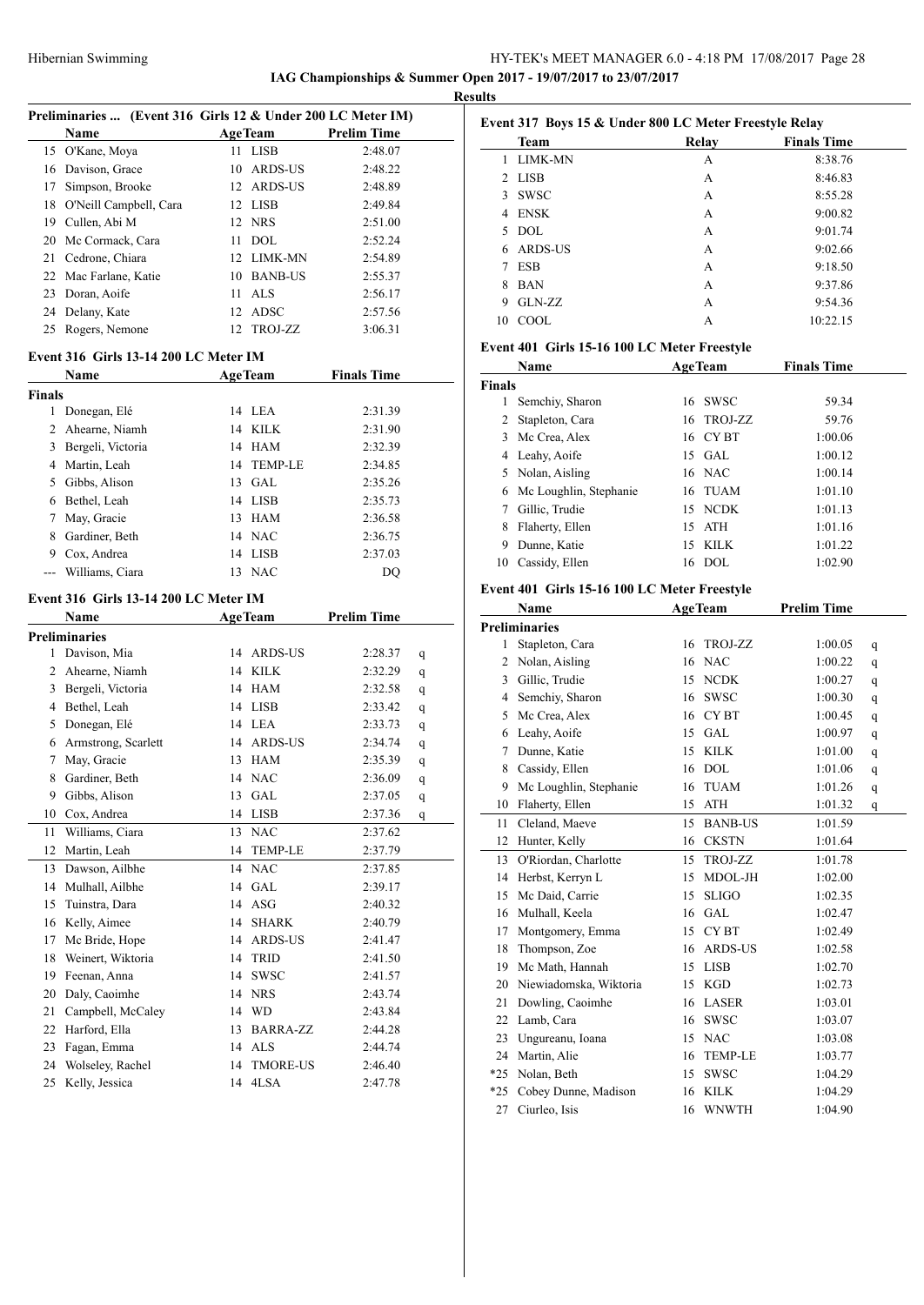**IAG Championships & Summer Open 2017 - 19/07/2017 to 23/07/2017 Results**

| Preliminaries  (Event 401 Girls 15-16 100 LC Meter Freestyle) |                |                    |  |
|---------------------------------------------------------------|----------------|--------------------|--|
| <b>Name</b>                                                   | <b>AgeTeam</b> | <b>Prelim Time</b> |  |
| 28 Vaughan, Rachel                                            | 15 KILK        | 1:04.93            |  |
| 29 Loftus, Zara                                               | 16 CLM         | 1:05.33            |  |
| 30 Pretorius, Caryn                                           | 15 BVRS        | 1:05.40            |  |
| 31 Ryan, Christine                                            | 15 NEN         | 1:06.45            |  |
| 32 Wong, Tara                                                 | 16 BALL        | 1:08.45            |  |
| 33 Fitzpatrick, Amy                                           | 16 CLNM        | 1:09.56            |  |
| 34 Buckley, Ellen                                             | 16 CLNM        | 1:10.16            |  |
| 35 Turner, Nicole                                             | 15 NAC         | 1:19.71            |  |

### **Event 401 Girls 17 & Over 100 LC Meter Freestyle**

|               | <b>Name</b>             | <b>AgeTeam</b> |                 | <b>Finals Time</b> |  |
|---------------|-------------------------|----------------|-----------------|--------------------|--|
| <b>Finals</b> |                         |                |                 |                    |  |
|               | Kilgallen, Niamh        | 18             | CLM             | 57.93              |  |
| 2             | Hill, Danielle          | 18             | <b>LARNE-US</b> | 58.10              |  |
| 3             | Kavanagh, Kate          | 19             | <b>UCD</b>      | 58.22              |  |
| 4             | Cummins, Erin           | 20             | <b>WUSX</b>     | 58.75              |  |
| 5.            | Cunningham, Ally        | 18             | <b>SWSC</b>     | 59.53              |  |
| 6             | Haughey, Aisling        | $22$ ALS       |                 | 59.57              |  |
| 7             | Nortje, Marine E        | 17             | <b>SGUL-KZ</b>  | 59.84              |  |
| 8             | Mc Menamin, Hannah      | 20             | ALS             | 1:00.65            |  |
| 9             | Allenby, Kate D         | 17             | <b>BANB-US</b>  | 1:00.82            |  |
| 10            | Duggan McSweeney, Aoife | 19             | ASK-MN          | 1:01.46            |  |

# **Event 401 Girls 17 & Over 100 LC Meter Freestyle**

|    | Name                                                                     |    | <b>AgeTeam</b>  | <b>Prelim Time</b> |   |
|----|--------------------------------------------------------------------------|----|-----------------|--------------------|---|
|    | <b>Preliminaries</b>                                                     |    |                 |                    |   |
| 1  | Kilgallen, Niamh                                                         | 18 | <b>CLM</b>      | 58.41              | q |
| 2  | Kavanagh, Kate                                                           | 19 | <b>UCD</b>      | 58.57              | q |
| 3  | Cummins, Erin                                                            | 20 | <b>WUSX</b>     | 59.21              | q |
| 4  | Cunningham, Ally                                                         | 18 | <b>SWSC</b>     | 1:00.08            | q |
| 5  | Nortje, Marine E                                                         | 17 | SGUL-KZ         | 1:00.24            | q |
| 6  | Haughey, Aisling                                                         | 22 | ALS             | 1:00.30            | q |
| 7  | Hill, Danielle                                                           | 18 | <b>LARNE-US</b> | 1:00.69            | q |
| 8  | Mc Menamin, Hannah                                                       | 20 | ALS             | 1:01.37            | q |
| 9  | Duggan McSweeney, Aoife                                                  | 19 | ASK-MN          | 1:01.81            | q |
| 10 | Allenby, Kate D                                                          | 17 | <b>BANB-US</b>  | 1:01.83            | q |
| 11 | Burke, Jessica                                                           | 17 | <b>NAC</b>      | 1:01.98            |   |
| 12 | Hickey, Shona                                                            | 18 | LIMK-MN         | 1:02.36            |   |
| 13 | Kilduff, Jenni                                                           | 17 | COM             | 1:02.46            |   |
| 14 | Kotsikava, Lizaveta                                                      | 17 | <b>NAC</b>      | 1:02.50            |   |
| 15 | Cooke, Lisa                                                              | 20 | <b>ALS</b>      | 1:02.68            |   |
| 16 | Baguley, Katie                                                           | 17 | TROJ-ZZ         | 1:03.08            |   |
| 17 | Henderson, Emma                                                          | 19 | <b>LEA</b>      | 1:03.10            |   |
| 18 | Morris, Kate                                                             | 19 | GLN-ZZ          | 1:03.44            |   |
| 19 | Blewitt, Sophie                                                          | 18 | LIMK-MN         | 1:03.49            |   |
| 20 | Kelly, Sasha                                                             | 17 | TROJ-ZZ         | 1:04.24            |   |
| 21 | Kelly, Sarah                                                             | 20 | <b>GAL</b>      | 1:04.68            |   |
| 22 | Kelly, Ailbhe                                                            | 19 | <b>NAC</b>      | 1:21.94            |   |
| 23 | Grace, Hannah                                                            | 19 | <b>BALLY</b>    | 1:39.71            |   |
|    | $\overline{a}$<br>$\epsilon$ $\epsilon$ $\epsilon$ $\epsilon$ $\epsilon$ |    | $\sim$          |                    |   |

### **Event 402 Boys 16-17 400 LC Meter Freestyle**

|        | Name               | <b>AgeTeam</b> | <b>Finals Time</b> |  |
|--------|--------------------|----------------|--------------------|--|
| Finals |                    |                |                    |  |
|        | 1 Page, Joseph D   | 17 HAM         | 4:06.61            |  |
|        | 2 Mc Carthy, Cadan | 17 NCLM        | 4:07.80            |  |

| LS. |                        |    |            |         |
|-----|------------------------|----|------------|---------|
|     | Wiffen, Daniel         |    | 16 LISB    | 4:10.46 |
|     | Byrne, Jordan          |    | 17 ALS     | 4:12.26 |
|     | Bester, Divan          |    | 16 MDOL-JH | 4:14.51 |
|     | 6 O'Keeffe Tighe, Cian |    | 17 PORT-LE | 4:15.38 |
|     | Doyle, Connor          | 17 | DOL.       | 4:15.99 |
| 8   | Fleming, Jack          |    | 16 LISB    | 4:20.07 |
|     | Mallon, Odhran         | 17 | LISB       | 4:21.31 |
| 10  | Juskus, Kasparas       |    | AL S       | 4:24.87 |
|     |                        |    |            |         |

### **Event 402 Boys 16-17 400 LC Meter Freestyle**

|     | Name                  | <b>AgeTeam</b>        | <b>Prelim Time</b> |   |
|-----|-----------------------|-----------------------|--------------------|---|
|     | <b>Preliminaries</b>  |                       |                    |   |
| 1   | Byrne, Jordan         | <b>ALS</b><br>17      | 4:12.43            | q |
| 2   | Page, Joseph D        | <b>HAM</b><br>17      | 4:13.07            | q |
| 3   | Mc Carthy, Cadan      | <b>NCLM</b><br>17     | 4:14.73            | q |
| 4   | Bester, Divan         | MDOL-JH<br>16         | 4:15.61            | q |
| 5   | Wiffen, Daniel        | <b>LISB</b><br>16     | 4:16.03            | q |
| 6   | O'Keeffe Tighe, Cian  | PORT-LE<br>17         | 4:18.40            | q |
| 7   | Bevan, Matthew J      | MDOL-JH<br>17         | 4:20.05            | q |
| 8   | Doyle, Connor         | <b>DOL</b><br>17      | 4:20.38            | q |
| 9   | Fleming, Jack         | <b>LISB</b><br>16     | 4:20.82            | q |
| 10  | Juskus, Kasparas      | <b>ALS</b><br>17      | 4:22.82            | q |
| 11  | Mallon, Odhran        | <b>LISB</b><br>17     | 4:24.30            |   |
| 12  | Fitzmaurice, Isaac    | <b>NAC</b><br>17      | 4:24.62            |   |
| 13  | Large, Ross           | <b>NOVA</b><br>17     | 4:24.74            |   |
| 14  | Nolan-Whitney, Jack D | <b>NRS</b><br>16      | 4:25.77            |   |
| 15  | Bevan, Fiachra        | <b>ALS</b><br>17      | 4:28.62            |   |
| 16  | David, Ben R          | <b>BARRA-ZZ</b><br>16 | 4:28.90            |   |
| 17  | Rossiter, Evan        | <b>NAC</b><br>16      | 4:29.13            |   |
| 18  | O'Sullivan, Luke      | <b>SWSC</b><br>16     | 4:30.96            |   |
| 19  | Uprichard, Tom        | <b>ARDS-US</b><br>16  | 4:31.54            |   |
| 20  | Davenport, Max        | <b>NAC</b><br>16      | 4:34.20            |   |
| 21  | Shiels, Conor         | <b>SPL</b><br>17      | 4:35.53            |   |
| 22  | Doorly, Joseph        | <b>GAL</b><br>17      | 4:35.76            |   |
| 23  | Mc Clements, Barry    | <b>ARDS-US</b><br>16  | 4:36.07            |   |
| 24  | Morris, Jayke         | <b>CLM</b><br>17      | 4:39.84            |   |
| 25  | Kenny, Joe            | <b>TEMP-LE</b><br>16  | 4:41.42            |   |
| 26  | Mundy, Timothy        | <b>WD</b><br>17       | 4:57.80            |   |
| --- | Kelly, Niall          | LIMK-MN<br>17         | DQ                 |   |

### **Event 402 Boys 18 & Over 400 LC Meter Freestyle**

|               | Name             |     | <b>AgeTeam</b> | <b>Finals Time</b> |  |
|---------------|------------------|-----|----------------|--------------------|--|
| <b>Finals</b> |                  |     |                |                    |  |
|               | Meegan, Andrew   |     | 27 ALS         | 4:01.88            |  |
|               | 2 Tambling, Max  | 18. | HAM            | 4:03.15            |  |
| 3.            | Barr, Angus      | 19  | <b>WUSX</b>    | 4:06.52            |  |
|               | 4 Turner, Nathan |     | 18 ALS         | 4:11.17            |  |
| 5.            | Walsh, Mark      |     | 20 NCLL        | 4:15.08            |  |
| 6             | Foley, Cian      | 18  | <b>NRS</b>     | 4:28.60            |  |
|               | Power, Ruairi    | 18  | <b>ENS</b>     | 4:31.79            |  |

### **Event 402 Boys 18 & Over 400 LC Meter Freestyle**

| <b>Name</b>      | <b>AgeTeam</b> | <b>Prelim Time</b> |               |
|------------------|----------------|--------------------|---------------|
| Preliminaries    |                |                    |               |
| 1 Meegan, Andrew | 27 ALS         | 4:04.73            |               |
| 2 Barr, Angus    | WUSX<br>19     | 4:07.51            |               |
| 3 Tambling, Max  | 18 HAM         | 4:09.55            |               |
|                  |                |                    | - a<br>a<br>a |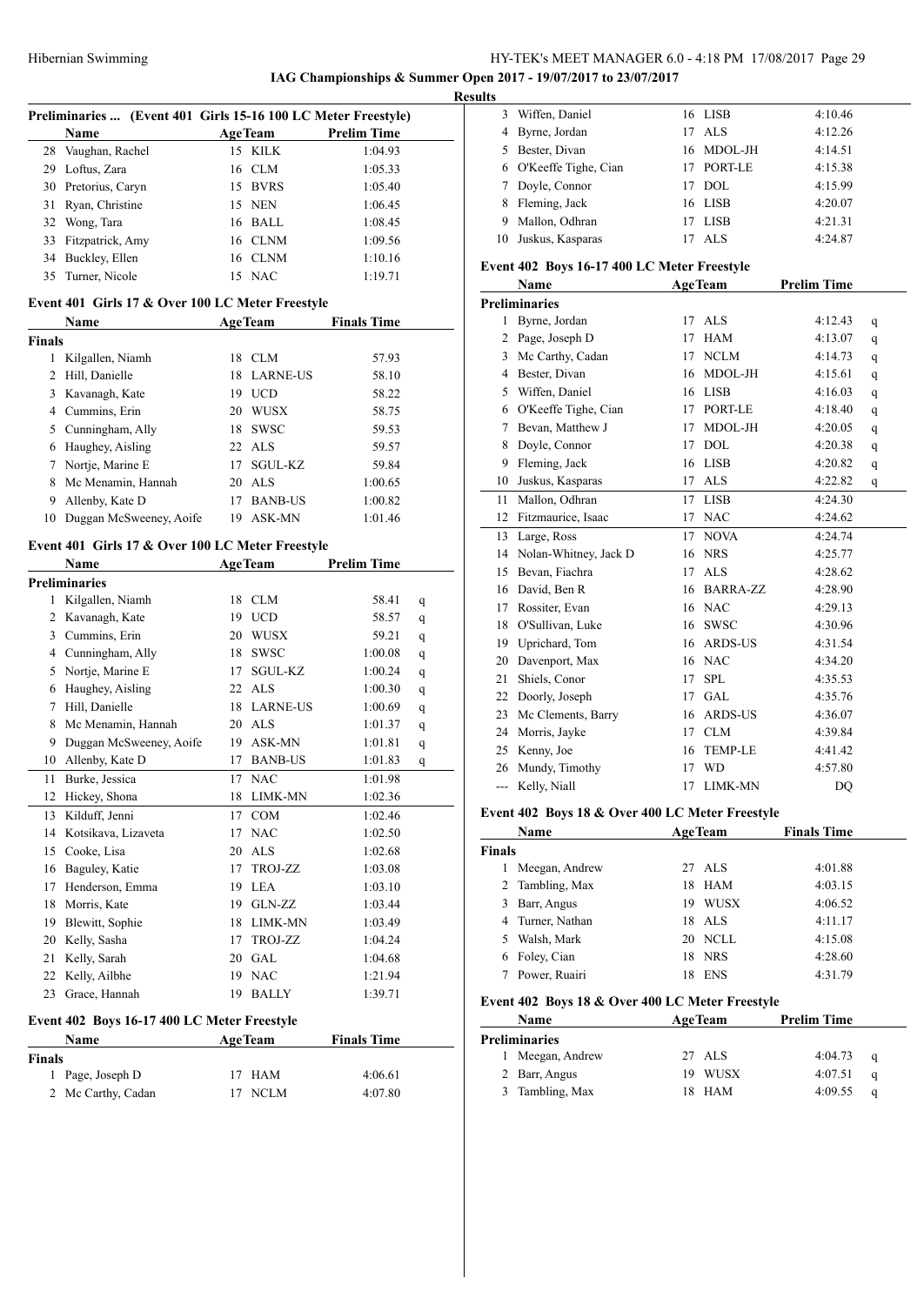**IAG Championships & Summer Open 2017 - 19/07/2017 to 23/07/2017 Result** 

|               | Preliminaries  (Event 402 Boys 18 & Over 400 LC Meter Freestyle) |    |                |                    |   |
|---------------|------------------------------------------------------------------|----|----------------|--------------------|---|
|               | Name                                                             |    | <b>AgeTeam</b> | <b>Prelim Time</b> |   |
|               | 4 Turner, Nathan                                                 |    | 18 ALS         | 4:09.69            | q |
|               | 5 Walsh, Mark                                                    |    | 20 NCLL        | 4:20.08            | q |
|               | 6 Foley, Cian                                                    |    | 18 NRS         | 4:29.30            | q |
|               | 7 Power, Ruairi                                                  |    | 18 ENS         | 4:33.64            | q |
|               | 8 Carey, Andrew                                                  |    | 18 ATH         | 4:33.98            | q |
|               | 9 Mc Grath, Jonathan                                             |    | 24 NCLL        | 5:14.05            | q |
| $---$         | Mc Menamin, Conor                                                |    | 22 ALS         | DQ                 |   |
|               | Event 403 Girls 15-16 200 LC Meter Butterfly                     |    |                |                    |   |
|               | Name                                                             |    | <b>AgeTeam</b> | <b>Finals Time</b> |   |
| <b>Finals</b> |                                                                  |    |                |                    |   |
|               | 1 Walshe, Ellen                                                  | 16 | TEMP-LE        | 2:17.85            |   |
|               | 2 Moran, Sophie                                                  |    | 16 GAL         | 2:29.06            |   |
|               | 3 Bates, Aoife                                                   | 15 | <b>SHARK</b>   | 2:29.44            |   |
|               | 4 Lynch, Robyn                                                   |    | 15 TEMP-LE     | 2:30.94            |   |
|               | 5 Quinn, Caoimhe                                                 |    | 15 ALS         | 2:31.25            |   |
|               | 6 Horne, Chloe A                                                 |    | 15 SGUL-KZ     | 2:32.82            |   |
|               | 7 Mc Feely, Christine                                            |    | 16 ALS         | 2:36.00            |   |
|               | 8 Cleland, Maeve                                                 |    | 15 BANB-US     | 2:37.23            |   |
|               | 9 Campbell, Lizzie                                               |    | 15 LEA         | 2:38.54            |   |
|               | 10 Walshe, Hannah                                                | 15 | <b>TEMP-LE</b> | 2:39.55            |   |
|               |                                                                  |    |                |                    |   |
|               | Event 403 Girls 15-16 200 LC Meter Butterfly                     |    |                |                    |   |
|               | Name                                                             |    | <b>AgeTeam</b> | <b>Prelim Time</b> |   |
|               | <b>Preliminaries</b>                                             |    |                |                    |   |
|               | 1 Walshe, Ellen                                                  |    | 16 TEMP-LE     | 2:19.90            | q |
|               | 2 Quinn, Caoimhe                                                 |    | 15 ALS         | 2:31.15            | q |
|               | 3 Horne, Chloe A                                                 | 15 | SGUL-KZ        | 2:32.01            | q |
|               | 4 Moran, Sophie                                                  |    | 16 GAL         | 2:32.34            | q |
|               | 5 Bates, Aoife                                                   | 15 | <b>SHARK</b>   | 2:33.72            | q |
|               | 6 Walshe, Hannah                                                 |    | 15 TEMP-LE     | 2:35.41            | q |
|               | 7 Mc Feely, Christine                                            |    | 16 ALS         | 2:35.92            | q |
|               | 8 Lynch, Robyn                                                   |    | 15 TEMP-LE     | 2:37.83            | q |
|               | 9 Cleland, Maeve                                                 |    | 15 BANB-US     | 2:38.30            | q |
|               | 10 Campbell, Lizzie                                              |    | 15 LEA         | 2:39.19            | q |
|               | 11 Cross, Alice                                                  |    | 15 LISB        | 2:39.63            |   |
| 12            | Bramley, Aegean                                                  |    | 16 CRNW        | 2:41.77            |   |
|               | 13 O'Flynn, Hannah                                               |    | 15 DOL         | 2:46.09            |   |
|               | --- Ciurleo, Isis                                                | 16 | <b>WNWTH</b>   | DQ                 |   |
|               | --- Bryson, Aoibheann                                            |    | 15 ALS         | DQ                 |   |
|               | Event 403 Girls 17 & Over 200 LC Meter Butterfly                 |    |                |                    |   |
|               | Name                                                             |    | <b>AgeTeam</b> | <b>Finals Time</b> |   |
| <b>Finals</b> |                                                                  |    |                |                    |   |
|               | 1 Flood, Clodagh                                                 |    | 20 NCDT        | 2:17.31            |   |
|               | 2 Kelly, Sarah                                                   | 20 | GAL            | 2:23.69            |   |
|               | 3 Baguley, Katie                                                 | 17 | TROJ-ZZ        | 2:25.12            |   |
|               | 4 Naughton, Imogen                                               | 18 | <b>SHARK</b>   | 2:32.29            |   |
|               | 5 Trait, Aine                                                    | 17 | KILK           | 2:39.03            |   |
|               | 6 Doran, Ciara                                                   | 17 | CY DY-US       | 2:39.24            |   |
|               | 7 Hudy, Joyce                                                    | 17 | SSEAL          | 2:45.20            |   |
|               |                                                                  |    |                |                    |   |
|               | Event 403 Girls 17 & Over 200 LC Meter Butterfly                 |    |                |                    |   |
|               | Name<br><b>Preliminaries</b>                                     |    | <b>AgeTeam</b> | Prelim Time        |   |
| $\mathbf{1}$  | Flood, Clodagh                                                   |    | 20 NCDT        | 2:23.63            | q |
|               |                                                                  |    |                |                    |   |

| ľS |                      |     |              |         |   |
|----|----------------------|-----|--------------|---------|---|
|    | 2 Kelly, Sarah       |     | $20$ GAL     | 2:24.53 | q |
|    | 3 Baguley, Katie     | 17  | TROJ-ZZ      | 2:30.67 | q |
|    | 4 Naughton, Imogen   | 18. | SHARK        | 2:36.74 | q |
|    | 5 Doran, Ciara       |     | 17 CY DY-US  | 2:39.43 | q |
|    | 6 Trait, Aine        | 17  | KILK         | 2:40.35 | q |
|    | Hudy, Joyce          | 17  | <b>SSEAL</b> | 2:44.97 | q |
|    | --- Tellechea, Miren |     | <b>NAC</b>   | DO      |   |

# **Event 404 Boys 16-17 200 LC Meter Butterfly**

| Name          |                         | <b>AgeTeam</b> |              | <b>Finals Time</b> |  |
|---------------|-------------------------|----------------|--------------|--------------------|--|
| <b>Finals</b> |                         |                |              |                    |  |
|               | Mc Geever, Finn         | 17             | NCLL.        | 2:05.44            |  |
|               | 2 Mc Carthy, Cadan      | 17             | NCLM         | 2:07.40            |  |
| 3             | Birmingham, Marcus      | 17             | <b>THAME</b> | 2:14.70            |  |
| 4             | Mallon, Odhran          | 17             | LISB         | 2:15.10            |  |
| 5.            | Duffy, Fionn            |                | 16 GAL       | 2:15.12            |  |
|               | 6 Nolan-Whitney, Jack D |                | 16 NRS       | 2:17.26            |  |
|               | Wiffen, Nathan          | 16             | LISB         | 2:17.62            |  |
| 8             | Bester, Divan           | 16             | MDOL-JH      | 2:17.68            |  |
|               | --- Allison, Jamie      | 16             | <b>LISB</b>  | DO                 |  |

### **Event 404 Boys 16-17 200 LC Meter Butterfly**

|    | Name                  |    | <b>AgeTeam</b> | <b>Prelim Time</b> |   |
|----|-----------------------|----|----------------|--------------------|---|
|    | <b>Preliminaries</b>  |    |                |                    |   |
| 1  | Mc Geever, Finn       | 17 | <b>NCLL</b>    | 2:07.75            | q |
| 2  | Johnston, Paddy       | 16 | <b>ARDS-US</b> | 2:08.35            | q |
| 3  | Mc Carthy, Cadan      | 17 | <b>NCLM</b>    | 2:12.52            | q |
| 4  | Powell, Robert        | 17 | <b>NCDAT</b>   | 2:13.54            | q |
| 5  | Mc Menamin, Fionnan   | 17 | <b>ALS</b>     | 2:14.97            | q |
| 6  | Wiffen, Nathan        | 16 | <b>LISB</b>    | 2:15.95            | q |
| 7  | Birmingham, Marcus    | 17 | <b>THAME</b>   | 2:16.21            | q |
| 8  | Mallon, Odhran        | 17 | <b>LISB</b>    | 2:16.99            | q |
| 9  | Nolan-Whitney, Jack D | 16 | <b>NRS</b>     | 2:17.40            | q |
| 10 | Duffy, Fionn          | 16 | GAL            | 2:18.64            | q |
| 11 | Allison, Jamie        | 16 | <b>LISB</b>    | 2:19.59            |   |
| 12 | Gray, Sean            | 17 | <b>ARDS-US</b> | 2:20.63            |   |
| 13 | Bester, Divan         | 16 | MDOL-JH        | 2:21.73            |   |
| 14 | Bentley, Keith        | 17 | ASG            | 2:22.55            |   |
| 15 | Nolan, Adam           | 16 | <b>TALL</b>    | 2:25.19            |   |
| 16 | Bevan, Fiachra        | 17 | <b>ALS</b>     | 2:26.35            |   |
| 17 | Rafferty, Shea J      | 16 | NY&MN-US       | 2:26.74            |   |
| 18 | Gardiner, Matthew     | 16 | <b>NAC</b>     | 2:28.36            |   |
| 19 | Fortune, Joshua       | 16 | <b>SLIGO</b>   | 2:28.95            |   |

### **Event 404 Boys 18 & Over 200 LC Meter Butterfly**

|               | Name              | <b>AgeTeam</b>     | <b>Finals Time</b>         |
|---------------|-------------------|--------------------|----------------------------|
| <b>Finals</b> |                   |                    |                            |
|               | Melly, Cillian    | NCLC<br>20         | 2:03.26                    |
|               | 2 Doyle, Benjamin | 20 NCDA            | 2:06.06                    |
| 3             | Meegan, Andrew    | 27 ALS             | 2:07.16                    |
| 4             | Murden, William   | <b>WUSX</b><br>21  | 2:08.38                    |
| 5.            | Jennings, Nathan  | LISB<br>18         | 2:15.04                    |
| 6             | Wilson. Dan       | <b>NOVA</b><br>18  | 2:15.22                    |
|               | Ashton, Callum    | <b>SHARK</b><br>18 | 2:16.05                    |
| 8             | Lewis, Ryan       | 18                 | <b>LARNE-US</b><br>2:17.36 |
| 9             | Murray, Oisin     | GLN-ZZ<br>18       | 2:23.54                    |
|               |                   |                    |                            |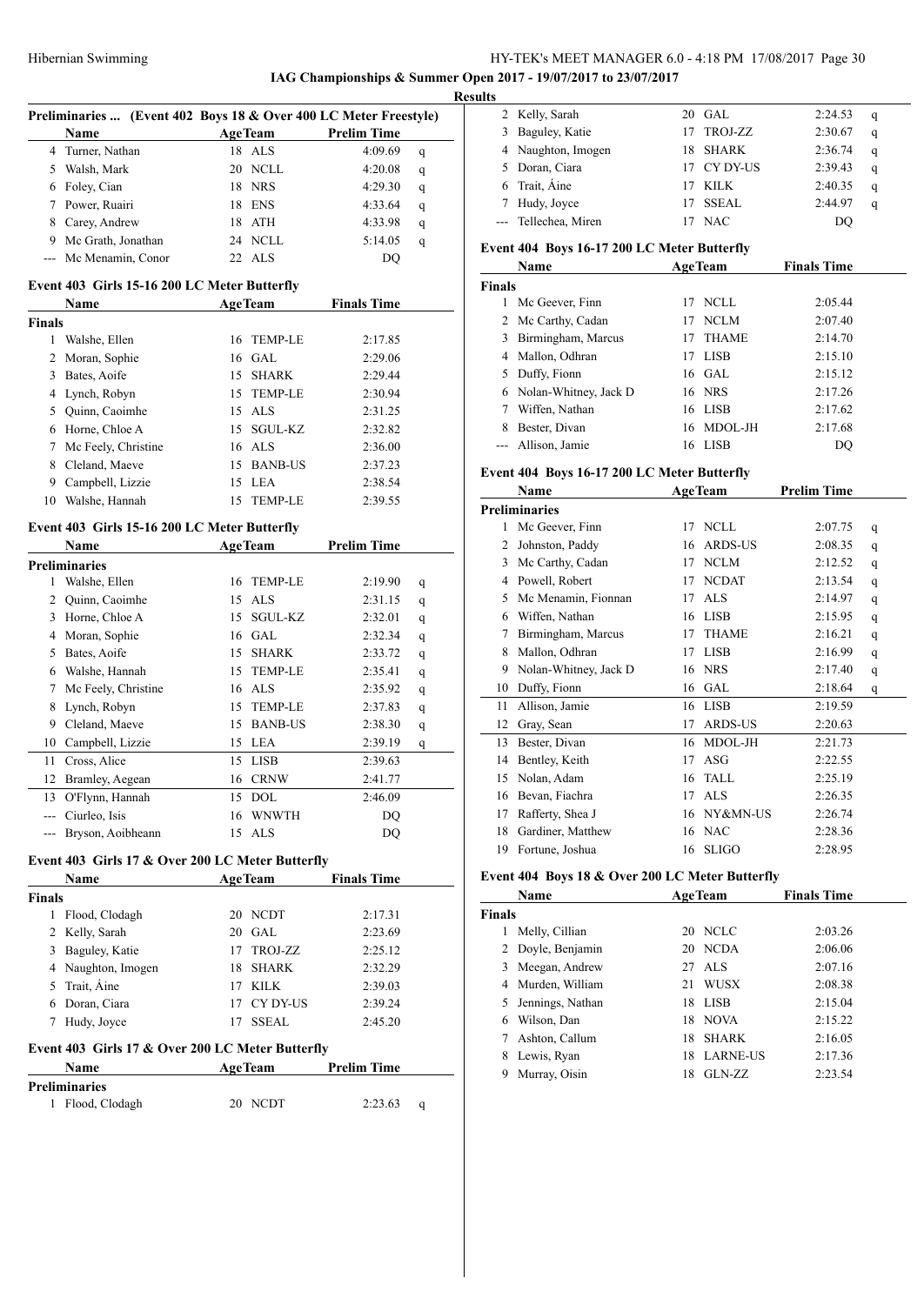**IAG Championships & Summer Open 2017 - 19/07/2017 to 23/07/2017**

**Results**

 $\overline{a}$ 

|  |  |  | Event 404 Boys 18 & Over 200 LC Meter Butterfly |
|--|--|--|-------------------------------------------------|
|--|--|--|-------------------------------------------------|

|    | <b>Name</b>          |    | <b>AgeTeam</b>  | <b>Prelim Time</b> |   |
|----|----------------------|----|-----------------|--------------------|---|
|    | <b>Preliminaries</b> |    |                 |                    |   |
| 1  | Melly, Cillian       | 20 | <b>NCLC</b>     | 2:05.83            | q |
| 2  | Murden, William      | 21 | <b>WUSX</b>     | 2:09.51            | q |
| 3  | Griffin, Ben         | 21 | <b>TROJ-ZZ</b>  | 2:09.83            | q |
| 4  | Meegan, Andrew       | 27 | ALS             | 2:11.99            | q |
| 5  | Doyle, Benjamin      | 20 | <b>NCDA</b>     | 2:12.94            | q |
| 6  | Jennings, Nathan     | 18 | LISB            | 2:14.59            | q |
| 7  | Wilson, Dan          | 18 | <b>NOVA</b>     | 2:16.79            | q |
| 8  | Ashton, Callum       | 18 | <b>SHARK</b>    | 2:17.12            | q |
| 9  | Lewis, Ryan          | 18 | <b>LARNE-US</b> | 2:19.34            | q |
| 10 | Anderson, Ronan      | 20 | <b>SLIGO</b>    | 2:21.34            | q |
| 11 | Potvin, Ben          | 18 | <b>WD</b>       | 2:22.25            |   |
| 12 | Murray, Oisin        | 18 | $GLN-ZZ$        | 2:25.59            |   |
|    |                      |    |                 |                    |   |

### **Event 405 Girls 17 & Over 50 LC Meter Breaststroke**

|        | Name                 |    | <b>AgeTeam</b> | <b>Finals Time</b> |  |
|--------|----------------------|----|----------------|--------------------|--|
| Finals |                      |    |                |                    |  |
| 1      | Haughey, Aisling     |    | $22$ ALS       | 32.64              |  |
| 2      | Kilgallen, Niamh     | 18 | CLM            | 33.63              |  |
| 3      | Mc Cracken, Sarah    | 18 | <b>LISB</b>    | 33.91              |  |
| 4      | Thompson, Eve        | 19 | <b>WUSX</b>    | 33.99              |  |
| 5.     | Szmagara, Martyna    |    | 17 TROJ-ZZ     | 34.18              |  |
| 6      | Neamt, Nicola        | 17 | <b>NCDTR</b>   | 34.38              |  |
| 7      | Mc Namara, Dearbhail | 19 | <b>CBAR</b>    | 35.33              |  |
| 8      | Cooke, Lisa          |    | 20 ALS         | 36.36              |  |
| 9      | Mc Menamin, Hannah   |    | 20 ALS         | 37.27              |  |
| 10     | Reid, Charlotte      |    | 38 ALS M       | 37.62              |  |

# **Event 405 Girls 17 & Over 50 LC Meter Breaststroke**

|      | Name                 |     | <b>AgeTeam</b> | <b>Prelim Time</b> |   |
|------|----------------------|-----|----------------|--------------------|---|
|      | Preliminaries        |     |                |                    |   |
|      | Kilgallen, Niamh     | 18  | CLM            | 33.74              | q |
|      | Szmagara, Martyna    | 17  | TROJ-ZZ        | 33.87              | q |
| 3    | Thompson, Eve        | 19  | <b>WUSX</b>    | 34.09              | q |
| 4    | Haughey, Aisling     |     | 22 ALS         | 34.12              | q |
| 5.   | Mc Namara, Dearbhail | 19  | <b>CBAR</b>    | 34.89              | q |
|      | 6 Neamt, Nicola      | 17  | <b>NCDTR</b>   | 35.02              | q |
| $*7$ | Mc Cracken, Sarah    | 18  | LISB           | 35.73              | q |
| $*7$ | Reid, Charlotte      |     | 38 ALS M       | 35.73              | q |
| 9    | Mc Menamin, Hannah   | 20  | AL S           | 37.55              | q |
| 10   | Cooke, Lisa          | 20. | AL S           | 37.58              | q |

### **Event 406 Boys 18 & Over 50 LC Meter Breaststroke**

|    | Event 406 Boys 18 & Over 50 LC Meter Breaststroke |    |                |                    |   |
|----|---------------------------------------------------|----|----------------|--------------------|---|
|    | Name                                              |    | <b>AgeTeam</b> | <b>Prelim Time</b> |   |
|    | Preliminaries                                     |    |                |                    |   |
| 1  | Murphy, Alex                                      |    | 22 NCDU        | 28.00              | q |
| 2  | Greene, Darragh                                   |    | 22 UCD         | 28.96              | q |
| 3  | Moore, Andrew                                     | 19 | <b>UCD</b>     | 29.40              | q |
| 4  | Doyle, Liam                                       | 20 | <b>NCLD</b>    | 29.42              | q |
| 5  | Waddingham, Charlie                               | 19 | <b>WUSX</b>    | 30.20              | q |
| 6  | Sweeney, Dan                                      | 24 | <b>NCDSW</b>   | 30.22              | q |
| 7  | Griffin, Ben                                      | 21 | TROJ-ZZ        | 30.31              | q |
| 8  | Keighley, Euan                                    | 19 | ASG            | 30.32              | q |
| 9  | Berryman, Morgan                                  | 20 | <b>WUSX</b>    | 30.67              | q |
| 10 | Power, Dean                                       | 20 | <b>UCD</b>     | 30.72              | q |
| 11 | Colvin, Cillian                                   | 20 | <b>NAC</b>     | 31.45              |   |
| 12 | Straton, Greg                                     | 40 | E BAY          | 31.97              |   |

# **Event 407 Girls 15-16 100 LC Meter Backstroke**

|               | Name                |     | <b>AgeTeam</b> | <b>Finals Time</b> |  |
|---------------|---------------------|-----|----------------|--------------------|--|
| <b>Finals</b> |                     |     |                |                    |  |
|               | Cassidy, Ellen      | 16  | DOL.           | 1:05.58            |  |
| 2             | Walshe, Ellen       |     | 16 TEMP-LE     | 1:05.96            |  |
| 3             | Gibbs, Isabelle     |     | $15$ GAL       | 1:06.54            |  |
|               | *4 Herbst, Kerryn L | 15  | MDOL-JH        | 1:06.96            |  |
|               | *4 Semchiy, Sharon  |     | 16 SWSC        | 1:06.96            |  |
| 6             | Quinn, Caoimhe      |     | 15 ALS         | 1:07.43            |  |
| 7             | Dowling, Caoimhe    |     | 16 LASER       | 1:07.59            |  |
| 8             | Dunne, Katie        | 15  | <b>KILK</b>    | 1:07.63            |  |
| 9             | Martin, Alie        | 16. | <b>TEMP-LE</b> | 1:07.96            |  |
| 10            | Downes, Sianne      | 16  | MDOL-JH        | 1:10.96            |  |

# **Event 407 Girls 15-16 100 LC Meter Backstroke**

|                | Name                   | <b>AgeTeam</b> |                | <b>Prelim Time</b> |   |
|----------------|------------------------|----------------|----------------|--------------------|---|
|                | <b>Preliminaries</b>   |                |                |                    |   |
| 1              | Cassidy, Ellen         | 16             | <b>DOL</b>     | 1:06.40            | q |
| $\overline{c}$ | Walshe, Ellen          | 16             | <b>TEMP-LE</b> | 1:06.54            | q |
| 3              | Gibbs, Isabelle        | 15             | GAL            | 1:06.72            | q |
| 4              | Herbst, Kerryn L       | 15             | MDOL-JH        | 1:07.22            | q |
| 5              | Semchiy, Sharon        | 16             | <b>SWSC</b>    | 1:07.27            | q |
| 6              | Martin, Alie           | 16             | <b>TEMP-LE</b> | 1:07.35            | q |
| 7              | Quinn, Caoimhe         | 15             | ALS.           | 1:08.06            | q |
| 8              | Dunne, Katie           | 15             | <b>KILK</b>    | 1:08.26            | q |
| 9              | Downes, Sianne         | 16             | MDOL-JH        | 1:08.32            | q |
| 10             | Dowling, Caoimhe       | 16             | <b>LASER</b>   | 1:08.77            | q |
| 11             | Nolan, Beth            | 15             | <b>SWSC</b>    | 1:08.88            |   |
| 12             | Gillic, Trudie         | 15             | <b>NCDK</b>    | 1:09.22            |   |
| 13             | Tinsley, Florence      | 15             | <b>CYBT</b>    | 1:09.77            |   |
| 14             | Leahy, Aoife           | 15             | GAL            | 1:09.86            |   |
| 15             | Malcolm, Ciara M       | 16             | NY&MN-US       | 1:09.91            |   |
| 16             | Noonan, Keri           | 15             | <b>ALS</b>     | 1:10.52            |   |
| 17             | Hunter, Kelly          | 16             | <b>CKSTN</b>   | 1:10.81            |   |
| 18             | Doherty, Rachel        | 16             | <b>NAC</b>     | 1:11.98            |   |
| 19             | Mc Daid, Carrie        | 15             | <b>SLIGO</b>   | 1:12.05            |   |
| 20             | Mac Dougald, Jena      | 15             | <b>OTTER</b>   | 1:12.14            |   |
| 21             | O'Halloran, Erin       | 15             | <b>KGD</b>     | 1:12.52            |   |
| 22             | Mc Loughlin, Stephanie | 16             | <b>TUAM</b>    | 1:12.69            |   |
| 23             | Walshe, Hannah         | 15             | <b>TEMP-LE</b> | 1:12.90            |   |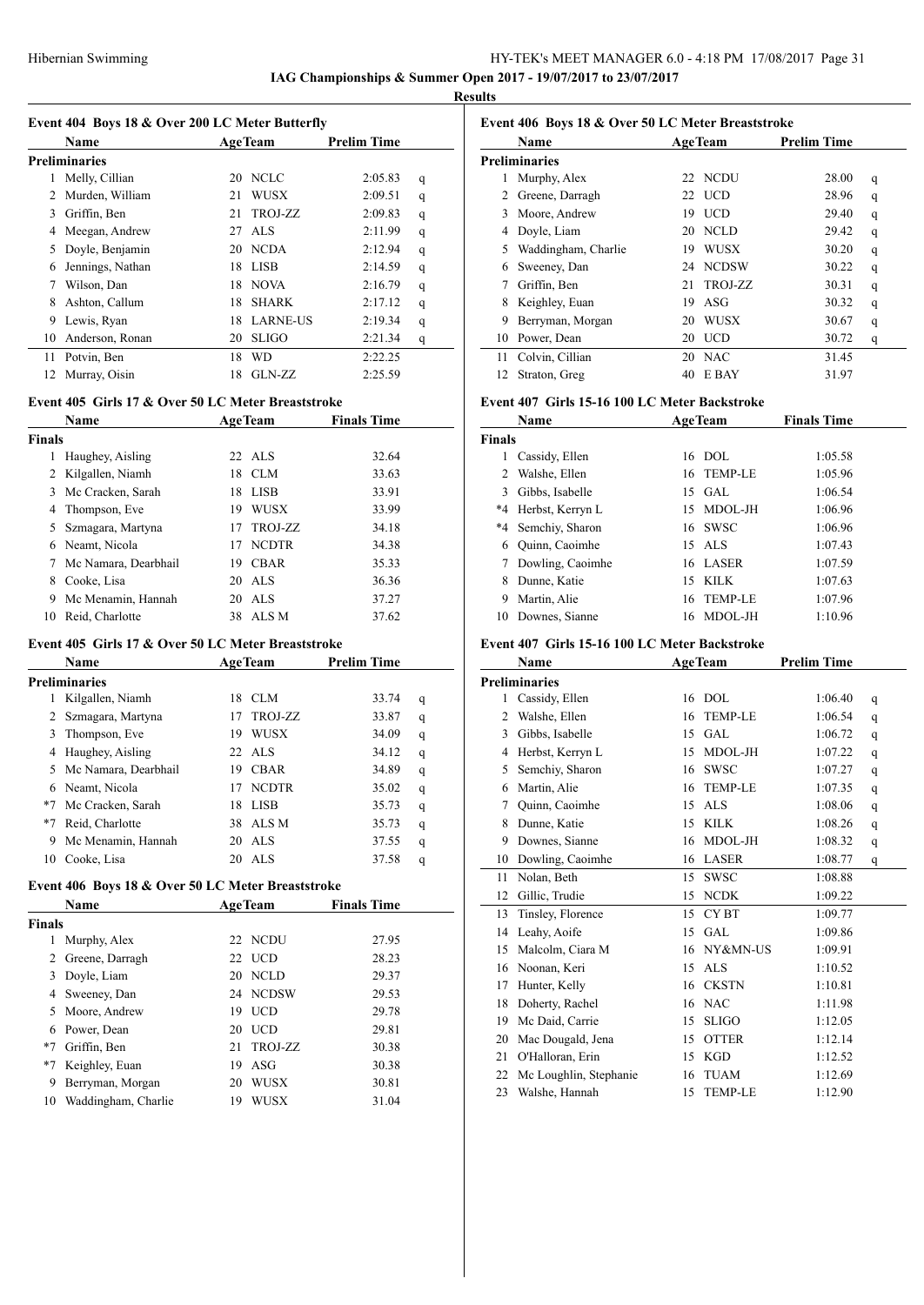**IAG Championships & Summer Open 2017 - 19/07/2017 to 23/07/2017**

|                | Preliminaries  (Event 407 Girls 15-16 100 LC Meter Backstroke) |    |                 |                         |  |
|----------------|----------------------------------------------------------------|----|-----------------|-------------------------|--|
|                | Name                                                           |    | AgeTeam         | <b>Prelim Time</b>      |  |
|                | 24 Beattie, Jenni H                                            |    | 16 TMORE-US     | 1:12.93                 |  |
|                | 25 Daly, Sadhbh                                                |    | 15 SHARK        | 1:13.13                 |  |
|                | 26 Mc Crea, Alex                                               |    | 16 CYBT         | 1:13.14                 |  |
| 27             | Mulhall, Pippa                                                 |    | 15 TROJ-ZZ      | 1:13.22                 |  |
| *28            | Johnson, Laura                                                 |    | 15 ATH          | 1:13.25                 |  |
| $*28$          | Mc Math, Hannah                                                |    | 15 LISB         | 1:13.25                 |  |
| 30             | Lamb, Cara                                                     |    | 16 SWSC         | 1:13.35                 |  |
| 31             | Kristiansen, Emma                                              |    | 15 ASG          | 1:13.44                 |  |
| 32             | Smyth, Elise                                                   |    | 15 LISB         | 1:13.61                 |  |
| 33             | Ryan, Lucy                                                     |    | 16 ESB          | 1:13.65                 |  |
| 34             | MC Gowan, Amy                                                  |    | 16 B DOL        | 1:13.71                 |  |
| 35             | Jennings, Amy                                                  |    | 15 LISB         | 1:13.99                 |  |
| *36            | Pliszka, Anastazya                                             |    | 15 COM          | 1:14.13                 |  |
| *36            | Joyce, Grace                                                   |    | 15 SHARK        | 1:14.13                 |  |
| 38             | Vaughan, Rachel                                                |    | 15 KILK         | 1:14.33                 |  |
| 39             | Aspen, Isobel                                                  |    | 16 CRNW         | 1:14.43                 |  |
| 40             | Mc Shane, Megan                                                |    | 16 SLBGH        | 1:14.48                 |  |
| 41             | Ryan, Christine                                                |    | 15 NEN          | 1:14.89                 |  |
| 42             | Pyne, Elise                                                    |    | 15 ENS          | 1:14.99                 |  |
| 43             | Blanco-Morrissey, Maya                                         |    | 16 NAC          | 1:15.01                 |  |
| 44             |                                                                |    | 16 ATH          |                         |  |
| 45             | Ennis, Kelly<br>Treacy, Sinead                                 |    |                 | 1:15.10                 |  |
|                |                                                                |    | 15 DOL          | 1:15.83                 |  |
| 46             | Bates, Aoife                                                   |    | 15 SHARK        | 1:16.03                 |  |
|                | 47 Power, Aoife K                                              |    | 16 ROYT         | 1:16.48                 |  |
| 48             | Walsh, Tara                                                    |    | 15 SLIGO        | 1:16.64                 |  |
| 49             | Fitzpatrick, Amy                                               |    | 16 CLNM         | 1:16.92                 |  |
| 50             | Kilgallen, Megan                                               |    | 15 CLM          | 1:17.14                 |  |
| 51             | Buckley, Ellen                                                 |    | 16 CLNM         | 1:17.35                 |  |
| 52             | Wong, Tara                                                     |    | 16 BALL         | 1:17.52                 |  |
| 53             | Boyle, Labhaoise                                               | 15 | <b>SHARK</b>    | 1:18.22                 |  |
| $ -$           | Mc Bride, Naoíse                                               | 15 | TALL            | DQ                      |  |
|                | Event 407 Girls 17 & Over 100 LC Meter Backstroke              |    |                 |                         |  |
|                | Name                                                           |    | <b>AgeTeam</b>  | <b>Finals Time</b>      |  |
| Finals         |                                                                |    |                 |                         |  |
| 1              | Hill, Danielle                                                 | 18 | <b>LARNE-US</b> | 1:03.88                 |  |
| $\overline{2}$ | Grant, Emily                                                   | 20 | WUSX            | 1:04.88                 |  |
| 3              | Cummins, Erin                                                  |    | 20 WUSX         | 1:05.98                 |  |
| 4              | Kavanagh, Kate                                                 |    | 19 UCD          | 1:07.03                 |  |
| 5              | Grindle, Lucy                                                  | 17 | TROJ-ZZ         | 1:07.82                 |  |
|                | Allenby, Kate D                                                | 17 | <b>BANB-US</b>  |                         |  |
| 6              |                                                                |    |                 | 1:08.86                 |  |
| 7              | O'Hara, Brogán                                                 |    | 19 LEA          | 1:11.72                 |  |
| 8              | Gorman, Amy                                                    |    | 17 GLN-ZZ       | 1:11.84                 |  |
| 9              | Naughton, Imogen                                               | 18 | <b>SHARK</b>    | 1:12.99                 |  |
| 10             | Corry, Eimear                                                  | 17 | <b>ALS</b>      | 1:13.58                 |  |
|                | Event 407 Girls 17 & Over 100 LC Meter Backstroke              |    |                 |                         |  |
|                | Name                                                           |    | <b>AgeTeam</b>  | <b>Prelim Time</b>      |  |
|                | <b>Preliminaries</b>                                           |    |                 |                         |  |
| 1              | Grant, Emily                                                   |    | 20 WUSX         | 1:04.28<br>q            |  |
| 2              | Hill, Danielle                                                 | 18 | <b>LARNE-US</b> | 1:06.27<br>q            |  |
| 3              | Kavanagh, Kate                                                 | 19 | <b>UCD</b>      | 1:06.38<br>q            |  |
|                | 4 Cummins, Erin                                                |    | 20 WUSX         | 1:07.57<br>q            |  |
| 5              | Grindle, Lucy                                                  | 17 | TROJ-ZZ         | 1:09.05<br>q            |  |
| 6              | Burke, Jessica                                                 | 17 | <b>NAC</b>      | 1:10.07<br>$\mathbf{q}$ |  |
| 7              | Allenby, Kate D                                                | 17 | <b>BANB-US</b>  | 1:10.79<br>q            |  |
|                |                                                                |    |                 |                         |  |

| <b>Results</b> |                     |     |             |         |   |
|----------------|---------------------|-----|-------------|---------|---|
| 8              | Keaney, Maeve       |     | 18 SLIGO    | 1:10.97 | q |
| 9              | O'Hara, Brogán      | 19. | LEA         | 1:12.56 | q |
|                | 10 Gorman, Amy      | 17  | GLN-ZZ      | 1:12.84 | q |
|                | 11 Naughton, Imogen | 18. | SHARK       | 1:12.92 |   |
|                | 12 Corry, Eimear    | 17  | ALS         | 1:13.46 |   |
|                | 13 Morris, Kate     | 19  | GLN-ZZ      | 1:14.31 |   |
| 14             | Coen, Hazel         | 17  | <b>CBAR</b> | 1:17.21 |   |
| 15             | Kelly, Ailbhe       | 19  | <b>NAC</b>  | 1:29.01 |   |

# **Event 408 Boys 16-17 100 LC Meter Backstroke**

| <b>Name</b>   |                         | <b>AgeTeam</b> |             | <b>Finals Time</b> |  |
|---------------|-------------------------|----------------|-------------|--------------------|--|
| <b>Finals</b> |                         |                |             |                    |  |
|               | Galland, Luc            | 17             | <b>SWSC</b> | 1:01.24            |  |
| 2             | Burke, Ciaran           | 17             | <b>TUAM</b> | 1:01.88            |  |
| 3             | Byrne, Jordan           |                | 17 ALS      | 1:02.32            |  |
|               | 4 Lonergan, Luke        |                | 16 WAT      | 1:02.95            |  |
| 5.            | Angus, Jack             |                | 16 ARDS-US  | 1:03.04            |  |
|               | 6 O'Gara, Hugh          |                | 17 ALS      | 1:03.81            |  |
|               | Bester, Divan           |                | 16 MDOL-JH  | 1:04.93            |  |
| 8             | Wiffen, Nathan          | 16             | LISB        | 1:05.05            |  |
| $---$         | Johnston, Paddy         |                | 16 ARDS-US  | DO                 |  |
|               | --- Mc Menamin, Fionnan | 17             | AL S        | DO                 |  |

### **Event 408 Boys 16-17 100 LC Meter Backstroke**

|    | Name                    | <b>AgeTeam</b> |                 | <b>Prelim Time</b> |   |
|----|-------------------------|----------------|-----------------|--------------------|---|
|    | <b>Preliminaries</b>    |                |                 |                    |   |
| 1  | Johnston, Paddy         | 16             | <b>ARDS-US</b>  | 59.38              | q |
| 2  | Byrne, Jordan           | 17             | <b>ALS</b>      | 1:01.28            | q |
|    | 3 Burke, Ciaran         | 17             | <b>TUAM</b>     | 1:01.70            | q |
|    | 4 Galland, Luc          | 17             | <b>SWSC</b>     | 1:01.99            | q |
| 5  | Mc Menamin, Fionnan     | 17             | <b>ALS</b>      | 1:02.78            | q |
|    | 6 Lonergan, Luke        | 16             | <b>WAT</b>      | 1:03.20            | q |
| 7  | Bester, Divan           | 16             | MDOL-JH         | 1:04.46            | q |
| 8  | O'Gara, Hugh            | 17             | <b>ALS</b>      | 1:04.50            | q |
|    | 9 Wiffen, Nathan        | 16             | LISB            | 1:04.58            | q |
| 10 | Angus, Jack             | 16             | <b>ARDS-US</b>  | 1:04.91            | q |
| 11 | Gardiner, Matthew       |                | 16 NAC          | 1:04.97            |   |
| 12 | Seward, Joe             | 17             | <b>TUAM</b>     | 1:05.34            |   |
|    | 13 Bentley, Keith       | 17             | <b>ASG</b>      | 1:06.14            |   |
| 14 | O'Rourke, Oisín         | 16             | <b>TUAM</b>     | 1:06.15            |   |
|    | 15 Yau, David           | 16             | <b>ESB</b>      | 1:06.39            |   |
| 16 | Spry, Jackson           |                | 16 CRNW         | 1:06.58            |   |
|    | 17 O'Keeffe Tighe, Cian | 17             | PORT-LE         | 1:06.77            |   |
| 18 | Rafferty, Shea J        | 16             | NY&MN-US        | 1:07.28            |   |
|    | 19 Nickerson, Judson    | 17             | <b>WD</b>       | 1:07.54            |   |
|    | 20 Balashchuk, Maxym    | 16             | <b>NAC</b>      | 1:07.71            |   |
| 21 | Noel, Thomas            | 16             | <b>SWSC</b>     | 1:07.82            |   |
|    | 22 Wiffen, Daniel       | 16             | <b>LISB</b>     | 1:08.11            |   |
|    | 23 Neenan, Fionn        | 17             | MAL-MN          | 1:08.17            |   |
|    | 24 Rossiter, Evan       | 16             | <b>NAC</b>      | 1:08.41            |   |
|    | 25 Deasy, Ciarán        | 17             | <b>SLBGH</b>    | 1:08.47            |   |
| 26 | O'Riordan, Stephen      | 17             | <b>SWSC</b>     | 1:08.65            |   |
| 27 | Zhang, Tai Lun          | 16             | <b>WD</b>       | 1:08.74            |   |
|    | 28 Kelly, Niall         | 16             | <b>CLM</b>      | 1:09.61            |   |
|    | 29 Mc Clements, Barry   | 16             | <b>ARDS-US</b>  | 1:09.82            |   |
| 30 | Haugh, Joshua           | 16             | <b>MULL</b>     | 1:09.95            |   |
| 31 | Kane, Scott             | 17             | <b>BMENA-US</b> | 1:10.70            |   |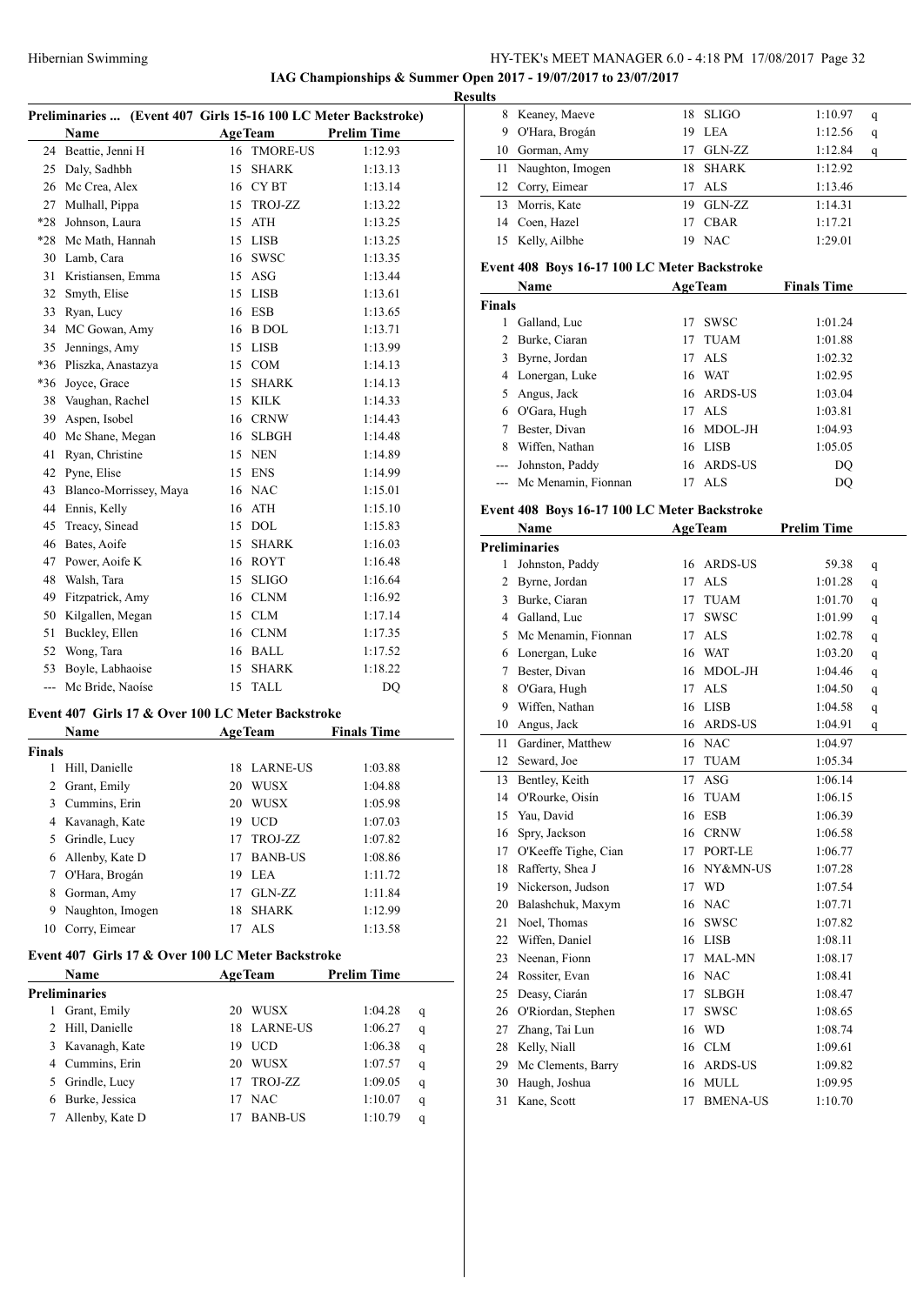# **IAG Championships & Summer Open 2017 - 19/07/2017 to 23/07/2017**

|               | Preliminaries  (Event 408 Boys 16-17 100 LC Meter Backstroke)<br>Name | <b>AgeTeam</b> | <b>Prelim Time</b> |   |
|---------------|-----------------------------------------------------------------------|----------------|--------------------|---|
| 32            | Mc Andrew, Michael                                                    | 16 SHARK       | 1:12.86            |   |
|               | Event 408 Boys 18 & Over 100 LC Meter Backstroke                      |                |                    |   |
|               | Name                                                                  | AgeTeam        | <b>Finals Time</b> |   |
| <b>Finals</b> |                                                                       |                |                    |   |
|               | 1 Mc Evoy, Rory                                                       | 19 NCLE        | 57.64              |   |
|               | 2 Corby, Alan                                                         | 20 NCLL        | 59.54              |   |
|               | 3 Hadlow, Michael J                                                   | 19 MDOL-JH     | 1:00.36            |   |
|               | 4 Mc Auliffe, Ross                                                    | 18 SWSC        | 1:00.98            |   |
|               | 5 Byrne, Stephen                                                      | 18 NCDT        | 1:01.31            |   |
|               | 6 Ashton, Callum                                                      | 18 SHARK       | 1:01.47            |   |
|               | 7 Mc Menamin, Conor                                                   | 22 ALS         | 1:01.77            |   |
|               | 8 Symons, James                                                       | 20 GAL         | 1:02.23            |   |
| 9.            | Jennings, Nathan                                                      | 18 LISB        | 1:03.09            |   |
| 10            | Anderson, Robbie                                                      | 19 BMENA-US    | 1:06.46            |   |
|               | Event 408 Boys 18 & Over 100 LC Meter Backstroke                      |                |                    |   |
|               | Name                                                                  | <b>AgeTeam</b> | <b>Prelim Time</b> |   |
|               | <b>Preliminaries</b>                                                  |                |                    |   |
|               | 1 Corby, Alan                                                         | 20 NCLL        | 1:00.55            | q |
|               | 2 Mc Evoy, Rory                                                       | 19 NCLE        | 1:01.18            | q |
|               | 3 Hadlow, Michael J                                                   | 19 MDOL-JH     | 1:01.21            | q |
|               | 4 Mc Auliffe, Ross                                                    | 18 SWSC        | 1:01.29            | q |
|               | 5 Byrne, Stephen                                                      | 18 NCDT        | 1:01.68            | q |
|               | 6 Ashton, Callum                                                      | 18 SHARK       | 1:02.23            | q |
| 7             | Symons, James                                                         | 20 GAL         | 1:02.46            | q |
|               | 8 Mc Menamin, Conor                                                   | 22 ALS         | 1:02.90            | q |
| 9             | Jennings, Nathan                                                      | 18 LISB        | 1:03.28            |   |
|               | 10 Anderson, Robbie                                                   | 19 BMENA-US    | 1:06.10            | q |
| 11            | Staunton, Diarmuid                                                    | 18 CLM         | 1:07.14            | q |
| 12            |                                                                       |                | 1:07.16            |   |
|               | Mahon, Eoghan                                                         | 19 WEX         |                    |   |
| 13            | Tan, Cathal                                                           | 19 TEMP-LE     | 1:08.49            |   |
| 14            | Sinnott, Greg                                                         | 18 TEMP-LE     | 1:09.54            |   |
|               | 15 O'Riordan, Sean                                                    | 18 SWSC        | 1:15.02            |   |
|               | 16 Mc Grath, Jonathan                                                 | 24 NCLL        | 1:22.17            |   |
| 17            | Moffett, Conor                                                        | 25 TMORE-US    | 1:25.77            |   |
| 18            | Flanagan, Patrick                                                     | 20 UCD         | 1:26.68            |   |
|               | Event 409 Girls 15 & Over 800 LC Meter Freestyle Relay                |                |                    |   |
|               | <b>Team</b>                                                           | Relay          | <b>Finals Time</b> |   |
| $\mathbf{1}$  | <b>ALS</b>                                                            | A              | 8:48.59            |   |
|               | 2 NAC                                                                 | А              | 8:52.56            |   |
|               | 3 SWSC                                                                | А              | 8:57.93            |   |
|               | 4 GAL                                                                 | A              | 8:58.16            |   |
|               | 5 LEA                                                                 | A              | 9:13.75            |   |
| 6             | KILK                                                                  | А              | 9:15.38            |   |
| 7             | <b>LISB</b>                                                           | A              | 9:27.65            |   |
|               | Event 411 Girls 12 & Under 100 LC Meter Freestyle                     |                |                    |   |
|               | Name                                                                  | <b>AgeTeam</b> | <b>Finals Time</b> |   |
| <b>Finals</b> |                                                                       |                |                    |   |
| 1             | Rooney, Cora                                                          | 12 MARL        | 1:03.44            |   |
|               | 2 Rowlands, Aisling                                                   | 12 TROJ-ZZ     | 1:04.46            |   |
|               |                                                                       |                |                    |   |
|               | 3 Gardiner, Ciara                                                     | 12 DOL         | 1:04.51            |   |
|               | 4 Mc Cartney, Ellie                                                   | 12 ENSK        | 1:04.57            |   |

| 6 Carroll, Ella   | 12 LIMK-MN | 1:05.30 |
|-------------------|------------|---------|
| Waters, Emma      | $12$ ASG   | 1:05.52 |
| 8 Cullen, Abi M   | 12 NRS     | 1:08.05 |
| 9 O'Kane, Moya    | 11 LISB    | 1:08.20 |
| 10 Bingham, Ellie | 12 BANB-US | 1:08.77 |

# **Event 411 Girls 12 & Under 100 LC Meter Freestyle**

|        | Name                                         |    | <b>AgeTeam</b>              | <b>Prelim Time</b> |             |
|--------|----------------------------------------------|----|-----------------------------|--------------------|-------------|
|        | <b>Preliminaries</b>                         |    |                             |                    |             |
| 1      | Mc Cartney, Ellie                            |    | 12 ENSK                     | 1:05.09            | q           |
|        | 2 Rooney, Cora                               |    | 12 MARL                     | 1:05.31            | q           |
|        | 3 Rowlands, Aisling                          | 12 | TROJ-ZZ                     | 1:05.34            | q           |
|        | 4 Gardiner, Ciara                            |    | 12 DOL                      | 1:05.40            | q           |
|        | 5 Carroll, Ella                              |    | 12 LIMK-MN                  | 1:06.44            | q           |
|        | 6 Mc Alorum, Mollie                          |    | 12 LEA                      | 1:06.68            | q           |
|        | 7 Waters, Emma                               |    | 12 ASG                      | 1:06.84            | q           |
|        | 8 O'Kane, Moya                               |    | 11 LISB                     | 1:07.29            | q           |
|        | 9 Ni Riain, Roisin                           |    | 12 LIMK-MN                  | 1:07.40            | q           |
|        | 10 Cullen, Abi M                             |    | 12 NRS                      | 1:07.80            | q           |
| 11     | Bingham, Ellie                               |    | 12 BANB-US                  | 1:07.97            |             |
|        | 12 Moran, Ellie                              |    | 12 COM                      | 1:08.31            |             |
|        | 13 Cedrone, Chiara                           |    | 12 LIMK-MN                  | 1:08.51            |             |
|        | 14 O'Neill Campbell, Cara                    |    | 12 LISB                     | 1:08.92            |             |
|        | 15 Fane, Heather                             |    | 12 DOL                      | 1:09.81            |             |
|        | 16 Mc Mullen, Jodie                          |    | 12 BANB-US                  | 1:10.48            |             |
|        | 17 Martin, Emily                             | 12 | ATH                         | 1:13.83            |             |
|        | 18 Allen, Naoise                             |    | 12 VIK                      | 1:16.30            |             |
|        |                                              |    |                             |                    |             |
|        | Event 411 Girls 13-14 100 LC Meter Freestyle |    |                             |                    |             |
|        | Name                                         |    | <b>AgeTeam</b>              | <b>Finals Time</b> |             |
| Finals |                                              |    |                             |                    |             |
| 1      | Bethel, Leah                                 |    | 14 LISB                     | 59.80              |             |
|        | 2 Daly, Edel                                 |    | 14 NCLL                     | 1:00.64            |             |
|        | 3 Dawson, Ailbhe                             |    | 14 NAC                      | 1:01.30            |             |
|        | 4 Bergeli, Victoria                          |    | 14 HAM                      | 1:01.75            |             |
|        | 5 Donegan, Elé                               |    | 14 LEA                      | 1:02.32            |             |
|        | 6 Hayman, Sophie                             |    | 14 ALS                      | 1:02.60            |             |
|        | 7 Ahearne, Niamh                             |    | 14 KILK                     | 1:03.15            |             |
|        | 8 Tuinstra, Dara                             | 14 | ASG                         | 1:03.50            |             |
|        | 9 Harte, Lucy                                | 14 | <b>KILK</b>                 | 1:03.78            |             |
|        | 10 Killen, Laura                             |    | 14 CLNM                     | 1:03.94            |             |
|        | Event 411 Girls 13-14 100 LC Meter Freestyle |    |                             |                    |             |
|        | Name                                         |    | <b>AgeTeam</b>              | <b>Prelim Time</b> |             |
|        | <b>Preliminaries</b>                         |    |                             |                    |             |
| 1      | Daly, Edel                                   |    | 14 NCLL                     | 1:01.13            | q           |
| 2      | Bergeli, Victoria                            | 14 | HAM                         | 1:01.59            | q           |
| 3      | Dawson, Ailbhe                               |    | 14 NAC                      | 1:01.82            | q           |
| 4      | Donegan, Elé                                 | 14 | LEA                         | 1:02.04            | q           |
| 5      | Hayman, Sophie                               | 14 | $\ensuremath{\mathsf{ALS}}$ | 1:02.24            | $\mathbf q$ |
| 6      | Bethel, Leah                                 | 14 | LISB                        | 1:02.71            | $\mathbf q$ |
| 7      | Ahearne, Niamh                               | 14 | <b>KILK</b>                 | 1:03.17            | q           |
| *8     | Tuinstra, Dara                               | 14 | ASG                         | 1:03.36            | q           |
| *8     | Harte, Lucy                                  | 14 | <b>KILK</b>                 | 1:03.36            | q           |
| 10     | Killen, Laura                                | 14 | <b>CLNM</b>                 | 1:03.44            | q           |
| 11     | Williams, Ciara                              | 13 | <b>NAC</b>                  | 1:03.45            |             |
| 12     | Farrell, Danielle                            | 14 | <b>SLIGO</b>                | 1:03.60            |             |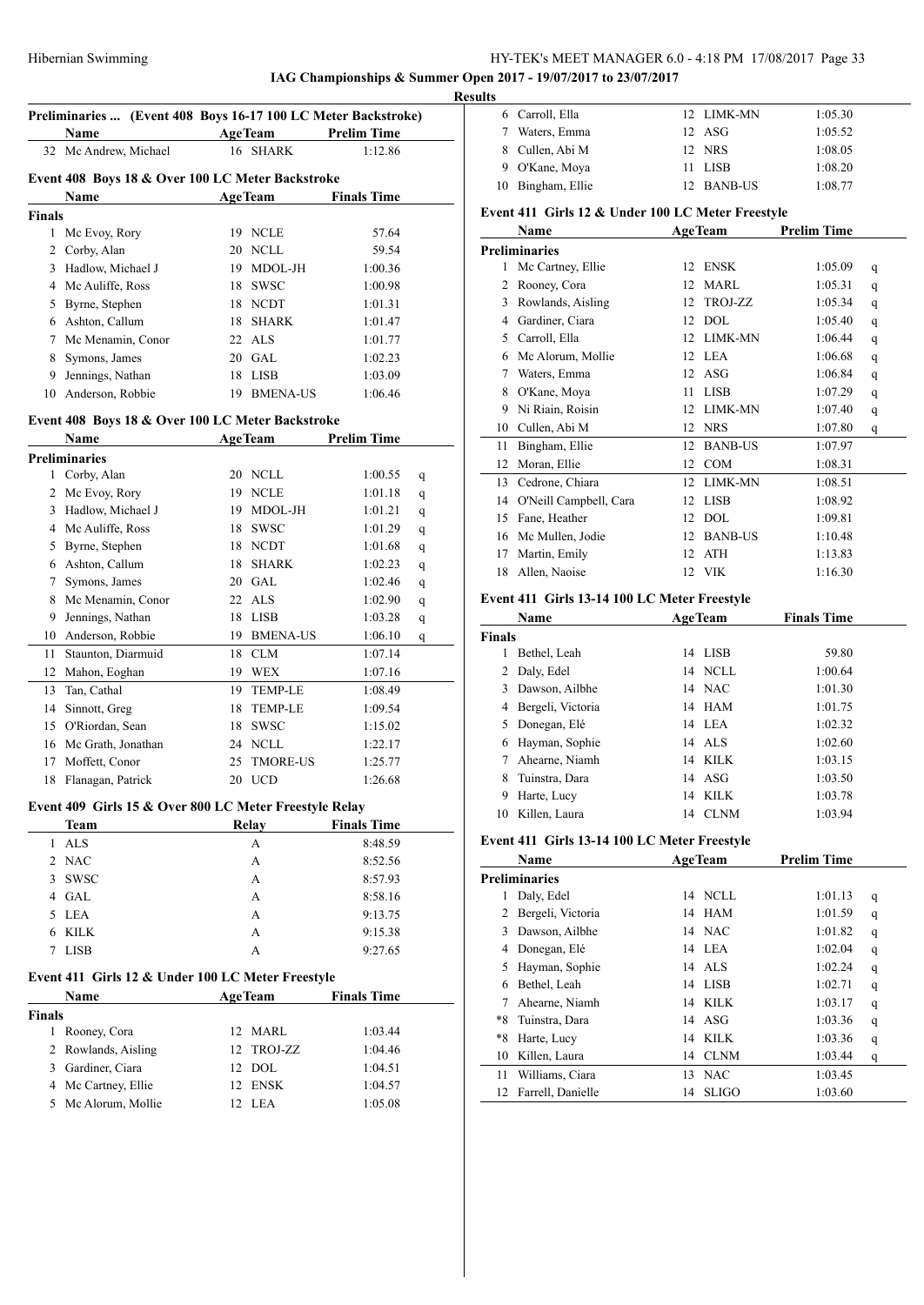**IAG Championships & Summer Open 2017 - 19/07/2017 to 23/07/2017 Results**

|                | Preliminaries  (Event 411 Girls 13-14 100 LC Meter Freestyle) |    |                  |                    |   |
|----------------|---------------------------------------------------------------|----|------------------|--------------------|---|
|                | Name                                                          |    | <b>AgeTeam</b>   | <b>Prelim Time</b> |   |
| 13             | Gannon, Jessica                                               |    | 13 COM           | 1:03.69            |   |
| 14             | Morgan, Anna                                                  |    | 14 HAM           |                    |   |
|                |                                                               |    |                  | 1:03.93            |   |
| 15             | May, Gracie                                                   |    | 13 HAM<br>13 NRS | 1:04.05            |   |
| 16             | Bailey, Sadhbh                                                |    |                  | 1:04.24            |   |
| 17             | Feenan, Anna                                                  |    | 14 SWSC          | 1:04.32            |   |
| 18             | Cullen, Faye                                                  |    | 14 WAT           | 1:04.39            |   |
| 19             | O'Shea, Hannah                                                |    | 13 DOL           | 1:04.92            |   |
| 20             | Baker, Jodie                                                  |    | 13 FER           | 1:04.94            |   |
| 21             | Shorten, Hannah                                               |    | 14 ESB           | 1:05.21            |   |
| 22             | Murphy, Millie                                                |    | 14 NAC           | 1:05.24            |   |
| 23             | Quinn, Sasha                                                  |    | 13 LISB          | 1:07.23            |   |
|                | 24 Quinn, Aidin S                                             |    | 14 BANB-US       | 1:09.92            |   |
|                | Event 412 Boys 13 & Under 400 LC Meter Freestyle              |    |                  |                    |   |
|                | Name                                                          |    | <b>AgeTeam</b>   | <b>Finals Time</b> |   |
| Finals         |                                                               |    |                  |                    |   |
| 1              | Pillay, Leshen A                                              | 13 | <b>SGUL-KZ</b>   | 4:36.93            |   |
| 2              | Cassin, Jack                                                  | 13 | DOL              | 4:40.01            |   |
|                | 3 Walsh Hussey, Matthew                                       |    | 13 NAC           | 4:40.50            |   |
| 4              | Maguire, Euan                                                 |    | 13 NAC           | 4:44.69            |   |
| 5              | Mallett, Mark                                                 |    | 13 CY DY-US      | 4:44.80            |   |
| 6              | Coogan, Alfie                                                 |    | 13 ATH           | 4:48.57            |   |
| 7              | Wootten, Finn                                                 |    | 13 BEXL          | 4:49.19            |   |
| 8              | Duda, Philip                                                  |    | 12 COM           | 4:51.09            |   |
| 9.             | Gilmartin, Gero                                               |    | 13 MARL          | 4:53.39            |   |
|                | 10 Mc Kee, Matthew                                            |    | 13 BANB-US       | 5:00.58            |   |
|                |                                                               |    |                  |                    |   |
|                | Event 412 Boys 13 & Under 400 LC Meter Freestyle              |    |                  |                    |   |
|                | <b>Name</b>                                                   |    | AgeTeam          | <b>Prelim Time</b> |   |
|                | Preliminaries                                                 |    |                  |                    |   |
| 1              | Pillay, Leshen A                                              | 13 | SGUL-KZ          | 4:41.95            | q |
| $\overline{2}$ | Cassin, Jack                                                  |    | 13 DOL           | 4:42.57            | q |
|                | 3 Walsh Hussey, Matthew                                       |    | 13 NAC           | 4:51.00            | q |
|                | 4 Duda, Philip                                                |    | 12 COM           | 4:51.22            | q |
| 5              | Mallett, Mark                                                 |    | 13 CY DY-US      | 4:51.51            | q |
| 6              | Gilmartin, Gero                                               |    | 13 MARL          | 4:51.66            | q |
| 7              | Wootten, Finn                                                 | 13 | BEXL             | 4:51.72            | q |
|                | 8 Hughes, Darragh                                             |    | 13 MULL          | 4:52.00            | q |
| 9              | Maguire, Euan                                                 | 13 | <b>NAC</b>       | 4:52.01            | q |
| 10             | Coogan, Alfie                                                 | 13 | ATH              | 4:52.61            | q |
| 11             | Mc Kee, Matthew                                               | 13 | <b>BANB-US</b>   | 4:53.18            |   |
| 12             | Cassidy, Charlie                                              | 12 | DOL              | 4:53.46            |   |
| 13             | Langley, David                                                | 12 | <b>BEXL</b>      | 4:56.60            |   |
| 14             | Zaidan, Marcus                                                | 13 | <b>ALS</b>       | 5:00.02            |   |
| 15             | Hand, Matthew J                                               | 12 | <b>BAN</b>       | 5:00.12            |   |
| 16             | Bailey, Evan                                                  | 12 | <b>NRS</b>       | 5:01.88            |   |
| 17             | Barnes, Adam                                                  | 12 | ARDS-US          | 5:02.91            |   |
| 18             | Semikin, Nikita                                               | 13 | ATH              | 5:03.52            |   |
| 19             | Poots, Noah                                                   | 13 | <b>LISB</b>      | 5:05.98            |   |
| 20             | Mc Sweeney, Richard                                           | 13 | DOL              | 5:11.46            |   |
| 21             | Montgomery, Michael                                           | 13 | CY BT            | 5:19.89            |   |
|                | Masterson, Darragh                                            | 13 | <b>CBAR</b>      | DQ                 |   |

|               | Event 412 Boys 14-15 400 LC Meter Freestyle         |    |                |                    |   |
|---------------|-----------------------------------------------------|----|----------------|--------------------|---|
|               | <b>Name</b>                                         |    | <b>AgeTeam</b> | <b>Finals Time</b> |   |
| <b>Finals</b> |                                                     |    |                |                    |   |
|               | 1 Page, Finn                                        | 15 | HAM            | 4:18.23            |   |
|               | 2 Maseko, Felix                                     |    | 15 WSTVL       | 4:23.48            |   |
|               | 3 Griffiths, Dylan                                  |    | 15 LISB        | 4:23.93            |   |
|               | 4 Cox, Paul                                         |    | 15 LISB        | 4:26.68            |   |
|               | 5 Moynihan, Riley                                   |    | 15 MAL-MN      | 4:27.67            |   |
|               | 6 Mc Mahon, Aaron                                   |    | 15 DOL         | 4:28.26            |   |
|               | 7 Mc Sharry, Mouric                                 |    | 15 MARL        | 4:31.50            |   |
|               | 8 O'Hara, Odhran                                    |    | 14 SLIGO       | 4:31.94            |   |
|               | 9 Brady, Ethan                                      | 15 | TEMP-LE        | 4:32.81            |   |
|               | 10 Shiels, Evan                                     | 15 | <b>SPL</b>     | 4:35.98            |   |
|               |                                                     |    |                |                    |   |
|               | Event 412 Boys 14-15 400 LC Meter Freestyle<br>Name |    | <b>AgeTeam</b> | <b>Prelim Time</b> |   |
|               | <b>Preliminaries</b>                                |    |                |                    |   |
|               | 1 Page, Finn                                        |    | 15 HAM         | 4:21.72            |   |
|               |                                                     |    | 15 WSTVL       |                    | q |
|               | 2 Maseko, Felix                                     |    |                | 4:24.86            | q |
|               | 3 Griffiths, Dylan                                  |    | 15 LISB        | 4:26.88            | q |
|               | 4 Mc Mahon, Aaron                                   |    | 15 DOL         | 4:29.56            | q |
|               | 5 Moynihan, Riley                                   |    | 15 MAL-MN      | 4:30.27            | q |
|               | 6 Cox, Paul                                         |    | 15 LISB        | 4:31.18            | q |
|               | 7 Winston, Sam                                      |    | 15 ALS         | 4:31.82            | q |
| 8             | O'Hara, Odhran                                      | 14 | <b>SLIGO</b>   | 4:34.15            | q |
|               | 9 Stafford, Finlay                                  |    | 15 ARDS-US     | 4:35.07            | q |
|               | 10 Brady, Ethan                                     | 15 | TEMP-LE        | 4:35.89            | q |
| 11            | Shiels, Evan                                        | 15 | <b>SPL</b>     | 4:36.34            |   |
|               | 12 Mc Sharry, Mouric                                | 15 | MARL           | 4:36.37            |   |
|               | 13 Irwin, Neddie                                    | 14 | <b>SWSC</b>    | 4:36.53            |   |
|               | 14 O'Sullivan, Tom                                  | 14 | GAL            | 4:37.63            |   |
|               | 15 Kenny, Sean                                      | 14 | <b>TEMP-LE</b> | 4:37.67            |   |
|               | 16 Fitzgerld, Daragh                                |    | 14 ATH         | 4:38.13            |   |
|               | 17 O'Brien, Dylan                                   |    | 15 ENS         | 4:38.33            |   |
|               | 18 Mc Manus, Oisin                                  |    | 14 ENSK        | 4:38.75            |   |
|               | 19 Tan. Ronan                                       |    | 14 ESB         | 4:39.44            |   |
|               | 20 Doorly, David                                    |    | 15 GAL         | 4:39.59            |   |
|               | 21 Maguire, Caleb                                   |    | 15 LISB        | 4:41.41            |   |
|               | 22 Desmond, Brian                                   |    | 14 KILK        | 4:41.79            |   |
|               | 23 Johnson, Ian                                     |    | 15 WD          | 4:42.66            |   |
|               | 24 Pfeiffer, Robin                                  |    | 14 BL FN       | 4:42.81            |   |
|               | 25 O'Reilly, James                                  |    | 15 ALS         | 4:43.50            |   |
|               | 26 Vaughan, Stuart                                  | 15 | <b>NRS</b>     | 4:43.58            |   |
|               | 27 Jeffery, Joseph                                  | 14 | BEXL           | 4:43.67            |   |
|               | 28 Church, Sean                                     | 15 | PORT-LE        | 4:44.07            |   |
|               | 29 O'Sullivan, Cillian                              | 15 | PORT-LE        | 4:44.10            |   |
|               | 30 Walsh, Alex                                      |    |                |                    |   |
|               | Donnelly, Shea                                      | 15 | SWSC           | 4:45.27            |   |
| 31            |                                                     | 15 | CY DY-US       | 4:45.48            |   |
|               | 32 Webb, Liam                                       | 15 | <b>BMNY</b>    | 4:47.78            |   |
|               | 33 Carroll, David                                   |    | 14 DOL         | 4:48.20            |   |
|               | 34 Phelan, Ben                                      | 14 | GLN-ZZ         | 4:48.79            |   |
|               | 35 Mc Cartney, Lewis B                              | 15 | ENSK           | 4:50.66            |   |
|               | 36 Harris, Andrew                                   | 14 | <b>BMNY</b>    | 4:53.00            |   |
|               | 37 Comiskey, Connor                                 | 15 | <b>BANB-US</b> | 4:53.91            |   |
| 38            | Collins, Tim                                        | 15 | <b>ENS</b>     | 4:54.27            |   |
| 39            | Simpson, Cian                                       | 14 | ALS            | 4:54.31            |   |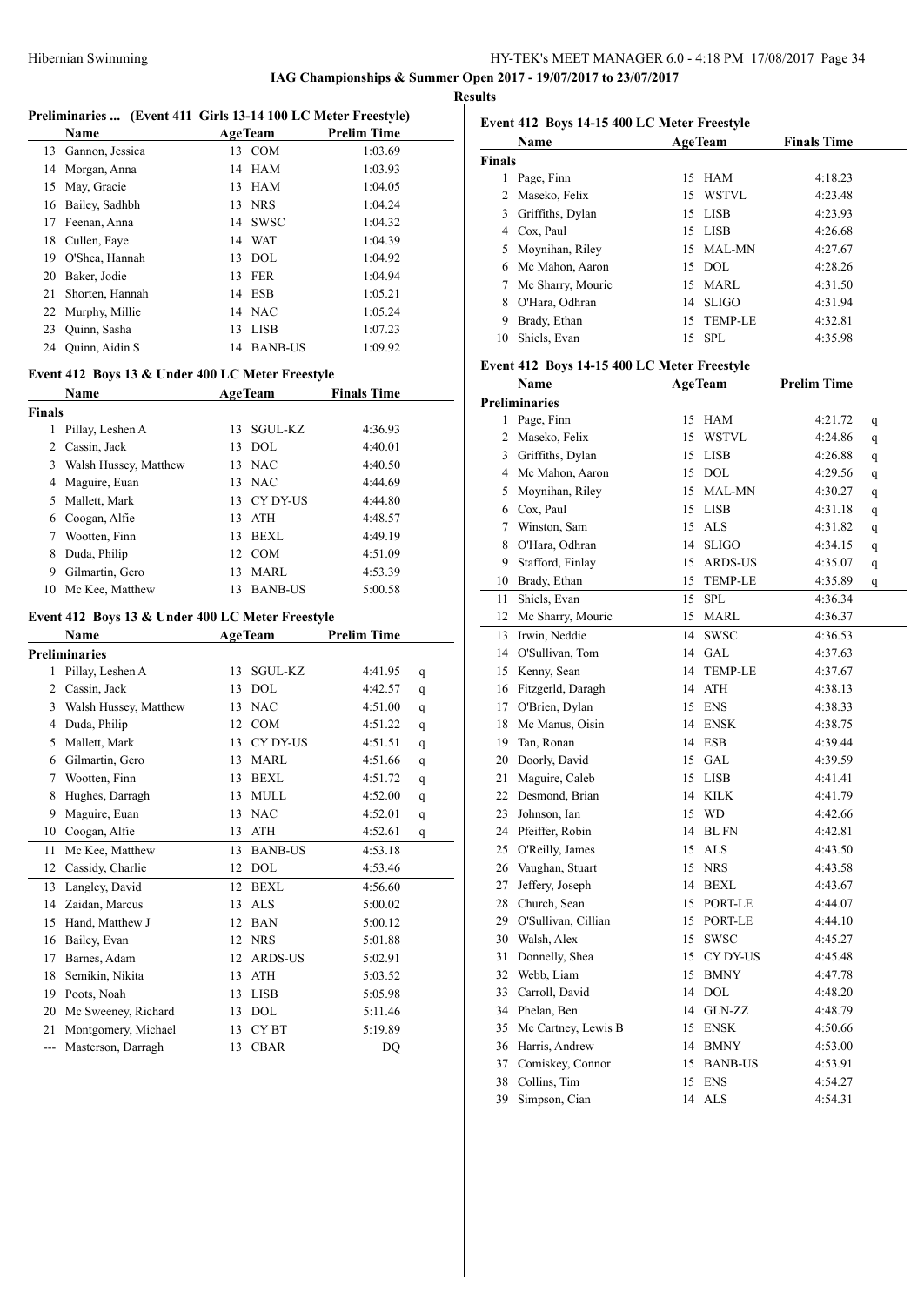**IAG Championships & Summer Open 2017 - 19/07/2017 to 23/07/2017 Results**

 $\overline{a}$ 

Í.

|         | <b>Example 2</b> AgeTeam<br>Name                  |          |                                   | <b>Prelim Time</b> |   |
|---------|---------------------------------------------------|----------|-----------------------------------|--------------------|---|
|         | --- Ryan, Flynn                                   |          | 15 LEA                            | DQ                 |   |
|         | Event 413 Girls 12 & Under 200 LC Meter Butterfly |          |                                   |                    |   |
|         | Name                                              |          | <b>AgeTeam</b>                    | <b>Finals Time</b> |   |
| Finals  |                                                   |          |                                   |                    |   |
| 1       | Barr, Tarryn                                      |          | 12 ARDS-US                        | 2:36.20            |   |
| 2       | Curran, Kelis                                     |          | 12 COM                            | 2:41.43            |   |
|         | 3 Fane, Heather                                   |          | 12 DOL                            | 2:44.83            |   |
|         | 4 Gardiner, Ciara                                 |          | 12 DOL                            | 2:49.47            |   |
|         | 5 Perez, Alexandra                                |          | 12 KGD                            | 2:57.00            |   |
|         | 6 Sweeney, Kate                                   |          | 12 TEMP-LE                        | 2:59.45            |   |
|         |                                                   |          |                                   |                    |   |
|         | Event 413 Girls 12 & Under 200 LC Meter Butterfly |          |                                   |                    |   |
|         | Name<br><b>Example 2018 Age Team</b>              |          |                                   | <b>Prelim Time</b> |   |
|         | <b>Preliminaries</b>                              |          |                                   |                    |   |
|         | 1 Barr, Tarryn<br>2 Curran, Kelis                 |          | 12 ARDS-US                        | 2:39.30            | q |
|         |                                                   |          | 12 COM                            | 2:43.80            | q |
|         | 3 Fane, Heather                                   |          | 12 DOL                            | 2:49.94            | q |
|         | 4 Carroll, Ella                                   |          | 12 LIMK-MN                        | 2:51.72            | q |
|         | 5 Gardiner, Ciara                                 |          | 12 DOL                            | 2:52.77            | q |
|         | 6 Perez, Alexandra                                |          | 12 KGD                            | 2:56.53            | q |
|         | 7 Sweeney, Kate                                   |          | 12 TEMP-LE                        | 3:00.99            | q |
|         | Event 413 Girls 13-14 200 LC Meter Butterfly      |          |                                   |                    |   |
|         | Name                                              |          | <b>AgeTeam</b>                    | <b>Finals Time</b> |   |
| Finals  |                                                   |          |                                   |                    |   |
|         | 1 Murray, Aoife                                   |          | 13 GLN-ZZ                         | 2:30.58            |   |
|         | 2 Gannon, Jessica                                 |          | 13 COM                            | 2:30.99            |   |
|         | 3 Cox, Andrea                                     |          | 14 LISB                           | 2:32.08            |   |
|         | 4 Mulhall, Ailbhe                                 |          | 14 GAL                            | 2:32.41            |   |
|         | 5 Donegan, Elé                                    |          | 14 LEA                            | 2:34.01            |   |
|         | Event 413 Girls 13-14 200 LC Meter Butterfly      |          |                                   |                    |   |
|         | Name                                              |          | <b>AgeTeam</b>                    | <b>Prelim Time</b> |   |
|         | <b>Preliminaries</b>                              |          |                                   |                    |   |
| 1       | Murray, Aoife                                     |          | 13 GLN-ZZ                         | 2:34.85            | q |
|         | 2 Donegan, Elé                                    |          | 14 LEA                            | 2:35.16            | q |
| 3       | Mulhall, Ailbhe                                   |          | 14 GAL                            | 2:35.25            | q |
|         | 4 Cox, Andrea                                     |          | 14 LISB                           | 2:36.24            | q |
|         |                                                   |          | 13 COM                            | 2:38.25            | q |
|         | 5 Gannon, Jessica                                 |          |                                   |                    |   |
|         |                                                   |          |                                   |                    |   |
|         | Event 414 Boys 13 & Under 200 LC Meter Butterfly  |          |                                   |                    |   |
|         | Name                                              |          | AgeTeam                           | <b>Finals Time</b> |   |
| Finals  |                                                   |          |                                   |                    |   |
| 1       | O'Connor, Zac                                     | 13       | LIMK-MN                           | 2:31.12            |   |
| 2       | Randles, Oscar                                    | 13       | TEMP-LE                           | 2:37.01            |   |
| 3       | Allen, Dominic                                    | 13       | ARDS-US                           | 2:39.48            |   |
| 4       | Dunnion, Cody                                     | 13       | SSEAL                             | 2:40.12            |   |
| 5       | Kenny, Conor                                      | 13       | <b>TEMP-LE</b>                    | 2:41.06            |   |
| 6       | Woolfenden, Callum                                | 12       | BEXL                              | 2:44.95            |   |
| 7       | Mc Geown, Niall P                                 | 13       | <b>BANB-US</b>                    | 2:49.94            |   |
| 8       | Wright, Finlay                                    | 13       | <b>BANB-US</b>                    | 2:52.18            |   |
| 9<br>10 | Edgar, Daniel<br>Mc Kee, Matthew                  | 12<br>13 | <b>TMORE-US</b><br><b>BANB-US</b> | 2:52.49<br>3:00.77 |   |

|    | Event 414 Boys 13 & Under 200 LC Meter Butterfly<br>Name |    | <b>AgeTeam</b>  | <b>Prelim Time</b> |   |
|----|----------------------------------------------------------|----|-----------------|--------------------|---|
|    | Preliminaries                                            |    |                 |                    |   |
| 1  | O'Connor, Zac                                            | 13 | LIMK-MN         | 2:35.38            | q |
| 2  | Randles, Oscar                                           | 13 | <b>TEMP-LE</b>  | 2:39.23            | q |
| 3  | Kenny, Conor                                             | 13 | <b>TEMP-LE</b>  | 2:40.52            | q |
| 4  | Woolfenden, Callum                                       | 12 | <b>BEXL</b>     | 2:43.54            | q |
| 5  | Dunnion, Cody                                            | 13 | SSEAL.          | 2:47.73            | q |
| 6  | Mc Kee, Matthew                                          | 13 | <b>BANB-US</b>  | 2:50.65            | q |
| 7  | Mc Geown, Niall P                                        | 13 | <b>BANB-US</b>  | 2:50.76            | q |
| 8  | Wright, Finlay                                           | 13 | <b>BANB-US</b>  | 2:52.64            | q |
| 9  | Allen, Dominic                                           | 13 | ARDS-US         | 2:52.79            | q |
| 10 | Edgar, Daniel                                            | 12 | <b>TMORE-US</b> | 2:52.94            | q |
| 11 | Cassin, Jack                                             | 13 | DOL             | 2:59.33            |   |
| 12 | Quinn, Ronan                                             | 12 | <b>BANB-US</b>  | 3:05.90            |   |

# **Event 414 Boys 14-15 200 LC Meter Butterfly**

| Name          |                    |    | <b>AgeTeam</b> | <b>Finals Time</b> |  |
|---------------|--------------------|----|----------------|--------------------|--|
| <b>Finals</b> |                    |    |                |                    |  |
| 1             | Maher, Alex        | 15 | <b>KILK</b>    | 2:11.88            |  |
|               | 2 O'Connor, Jermey |    | 15 LIMK-MN     | 2:14.34            |  |
| 3             | Stafford, Finlay   |    | 15 ARDS-US     | 2:21.05            |  |
| 4             | Bodlall, Jival     |    | $15A$ SA       | 2:24.27            |  |
| 5             | Bingham, Jack      | 15 | <b>BANB-US</b> | 2:24.28            |  |
|               | 6 O'Sullivan, Tom  |    | 14 GAL         | 2:27.16            |  |
| 7             | Griffiths, Dylan   | 15 | LISB           | 2:27.22            |  |
| 8             | Mullan, Eoin       | 14 | <b>BMNY</b>    | 2:33.03            |  |
| 9             | Madigan, Daniel    | 15 | LONG           | 2:33.60            |  |
| 10            | Wilson, Adam       | 14 | <b>BANB-US</b> | 2:35.86            |  |

# **Event 414 Boys 14-15 200 LC Meter Butterfly**

|    | <b>Name</b>          | <b>AgeTeam</b> |                | <b>Prelim Time</b> |   |
|----|----------------------|----------------|----------------|--------------------|---|
|    | <b>Preliminaries</b> |                |                |                    |   |
| 1  | Maher, Alex          | 15             | <b>KILK</b>    | 2:15.86            | q |
| 2  | O'Connor, Jermey     | 15             | <b>LIMK-MN</b> | 2:16.22            | q |
| 3  | Stafford, Finlay     | 15             | <b>ARDS-US</b> | 2:25.88            | q |
| 4  | Bodlall, Jival       | 15             | ASA            | 2:26.04            | q |
| 5  | O'Sullivan, Tom      | 14             | <b>GAL</b>     | 2:26.39            | q |
| 6  | Griffiths, Dylan     | 15             | <b>LISB</b>    | 2:30.92            | q |
| 7  | Bingham, Jack        | 15             | <b>BANB-US</b> | 2:30.94            | q |
| 8  | Madigan, Daniel      | 15             | <b>LONG</b>    | 2:33.89            | q |
| 9  | Wilson, Adam         | 14             | <b>BANB-US</b> | 2:34.45            | q |
| 10 | Mullan, Eoin         | 14             | <b>BMNY</b>    | 2:34.72            | q |
| 11 | Kashich, Zakhar      | 15             | <b>TALL</b>    | 2:36.30            |   |
| 12 | Johnson, Ian         | 15             | WD             | 2:37.24            |   |
| 13 | Carroll, David       | 14             | DOL            | 2:37.59            |   |
| 14 | Mac Carthy, Evan     | 15             | <b>DOL</b>     | 2:41.27            |   |
| 15 | Cregg, Michael       | 15             | GLN-ZZ         | 2:46.71            |   |
| 16 | Simpson, Cian        | 14             | <b>ALS</b>     | 2:56.49            |   |
| 17 | O'Reilly, Adam       | 14             | TROJ-ZZ        | 2:57.78            |   |
|    |                      |                |                |                    |   |

### **Event 417 Girls 12 & Under 100 LC Meter Backstroke**

|        | <b>Name</b>        | <b>AgeTeam</b> | <b>Finals Time</b> |
|--------|--------------------|----------------|--------------------|
| Finals |                    |                |                    |
|        | 1 Rooney, Cora     | 12 MARL        | 1:09.87            |
|        | 2 Ni Riain, Roisin | 12 LIMK-MN     | 1:11.42            |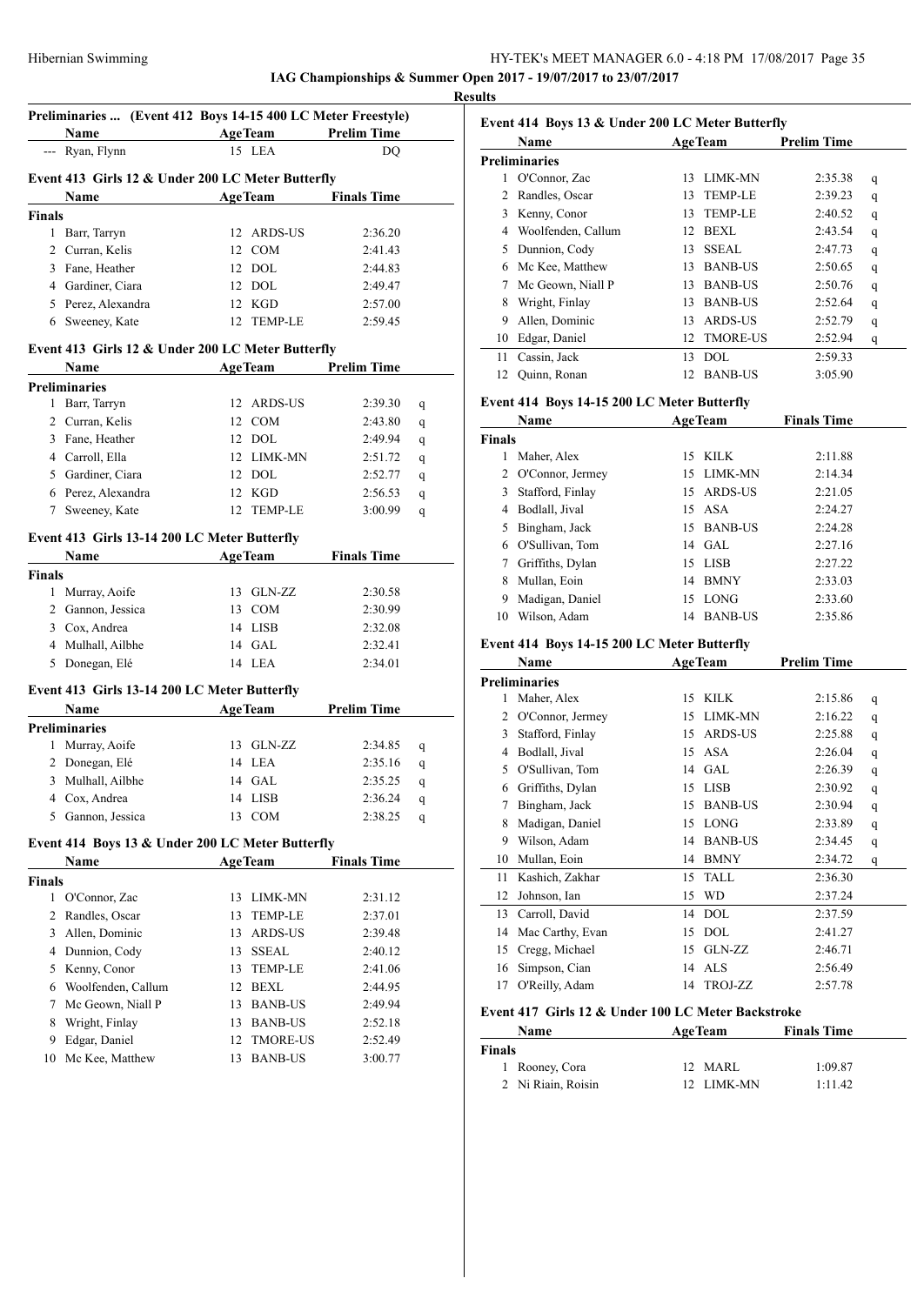# HY-TEK's MEET MANAGER 6.0 - 4:18 PM 17/08/2017 Page 36 **IAG Championships & Summer Open 2017 - 19/07/2017 to 23/07/2017**

**Results**

| Finals  (Event 417 Girls 12 & Under 100 LC Meter Backstroke) |                                                    |    |                |                    |  |  |  |  |
|--------------------------------------------------------------|----------------------------------------------------|----|----------------|--------------------|--|--|--|--|
|                                                              | Name                                               |    | <b>AgeTeam</b> | <b>Finals Time</b> |  |  |  |  |
|                                                              | 3 Rowlands, Aisling                                | 12 | TROJ-ZZ        | 1:11.84            |  |  |  |  |
|                                                              | 4 Mc Alorum, Mollie                                |    | 12 LEA         | 1:14.32            |  |  |  |  |
|                                                              | 5 Fane, Heather                                    |    | 12 DOL         | 1:15.19            |  |  |  |  |
|                                                              | 6 Barr, Tarryn                                     |    | 12 ARDS-US     | 1:16.31            |  |  |  |  |
|                                                              | 7 O'Kane, Moya                                     |    | 11 LISB        | 1:16.65            |  |  |  |  |
|                                                              | *8 Alzaibag, Jana                                  |    | 12 PORT-LE     | 1:17.67            |  |  |  |  |
|                                                              | *8 Mc Cartney, Ellie                               |    | 12 ENSK        | 1:17.67            |  |  |  |  |
|                                                              | 10 Curran, Kelis                                   |    | 12 COM         | 1:18.02            |  |  |  |  |
|                                                              | Event 417 Girls 12 & Under 100 LC Meter Backstroke |    |                |                    |  |  |  |  |
|                                                              | <b>AgeTeam</b><br><b>Prelim Time</b><br>Name       |    |                |                    |  |  |  |  |
|                                                              | <b>Preliminaries</b>                               |    |                |                    |  |  |  |  |
|                                                              | 1 Rooney, Cora                                     |    | 12 MARL        | 1:11.65<br>q       |  |  |  |  |
|                                                              | 2 Rowlands, Aisling                                | 12 | TROJ-ZZ        | 1:12.41<br>q       |  |  |  |  |
|                                                              | 3 Ni Riain, Roisin                                 |    | 12 LIMK-MN     | 1:13.37<br>q       |  |  |  |  |
|                                                              | 4 Barr, Tarryn                                     |    | 12 ARDS-US     | 1:15.36<br>q       |  |  |  |  |
|                                                              | 5 Fane, Heather                                    |    | 12 DOL         | 1:16.08<br>q       |  |  |  |  |
|                                                              | 6 Mc Alorum, Mollie                                |    | 12 LEA         | 1:16.22<br>q       |  |  |  |  |
|                                                              | 7 Mc Cartney, Ellie                                |    | 12 ENSK        | 1:16.86<br>q       |  |  |  |  |
|                                                              | 8 O'Kane, Moya                                     |    | 11 LISB        | 1:17.53<br>q       |  |  |  |  |
|                                                              | 9 Curran, Kelis                                    |    | 12 COM         | 1:17.90<br>q       |  |  |  |  |
|                                                              | 10 Alzaibag, Jana                                  |    | 12 PORT-LE     | 1:18.46<br>q       |  |  |  |  |
| 11                                                           | Bingham, Ellie                                     |    | 12 BANB-US     | 1:18.48            |  |  |  |  |
| 12                                                           | O'Neill Campbell, Cara                             |    | 12 LISB        | 1:18.60            |  |  |  |  |
|                                                              | 13 Gardiner, Ciara                                 |    | 12 DOL         | 1:18.65            |  |  |  |  |
|                                                              | 14 Mc Groddy, Aoife                                |    | 12 ALS         | 1:19.16            |  |  |  |  |
|                                                              | 15 Cedrone, Chiara                                 |    | 12 LIMK-MN     | 1:19.32            |  |  |  |  |
|                                                              | 16 Harford, Tia                                    |    | 11 BARRA-ZZ    | 1:20.08            |  |  |  |  |
|                                                              | 17 Davison, Grace                                  |    | 10 ARDS-US     | 1:20.12            |  |  |  |  |
|                                                              | 18 Canavan, Alannah                                |    | 12 BALL        | 1:20.24            |  |  |  |  |
|                                                              | 19 Cullen, Abi M                                   |    | 12 NRS         | 1:20.37            |  |  |  |  |
|                                                              | 20 Walsh, Kallie                                   |    | 12 CURRA-LE    | 1:20.95            |  |  |  |  |
|                                                              | 21 Mac Farlane, Katie                              |    | 10 BANB-US     | 1:21.17            |  |  |  |  |
|                                                              | 22 Mc Donagh, Kristina                             |    | 12 BL FN       | 1:22.18            |  |  |  |  |
| 23                                                           | Brennan, Lucy                                      |    | 12 LIMK-MN     | 1:22.56            |  |  |  |  |
|                                                              | 24 Evans Garrett, Juliette                         |    | 12 ALS         | 1:22.67            |  |  |  |  |
| 25                                                           | Mc Mullen, Jodie                                   |    | 12 BANB-US     | 1:23.42            |  |  |  |  |
|                                                              | Event 417 Girls 13-14 100 LC Meter Backstroke      |    |                |                    |  |  |  |  |
|                                                              | Name                                               |    | <b>AgeTeam</b> | <b>Finals Time</b> |  |  |  |  |
| <b>Finals</b>                                                |                                                    |    |                |                    |  |  |  |  |
|                                                              | 1 Martin, Leah                                     | 14 | <b>TEMP-LE</b> | 1:06.48            |  |  |  |  |
| $\overline{2}$                                               | Ahearne, Niamh                                     | 14 | <b>KILK</b>    | 1:07.35            |  |  |  |  |
| $\mathbf{3}$                                                 | Fagan, Emma                                        |    | 14 ALS         | 1:09.30            |  |  |  |  |
|                                                              | 4 Bethel, Leah                                     |    | 14 LISB        | 1:09.75            |  |  |  |  |
|                                                              | 5 Ashton, Iona                                     |    | 14 SHARK       | 1:10.03            |  |  |  |  |
|                                                              | 6 Somigliana, Lidia                                |    | 14 HAM         | 1:10.21            |  |  |  |  |
| 7                                                            | Hayman, Sophie                                     |    | 14 ALS         | 1:10.45            |  |  |  |  |
| 8                                                            | Kearney, Aoife                                     |    | 13 ALS         | 1:10.98            |  |  |  |  |
| 9                                                            | Kelly, Aimee                                       |    | 14 SHARK       | 1:11.29            |  |  |  |  |
| 10                                                           | Sharkey, Lauren                                    |    | 14 GAL         | 1:12.60            |  |  |  |  |
|                                                              |                                                    |    |                |                    |  |  |  |  |

|    | Event 417 Girls 13-14 100 LC Meter Backstroke |    |                |                    |              |
|----|-----------------------------------------------|----|----------------|--------------------|--------------|
|    | Name                                          |    | <b>AgeTeam</b> | <b>Prelim Time</b> |              |
|    | <b>Preliminaries</b>                          |    |                |                    |              |
|    | 1 Martin, Leah                                | 14 | <b>TEMP-LE</b> | 1:08.35            | q            |
| 2  | Ahearne, Niamh                                | 14 | <b>KILK</b>    | 1:08.57            | q            |
|    | 3 Fagan, Emma                                 | 14 | <b>ALS</b>     | 1:09.23            | q            |
|    | 4 Somigliana, Lidia                           | 14 | <b>HAM</b>     | 1:09.36            | q            |
|    | 5 Hayman, Sophie                              |    | 14 ALS         | 1:09.80            | q            |
|    | 6 Ashton, Iona                                | 14 | <b>SHARK</b>   | 1:09.83            | q            |
|    | 7 Bethel, Leah                                |    | 14 LISB        | 1:10.45            | q            |
| 8  | Kearney, Aoife                                |    | 13 ALS         | 1:11.12            | q            |
| 9  | Sharkey, Lauren                               |    | 14 GAL         | 1:12.73            | q            |
|    | 10 Kelly, Aimee                               | 14 | <b>SHARK</b>   | 1:12.83            | $\mathbf{q}$ |
| 11 | Mc Auley, Sile                                | 13 | ATH            | 1:12.90            |              |
| 12 | Delaney, Erin                                 | 13 | <b>TEMP-LE</b> | 1:12.97            |              |
| 13 | Rice, Mia L                                   |    | 14 BAN         | 1:13.09            |              |
|    | 14 Wearen, Roisin                             |    | 14 ALS         | 1:13.18            |              |
|    | 15 Daly, Caoimhe                              |    | 14 NRS         | 1:13.43            |              |
|    | 16 Bailey, Sadhbh                             |    | 13 NRS         | 1:13.44            |              |
|    | 17 Killen, Laura                              |    | 14 CLNM        | 1:13.50            |              |
|    | 18 Farrell, Danielle                          | 14 | <b>SLIGO</b>   | 1:13.71            |              |
|    | 19 May, Gracie                                |    | 13 HAM         | 1:13.84            |              |
|    | 20 Childs, Rachel                             |    | 13 ARDS-US     | 1:14.00            |              |
|    | 21 Mc Bride, Hope                             |    | 14 ARDS-US     | 1:14.06            |              |
|    | 22 Quinn, Orla                                |    | 13 LVADY       | 1:14.60            |              |
|    | 23 Kearney, Caoilin                           |    | 14 BL FN       | 1:14.62            |              |
|    | 24 Tuinstra, Dara                             |    | 14 ASG         | 1:14.76            |              |
|    | 25 Cox, Andrea                                |    | 14 LISB        | 1:15.16            |              |
|    | 26 Feenan, Anna                               | 14 | <b>SWSC</b>    | 1:15.37            |              |
|    | 27 O'Mahony, Mairead                          |    | 14 LARNE-US    | 1:15.44            |              |
|    | 28 Quinn, Sasha                               |    | 13 LISB        | 1:15.58            |              |
|    | 29 O'Gara, Claire                             |    | 14 ESB         | 1:16.19            |              |
|    | 30 Miao, Fiona                                |    | 13 FER         | 1:16.23            |              |
|    | 31 Lamb, Freya                                |    | 14 SWSC        | 1:16.25            |              |
|    | 32 Cullen, Faye                               |    | 14 WAT         | 1:16.67            |              |
|    | 33 Shorten, Hannah                            |    | 14 ESB         | 1:16.90            |              |
|    | 34 Mulhall, Ailbhe                            |    | $14$ GAL       | 1:17.01            |              |
|    |                                               |    |                |                    |              |

### **Event 418 Boys 13 & Under 100 LC Meter Backstroke**

| Name                  |     |                 | <b>Finals Time</b>                                                  |  |
|-----------------------|-----|-----------------|---------------------------------------------------------------------|--|
| Finals                |     |                 |                                                                     |  |
| Walsh Hussey, Matthew |     |                 | 1:08.74                                                             |  |
| Cassidy, Charlie      |     |                 | 1:09.33                                                             |  |
| Winston, Harry        |     |                 | 1:09.43                                                             |  |
| Fon, Bradley K        | 13  | <b>BAN</b>      | 1:09.44                                                             |  |
| Matterson, Simon      | 13  | <b>MULST-US</b> | 1:10.10                                                             |  |
| Fiala, Martin         | 13  | <b>BMENA-US</b> | 1:11.22                                                             |  |
| Hartney, Conor        | 13. |                 | 1:12.34                                                             |  |
| Tebite, Oisin         |     |                 | 1:13.60                                                             |  |
| Stafford, Jake        | 13  | ARDS-US         | 1:13.88                                                             |  |
| Colgan, Adam          | 12. | LEC             | 1:14.16                                                             |  |
|                       |     |                 | <b>AgeTeam</b><br>13 NAC<br>12 DOL<br>$12$ ALS<br>LIMK-MN<br>12 NAC |  |

# **Event 418 Boys 13 & Under 100 LC Meter Backstroke**

| <b>Name</b>          | <b>AgeTeam</b> | <b>Prelim Time</b> |  |  |  |  |
|----------------------|----------------|--------------------|--|--|--|--|
| <b>Preliminaries</b> |                |                    |  |  |  |  |
| *1 Cassidy, Charlie  | 12 DOL         | 1:10.66            |  |  |  |  |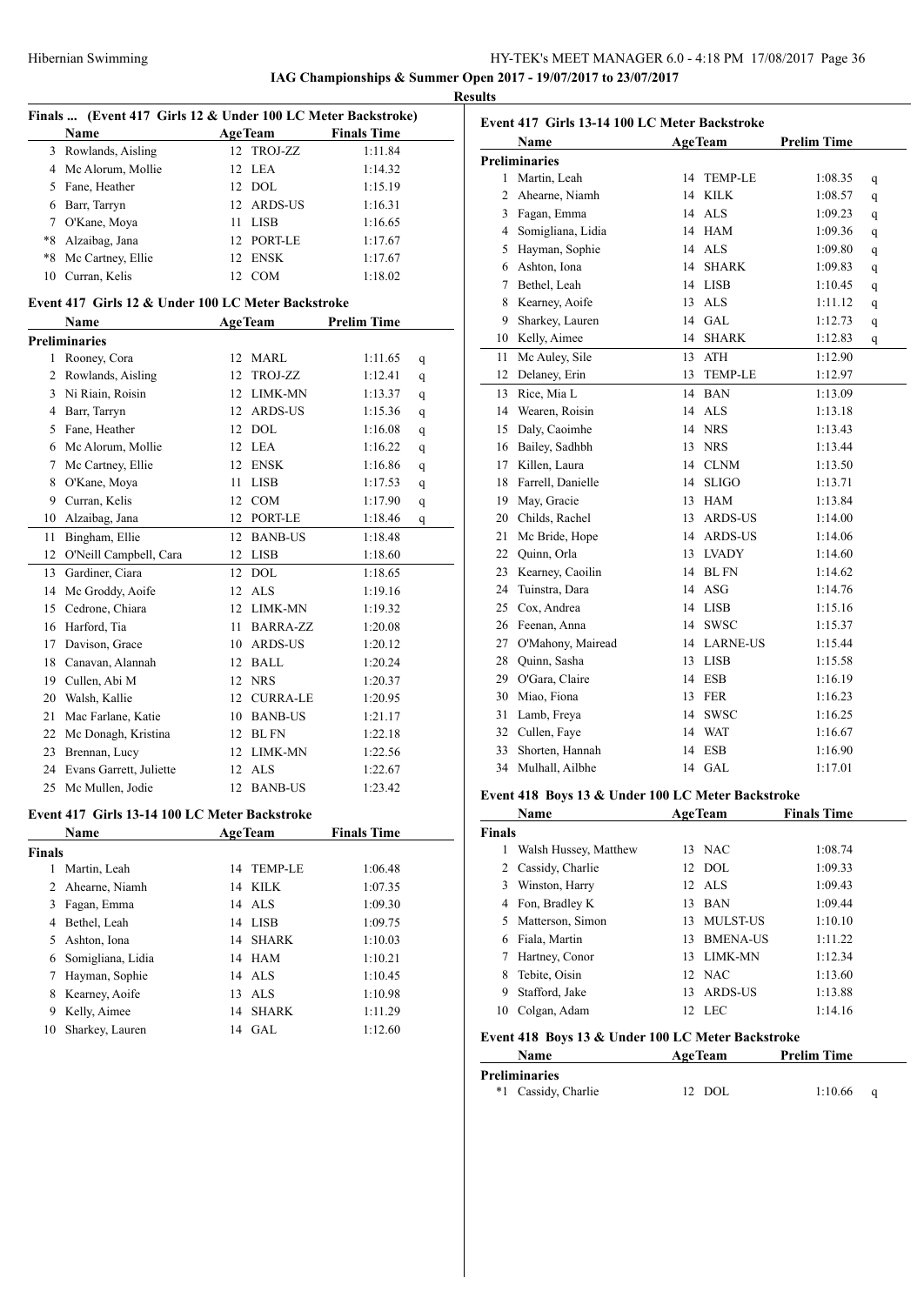**IAG Championships & Summer Open 2017 - 19/07/2017 to 23/07/2017**

|                | Preliminaries  (Event 418 Boys 13 & Under 100 LC Meter Backstroke) |    |                 |                    |              |
|----------------|--------------------------------------------------------------------|----|-----------------|--------------------|--------------|
|                | Name                                                               |    | <b>AgeTeam</b>  | <b>Prelim Time</b> |              |
| $*1$           | Fiala, Martin                                                      |    | 13 BMENA-US     | 1:10.66            | q            |
| 3              | Winston, Harry                                                     |    | 12 ALS          | 1:11.18            | q            |
|                | 4 Fon, Bradley K                                                   |    | 13 BAN          | 1:11.42            | q            |
|                | 5 Walsh Hussey, Matthew                                            |    | 13 NAC          | 1:11.83            | q            |
|                | 6 Matterson, Simon                                                 |    | 13 MULST-US     | 1:11.92            | q            |
| 7              | Hartney, Conor                                                     |    | 13 LIMK-MN      | 1:12.15            | q            |
| 8              | Tebite, Oisin                                                      |    | 12 NAC          | 1:12.53            | q            |
| 9              | Colgan, Adam                                                       |    | 12 LEC          | 1:12.98            | q            |
| 10             | Stafford, Jake                                                     | 13 | ARDS-US         | 1:13.11            | q            |
| 11             | Mallett, Mark                                                      | 13 | CY DY-US        | 1:13.23            |              |
| 12             | Kilcoyne, Ronan                                                    |    | 12 SLIGO        | 1:13.32            |              |
| 13             | Mc Kendry, Gerard                                                  | 13 | <b>TITAN-ZZ</b> | 1:13.33            |              |
| 14             | Foley, Conor                                                       |    | 13 DOL          | 1:14.54            |              |
| 15             | Pillay, Leshen A                                                   |    | 13 SGUL-KZ      | 1:14.83            |              |
|                | 16 Hughes, Darragh                                                 |    | 13 MULL         | 1:14.99            |              |
|                | 17 Fon, Matthew K                                                  |    | 13 BAN          | 1:15.00            |              |
|                | 18 Rusu, Robert                                                    |    | 13 ALS          | 1:15.90            |              |
|                | 19 Harrison, James                                                 |    | 13 WAT          | 1:16.01            |              |
|                | 20 Bondarevs, Nikita                                               |    | 13 LAMAR        | 1:16.11            |              |
| 21             | Mc Auliffe, Louis                                                  |    | 13 L SPA        | 1:16.18            |              |
|                | 22 Flanagan, Sam                                                   |    | 13 TEMP-LE      | 1:16.54            |              |
|                | 23 Cousins, Dillon                                                 |    | 13 WEX          | 1:16.57            |              |
|                | 24 Barnes, Adam                                                    |    | 12 ARDS-US      |                    |              |
| 25             |                                                                    |    | 12 COM          | 1:16.82<br>1:16.84 |              |
|                | Duda, Philip                                                       |    |                 |                    |              |
|                | 26 Stevens, Henry                                                  |    | 13 BARRA-ZZ     | 1:17.38            |              |
| 27             | Daly, Eoghan                                                       |    | 13 SHARK        | 1:17.59            |              |
| 28             | Edgar, Daniel                                                      |    | 12 TMORE-US     | 1:18.58            |              |
| 29             | Mc Kee, Ciaran E                                                   |    | 12 BAN          | 1:18.69            |              |
| 30             | Ilsley, Jake                                                       |    | 13 COLE-US      | 1:18.86            |              |
| 31             | Phelan, Sami                                                       |    | 12 GLN-ZZ       | 1:19.94            |              |
|                | 32 Behme, Johann                                                   | 12 | <b>ECAV-US</b>  | 1:21.86            |              |
|                | --- O'Connor, Zac                                                  | 13 | <b>LIMK-MN</b>  | <b>DNF</b>         |              |
|                | Event 418 Boys 14-15 100 LC Meter Backstroke                       |    |                 |                    |              |
|                | Name                                                               |    | <b>AgeTeam</b>  | <b>Finals Time</b> |              |
| <b>Finals</b>  |                                                                    |    |                 |                    |              |
| 1              | Carroll, Aaron                                                     | 15 | LIMK-MN         | 1:01.86            |              |
| 2              | Winston, Sam                                                       |    | 15 ALS          | 1:02.76            |              |
| 3              | Brady, Ethan                                                       | 15 | TEMP-LE         | 1:04.32            |              |
|                | 4 Remley, Breydon L                                                |    | 14 SGUL-KZ      | 1:04.60            |              |
|                | 5 Keating, Aran                                                    |    | 15 PORT-LE      | 1:05.56            |              |
|                | 6 Harris, Jake                                                     |    | 14 HAM          | 1:05.81            |              |
| 7              | Tambling, Marcus                                                   |    | 14 HAM          | 1:07.04            |              |
|                | 8 Mc Mahon, Aaron                                                  |    | 15 DOL          | 1:07.46            |              |
| 9              | Shiels, Evan                                                       |    | 15 SPL          | 1:07.75            |              |
| 10             | Morel, Matthew                                                     |    | 15 ALS          | 1:08.21            |              |
|                | Event 418 Boys 14-15 100 LC Meter Backstroke                       |    |                 |                    |              |
|                | Name                                                               |    | <b>AgeTeam</b>  | <b>Prelim Time</b> |              |
|                | <b>Preliminaries</b>                                               |    |                 |                    |              |
|                | 1 Carroll, Aaron                                                   |    | 15 LIMK-MN      | 1:02.93            | q            |
| $\overline{2}$ | Winston, Sam                                                       |    | 15 ALS          | 1:04.05            | q            |
|                | 3 Remley, Breydon L                                                |    | 14 SGUL-KZ      | 1:04.57            | q            |
|                | 4 Keating, Aran                                                    |    | 15 PORT-LE      | 1:05.23            | q            |
|                | 5 Harris, Jake                                                     |    | 14 HAM          | 1:05.55            | $\mathbf{q}$ |

|    | <b>Results</b>  |                            |    |                |         |   |
|----|-----------------|----------------------------|----|----------------|---------|---|
| E) | 6               | Tambling, Marcus           |    | 14 HAM         | 1:06.10 | q |
|    | $7\overline{ }$ | Mc Mahon, Aaron            | 15 | <b>DOL</b>     | 1:06.33 | q |
|    | 8               | Brady, Ethan               | 15 | <b>TEMP-LE</b> | 1:06.49 | q |
|    |                 | 9 Shiels, Evan             | 15 | <b>SPL</b>     | 1:06.89 | q |
|    | 10              | Morel, Matthew             | 15 | <b>ALS</b>     | 1:06.90 | q |
|    | 11              | Maseko, Felix              | 15 | WSTVL          | 1:07.43 |   |
|    | 12              | Donnelly, Shea             | 15 | CY DY-US       | 1:07.48 |   |
|    | 13              | Mc Namara, Conn            | 14 | <b>CBAR</b>    | 1:07.86 |   |
|    | 14              | Mc Shea, Kealan            | 15 | <b>ENSK</b>    | 1:07.91 |   |
|    | 15              | Irwin, Neddie              |    | 14 SWSC        | 1:08.00 |   |
|    | 16              | Waters, Fionn              | 15 | <b>TUAM</b>    | 1:08.39 |   |
|    | 17              | Peckham, Greg              |    | 14 WD          | 1:08.46 |   |
|    | 18              | Rooney, Cian               | 14 | MARL           | 1:08.48 |   |
|    |                 | 19 Cervini, Tommaso        |    | 14 HAM         | 1:08.83 |   |
|    |                 | 20 Moynihan, Riley         |    | 15 MAL-MN      | 1:09.28 |   |
|    | 21              | O'Hara, Odhran             |    | 14 SLIGO       | 1:09.36 |   |
|    |                 | 22 O'Brien, Dylan          |    | 15 ENS         | 1:09.70 |   |
|    | $*23$           | Coleman, Noah              |    | 15 SWSC        | 1:09.81 |   |
|    | $*23$           | Doorly, David              | 15 | GAL            | 1:09.81 |   |
|    | $*23$           | Mitchell, Ben              | 15 | <b>ESB</b>     | 1:09.81 |   |
|    |                 | 26 Mc Ilroy-Sanchez, Conor |    | 15 LVADY       | 1:09.87 |   |
|    | 27              | Willmott, Ben              |    | 14 SPL         | 1:09.89 |   |
|    | 28              | Barrett, Simon             |    | 14 ALS         | 1:10.13 |   |
|    | 29              | Dragoi, Colin              |    | 15 KILK        | 1:10.82 |   |
|    |                 | 30 Bingham, Jack           | 15 | <b>BANB-US</b> | 1:10.96 |   |
|    | 31              | Carroll, David             |    | 14 DOL         | 1:10.98 |   |
|    |                 | 32 Kanyuka, Peter          |    | 15 ESB         | 1:11.11 |   |
|    | $*33$           | Mc Geown, Declan L         |    | 15 BANB-US     | 1:11.16 |   |
|    | *33             | De Lacey, Evan             |    | 14 TEMP-LE     | 1:11.16 |   |
|    | 35              | Desmond, Brian             |    | 14 KILK        | 1:11.35 |   |
|    |                 | 36 Webb, Liam              |    | 15 BMNY        | 1:11.36 |   |
|    | 37              | Comiskey, Connor           |    | 15 BANB-US     | 1:12.23 |   |
|    | 38              | Tan, Ronan                 |    | 14 ESB         | 1:12.56 |   |
|    |                 | 39 Sutton, Diarmiud        | 15 | TRID           | 1:12.64 |   |
|    | 40              | Harris, Andrew             | 14 | <b>BMNY</b>    | 1:13.69 |   |
|    | 41              | Suckling, Ben              | 15 | <b>CRNW</b>    | 1:15.21 |   |
|    |                 |                            |    |                |         |   |

# **Event 419 Girls 14 & Under 800 LC Meter Freestyle Relay**

|             | $\cdot$ |                    |  |  |
|-------------|---------|--------------------|--|--|
| <b>Team</b> |         | <b>Finals Time</b> |  |  |
| <b>NAC</b>  | А       | 9:14.00            |  |  |
| 2 NRS       | А       | 9:23.58            |  |  |
| 3 LISB      | А       | 9:25.28            |  |  |
| 4 LIMK-MN   | А       | 9:32.55            |  |  |
| 5 LEA       | А       | 9:35.70            |  |  |
| <b>SWSC</b> | А       | 9:42.00            |  |  |
| DOL.        | А       | 9:51.44            |  |  |
| ARDS-US     | А       | 9:56.19            |  |  |
| <b>ESB</b>  | А       | 10:08.32           |  |  |
|             |         | Relay              |  |  |

### **Event 501 Girls 15-16 200 LC Meter Backstroke**

| Name          |                    | <b>AgeTeam</b> |            | <b>Finals Time</b> |  |
|---------------|--------------------|----------------|------------|--------------------|--|
| <b>Finals</b> |                    |                |            |                    |  |
|               | Cassidy, Ellen     |                | 16 DOL     | 2:19.46            |  |
|               | 2 Walshe, Ellen    |                | 16 TEMP-LE | 2:21.50            |  |
|               | 3 Herbst, Kerryn L |                | 15 MDOL-JH | 2:25.02            |  |
|               | 4 Gibbs, Isabelle  |                | $15$ GAL   | 2:25.55            |  |
|               | Quinn, Caoimhe     |                | 15 ALS     | 2:25.75            |  |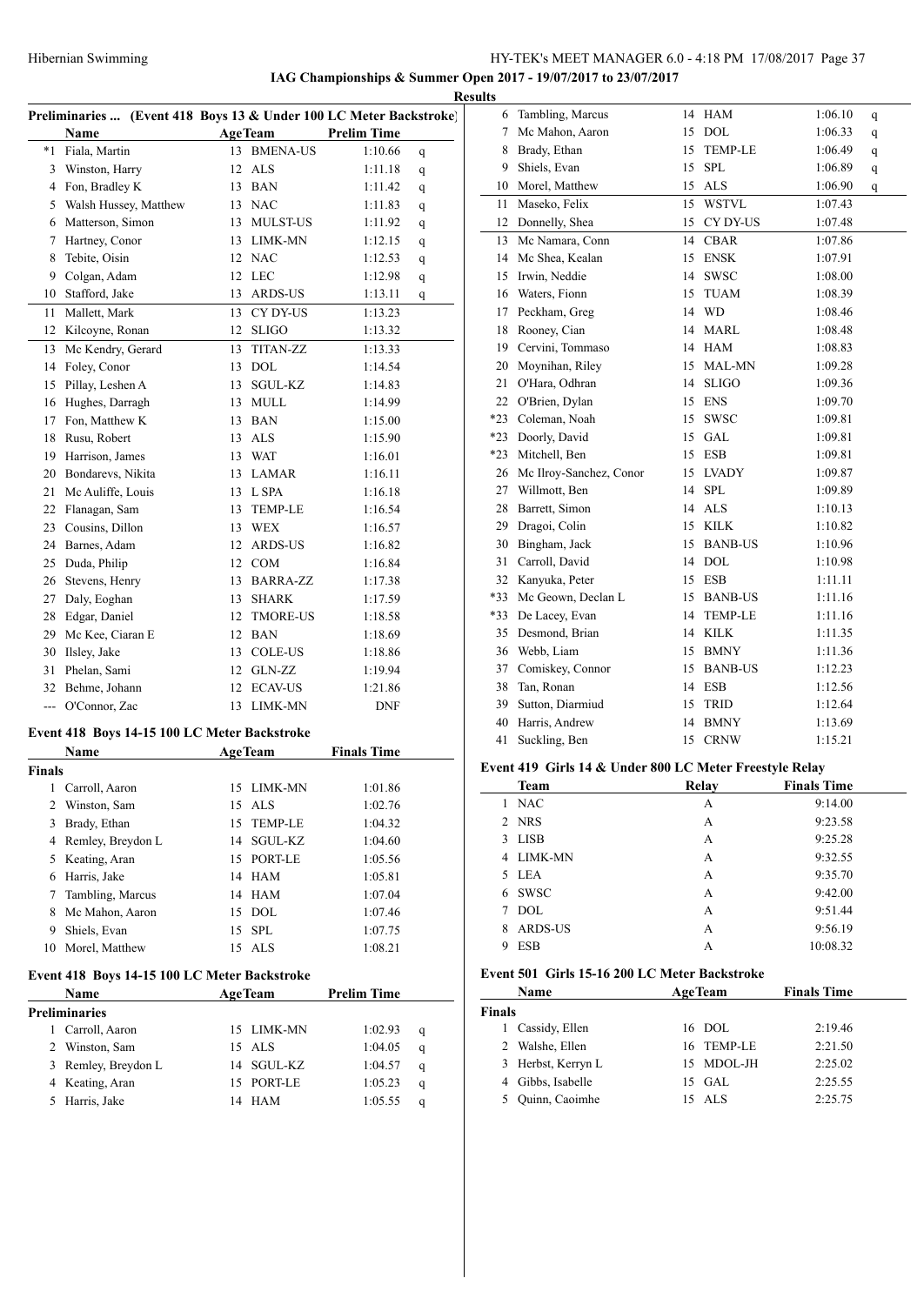# HY-TEK's MEET MANAGER 6.0 - 4:18 PM 17/08/2017 Page 38 **IAG Championships & Summer Open 2017 - 19/07/2017 to 23/07/2017**

**Results**

|                | Finals  (Event 501 Girls 15-16 200 LC Meter Backstroke) |    |                |                    |   |
|----------------|---------------------------------------------------------|----|----------------|--------------------|---|
|                | <b>Name</b>                                             |    | AgeTeam        | <b>Finals Time</b> |   |
|                | 6 Dowling, Caoimhe                                      |    | 16 LASER       | 2:27.46            |   |
| 7              | Downes, Sianne                                          |    | 16 MDOL-JH     | 2:27.76            |   |
| 8              | Malcolm, Ciara M                                        |    | 16 NY&MN-US    | 2:31.05            |   |
|                | 9 Martin, Alie                                          |    | 16 TEMP-LE     | 2:31.14            |   |
| 10             | Gillic, Trudie                                          |    | 15 NCDK        | 2:35.10            |   |
|                |                                                         |    |                |                    |   |
|                | Event 501 Girls 15-16 200 LC Meter Backstroke           |    |                |                    |   |
|                | Name                                                    |    | <b>AgeTeam</b> | <b>Prelim Time</b> |   |
|                | <b>Preliminaries</b>                                    |    |                |                    |   |
|                | 1 Cassidy, Ellen                                        |    | 16 DOL         | 2:21.71            | q |
| $\overline{2}$ | Walshe, Ellen                                           |    | 16 TEMP-LE     | 2:25.78            | q |
| 3              | Herbst, Kerryn L                                        |    | 15 MDOL-JH     | 2:26.82            | q |
|                | 4 Quinn, Caoimhe                                        |    | 15 ALS         | 2:27.44            | q |
|                | 5 Downes, Sianne                                        |    | 16 MDOL-JH     | 2:28.62            | q |
| 6              | Martin, Alie                                            |    | 16 TEMP-LE     | 2:28.99            | q |
| 7              | Gibbs, Isabelle                                         |    | 15 GAL         | 2:29.41            | q |
| 8              | Dowling, Caoimhe                                        |    | 16 LASER       | 2:29.65            | q |
| 9              | Gillic, Trudie                                          |    | 15 NCDK        | 2:29.92            | q |
| 10             | Malcolm, Ciara M                                        |    | 16 NY&MN-US    | 2:30.28            | q |
| 11             | Nolan, Beth                                             |    | 15 SWSC        | 2:30.71            |   |
| 12             | Dunne, Katie                                            |    | 15 KILK        | 2:31.46            |   |
| 13             | Tinsley, Florence                                       |    | 15 CYBT        | 2:31.87            |   |
| 14             | Leahy, Aoife                                            |    | $15$ GAL       | 2:32.43            |   |
|                | 15 Noonan, Keri                                         |    | 15 ALS         | 2:32.47            |   |
|                | 16 Mc Evoy, Lara                                        |    | 16 ALS         | 2:33.12            |   |
|                | 17 Mc Daid, Carrie                                      |    | 15 SLIGO       | 2:34.44            |   |
| 18             | Beattie, Jenni H                                        |    | 16 TMORE-US    | 2:34.72            |   |
| 19             | Horne, Chloe A                                          |    | 15 SGUL-KZ     | 2:35.62            |   |
| 20             | Moran, Sophie                                           |    | 16 GAL         | 2:36.33            |   |
| 21             | Mc Loughlin, Stephanie                                  |    | 16 TUAM        | 2:36.67            |   |
| 22             | Hunter, Kelly                                           |    | 16 CKSTN       | 2:36.78            |   |
| 23             | Vaughan, Rachel                                         |    | 15 KILK        | 2:37.25            |   |
| 24             | Bramley, Aegean                                         |    | 16 CRNW        | 2:37.47            |   |
| 25             | Aspen, Isobel                                           |    | 16 CRNW        | 2:38.14            |   |
|                | 26 Pyne, Elise                                          |    | 15 ENS         | 2:38.62            |   |
| 27             | O'Halloran, Erin                                        |    | 15 KGD         | 2:39.01            |   |
| 28             | Daly, Sadhbh                                            | 15 | <b>SHARK</b>   | 2:39.03            |   |
| 29             | Doherty, Rachel                                         | 16 | <b>NAC</b>     | 2:39.20            |   |
| 30             | Pliszka, Anastazya                                      | 15 | COM            | 2:39.33            |   |
| 31             | Ennis, Kelly                                            | 16 | ATH            | 2:39.46            |   |
| 32             | Joyce, Grace                                            | 15 | <b>SHARK</b>   |                    |   |
|                |                                                         |    | 16 ALS         | 2:40.10            |   |
| 33             | Mc Feely, Christine                                     |    |                | 2:40.11            |   |
| 34             | Mc Bride, Naoíse                                        | 15 | TALL           | 2:41.34            |   |
| 35             | Grady, Hannah                                           | 16 | <b>CBAR</b>    | 2:41.55            |   |
| 36             | Kristiansen, Emma                                       |    | 15 ASG         | 2:42.53            |   |
| 37             | Harrison, Amber                                         |    | 15 WAT         | 2:42.64            |   |
| 38             | Blanco-Morrissey, Maya                                  |    | 16 NAC         | 2:43.45            |   |
| 39             | Yu, Lily                                                |    | 15 PORT-LE     | 2:43.84            |   |
| 40             | Smyth, Elise                                            |    | 15 LISB        | 2:44.02            |   |
| 41             | Walsh, Tara                                             | 15 | <b>SLIGO</b>   | 2:44.89            |   |
| 42             | Power, Aoife K                                          |    | 16 ROYT        | 2:49.55            |   |

### **Event 501 Girls 17 & Over 200 LC Meter Backstroke Name Age Team Finals Time Finals**

| 1 Cunningham, Ally | 18 SWSC    | 2:22.02 |
|--------------------|------------|---------|
| 2 Allenby, Kate D  | 17 BANB-US | 2:26.96 |
| 3 Burke, Jessica   | 17 NAC     | 2:28.35 |
| 4 Corry, Eimear    | 17 ALS     | 2:34.96 |
|                    |            |         |

### **Event 501 Girls 17 & Over 200 LC Meter Backstroke**

|   | <b>Name</b>        | <b>AgeTeam</b> |                 | <b>Prelim Time</b> |   |
|---|--------------------|----------------|-----------------|--------------------|---|
|   | Preliminaries      |                |                 |                    |   |
|   | Hill, Danielle     | 18             | <b>LARNE-US</b> | 2:18.10            | q |
|   | 2 Cunningham, Ally | 18             | <b>SWSC</b>     | 2:24.88            | q |
| 3 | Keaney, Maeve      | 18             | <b>SLIGO</b>    | 2:31.45            | q |
| 4 | Naughton, Imogen   | 18             | <b>SHARK</b>    | 2:36.18            | q |
|   | Corry, Eimear      | 17             | ALS             | 2:37.37            | q |
| 6 | Allenby, Kate D    | 17             | <b>BANB-US</b>  | 2:41.21            | q |
|   | Coen, Hazel        |                | <b>CBAR</b>     | 2:46.35            | q |
|   | Burke, Jessica     |                | <b>NAC</b>      | 2:47.85            | q |

# **Event 502 Boys 16-17 200 LC Meter Backstroke**

|               | Name                |    | <b>AgeTeam</b> | <b>Finals Time</b> |  |
|---------------|---------------------|----|----------------|--------------------|--|
| <b>Finals</b> |                     |    |                |                    |  |
| 1             | Johnston, Paddy     | 16 | ARDS-US        | 2:08.75            |  |
| 2             | Byrne, Jordan       | 17 | ALS            | 2:11.31            |  |
| 3             | Burke, Ciaran       | 17 | <b>TUAM</b>    | 2:14.10            |  |
| 4             | Wiffen, Nathan      | 16 | LISB           | 2:15.43            |  |
|               | Bester, Divan       |    | 16 MDOL-JH     | 2:16.12            |  |
| 6             | O'Gara, Hugh        | 17 | ALS            | 2:16.14            |  |
|               | Galland, Luc        | 17 | <b>SWSC</b>    | 2:18.37            |  |
| 8             | Lonergan, Luke      | 16 | WAT            | 2:19.34            |  |
| 9             | Mc Menamin, Fionnan | 17 | ALS            | 2:19.35            |  |
| 10            | O'Rourke, Oisín     | 16 | <b>TUAM</b>    | 2:24.66            |  |

### **Event 502 Boys 16-17 200 LC Meter Backstroke**

|    | Name                 | <b>AgeTeam</b>    | <b>Prelim Time</b> |
|----|----------------------|-------------------|--------------------|
|    | <b>Preliminaries</b> |                   |                    |
| 1  | Johnston, Paddy      | ARDS-US<br>16     | 2:09.62<br>q       |
| 2  | Byrne, Jordan        | <b>ALS</b><br>17  | 2:12.75<br>q       |
| 3  | Burke, Ciaran        | <b>TUAM</b><br>17 | 2:14.97<br>q       |
| 4  | Wiffen, Nathan       | <b>LISB</b><br>16 | 2:17.13<br>q       |
| 5  | Bester, Divan        | MDOL-JH<br>16     | 2:17.46<br>q       |
| 6  | O'Gara, Hugh         | <b>ALS</b><br>17  | 2:17.92<br>q       |
| 7  | Galland, Luc         | <b>SWSC</b><br>17 | 2:17.97<br>q       |
| 8  | Lonergan, Luke       | <b>WAT</b><br>16  | 2:20.03<br>q       |
| 9  | Mc Menamin, Fionnan  | <b>ALS</b><br>17  | 2:20.56<br>q       |
| 10 | O'Rourke, Oisín      | <b>TUAM</b><br>16 | 2:22.09<br>q       |
| 11 | Spry, Jackson        | <b>CRNW</b><br>16 | 2:22.51            |
| 12 | Bentley, Keith       | <b>ASG</b><br>17  | 2:22.70            |
| 13 | Rossiter, Evan       | <b>NAC</b><br>16  | 2:24.95            |
| 14 | Yau, David           | <b>ESB</b><br>16  | 2:25.11            |
| 15 | Gardiner, Matthew    | <b>NAC</b><br>16  | 2:25.31            |
| 16 | Fleming, Jack        | <b>LISB</b><br>16 | 2:25.67            |
| 17 | Noel, Thomas         | <b>SWSC</b><br>16 | 2:25.96            |
| 18 | Neenan, Fionn        | MAL-MN<br>17      | 2:26.41            |
| 19 | Doorly, Joseph       | GAL<br>17         | 2:27.87            |
| 20 | Nolan, Adam          | <b>TALL</b><br>16 | 2:28.23            |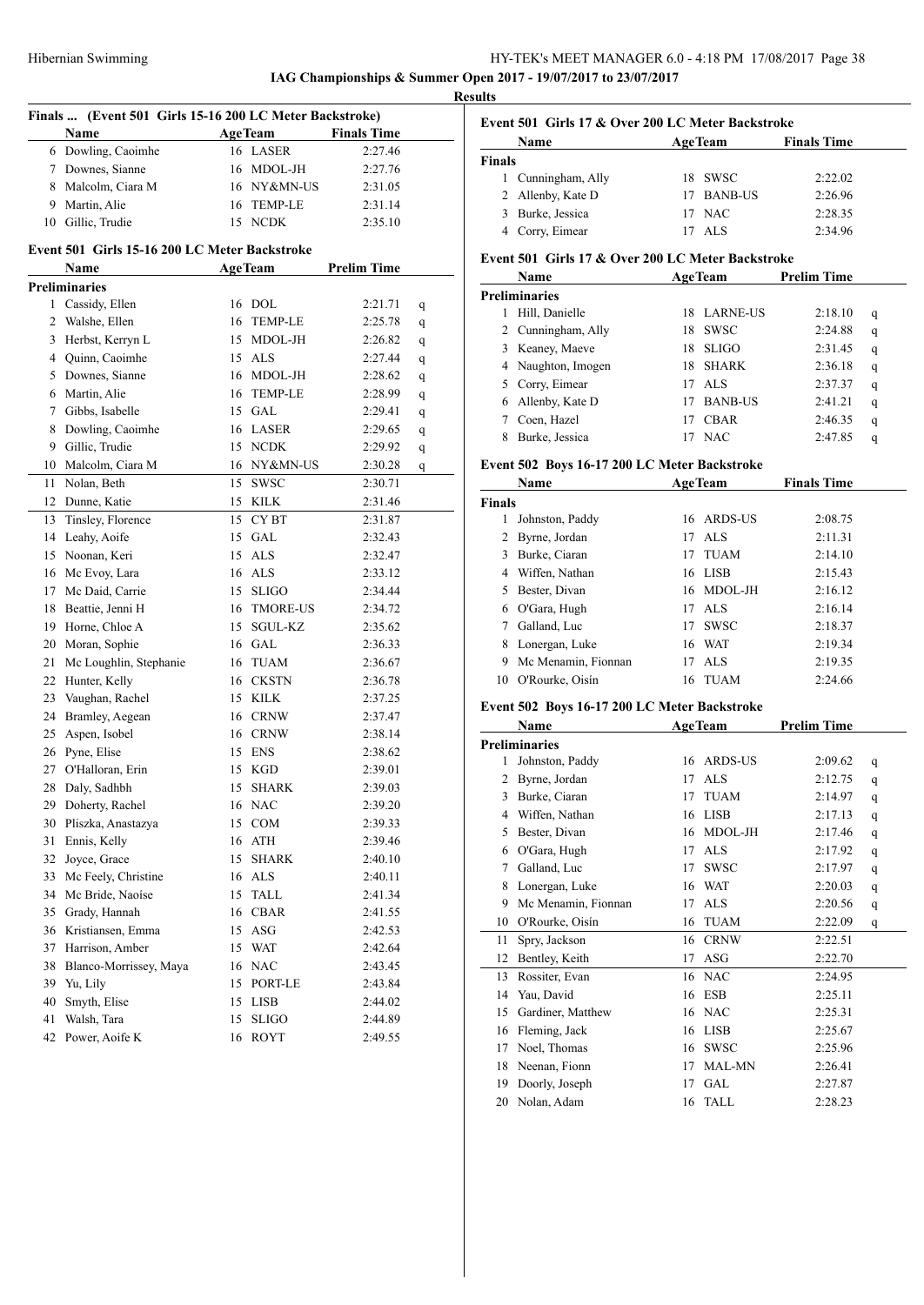**IAG Championships & Summer Open 2017 - 19/07/2017 to 23/07/2017 Results**

|                | Preliminaries  (Event 502 Boys 16-17 200 LC Meter Backstroke) |    |                 |                    |   |
|----------------|---------------------------------------------------------------|----|-----------------|--------------------|---|
|                | <b>Name</b>                                                   |    | <b>AgeTeam</b>  | <b>Prelim Time</b> |   |
| 21             | Mc Andrew, Michael                                            | 16 | SHARK           | 2:31.35            |   |
| 22             | Kelly, Niall                                                  | 16 | CLM             | 2:31.57            |   |
| 23             | Haugh, Joshua                                                 | 16 | MULL            | 2:35.88            |   |
|                | Event 502 Boys 18 & Over 200 LC Meter Backstroke              |    |                 |                    |   |
|                | Name                                                          |    | AgeTeam         | <b>Finals Time</b> |   |
| Finals         |                                                               |    |                 |                    |   |
| 1              | Mc Evoy, Rory                                                 |    | 19 NCLE         | 2:07.15            |   |
| $\overline{2}$ | Mc Menamin, Conor                                             |    | 22 ALS          | 2:13.18            |   |
| 3              | Hadlow, Michael J                                             |    | 19 MDOL-JH      | 2:13.38            |   |
|                | 4 Symons, James                                               |    | 20 GAL          | 2:14.45            |   |
|                | 5 Turner, Nathan                                              |    | 18 ALS          | 2:15.86            |   |
| 6              | Jennings, Nathan                                              |    | 18 LISB         | 2:23.58            |   |
| 7              | Anderson, Robbie                                              |    | 19 BMENA-US     | 2:26.70            |   |
| 8              | Sinnott, Greg                                                 | 18 | <b>TEMP-LE</b>  | 2:30.37            |   |
|                | Event 502 Boys 18 & Over 200 LC Meter Backstroke              |    |                 |                    |   |
|                | Name                                                          |    | <b>AgeTeam</b>  | <b>Prelim Time</b> |   |
|                | <b>Preliminaries</b>                                          |    |                 |                    |   |
| 1              | Griffin, Ben                                                  | 21 | TROJ-ZZ         | 2:11.32            | q |
|                | 2 Mc Evoy, Rory                                               |    | 19 NCLE         | 2:12.24            | q |
| 3              | Hadlow, Michael J                                             |    | 19 MDOL-JH      | 2:14.70            | q |
| 4              | Mc Menamin, Conor                                             |    | 22 ALS          | 2:16.44            | q |
| 5              | Turner, Nathan                                                |    | 18 ALS          | 2:16.63            | q |
| 6              | Mc Auliffe, Ross                                              |    | 18 SWSC         | 2:20.03            | q |
| 7              | Symons, James                                                 |    | 20 GAL          | 2:20.76            | q |
| 8              | Byrne, Stephen                                                |    | 18 NCDT         | 2:21.19            | q |
| 9              | Jennings, Nathan                                              |    | 18 LISB         | 2:22.97            | q |
| 10             | Sinnott, Greg                                                 | 18 | TEMP-LE         | 2:31.02            | q |
| 11             | Anderson, Robbie                                              | 19 | <b>BMENA-US</b> | 2:31.05            |   |
|                | Event 503 Girls 17 & Over 50 LC Meter Butterfly               |    |                 |                    |   |
|                | Name                                                          |    | <b>AgeTeam</b>  | <b>Finals Time</b> |   |
| Finals         |                                                               |    |                 |                    |   |
| 1              | Reid, Emma                                                    |    | 18 ARDS-US      | 27.79              |   |
| 2              | Allenby, Kate D                                               |    | 17 BANB-US      | 28.77              |   |
| 3              | Flood, Clodagh                                                |    | 20 NCDT         | 29.14              |   |
| 4              | Haughey, Aisling                                              |    | 22 ALS          | 29.17              |   |
| 5              | Kelly, Sarah                                                  | 20 | GAL             | 29.41              |   |
| 6              | Grindle, Lucy                                                 | 17 | TROJ-ZZ         | 29.52              |   |
| 7              | Baguley, Katie                                                | 17 | TROJ-ZZ         | 29.79              |   |
| 8              | Cook, Affric                                                  |    | 17 NAC          | 30.44              |   |
| 9              | Gorman, Amy                                                   | 17 | GLN-ZZ          | 31.56              |   |
| 10             | Turner, Nicole A                                              | 17 | <b>NAC</b>      | 36.99              |   |
|                | Event 503 Girls 17 & Over 50 LC Meter Butterfly               |    |                 |                    |   |
|                | Name                                                          |    | <b>AgeTeam</b>  | <b>Prelim Time</b> |   |
|                | Preliminaries                                                 |    |                 |                    |   |
| 1              | Reid, Emma                                                    | 18 | ARDS-US         | 28.36              | q |
| 2              | Allenby, Kate D                                               | 17 | <b>BANB-US</b>  | 28.96              | q |
| 3              | Flood, Clodagh                                                | 20 | NCDT            | 29.05              | q |
| 4              | Haughey, Aisling                                              | 22 | ALS             | 29.95              | q |
| 5              | Baguley, Katie                                                | 17 | TROJ-ZZ         | 30.01              | q |
| 6              | Grindle, Lucy                                                 | 17 | TROJ-ZZ         | 30.04              | q |
| 7              | Cook, Affric                                                  | 17 | <b>NAC</b>      | 30.15              | q |
| 8              | Kelly, Sarah                                                  | 20 | GAL             | 30.70              | q |
|                |                                                               |    |                 |                    |   |

| uns                                            |                     |    |                |                    |   |  |  |  |
|------------------------------------------------|---------------------|----|----------------|--------------------|---|--|--|--|
| 9                                              | Gorman, Amy         | 17 | GLN-ZZ         | 31.83              | q |  |  |  |
| 10                                             | Turner, Nicole A    | 17 | <b>NAC</b>     | 38.49              | q |  |  |  |
| Event 504 Boys 18 & Over 50 LC Meter Butterfly |                     |    |                |                    |   |  |  |  |
|                                                | Name                |    | <b>AgeTeam</b> | <b>Finals Time</b> |   |  |  |  |
| <b>Finals</b>                                  |                     |    |                |                    |   |  |  |  |
|                                                | Brines, Conor       |    | 22 LARNE-US    | 24.67              |   |  |  |  |
| 2                                              | O'Sullivan, Brian E |    | 22 NAC         | 24.75              |   |  |  |  |
| 3                                              | Moore, Andrew       | 19 | <b>UCD</b>     | 25.19              |   |  |  |  |
| 4                                              | Melennec, Alex M    | 21 | <b>UCD</b>     | 25.63              |   |  |  |  |
| 5                                              | Doyle, Benjamin     | 20 | NCDA           | 25.78              |   |  |  |  |
| 6                                              | Lennon, Fiachra     | 19 | <b>ATH</b>     | 25.85              |   |  |  |  |
|                                                | Corby, Alan         | 20 | NCLL           | 26.04              |   |  |  |  |
| 8                                              | Colvin, Cillian     | 20 | <b>NAC</b>     | 26.06              |   |  |  |  |
| 9                                              | Melly, Cillian      | 20 | <b>NCLC</b>    | 26.17              |   |  |  |  |
| 10                                             | Mc Auliffe, Ross    | 18 | <b>SWSC</b>    | 26.97              |   |  |  |  |

# **Event 504 Boys 18 & Over 50 LC Meter Butterfly**

|    | <b>Name</b>          |    | <b>AgeTeam</b> | <b>Prelim Time</b> |   |
|----|----------------------|----|----------------|--------------------|---|
|    | <b>Preliminaries</b> |    |                |                    |   |
|    | O'Sullivan, Brian E  |    | $22$ NAC       | 24.50              | q |
|    | Brines, Conor        |    | 22 LARNE-US    | 24.87              | q |
| 3. | Doyle, Benjamin      | 20 | <b>NCDA</b>    | 25.64              | q |
|    | 4 Moore, Andrew      | 19 | <b>UCD</b>     | 25.88              | q |
|    | 5 Colvin, Cillian    |    | 20 NAC         | 25.91              | q |
| 6. | Melennec, Alex M     | 21 | <b>UCD</b>     | 26.03              | q |
|    | Melly, Cillian       | 20 | <b>NCLC</b>    | 26.34              | q |
| 8. | Lennon, Fiachra      | 19 | <b>ATH</b>     | 26.66              | q |
| 9  | Mc Auliffe, Ross     | 18 | <b>SWSC</b>    | 26.71              | q |
| 10 | Corby, Alan          | 20 | <b>NCLL</b>    | 26.76              | q |

### **Event 505 Girls 15-16 800 LC Meter Freestyle**

|    | Name                   | <b>AgeTeam</b> |            | <b>Finals Time</b> |  |
|----|------------------------|----------------|------------|--------------------|--|
| 1  | Catterson, Victoria    |                | 16 ARDS-US | 9:15.13            |  |
| 2  | Walshe, Ellen          |                | 16 TEMP-LE | 9:24.74            |  |
|    | 3 Mc Evoy, Lara        |                | 16 ALS     | 9:40.45            |  |
|    | 4 O'Riordan, Charlotte |                | 15 TROJ-ZZ | 9:41.09            |  |
|    | 5 Cleland, Maeve       |                | 15 BANB-US | 9:56.73            |  |
| 6  | Bramley, Aegean        |                | 16 CRNW    | 9:58.49            |  |
|    | Doyle, Eimear          |                | 16 WAT     | 9:58.62            |  |
| 8  | Mc Feely, Christine    |                | 16 ALS     | 10:00.95           |  |
| 9  | Gleeson, Laura         |                | 15 TEMP-LE | 10:06.20           |  |
| 10 | Noonan, Keri           |                | 15 ALS     | 10:16.35           |  |
| 11 | O'Neill, Aine          |                | 15 NAC     | 10:19.32           |  |

### **Event 505 Girls 17 & Over 800 LC Meter Freestyle**

|   | <b>Name</b>             |     | <b>AgeTeam</b> | <b>Finals Time</b> |  |
|---|-------------------------|-----|----------------|--------------------|--|
| 1 | Burke, Jessica          |     | 17 NAC         | 9:30.59            |  |
|   | 2 Cruise, Deirbhile     |     | 17 NRS         | 9:41.84            |  |
|   | 3 Hickey, Shona         |     | 18 LIMK-MN     | 9:41.98            |  |
|   | 4 O'Hara, Brogán        |     | 19 LEA         | 9:51.21            |  |
|   | 5 Doran, Ciara          |     | 17 CY DY-US    | 9:51.57            |  |
|   | 6 Taylor, Laura         | 17  | GLN-ZZ         | 9:52.83            |  |
|   | Duggan McSweeney, Aoife | 19. | ASK-MN         | 10:10.01           |  |
|   | Cash, Fiona             | 19  | <b>LISB</b>    | 10:18.19           |  |

### **Event 506 Girls 15 & Over 400 LC Meter Medley Relay**

| Team    | <b>Finals Time</b> |  |
|---------|--------------------|--|
| TDAI 77 |                    |  |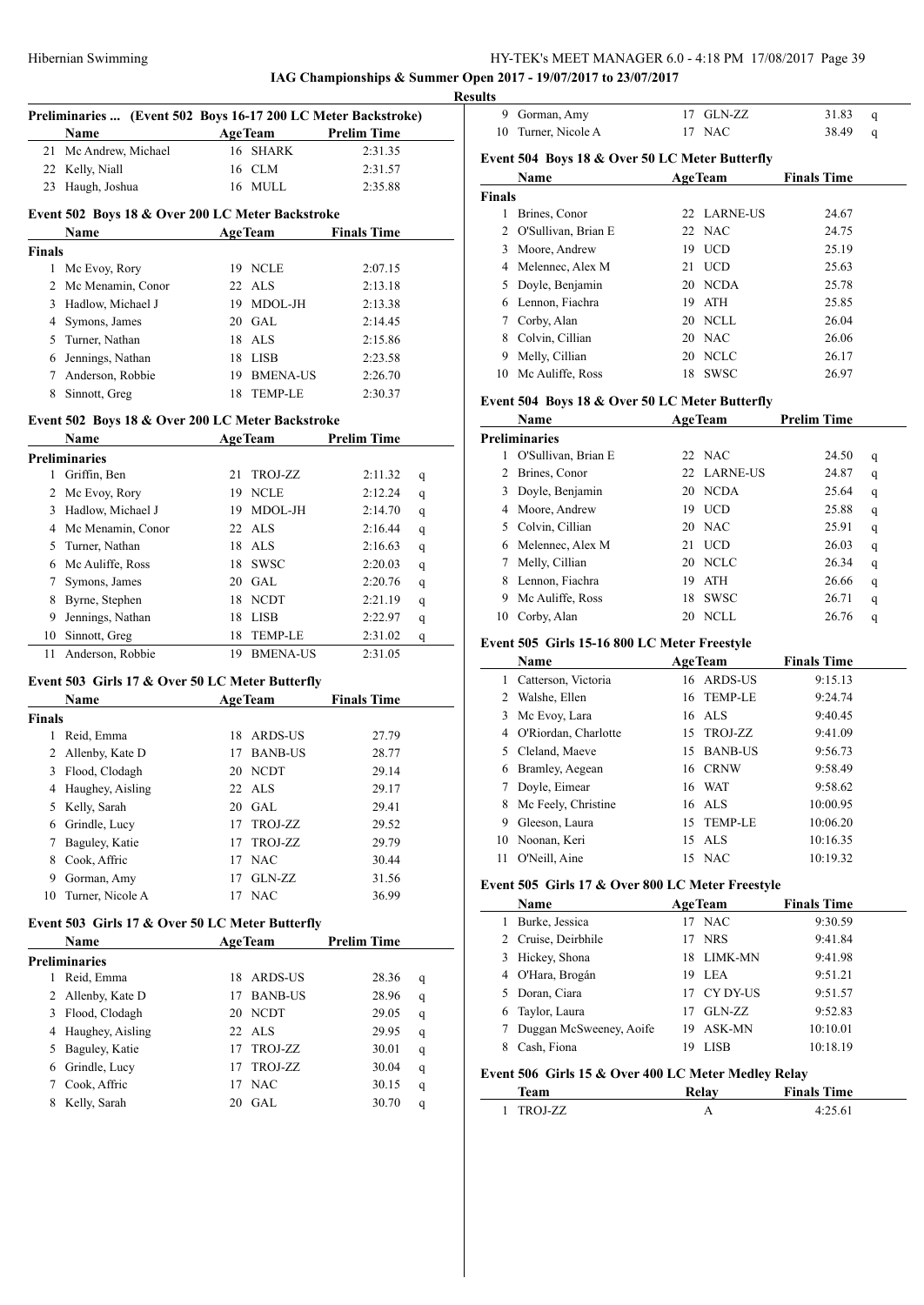**IAG Championships & Summer Open 2017 - 19/07/2017 to 23/07/2017**

| (Event 506 Girls 15 & Over 400 LC Meter Medley Relay) |                                                    |    |                                                |                    |   |  |
|-------------------------------------------------------|----------------------------------------------------|----|------------------------------------------------|--------------------|---|--|
|                                                       | Team                                               |    | Relay                                          | <b>Finals Time</b> |   |  |
| 2                                                     | <b>ALS</b>                                         |    | А                                              | 4:26.61            |   |  |
| 3                                                     | <b>TEMP-LE</b>                                     |    | А                                              | 4:34.04            |   |  |
| 4                                                     | <b>NAC</b>                                         |    | А                                              | 4:36.46            |   |  |
| 5.                                                    | <b>SWSC</b>                                        |    | A                                              | 4:37.82            |   |  |
| 6                                                     | GAL                                                |    | A                                              | 4:41.07            |   |  |
| 7                                                     | <b>KILK</b>                                        |    | А                                              | 4:51.48            |   |  |
| 8                                                     | GLN-ZZ                                             |    | A                                              | 4:52.41            |   |  |
|                                                       | Event 507 Boys 16 & Over 400 LC Meter Medley Relay |    |                                                |                    |   |  |
|                                                       | Team                                               |    | Relay                                          | <b>Finals Time</b> |   |  |
| 1                                                     | <b>NAC</b>                                         |    | А                                              | 3:58.60            |   |  |
|                                                       | 2 ATH                                              |    | А                                              | 4:02.86            |   |  |
| 3                                                     | ALS                                                |    | А                                              | 4:03.11            |   |  |
| 4                                                     | <b>SWSC</b>                                        |    | А                                              | 4:05.63            |   |  |
| 5                                                     | LISB                                               |    | А                                              | 4:08.30            |   |  |
| 6                                                     | <b>TEMP-LE</b>                                     |    | А                                              | 4:21.11            |   |  |
| 7                                                     | <b>NRS</b>                                         |    | А                                              | 4:21.94            |   |  |
| 8                                                     | <b>ESB</b>                                         |    | A                                              | 4:29.17            |   |  |
|                                                       | Event 511 Girls 12 & Under 200 LC Meter Backstroke |    |                                                |                    |   |  |
|                                                       | Name                                               |    |                                                | <b>Finals Time</b> |   |  |
|                                                       |                                                    |    | <b>AgeTeam</b>                                 |                    |   |  |
| <b>Finals</b><br>1                                    |                                                    |    | 12 MARL                                        | 2:29.49            |   |  |
|                                                       | Rooney, Cora<br>2 Ni Riain, Roisin                 |    | 12 LIMK-MN                                     |                    |   |  |
|                                                       |                                                    |    |                                                | 2:35.85            |   |  |
|                                                       | 3 Rowlands, Aisling                                |    | 12 TROJ-ZZ<br>12 DOL                           | 2:36.55            |   |  |
|                                                       | 4 Fane, Heather                                    |    | 12 DOL                                         | 2:36.81            |   |  |
|                                                       | 5 Gardiner, Ciara                                  |    |                                                | 2:39.72            |   |  |
|                                                       | 6 Curran, Kelis                                    |    | 12 COM                                         | 2:43.36            |   |  |
|                                                       | 7 Alzaibag, Jana                                   |    | 12 PORT-LE                                     | 2:44.57            |   |  |
|                                                       | 8 Bingham, Ellie                                   | 12 | <b>BANB-US</b>                                 | 2:46.21            |   |  |
|                                                       | 9 Cullen, Abi M                                    | 12 | <b>NRS</b>                                     | 2:49.53            |   |  |
|                                                       | 10 Mac Farlane, Katie                              |    | 10 BANB-US                                     | 2:49.60            |   |  |
|                                                       | Event 511 Girls 12 & Under 200 LC Meter Backstroke |    |                                                |                    |   |  |
|                                                       | Name                                               |    | <b>AgeTeam</b>                                 | <b>Prelim Time</b> |   |  |
|                                                       | <b>Preliminaries</b>                               |    |                                                |                    |   |  |
| 1                                                     | Rooney, Cora                                       |    | 12 MARL                                        | 2:31.26            | q |  |
| 2                                                     | Ni Riain, Roisin                                   | 12 | LIMK-MN                                        | 2:37.39            | q |  |
| 3                                                     | Fane, Heather                                      | 12 | <b>DOL</b>                                     | 2:38.72            | q |  |
| 4                                                     | Rowlands, Aisling                                  | 12 | TROJ-ZZ                                        | 2:38.97            | q |  |
| 5                                                     | Alzaibag, Jana                                     | 12 | PORT-LE                                        | 2:44.21            | q |  |
| 6                                                     | Gardiner, Ciara                                    | 12 | $\rm DOL$                                      | 2:44.48            | q |  |
| 7                                                     | Curran, Kelis                                      | 12 | COM                                            | 2:46.70            | q |  |
| 8                                                     | Bingham, Ellie                                     | 12 | <b>BANB-US</b>                                 | 2:46.83            | q |  |
| 9                                                     | O'Neill Campbell, Cara                             | 12 | LISB                                           | 2:47.36            | q |  |
| 10                                                    | Cullen, Abi M                                      | 12 | <b>NRS</b>                                     | 2:47.84            | q |  |
| 11                                                    | Mac Farlane, Katie                                 | 10 | <b>BANB-US</b>                                 | 2:48.07            |   |  |
| 12                                                    | Mc Groddy, Aoife                                   | 12 | ALS                                            | 2:48.56            |   |  |
| 13                                                    | Canavan, Alannah                                   | 12 | <b>BALL</b>                                    | 2:49.89            |   |  |
| 14                                                    | Doran, Aoife                                       | 11 | <b>ALS</b>                                     | 2:50.25            |   |  |
| 15                                                    | Walsh, Kallie                                      | 12 | $\ensuremath{\mathrm{CURRA\text{-}LE}}\xspace$ | 2:53.76            |   |  |
| 16                                                    | Mc Mullen, Jodie                                   | 12 | <b>BANB-US</b>                                 | 2:53.99            |   |  |

|               | Name              |    | <b>AgeTeam</b> | <b>Finals Time</b> |
|---------------|-------------------|----|----------------|--------------------|
| <b>Finals</b> |                   |    |                |                    |
|               | Ahearne, Niamh    | 14 | KILK.          | 2:27.12            |
|               | 2 Martin, Leah    |    | 14 TEMP-LE     | 2:28.75            |
| 3             | Ashton, Iona      |    | 14 SHARK       | 2:29.21            |
|               | 4 Kearney, Aoife  |    | $13$ ALS       | 2:30.02            |
|               | Hayman, Sophie    |    | $14$ ALS       | 2:31.50            |
| 6             | Somigliana, Lidia |    | 14 HAM         | 2:32.22            |
|               | Fagan, Emma       |    | 14 ALS         | 2:33.92            |
| 8             | Farrell, Danielle |    | 14 SLIGO       | 2:34.36            |
| 9             | Kelly, Aimee      | 14 | SHARK          | 2:35.64            |
| 10            | Daly, Caoimhe     |    | 14 NRS         | 2:39.81            |

### **Event 511 Girls 13-14 200 LC Meter Backstroke**

|    | Name                 | <b>AgeTeam</b>        | <b>Prelim Time</b> |
|----|----------------------|-----------------------|--------------------|
|    | <b>Preliminaries</b> |                       |                    |
| 1  | Ahearne, Niamh       | KILK<br>14            | 2:29.89<br>q       |
| 2  | Ashton, Iona         | <b>SHARK</b><br>14    | 2:30.95<br>q       |
| 3  | Fagan, Emma          | <b>ALS</b><br>14      | 2:31.25<br>q       |
| 4  | Kearney, Aoife       | <b>ALS</b><br>13      | 2:31.42<br>q       |
| 5  | Hayman, Sophie       | ALS <sub></sub><br>14 | 2:32.71<br>q       |
| 6  | Somigliana, Lidia    | <b>HAM</b><br>14      | 2:33.54<br>q       |
| 7  | Farrell, Danielle    | <b>SLIGO</b><br>14    | 2:34.44<br>q       |
| 8  | Martin, Leah         | <b>TEMP-LE</b><br>14  | 2:35.20<br>q       |
| 9  | Daly, Caoimhe        | <b>NRS</b><br>14      | 2:35.21<br>q       |
| 10 | Kelly, Aimee         | <b>SHARK</b><br>14    | 2:35.54<br>q       |
| 11 | Mc Auley, Sile       | <b>ATH</b><br>13      | 2:36.44            |
| 12 | Mc Bride, Hope       | <b>ARDS-US</b><br>14  | 2:36.85            |
| 13 | Kearney, Caoilin     | <b>BLFN</b><br>14     | 2:37.66            |
| 14 | Cox, Andrea          | <b>LISB</b><br>14     | 2:38.09            |
| 15 | Feenan, Anna         | <b>SWSC</b><br>14     | 2:38.87            |
| 16 | Wearen, Roisin       | ALS<br>14             | 2:39.05            |
| 17 | Rice, Mia L          | <b>BAN</b><br>14      | 2:39.18            |
| 18 | Bethel, Leah         | <b>LISB</b><br>14     | 2:40.25            |
| 19 | Delaney, Erin        | <b>TEMP-LE</b><br>13  | 2:40.44            |
| 20 | Bailey, Sadhbh       | <b>NRS</b><br>13      | 2:41.45            |
| 21 | Cullen, Faye         | <b>WAT</b><br>14      | 2:41.73            |
| 22 | Lamb, Freya          | <b>SWSC</b><br>14     | 2:46.45            |
| 23 | Miao, Fiona          | <b>FER</b><br>13      | 2:47.53            |

# **Event 512 Boys 13 & Under 200 LC Meter Backstroke**

| Name          |                       | <b>AgeTeam</b>     | <b>Finals Time</b> |
|---------------|-----------------------|--------------------|--------------------|
| <b>Finals</b> |                       |                    |                    |
| 1             | Mallett, Mark         | CY DY-US<br>13     | 2:27.05            |
| 2             | Walsh Hussey, Matthew | 13 NAC             | 2:27.14            |
| 3             | Winston, Harry        | $12$ ALS           | 2:27.88            |
| 4             | Cassidy, Charlie      | DOL.<br>12         | 2:29.87            |
| 5             | Hartney, Conor        | LIMK-MN<br>13.     | 2:32.20            |
| 6             | Pillay, Leshen A      | SGUL-KZ<br>13.     | 2:33.78            |
| 7             | Kilcoyne, Ronan       | <b>SLIGO</b><br>12 | 2:36.09            |
| 8             | Maguire, Euan         | <b>NAC</b><br>13   | 2:37.04            |
| 9             | Tebite, Oisin         | 12 NAC             | 2:38.09            |
| 10            | Stafford, Jake        | ARDS-US<br>13      | 2:38.51            |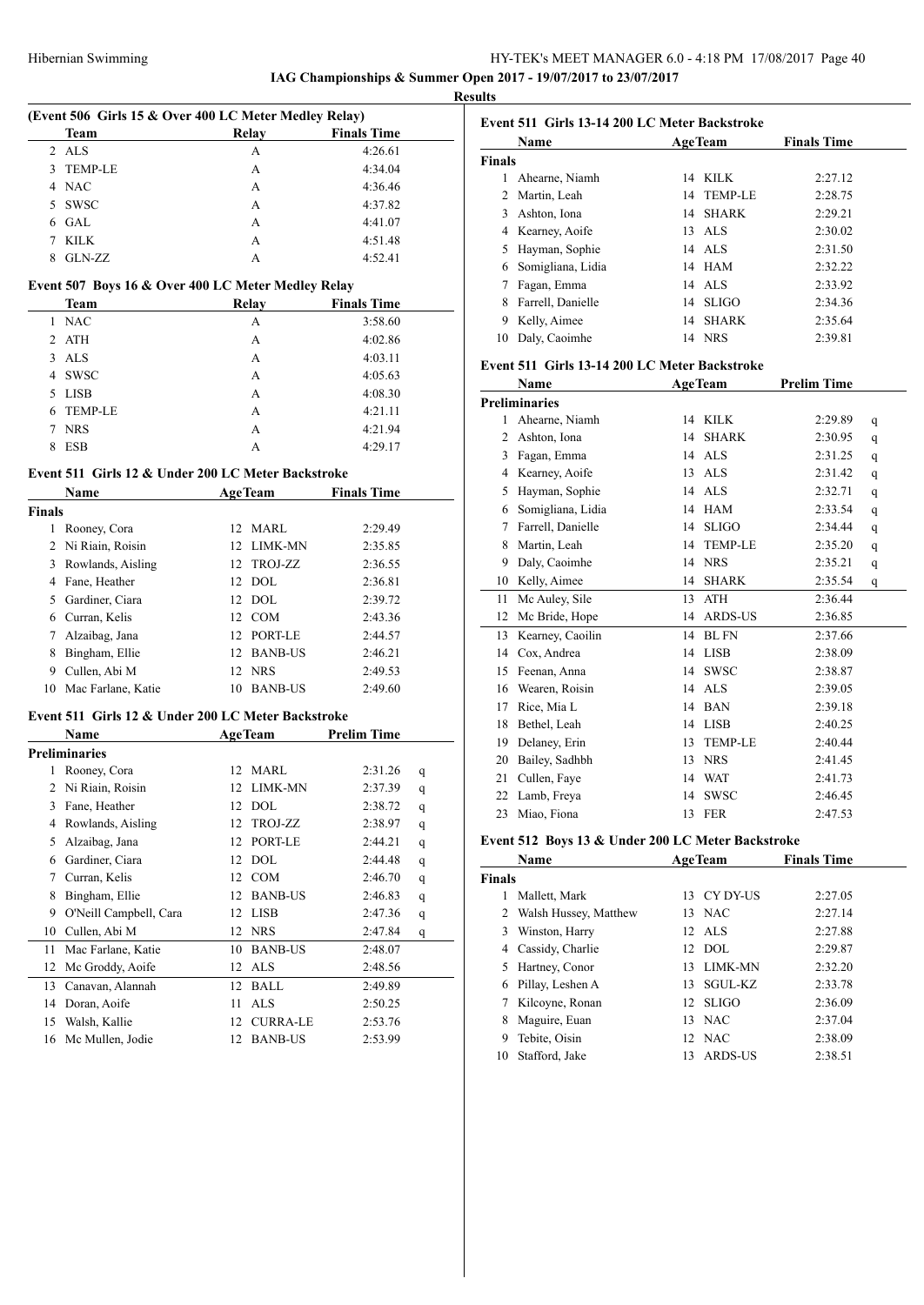### Hibernian Swimming HY-TEK's MEET MANAGER 6.0 - 4:18 PM 17/08/2017 Page 41

**IAG Championships & Summer Open 2017 - 19/07/2017 to 23/07/2017**

**Event 512 Boys 13 & Under 200 LC Meter Backstroke Name Age Team Prelim Time Preliminaries** 1 Mallett, Mark 13 CY DY-US 2:31.88 q Winston, Harry 12 ALS 2:32.21 q Cassidy, Charlie 12 DOL 2:33.45 q Walsh Hussey, Matthew 13 NAC 2:33.78 q Pillay, Leshen A 13 SGUL-KZ 2:33.95 q Hartney, Conor 13 LIMK-MN 2:34.16 q Tebite, Oisin 12 NAC 2:36.13 q Stafford, Jake 13 ARDS-US 2:36.43 q Kilcoyne, Ronan 12 SLIGO 2:36.58 q Maguire, Euan 13 NAC 2:37.56 q Fiala, Martin 13 BMENA-US 2:37.70 Matterson, Simon 13 MULST-US 2:38.54 Colgan, Adam 12 LEC 2:39.41 14 Fon, Bradley K 13 BAN 2:39.66 Mc Kee, Matthew 13 BANB-US 2:39.90 16 Mc Kendry, Gerard 13 TITAN-ZZ 2:40.83 Rusu, Robert 13 ALS 2:42.68 Duda, Philip 12 COM 2:43.08 Flanagan, Sam 13 TEMP-LE 2:43.36 Harrison, James 13 WAT 2:43.80 21 Fon, Matthew K 13 BAN 2:44.54 Wright, Finlay 13 BANB-US 2:45.37 Semikin, Nikita 13 ATH 2:46.55 24 Stevens, Henry 13 BARRA-ZZ 2:48.25 **Event 512 Boys 14-15 200 LC Meter Backstroke Name Age Team Finals Time Finals** Winston, Sam 15 ALS 2:17.71 Brady, Ethan 15 TEMP-LE 2:19.34 Irwin, Neddie 14 SWSC 2:21.52 Moynihan, Riley 15 MAL-MN 2:22.55 Shiels, Evan 15 SPL 2:22.81 Harris, Jake 14 HAM 2:23.15 Morel, Matthew 15 ALS 2:24.17 Page, Finn 15 HAM 2:24.62 Keating, Aran 15 PORT-LE 2:28.03 --- Carroll, Aaron 15 LIMK-MN DO **Event 512 Boys 14-15 200 LC Meter Backstroke Name Age Team Prelim Time Preliminaries** Carroll, Aaron 15 LIMK-MN 2:17.77 q Winston, Sam 15 ALS 2:19.45 q Irwin, Neddie 14 SWSC 2:22.66 q Shiels, Evan 15 SPL 2:22.72 q \*5 Harris, Jake 14 HAM 2:23.39 q \*5 Morel, Matthew 15 ALS 2:23.39 q Brady, Ethan 15 TEMP-LE 2:23.51 q Page, Finn 15 HAM 2:23.74 q Moynihan, Riley 15 MAL-MN 2:24.19 q Tambling, Marcus 14 HAM 2:24.29 q 11 Remley, Breydon L 14 SGUL-KZ 2:24.58

| <b>Results</b> |                    |    |                |         |
|----------------|--------------------|----|----------------|---------|
| 12             | Keating, Aran      | 15 | PORT-LE        | 2:24.94 |
| 13             | Mc Mahon, Aaron    | 15 | <b>DOL</b>     | 2:25.28 |
| 14             | Doorly, David      | 15 | <b>GAL</b>     | 2:26.75 |
| 15             | Stafford, Finlay   | 15 | <b>ARDS-US</b> | 2:27.40 |
| 16             | Cox, Paul          | 15 | <b>LISB</b>    | 2:27.84 |
| 17             | Mc Namara, Conn    |    | 14 CBAR        | 2:28.37 |
| 18             | Donnelly, Shea     | 15 | CY DY-US       | 2:29.16 |
| 19             | Cervini, Tommaso   |    | 14 HAM         | 2:29.32 |
| 20             | Rooney, Cian       | 14 | MARL           | 2:29.62 |
| 21             | Coleman, Noah      | 15 | SWSC           | 2:29.74 |
| 22             | Maguire, Caleb     | 15 | <b>LISB</b>    | 2:30.01 |
| 23             | Bingham, Jack      | 15 | <b>BANB-US</b> | 2:30.07 |
| 24             | Mc Shea, Kealan    | 15 | <b>ENSK</b>    | 2:30.30 |
| 25             | Simpson, Cian      | 14 | <b>ALS</b>     | 2:30.40 |
| 26             | Waters, Fionn      | 15 | <b>TUAM</b>    | 2:30.75 |
| 27             | Walsh, Alex        | 15 | <b>SWSC</b>    | 2:30.87 |
| 28             | Mc Geown, Declan L | 15 | <b>BANB-US</b> | 2:31.44 |
| 29             | Desmond, Brian     | 14 | <b>KILK</b>    | 2:32.07 |
| 30             | O'Reilly, James    | 15 | <b>ALS</b>     | 2:32.77 |
| 31             | O'Brien, Dylan     | 15 | <b>ENS</b>     | 2:33.07 |
| 32             | Barrett, Simon     |    | 14 ALS         | 2:33.49 |
| 33             | Dragoi, Colin      | 15 | <b>KILK</b>    | 2:33.55 |
| 34             | Kanyuka, Peter     | 15 | <b>ESB</b>     | 2:33.78 |
| 35             | Tan, Ronan         | 14 | <b>ESB</b>     | 2:33.85 |
| 36             | Carroll, David     | 14 | DOL            | 2:35.68 |
| 37             | Phelan, Ben        |    | 14 GLN-ZZ      | 2:38.55 |
| 38             | Ross, Cullan       | 15 | PORT-LE        | 2:39.94 |
| 39             | Suckling, Ben      | 15 | <b>CRNW</b>    | 2:42.16 |

### **Event 515 Girls 12 & Under 800 LC Meter Freestyle**

|       | Name                   |    | <b>AgeTeam</b> | <b>Finals Time</b> |
|-------|------------------------|----|----------------|--------------------|
| 1     | Carroll, Ella          |    | 12 LIMK-MN     | 9:49.54            |
| 2     | Mc Alorum, Mollie      |    | 12 LEA         | 10:05.36           |
| 3     | Cullen, Abi M          |    | 12 NRS         | 10:14.93           |
| 4     | Barr, Tarryn           |    | 12 ARDS-US     | 10:18.32           |
| 5     | Mc Mullen, Jodie       | 12 | <b>BANB-US</b> | 10:36.14           |
| 6     | MC Guire, Lily         |    | 12 LEA         | 10:38.44           |
| 7     | Moran, Ellie           |    | 12 COM         | 10:45.74           |
| 8     | Bingham, Ellie         |    | 12 BANB-US     | 10:45.78           |
| 9     | Kelly, Ruth            |    | 12 NRS         | 10:55.10           |
| 10    | O'Neill Campbell, Cara |    | 12 LISB        | 10:56.39           |
| 11    | Doran, Aoife           | 11 | <b>ALS</b>     | 11:00.04           |
| 12    | Alzaibag, Jana         | 12 | PORT-LE        | 11:06.91           |
| 13    | Boyd, Alyssa K         | 11 | <b>BAN</b>     | 11:12.57           |
| 14    | Mc Cormack, Cara       | 11 | <b>DOL</b>     | 11:23.54           |
| $---$ | Sweeney, Kate          |    | 12 TEMP-LE     | DO                 |

### **Event 515 Girls 13-14 800 LC Meter Freestyle**

|    | <b>Name</b>       | <b>AgeTeam</b>       | <b>Finals Time</b> |  |  |
|----|-------------------|----------------------|--------------------|--|--|
|    | Gannon, Jessica   | 13 COM               | 9:25.44            |  |  |
| 2  | Daly, Edel        | 14 NCLL              | 9:37.36            |  |  |
| 3  | Donegan, Elé      | 14 LEA               | 9:42.35            |  |  |
|    | Bethel, Leah      | 14 LISB              | 9:42.40            |  |  |
| 5. | Gardiner, Beth    | 14 NAC               | 9:49.28            |  |  |
|    | Gibbs, Alison     | $13$ GAL             | 9:53.84            |  |  |
| 7  | Mc Niff, Ruby     | 14 BANB-US           | 10:00.94           |  |  |
|    | Blemmings, Rachel | <b>BANB-US</b><br>13 | 10:03.21           |  |  |
|    | Bailey, Sadhbh    | <b>NRS</b><br>13.    | 10:11.51           |  |  |